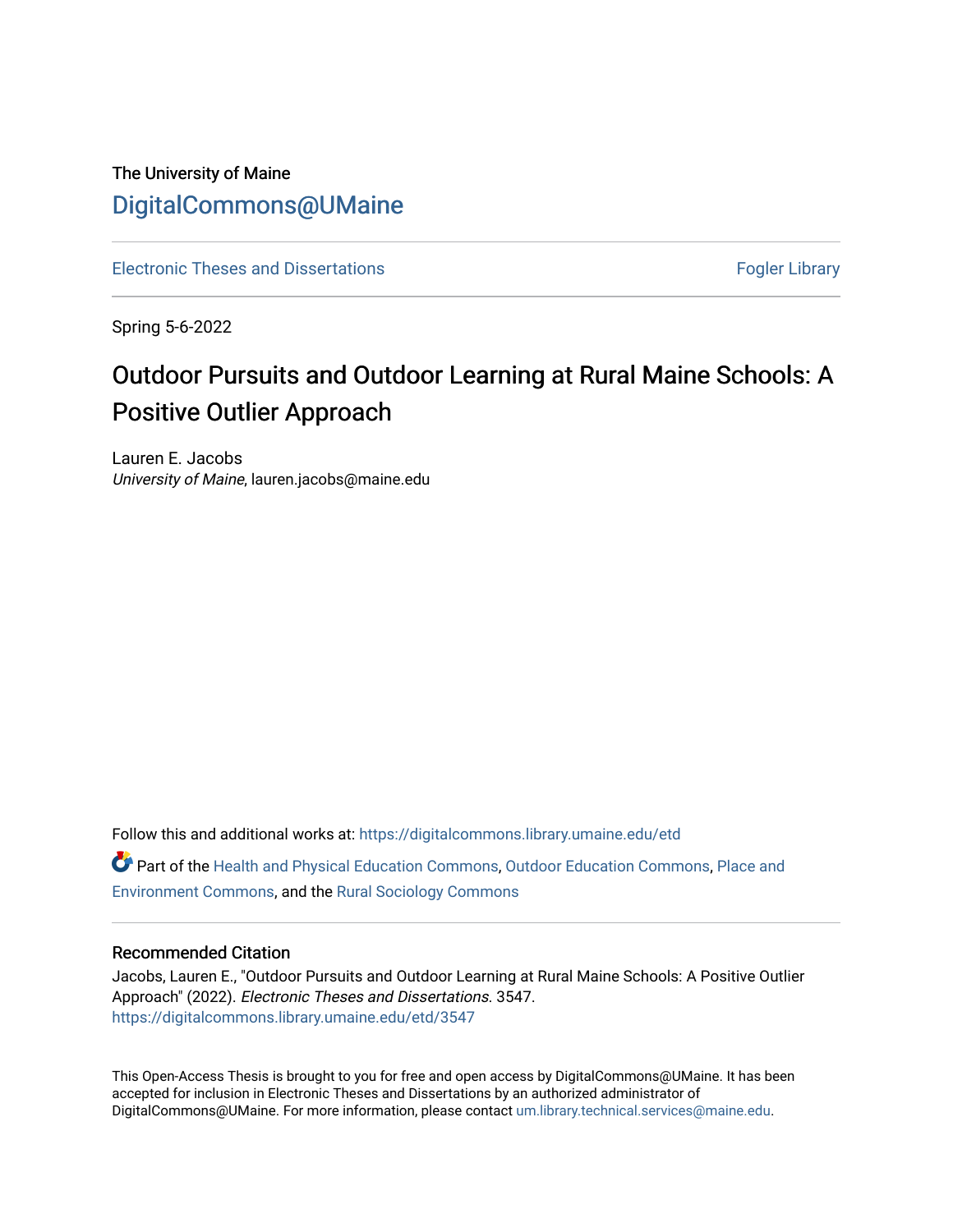## **OUTDOOR PURSUITS AND OUTDOOR LEARNING AT RURAL MAINE SCHOOLS:**

#### **A POSITIVE OUTLIER APPROACH**

By

Lauren Elizabeth Jacobs

B.A. Bates College, 2007

M.S. University of Maine, 2017

A Dissertation

Submitted in Partial Fulfillment of the

Requirements for the Degree of

Doctor of Philosophy

(in Interdisciplinary Studies)

The Graduate School

The University of Maine

May 2022

Advisory Committee:

- Dr. Sid Mitchell, Advisor, Associate Professor Education and Human Development, University of Maine
- Dr. Christiaan Abildso, MPH, Associate Professor, Department of Social and Behavioral Sciences, West Virginia University School of Public Health
- Dr. Adam Daigneault, E.L. Giddings Associate Professor of Forest Policy and Economics, University of Maine
- Dr. Jessica Leahy, Professor of Human Dimensions of Natural Resources, University of Maine
- Dr. Christopher Nightingale, Associate Professor of Athletic Training and Physical Education, University of Maine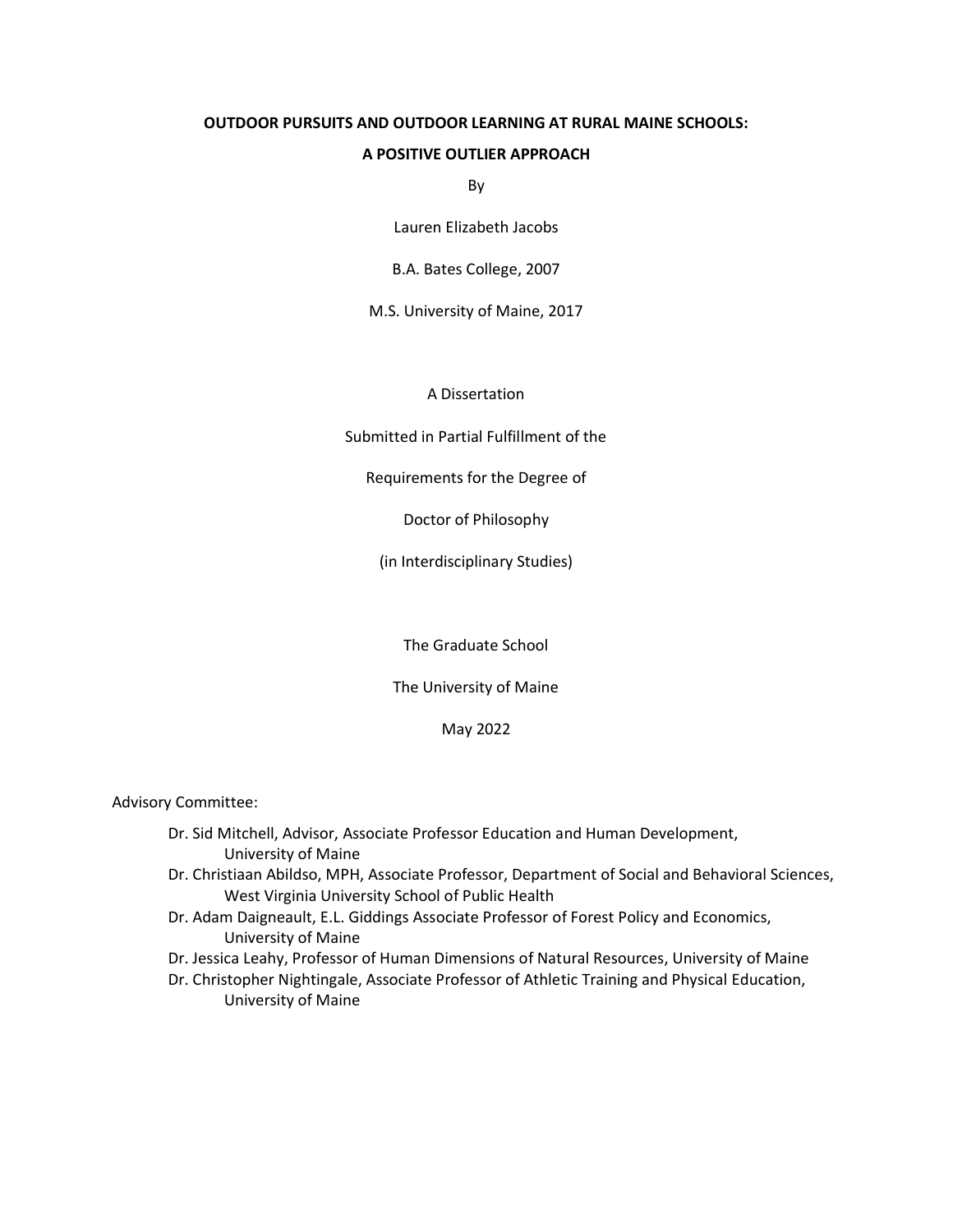#### **OUTDOOR PURSUITS AND OUTDOOR LEARNING AT RURAL MAINE SCHOOLS:**

#### **A POSITIVE OUTLIER APPROACH**

By Lauren Elizabeth Jacobs

Dissertation Advisor: Sid Mitchell

An Abstract of the Dissertation Presented in Partial Fulfillment of the Requirements for the Degree of Doctor of Philosophy (in Interdisciplinary Studies) May 2022

This study explored the barriers and facilitators to outdoor learning and outdoor pursuits (OPs) in some of the most rural isolated K-12 schools in Maine. The purpose was to understand why some of these schools incorporate a lot of OPs and outdoor learning into their curriculum while other schools do not. Outdoor pursuits and outdoor learning in school settings are worthy of study because they provide students with opportunities to increase physical activity, benefit from time in nature, and make important connections to local culture (Lim et al., 2017; Schafft, 2016; Trembley et al., 2015).

This study employed a comparative case study design and positive outlier approach to investigate the research questions. The first phase of the study used surveys sent to physical education teachers and school administrators to assess what was being offered for outdoor learning and OPs in the sample schools and used that data to identify schools that were offering students considerable outdoor opportunities. One positive outlier (PO) school was identified during phase one data analysis. The PO school and two non-PO schools took part in the next phase of the research which included multiple interviews, a site visit, and administration of the Rural Active Living Assessment (RALA; Yousefian et al., 2010).

Qualitative data analysis of interviews and creation of case narratives for each phase two school uncovered several important themes. Incorporating outdoor learning and OP time during the regular school day and curriculum–as opposed to relegation as an "extra" activity–seemed to be an important facilitator. Additionally, providing outdoor learning and OP related professional development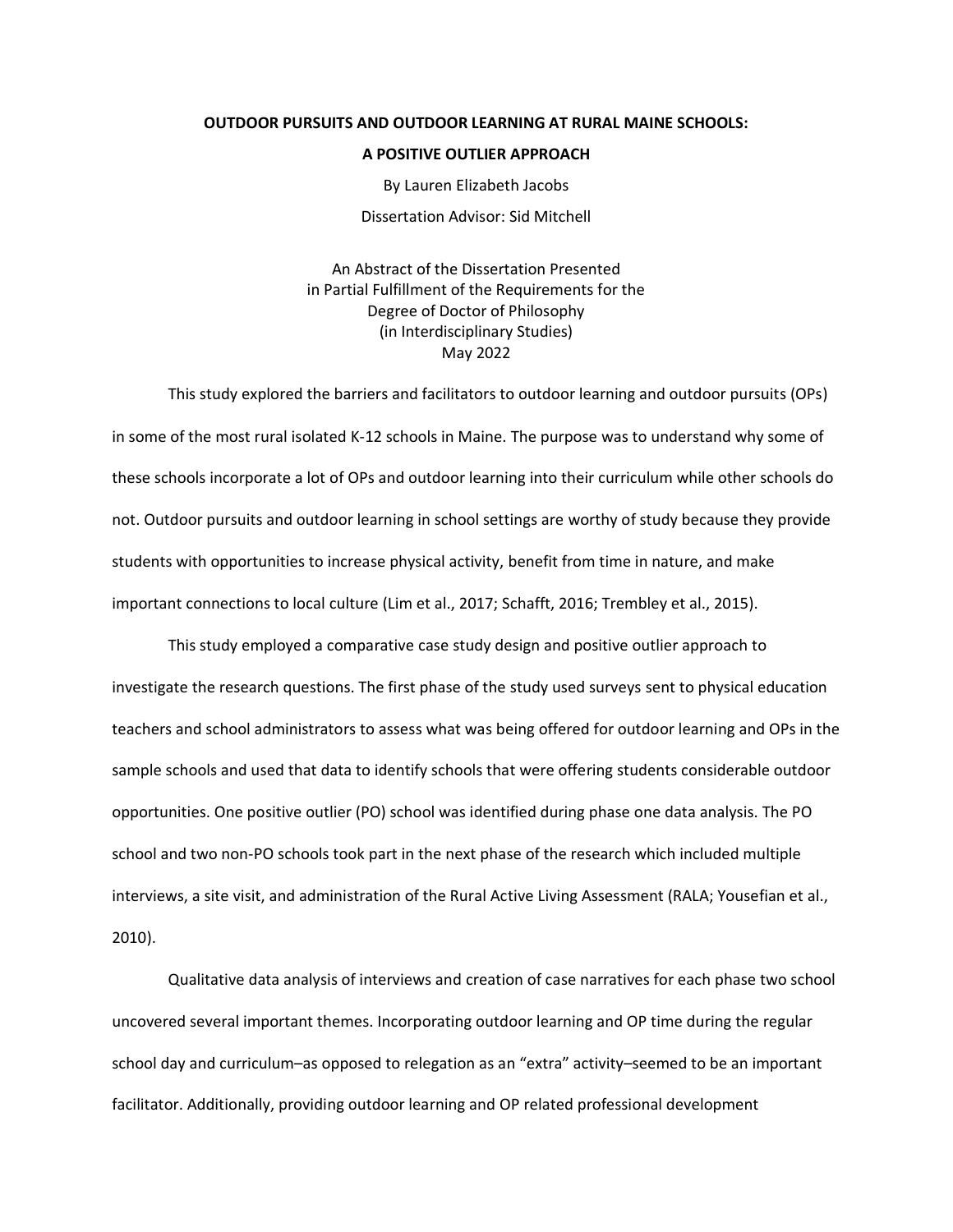opportunities for teachers, including connections to curricular requirements, was considered critical. Underlying these themes was the apparent presence of a strong school culture and culturally relevant outdoor-based curriculum at the PO school (Moosung & Louis, 2019; Hardré, 2013).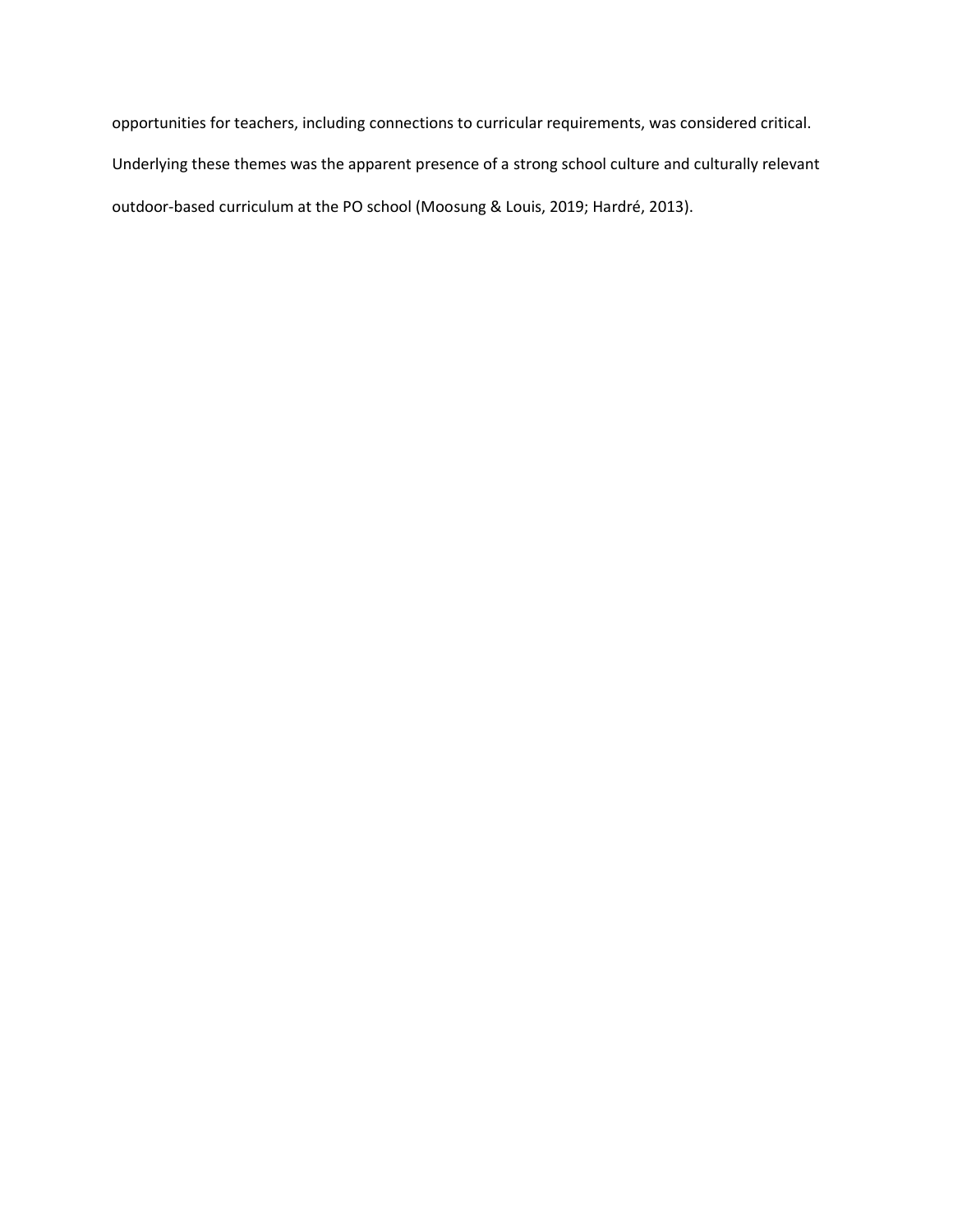## **DEDICATION**

To my mom, Linda Smith Dyer, who showed me what it means to climb mountains and inspired me to do so.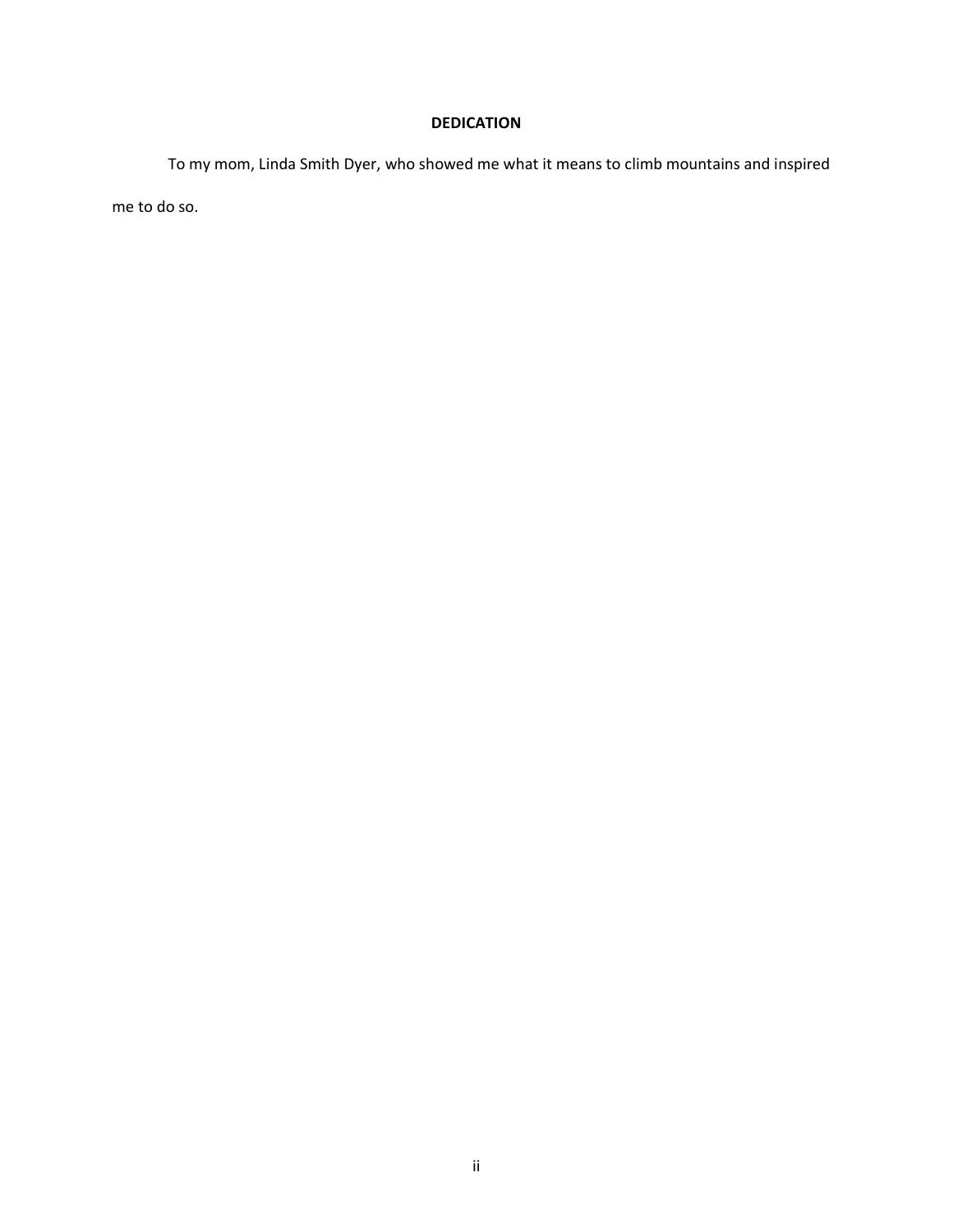#### **ACKNOWLEDGEMENTS**

The first and many thanks go to my committee who supported my goals and research ideas in their infancy. The commitment to serve on an Interdisciplinary Ph.D. committee requires some extra faith in the student (before they are even technically a student), and I will be forever grateful for the support you all gave me. To Sid, thank you for your encouragement, patience, and many reminders to not go down any (more) rabbit holes. *"A good dissertation is a done dissertation!"*

Many thanks to the participants in my research who shared their thoughts and experiences with me. It was not lost on me that you all took time you really did not have, during an inexpressibly challenging era in public education, to participate. I am deeply grateful.

To my secondary readers and coders: Thank you so much. I could not have done this without your assistance.

Many thanks to Doc for your steadfast support and belief in me.

Love and thanks to my family, friends, and colleagues for your encouragement during this professional and personal adventure.

And finally, endless thanks to Daniel for your never-ending support in all the many forms it came in: food to fuel me, editorial, Excel, and GIS skills, understanding of evenings and weekends filled with course work and writing, and faith in me through it all. I love you very much.

iii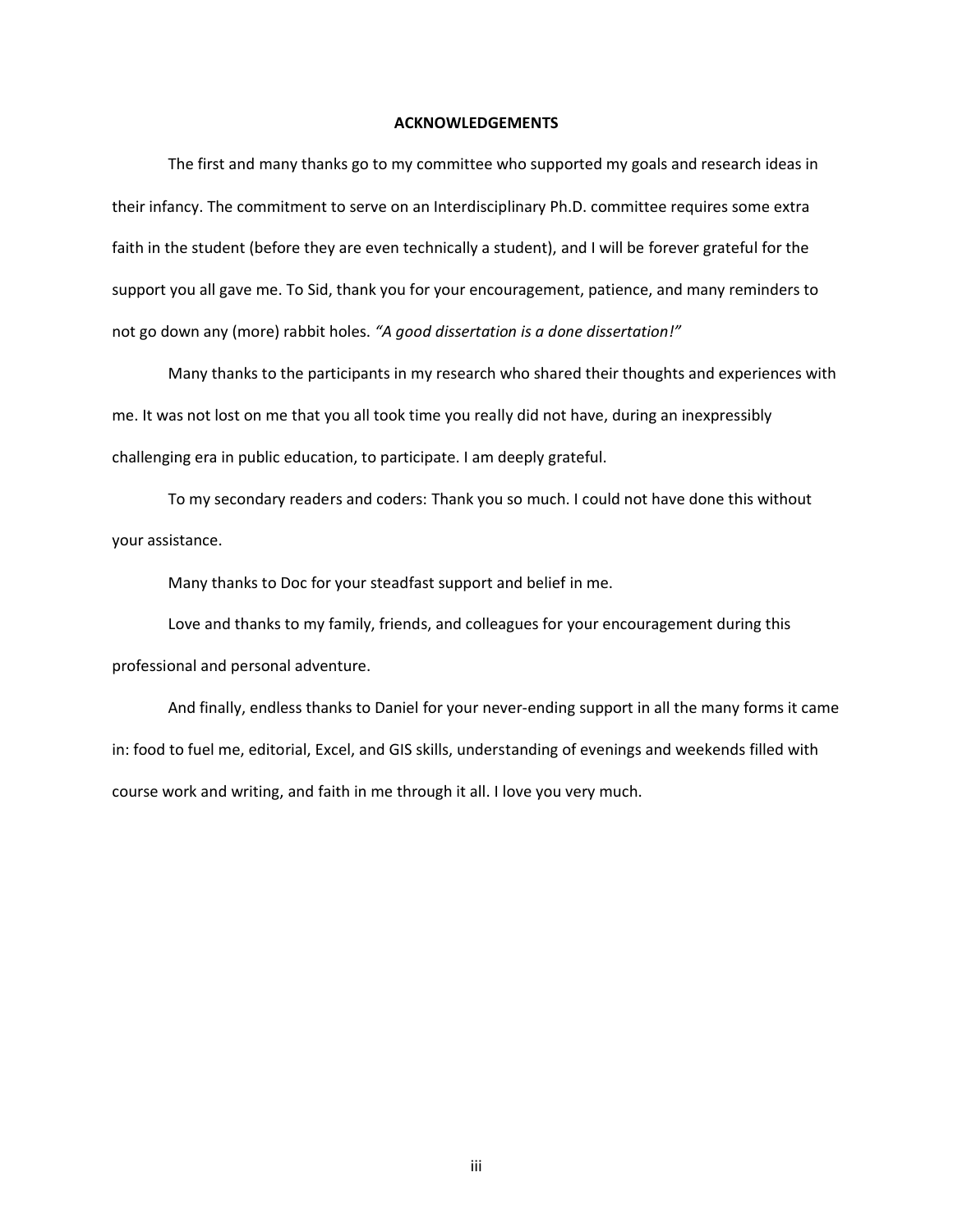## **TABLE OF CONTENTS**

| Chapter |  |
|---------|--|
| 1.      |  |
|         |  |
|         |  |
|         |  |
|         |  |
|         |  |
|         |  |
|         |  |
|         |  |
| 2.      |  |
|         |  |
|         |  |
|         |  |
|         |  |
|         |  |
|         |  |
|         |  |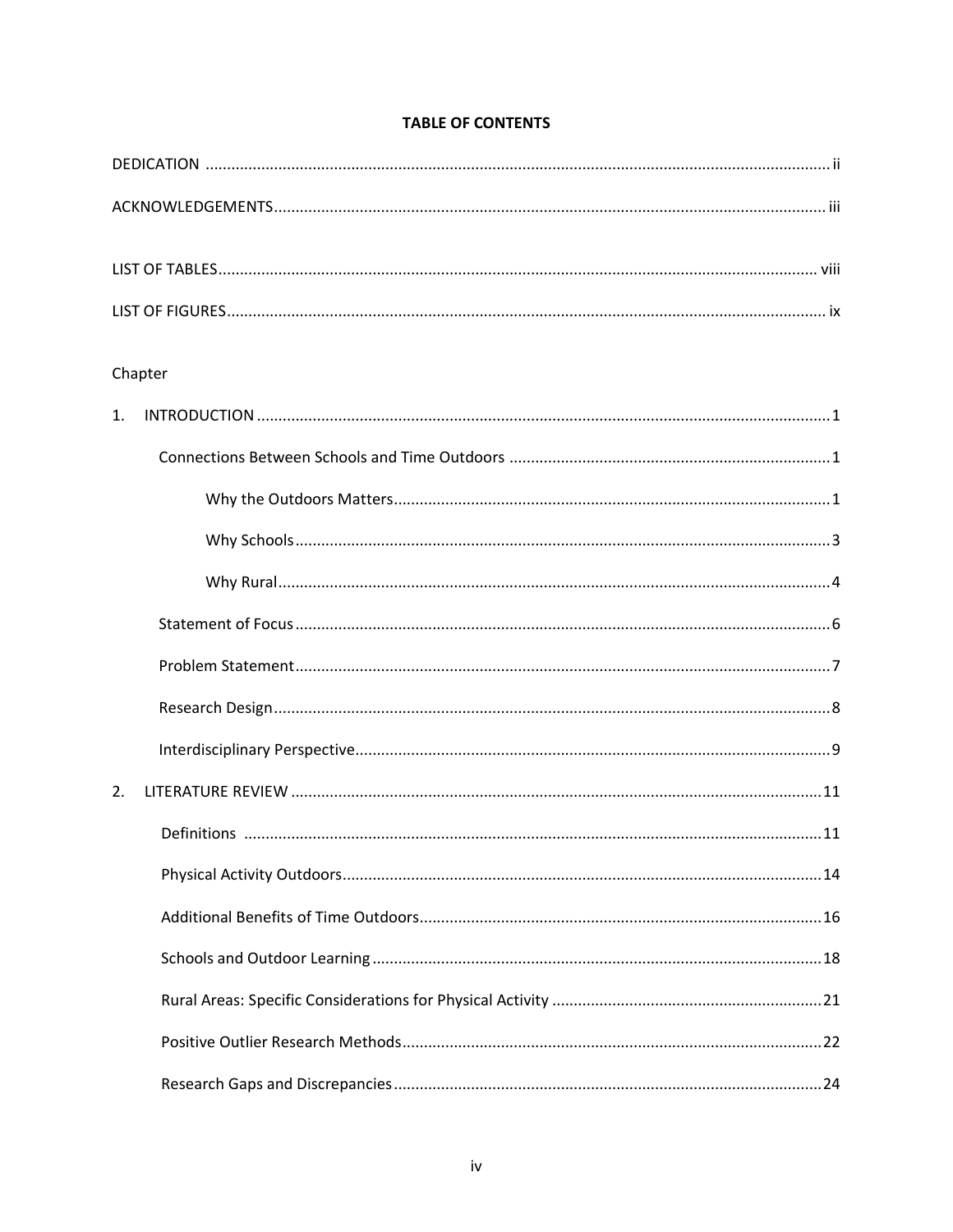| 3. |  |
|----|--|
|    |  |
|    |  |
|    |  |
|    |  |
|    |  |
|    |  |
|    |  |
|    |  |
|    |  |
|    |  |
|    |  |
|    |  |
|    |  |
|    |  |
|    |  |
|    |  |
|    |  |
|    |  |
|    |  |
|    |  |
|    |  |
|    |  |
|    |  |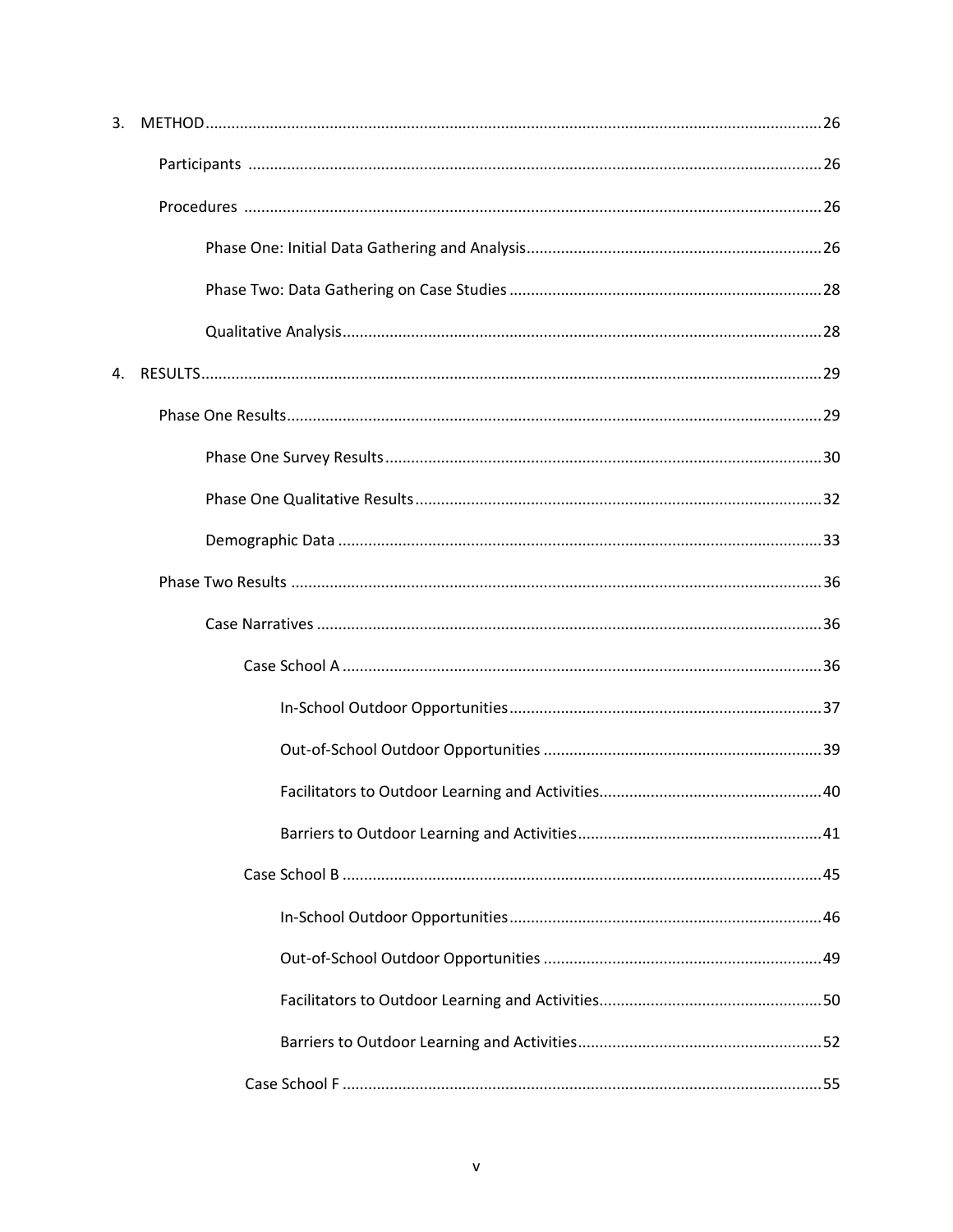$5.$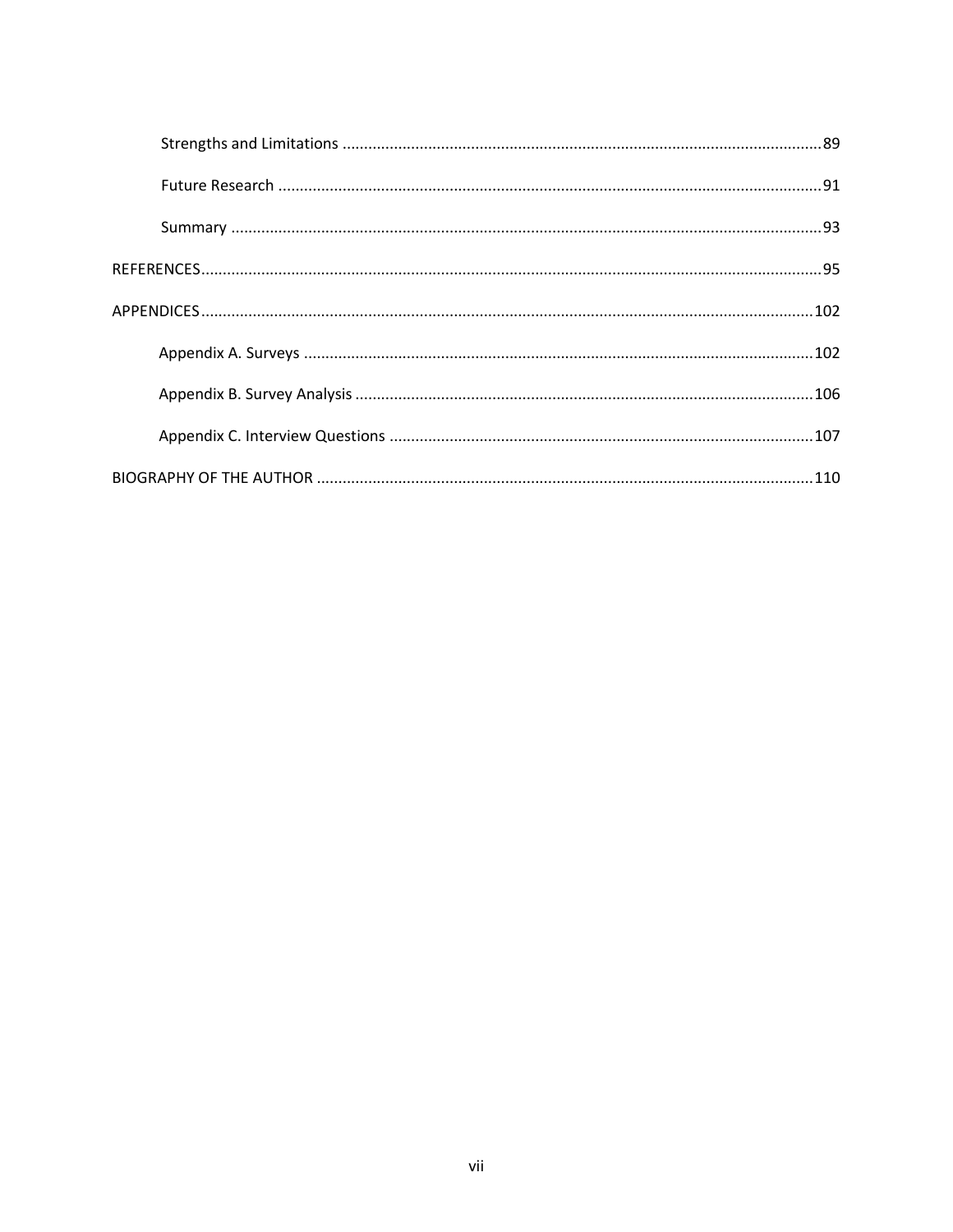## **LIST OF TABLES**

| Table 1. | Results of the Phase One Physical Education Teacher Survey 30 |  |
|----------|---------------------------------------------------------------|--|
| Table 2. |                                                               |  |
| Table 3. | Demographic Data of Schools in Sample, with State Averages35  |  |
| Table 4. |                                                               |  |
| Table 5. |                                                               |  |
| Table 6. |                                                               |  |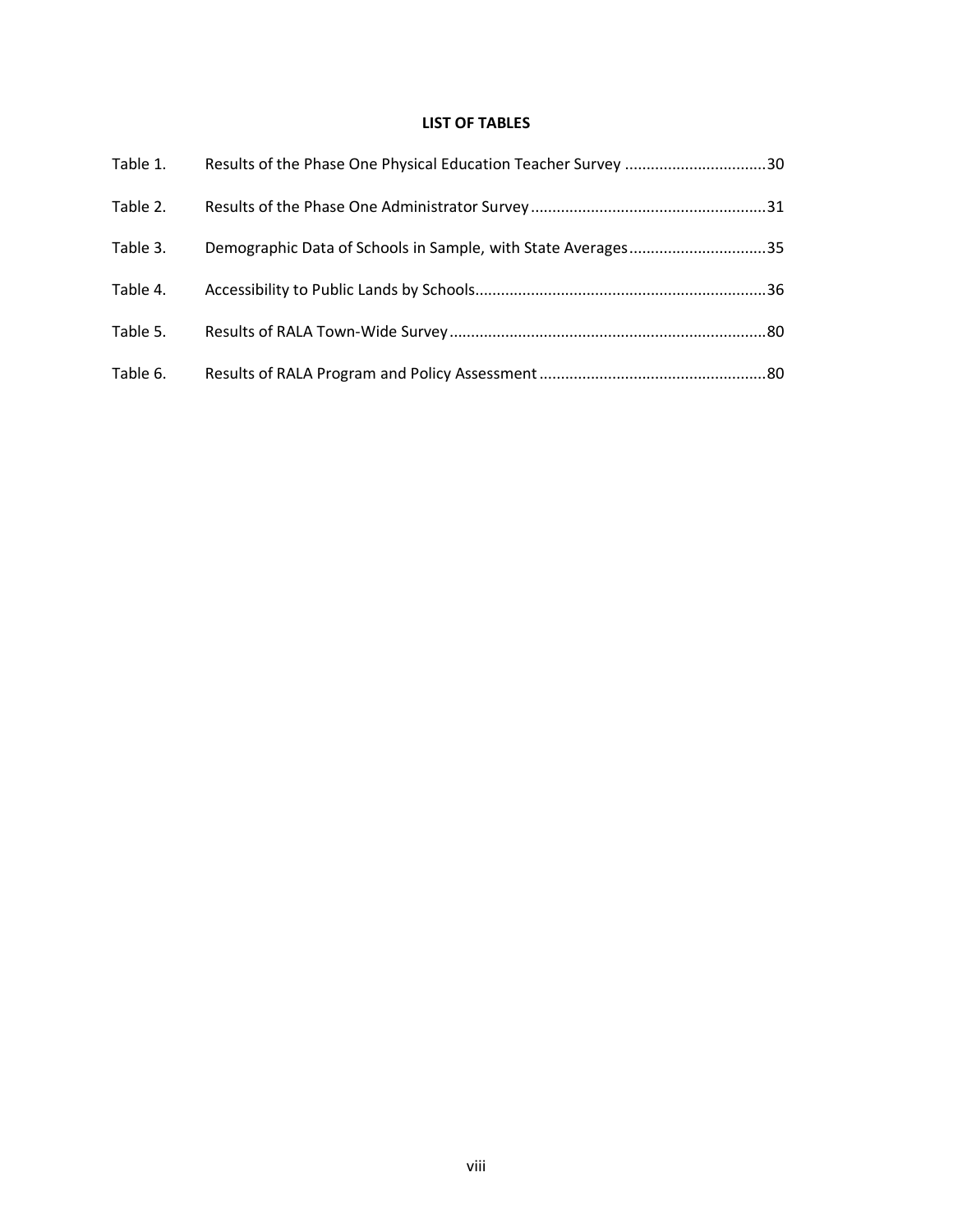## **LIST OF FIGURES**

| Figure 1. Schools with Complete Phase One Data on Positive-Negative Spectrum32 |  |
|--------------------------------------------------------------------------------|--|
|                                                                                |  |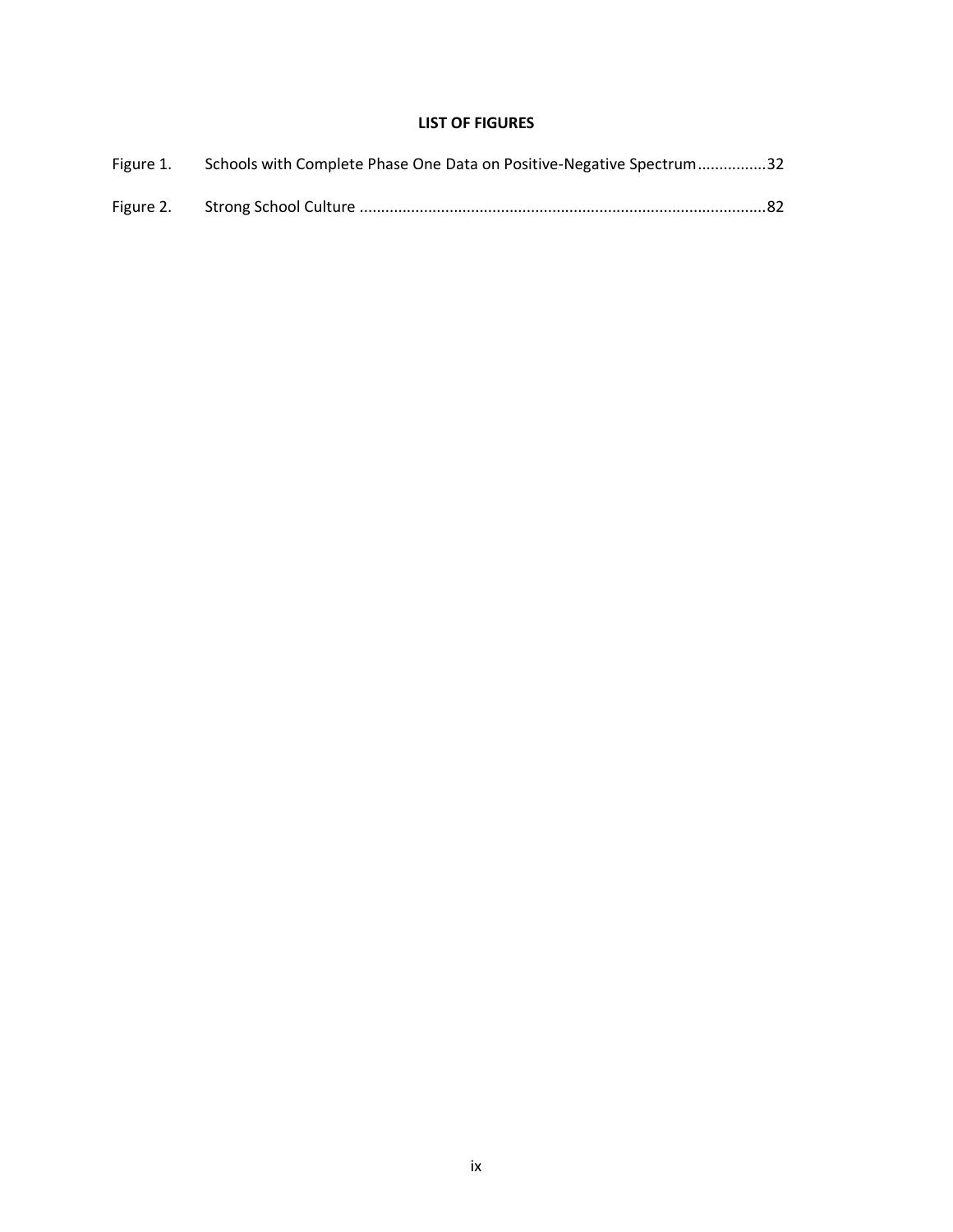#### **CHAPTER 1**

#### **INTRODUCTION**

The outdoors provides humans with opportunities to participate in physical activity and to benefit from the restorative power of nature (Bowler et al., 2010). For children, the outdoors is often a venue for the developmentally critical activities of play, exploration, and risk taking (Ramstetter et al., 2010). Outdoor spaces cultivate connection with and appreciation for the natural environment. In addition to increasing quality of life for residents, outdoor amenities are often important drivers of tourism and outdoor recreation economies in rural areas (Flora et al., 2016; Vail, 2010). Schools, particularly in rural areas, can be the nexus between all these facets of the outdoors. This study explored how some rural schools in Maine created connections to the outdoors, and what barriers and facilitators they experienced in those efforts.

#### **Connections Between Schools and Time Outdoors**

The state of Maine has a long history of allowing a significant amount of local control over how schools are operated (Herlan, 2021). The state Department of Education (DOE) mandates that Maine schools provide physical education (PE) instruction but does not regulate the frequency or duration of PE classes (Maine DOE, 2001). Additionally, the DOE does not have any requirements that schools provide non-PE physical activity (PA) opportunities, such as recess (Maine DOE, 2021; SHAPE America, 2016). Lastly, there are no state requirements regarding how much time students should spend outdoors during the school day (Maine DOE, 2001). As such, there is the potential for wide variation of in-school PA and outdoor opportunities across districts, schools, and even among individual classrooms within the same school.

#### **Why the Outdoors Matters**

Time spent in natural outdoor settings (i.e., areas that feature minimal manufactured or manicured spaces; playgrounds and ball fields are not considered "natural") is crucial for the mental,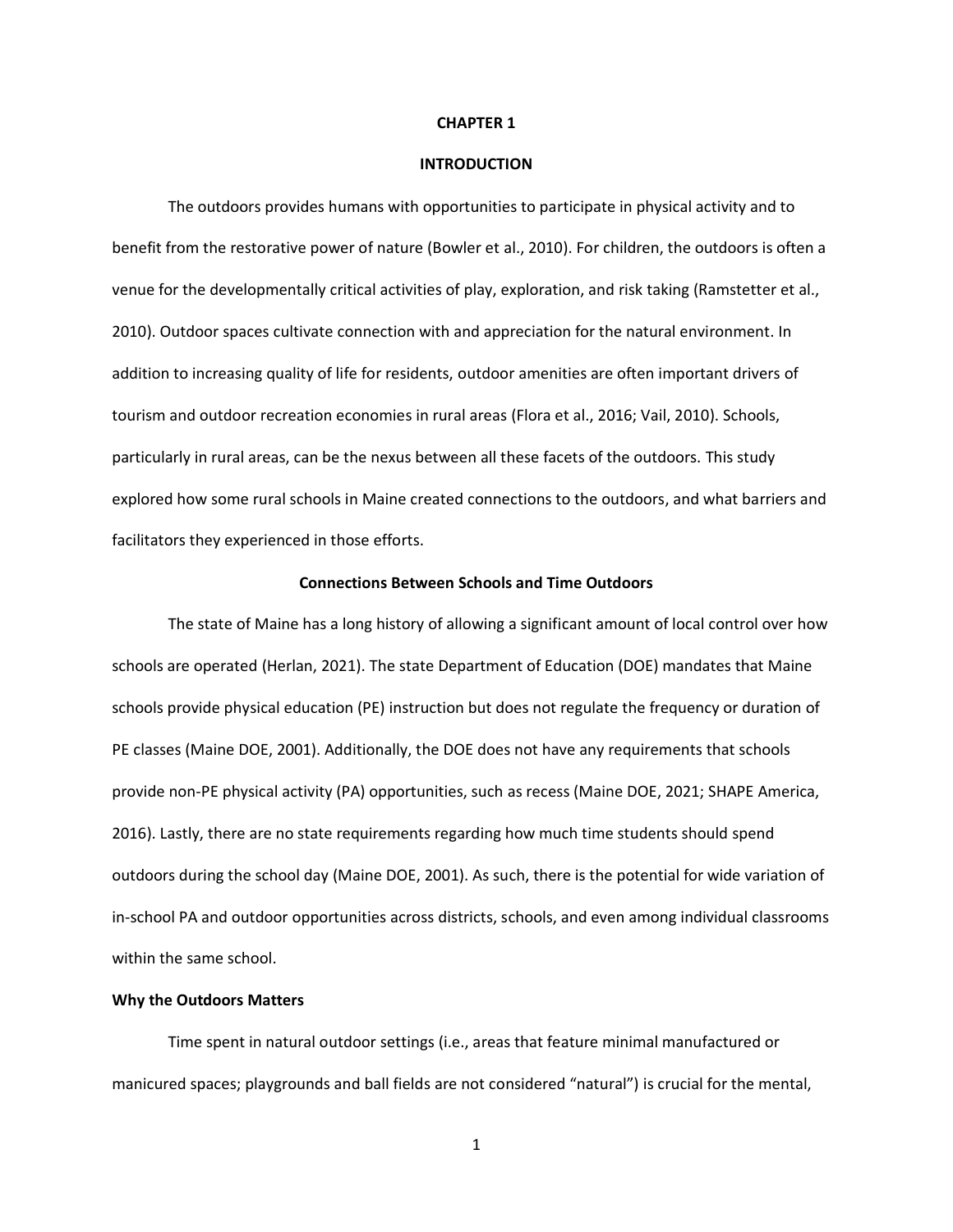physical, and emotional well-being of children and adolescents (Roberts et al., 2020; Trembley et al., 2015). Additionally, research has demonstrated that time spent outdoors has particular benefits for children including increased moderate and vigorous physical activity levels, greater attention levels and lowered negative emotions, and improved learning transfer and academic performance (Becker et al., 2017; Bowler et al., 2010).

The majority of children in the United States do not get enough PA (Subcommittee on President's Council, 2012). One of the most fundamental benefits of outdoor time is that children tend to move more and move more vigorously outdoors (Gray et al., 2015). The U.S. Office of Disease Prevention and Health Promotion recommends that children and adolescents get at least 60 minutes per day of PA, but more than half of children and 92% of adolescents do not meet this recommendation (Troiano et al., 2008). Children who spend more time outdoors tend to have higher rates of PA and lower rates of overweight and obesity (Cleland et al, 2008). In addition to higher PA rates, a 2015 systematic review of research showed that increased outdoor activity participation is correlated with higher levels of cardiorespiratory fitness (Gray et al.).

In school settings, research has shown students have significantly higher PA levels when physical education (PE) occurs outdoors (Brusseau et al., 2015; Skala et al., 2012). These positive results were not limited to younger children. A study in Norway showed that providing certain outdoor facilities, such as sledding hills, around school buildings was correlated with higher rates of PA in high school students (Haug et al., 2010). This is an important finding because that age group typically sees drastic decreases in daily PA as compared to their younger peers (Subcommittee on President's Council, 2012).

The benefits of outdoor time are not all physical. The term *nature deficit disorder*, originally coined by Louv (2005), is used to explain the growing and concerning disconnect between children and nature. Louv's book compiled research showing that increasing time in nature contributes positively to children's creativity, emotional well-being, and connectedness to other people and the natural world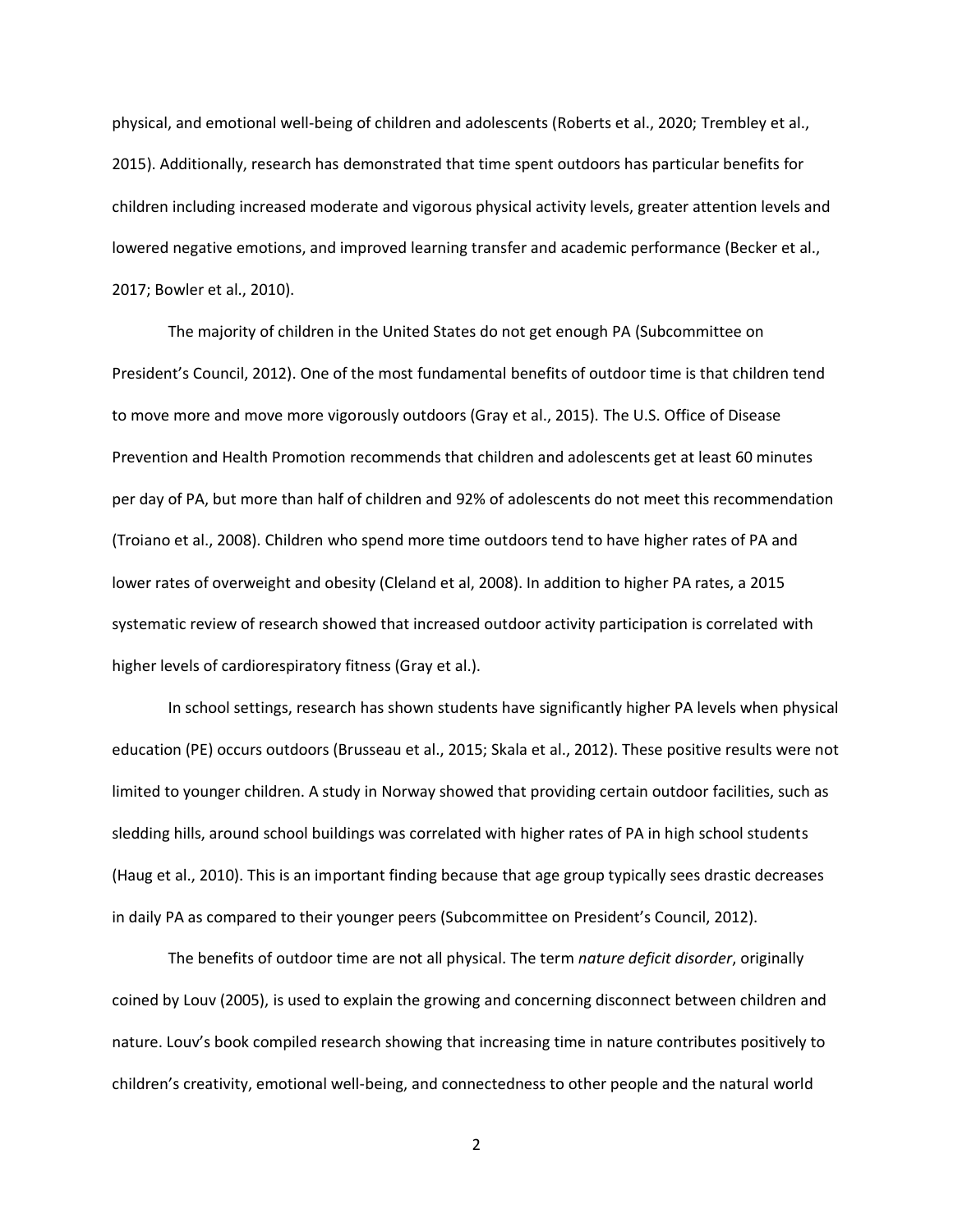(2005). The term nature deficit disorder has stuck and research following the publication of Louv's book has continued to explore the connections between time in nature and health and well-being outcomes.

A 2010 meta-analysis of 25 studies demonstrated that exposure to natural outdoor spaces resulted in a decrease in negative emotions that was not found following exposure to indoor or nonnatural spaces (Bowler et al.). A more recent literature review found generally positive affective outcomes in children following participation in nature programming (Roberts et al., 2020). Additionally, a review of research on school-based outdoor education programs showed positive academic outcomes, including greater motivation to engage in learning, improved grades, and higher reading and writing scores (Becker et al., 2017).

Research has clearly shown that most children in the United States are not physically active enough to best support their physical and mental health. Additionally, by many measures, children in the United States do not spend enough time outdoors in natural environments (Larson et al., 2019). Though increasing participation in outdoor activities alone is not a panacea to reversing the problem of insufficient PA, the benefits of such an increase could be a critical component of improving children's well-being.

#### **Why Schools**

Virtually all children in the United States have access to public K-12 education and for most of the calendar year a significant portion of their waking hours are spent in school (Lounsbery et al., 2013). Research has shown that schools are a critical access point of PA opportunities for youth (Subcommittee on President's Council, 2012). This is one of two main reasons that my research was conducted in public school settings.

The second main reason this study focused on public schools is that it employed an equityorientation to answer the central research questions. As fundamentally accessible institutions, public schools are critical to any discussion about equitable access to services that support children's well-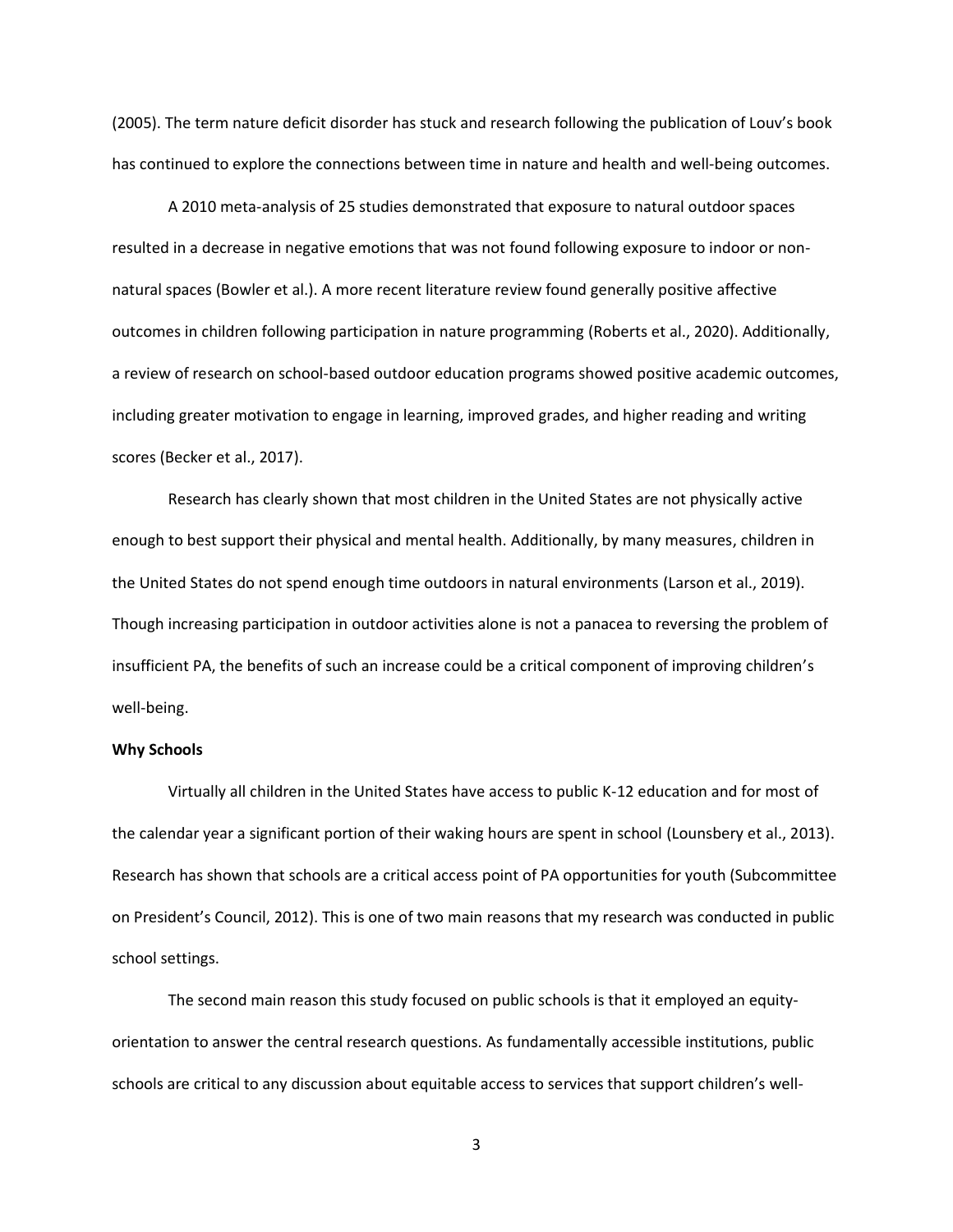being (Subcommittee on President's Council, 2012). Though private institutions, community programs, and family-level interventions can and do play an important role in meeting the needs of young people, equity in access can be one of their main constraints. Time, transportation, and fees can be barriers to participation in these out-of-school programs (Hoefer et al., 2001; Yousefian et al., 2009). Some communities have resources to support out-of-school or family-based outdoor interventions, while others do not. Schools, on the other hand, are duty-bound to provide learners with the most effective, accessible education possible.

Schools are important providers of PA opportunities to youth, and this appears to be particularly true in rural areas. Rural youth report that often their only access to PA occurs during the school day or through before- and after-school programs (Yousefian et al., 2009). Beyond their role as a place for education, rural schools often serve as centers of the community, such as being a gathering place for public events, local government meetings, and other activities that build and strengthen social ties (Schafft, 2016). Evidence from Canada suggests that physical activity interventions focused on smaller more rural schools have the potential to be the most impactful (Harvey et al., 2017).

#### **Why Rural**

The term "rural" has many different official definitions and a wide array of meanings and realities (Flora et al., 2016). Rural communities can have different histories, cultures, norms, economies, geographies, and more. There is no one type of rural, even when looking within a single state. The U.S. Census Bureau, using population density as the primary (but not only) source of data classifies places as either being urban areas, urban clusters, or rural areas (Geography Program, 2021). In Maine, 381 of the 453 incorporated towns and cities are considered rural according to the 2010 U.S. Census data (Geography Program, 2010). Another definition of rural is from the U.S. Department of Agriculture Economic Research Service, which identifies "frontier and remote" areas that are particularly isolated (2015). These rural areas exist all over the state with considerable variation: from unbridged islands to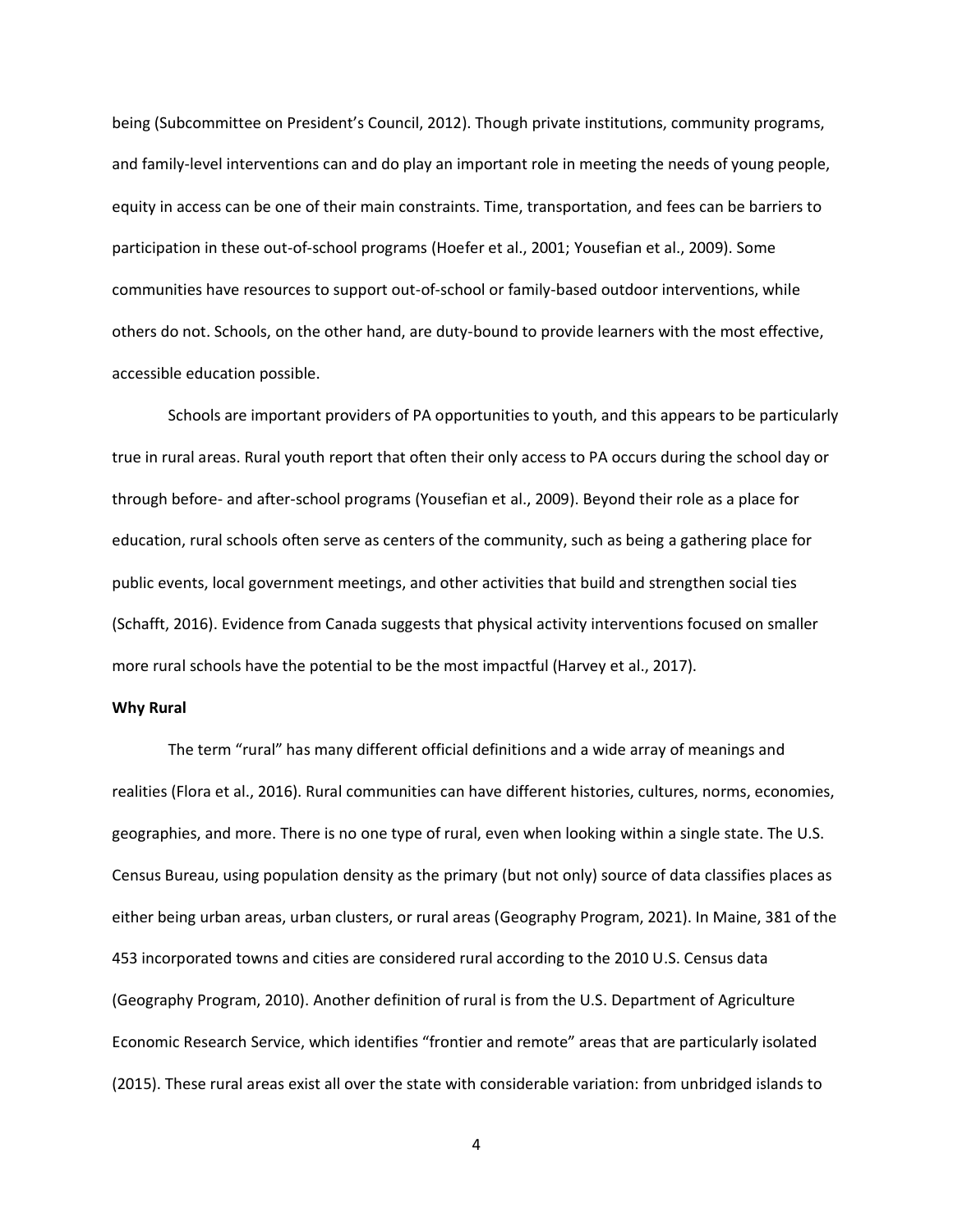forested towns bordering Canadian provinces to inland farming communities to coastal working harbors. Maine's rurality is a central characteristic of the state and an important aspect of the communities that were part of the sample population in my study.

In the United States, the word *rural* is often defined (both officially and culturally) as a place with few people, lots of open space, and some level of isolation (Flora et al., 2016). Because of relatively lower levels of built infrastructure, rural areas are often associated with natural resources and the natural environment. In the United States, this association stems at least partially from a long-standing obsession with the "wilderness sublime," etched in our cultural memory from popular writings, art, and other imagery that romanticized notions of isolated, "untouched" wilderness. As the industrial capitalist economy took hold on this continent, people living and working in urban areas began to seek respite in the outdoors (Richards, 2005).

The state of Maine has long been a destination for outdoor pursuit-oriented tourism (Irland, 2020); including activities such as skiing in the western mountains, hiking the Appalachian Trail, canoeing northern rivers, hunting and fishing in Maine's north woods, and more. Though outdoor physical activity has deep roots in Maine, the state is unfortunately not immune to the health challenges faced by rural America. In the United States, children in rural areas are more likely to be overweight or obese than those that live in urban areas, and despite popular perception that rural children must be more "outdoorsy," they are not significantly more active than their urban counterparts (Joens-Matre, 2008).

This apparent misperception–rural children are not as healthy, active, and outdoors as many people might tend to believe–was a central element of this study. This study sought to explore ways that rural communities themselves hold the solutions to increasing outdoor time and PA. I focused on some of the most isolated communities in Maine as the target population for this study. Communities were chosen because they had a single school that housed all grade levels from either pre-kindergarten or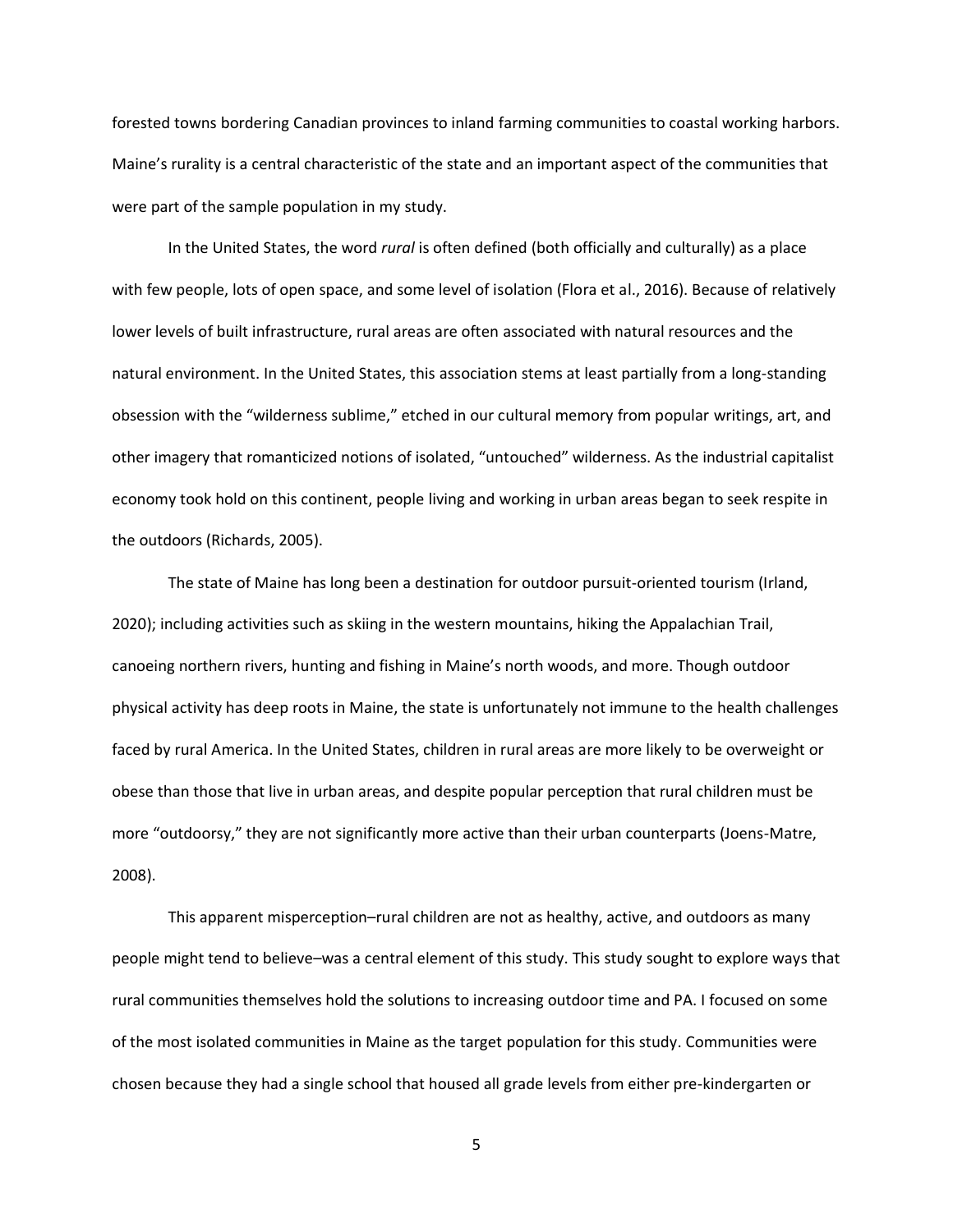kindergarten through  $12<sup>th</sup>$  grade in the 2021-2022 school year. This meant they were some of the most rural and isolated communities in Maine that still had a population large enough for a school. They were generally too far from other communities to allow for school consolidation that would create larger but separate elementary and high schools. Schools in these very rural communities existed across the state from the northernmost county to coastal islands to the western mountains. During the 2021-2022 school year there were nine schools in Maine that were part of this population.

#### **Statement of Focus**

In this study I investigated the role of outdoor pursuits (OPs) and other forms of outdoor learning in public school settings in rural communities in Maine. I sought to identify the barriers and facilitators to providing OPs and other outdoor learning opportunities during the school day.

The term *outdoor pursuits* refers to those activities that occur in natural settings involving human movement without the use of motorized vehicles (Steffen & Stiehl, 2010). Outdoor pursuits require skills to partake in the specific activities, as well as additional skills necessary to be safe and comfortable outdoors. The type of outdoor pursuits accessible to an individual are determined in part by the geographic and climate characteristics of a region. There are a wide variety of outdoor pursuits including paddling, hiking, orienteering, skiing, snowshoeing, surfing, climbing, and mountain biking. Outdoor pursuits have been highlighted as an important component of the most recent national physical education standards from the Society for Health and Physical Educators (SHAPE America), making them a relevant component of any PE curriculum (2014). What all OPs have in common is their outdoor setting and inherent physical activity demands, which makes them worthy of study in the context of previously raised health and well-being concerns.

Though this research was primarily focused on outdoor pursuits because of the benefits of physical activity, I also considered other forms and contexts of outdoor learning, such as bringing non-PE content area classes outdoors for learning activities. For example, science classes may run field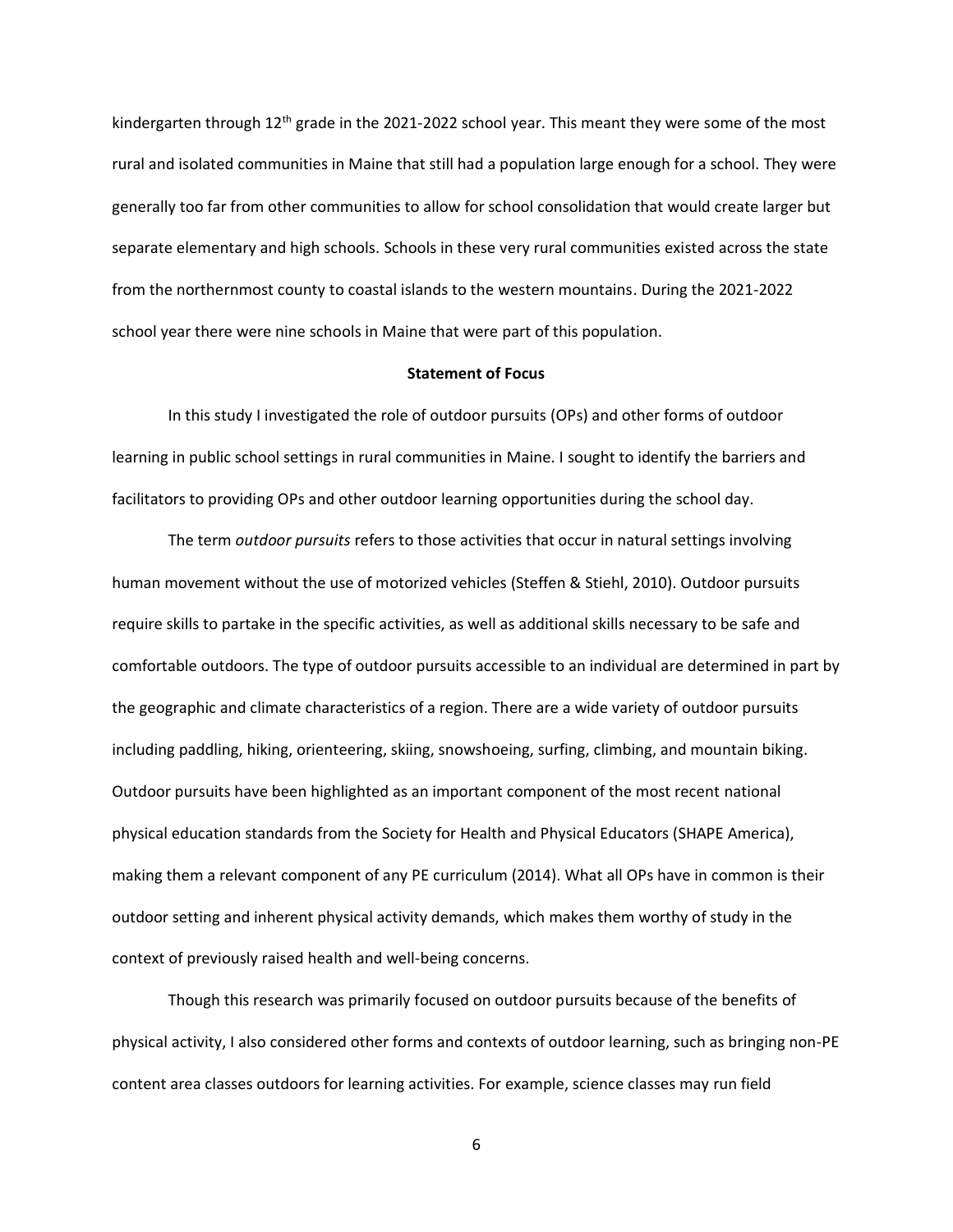experiments in the school garden, snowshoes may be available for use during recess, and outdoor spaces might be used for reading, writing, and art projects. In the context of the COVID-19 pandemic, outdoor learning became even more critical because of the decreased risk of infection in outdoor settings (Sharp, 2020). Though the original focus of this study was understanding outdoor physical activity opportunities, I used a broader "outdoors-inclusive" lens in order to see the complete picture of outdoor opportunities at each school.

#### **Problem Statement**

Though there is considerable research on PA in schools (Harvey et al., 2017; Skala et al., 2012), little has focused specifically on outdoor pursuits. A 2017 review of school-based outdoor learning outcomes found that research on outdoor PA was underrepresented (Becker et al.). This literature gap could be caused by issues related to generalizability (i.e., outdoor access is highly variable from school to school) or by other factors such as lack of funding. Although the potential benefits of offering OPs in schools are known, we are equally aware of many barriers to implementing these activities. Barriers include insufficient time and financial resources and access to equipment, facilities, and professional development opportunities for teachers (Oberle et al., 2021). There may be additional barriers in the form of policy limitations, concerns related to insurance and liability, and cultural or weather factors.

The gaps in research result in a lack of understanding about which schools are making OPs a priority and how they are overcoming barriers to implementation. In more than 10 years of professional experience in Maine, I have observed some schools put in a significant amount of effort to get students outside and active. Certain schools facilitate outdoor pursuits like hiking, snowshoeing, cross-country skiing, and orienteering for all students. Other schools make sure every student learns to downhill ski, paddle a canoe, and cast a fishing line. But I am keenly aware that many schools are not doing this kind of work, and thus not all Maine students are accessing the benefits of outdoor activities.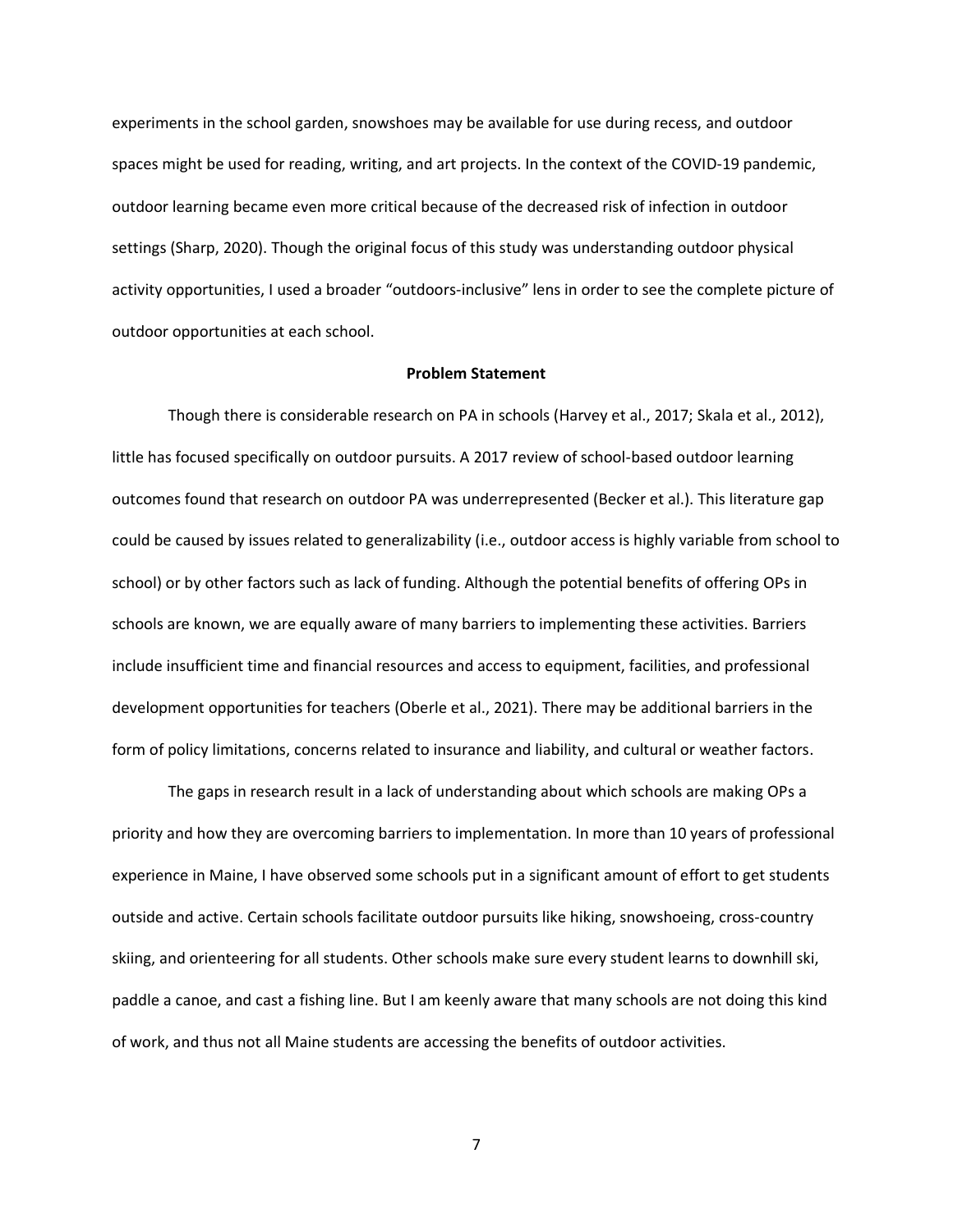Research has shown that US children are spending less time outdoors than they used to (Larson et al., 2019; Larson, et al., 2011; Louv, 2005) even though spending more time outside would most likely confer numerous advantages (Bowler et al., 2010). We know that schools are important vehicles for providing students with resources and opportunities to be healthy for life (Yousefian et al., 2009). However, it is not well understood what barriers to outdoor activities are faced by schools and how they are or are not overcome. The purpose of this study was to explore how one "positive outlier" rural Maine schools overcame barriers to providing outdoor opportunities to their students.

#### **Research Design**

In this research project I used a modified case study design within a social justice interpretive framework using primarily qualitative methods (Creswell, 2013). The first phase of my research included surveying all nine schools in the population to assess the prevalence of outdoor pursuits (OPs) and outdoor learning. Results of the surveys determined which schools were *positive outlier* (PO) and *negative outlier* (NO) schools. Positive outlier schools provided more than typical opportunities for students to engage in OPs or outdoor learning during the school day. Negative outlier schools provided very few or no opportunities for students to engage in OPs. Schools in the middle of the spectrum that were neither POs nor NOs were considered non-PO schools. In the analysis of phase one participating schools, the median score was 23.6, while the positive outlier school had a score of 38 and the negative outlier school had a score of 13. One PO school and two non-PO schools participated in the second phase of the study.

The second phase of research involved interviews, Rural Active Living Assessment (RALA) completion, and least one site visit during a regular school day (Yousefian et al., 2010). Interviews were focused on the barriers and facilitators to incorporating OPs and other forms of outdoor learning during the school day, and were conducted with a PE teacher, at least one additional educator, and a buildinglevel administrator. Sample questions for the interviews with PE teachers included: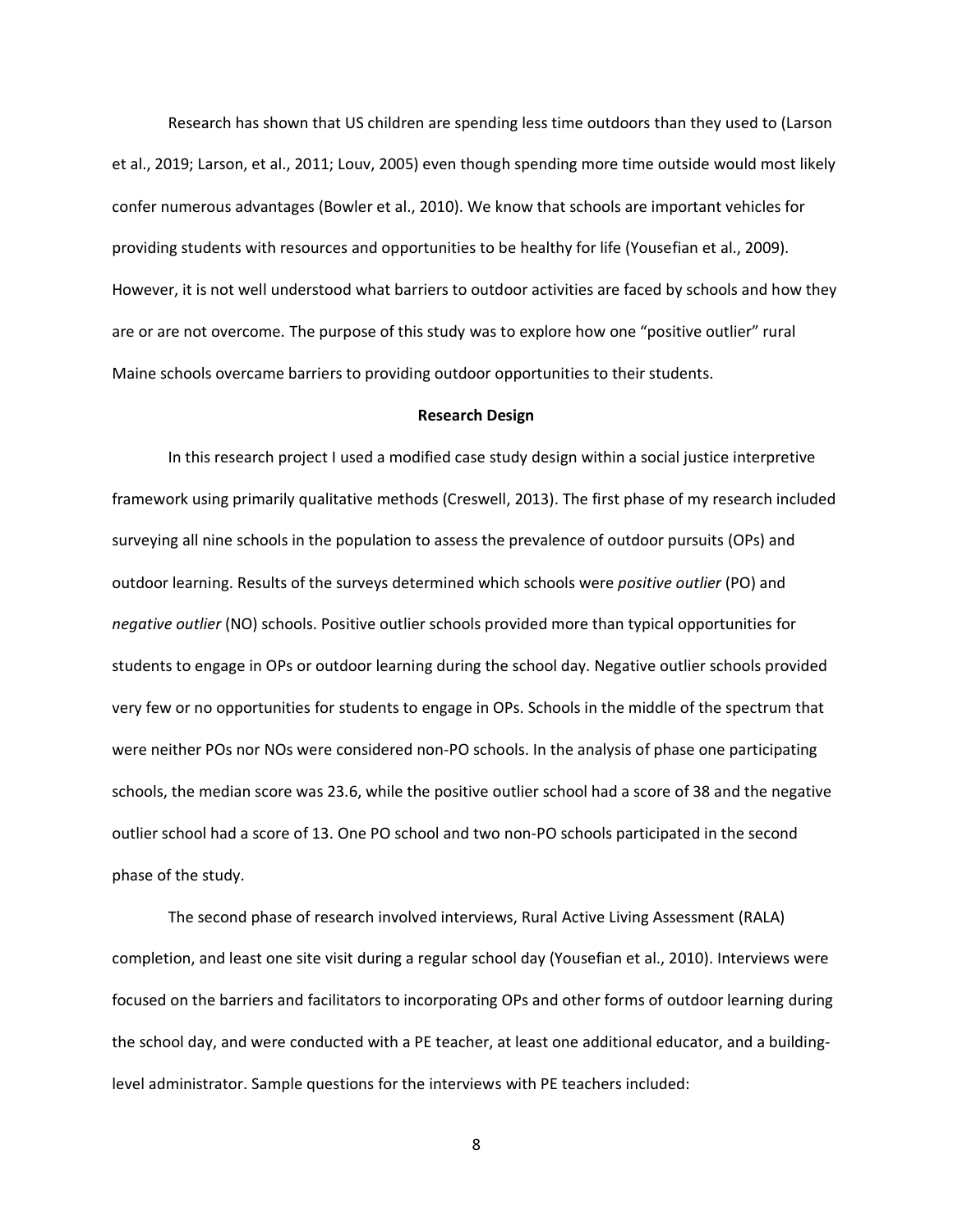*What are the things in this school, or the greater community, that help you include outdoor pursuits in your PE program?*

*What are some of the barriers to implementing OPs that might seem "small"? I'm interested in hearing about every barrier, even if it might not sound like a big deal.*

Interviews were recorded, transcribed, coded, and assessed for themes (Creswell, 2013). Field notes from the site visits included qualitative observations such as outdoor equipment availability and storage, status of outdoor facilities, and terrain, environmental, and climate features around the school. No other additional documents were requested during site visits. During data analysis, follow-up questions were sent to interview participants to clarify interview responses, if needed.

The quantitative portion of the research used two components of the RALA tool, the Town-Wide Assessment and the Program and Policy Assessment (Yousefian et al., 2010). This tool was chosen for its relevance to the topic and because of the locations in which it had been developed and tested. Importantly, this tool was *not* assessed for statistical reliability and instead researchers used expert experience and member checks to assess for feasibility. Questions in these two RALA components do not lend themselves to reliability assessments because they are focused solely on the existence or absence of specific facilities or policies. Beyond the RALA, I compiled publicly available demographic and financial information about each school. These quantitative measures were used to help describe the school and the community in which it was located.

#### **Interdisciplinary Perspective**

Schools and the communities in which they are situated are complex. School ecosystems are made up of many individuals (students, staff, teachers, parents/guardians, and volunteers) all interacting in complicated ways with each other and with the facility and physical environment. The ecosystem is further formed by the influence of policies, as well as cultural and social norms and expectations (Wattchow et al., 2014). I used theories and methods from various academic fields to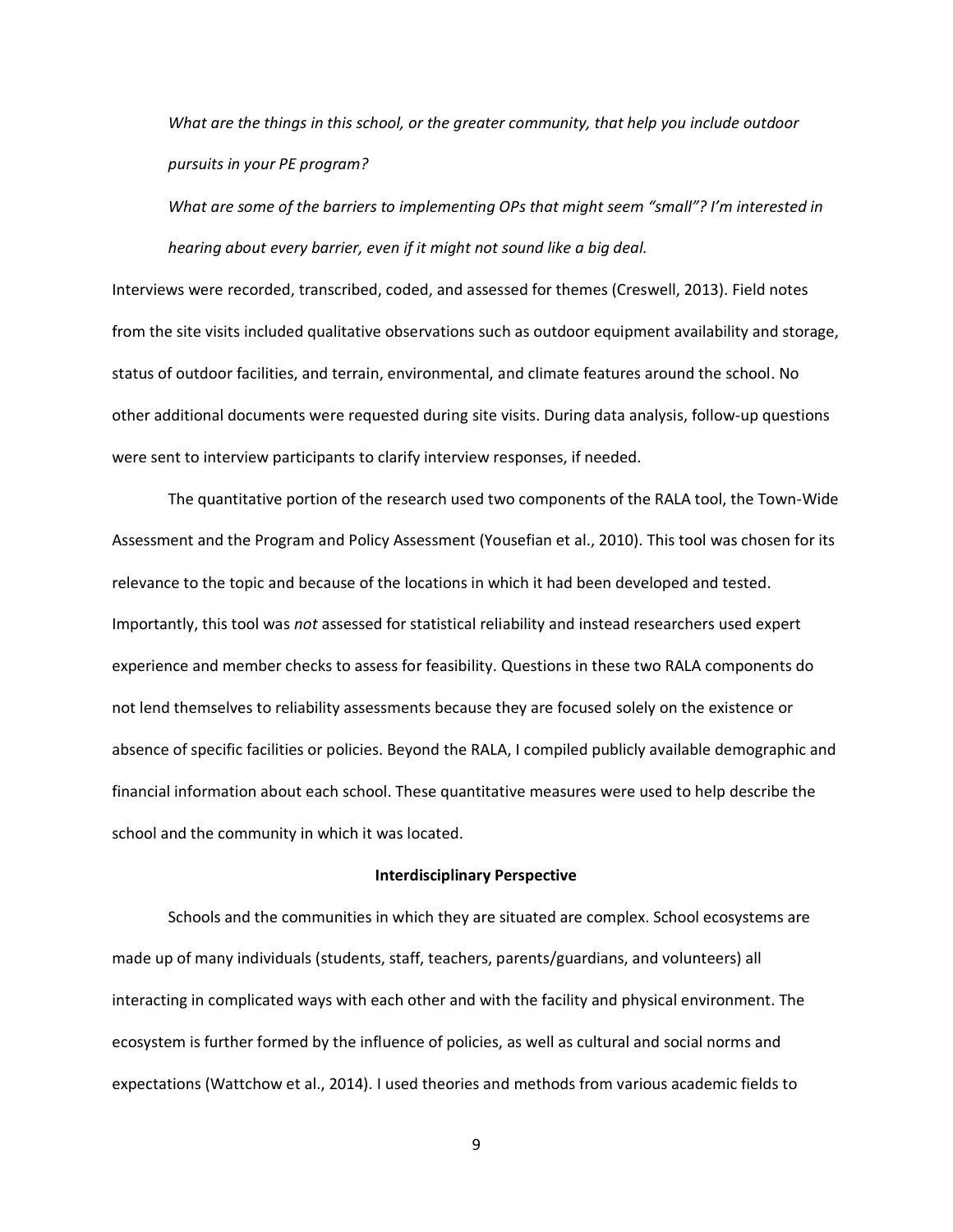understand the complexity of school communities in relation to the research questions. Educational research methods formed the foundation in this study, but were supplemented with public health, rural sociology and economics, land use and management, and policy analysis.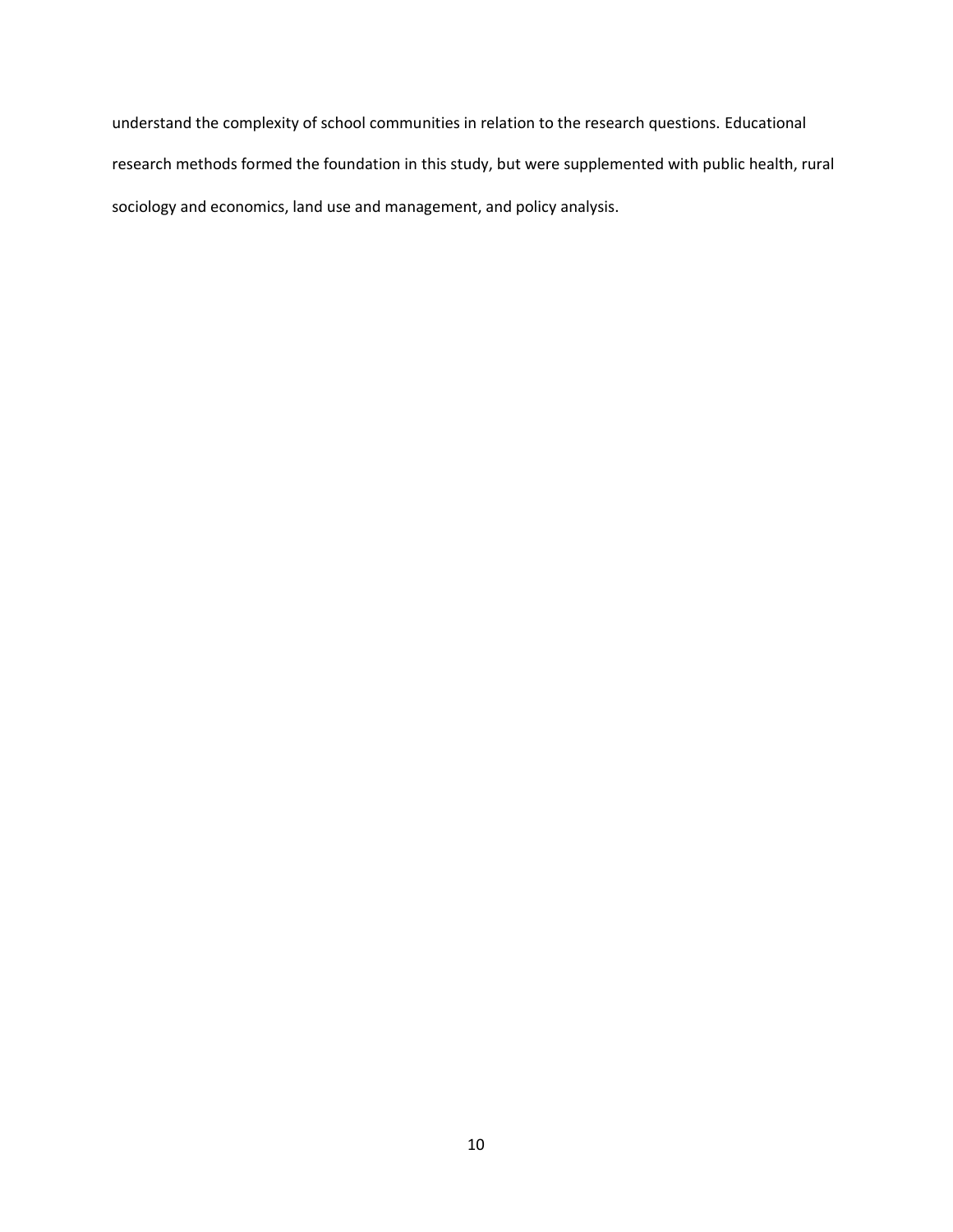#### **CHAPTER 2**

#### **LITERATURE REVIEW**

In this chapter I review the literature relevant to this study. Research related to outdoor pursuits, outdoor learning, rural schools, and children's physical activity is found in a wide range of fields: public health, education, policy, sociology, and more. Definitions of terms related to outdoor education are not agreed upon across all of these fields. Therefore, to create a thorough review of the relevant literature, I begin by discussing various definitions, terms, and disagreements. I then move on to reviews of specific topics of concern including physical activity (PA), outdoor and nature time, the role of schools, and rural-specific research. The chapter ends with a review of positive outlier methodology and discusses research gaps and discrepancies found in the extant literature.

#### **Definitions**

The term *outdoor education* (OE) has a long history and is often defined very broadly. I did not investigate all the various facets of OE in this study; the focus was on outdoor physical activities and outdoor learning. However, there are a variety of terms used in OE that need to be discussed and defined in context. Why do these terms and definitions matter? First, they are complex and contested. Some critics argue that the insistence upon using specific terms may be driven more by a desire to justify a purpose than to describe a true change in methodology (e.g., saying *outdoor education* instead of *outdoor recreation*; Brown, 2009). Second, it is critical to recognize that outdoor learning–that is *any* instructional experience that purposefully takes place outdoors–will not have predictable outcomes for the simple reason that outdoor learning itself is not well-defined. Therefore, caution must be used when reading research in the OE literature and one must not take for granted the meaning of the terms.

Outdoor education as a somewhat organized, roughly defined pedagogical approach gained prominence in the second half of the 20<sup>th</sup> century in Western countries, particularly in England, Australia, New Zealand, and across North America (Wattchow & Brown, 2011). Though not fully agreed-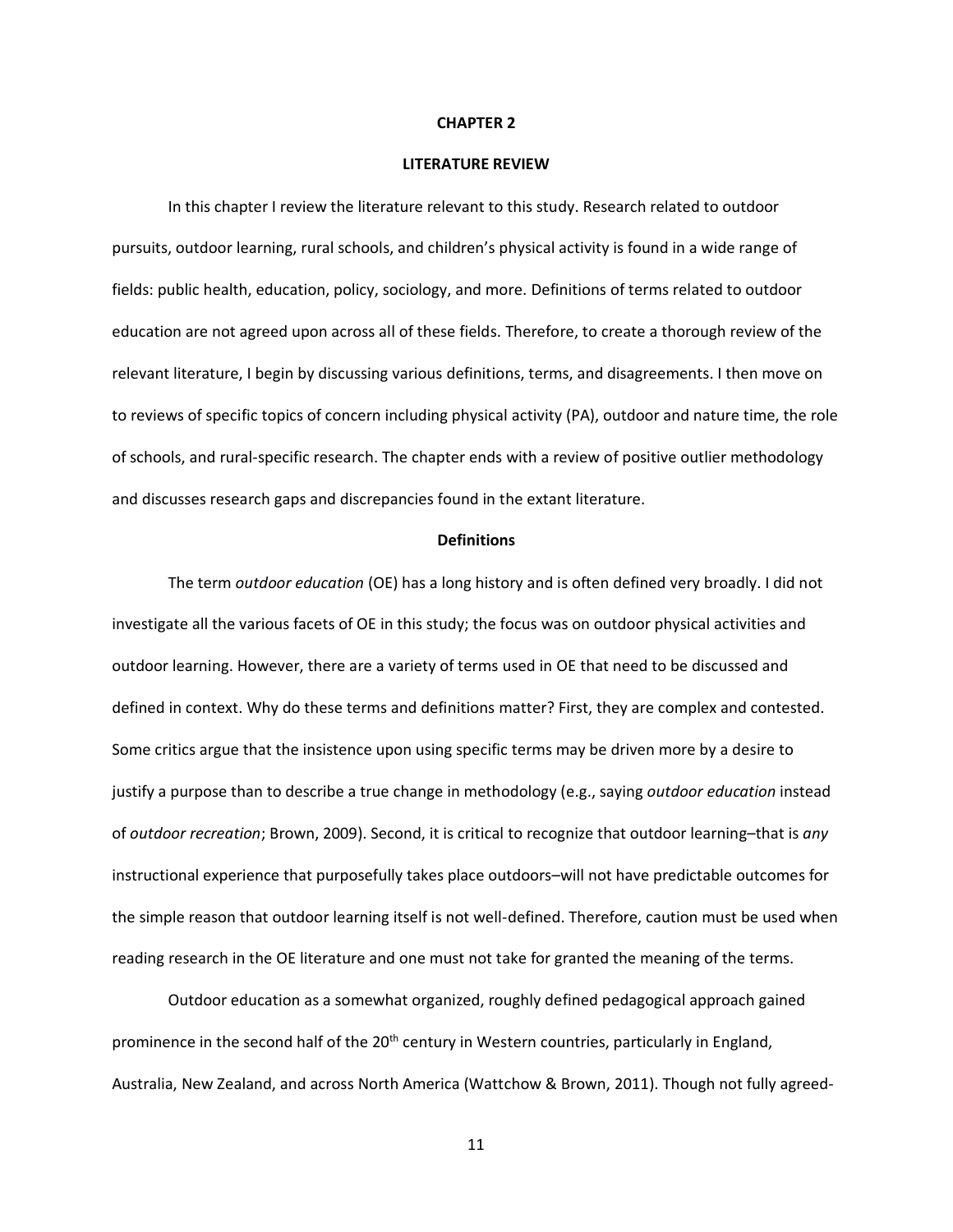upon, a general definition of outdoor education could be organized programming in nature using experiential learning theories with a goal of increasing "respect for self, others and nature" (Wattchow & Brown, 2011, p. xvii). Even this relatively simple description of OE is contested. Wattchow and Brown ask practitioners to consider, "is outdoor education a curriculum or a form of pedagogic practice, or both?" (p. xix). Not everyone in the field agrees on the answer to that question, a fact that some academics believe is problematic (Brookes, 2004). Yet, the related terminology gets even more complex.

*Adventure* is a term often used in conjunction with outdoor education. *Outdoor adventure education* (OAE) could be considered a type of OE that focuses on experiences with "adventure" activities, typically defined as requiring some level of physical activity and including some perception of risk. Adventure education (without the outdoors component) could exist anywhere and includes the same perception of risk, though that risk may be social and not physical in nature (e.g., through group problem-solving challenges; Brown, 2009; Steffen & Stiehl, 2010). Steffen and Stiehl believe that adventure education prioritizes affective learning outcomes over psychomotor learning outcomes, though, again, not all practitioners agree with that differentiation (2010).

The terms *outdoor pursuits* and *outdoor activities* are often used interchangeably. Both terms refer to activities taking place in an outdoor setting that require some level of physical activity. Both can be differentiated from OE and OAE in that they are not instructional approaches but are instead categories of activities. Specifically, the term outdoor pursuits is most often used in the context of physical education (PE) in the United States and is explicit in the requirement that the activity is primarily human-powered (Couturier et al., 2014; Steffen & Stiehl, 2010). In this way, cross-country skiing would be considered an outdoor pursuit while snowmobiling would not. However, some activities do not fit neatly into these definitions. Is fly fishing an outdoor pursuit? It is undoubtedly an outdoor activity, but it typically does not require a high level of PA. Is downhill skiing an outdoor pursuit? It takes place outdoors and requires PA, but it typically uses motorized transport in the form of a chairlift.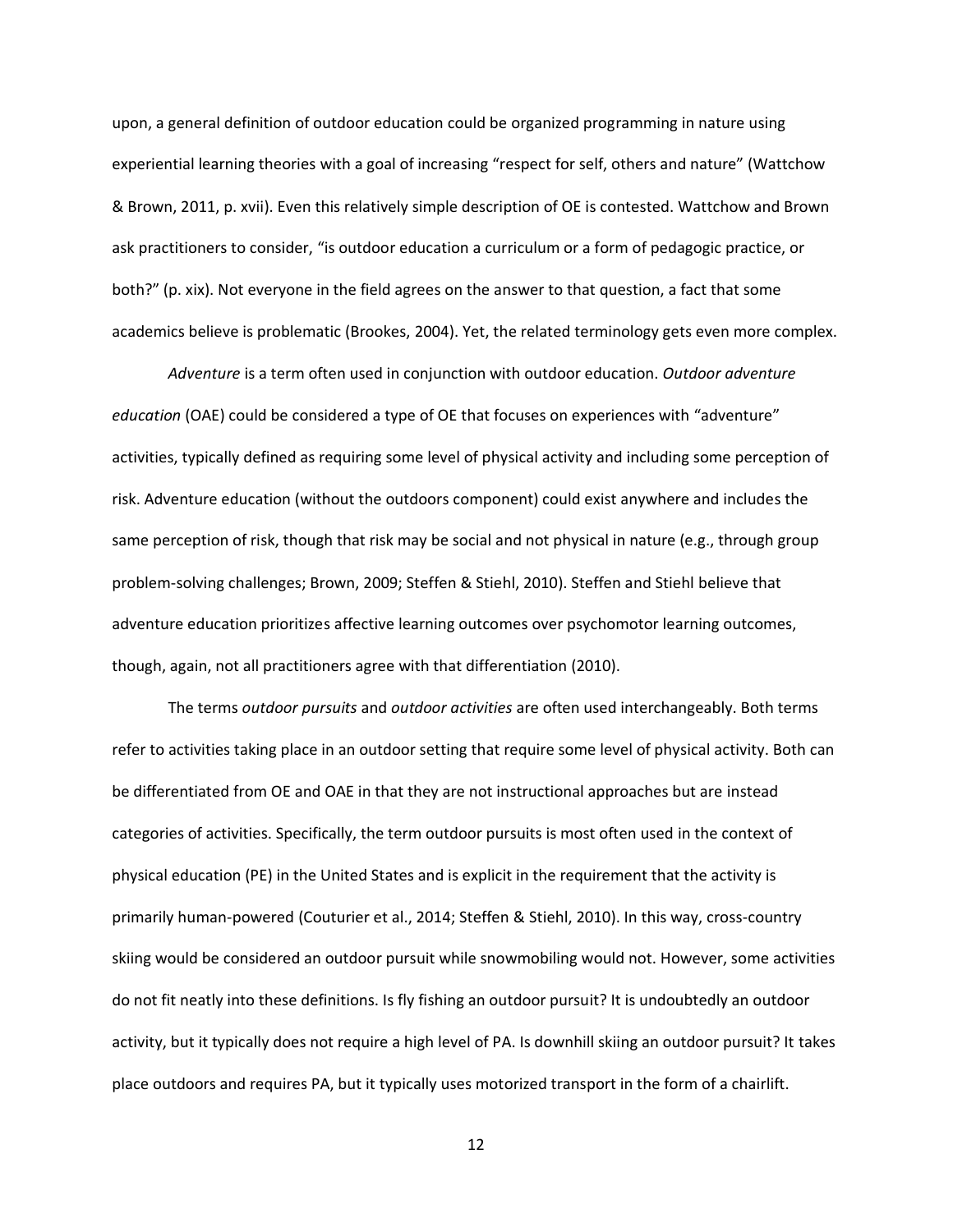The use of *recreation* instead of *education* (i.e., *outdoor recreation*) refers to organized or unorganized activities whose primary purpose is for enjoyment, leisure, exercise, and/or socialization (Oncescu, 2015). One may participate in an organized outdoor recreation program that includes learning to cross-country ski. Still, an outdoor *education* program that includes cross-country skiing would typically have learning objectives that go beyond instructing the psychomotor skills.

As with OE, the meaning of *environmental education* (EE) varies in different settings and may include a wide variety of instructional strategies. Environmental education typically focuses on cognitive and affective outcomes related to understanding and valuing the natural environment and ecological systems (Ernst, 2012). Environmental education experiences may include outdoor pursuits or activities, for example, canoeing to explore a wetland environment. Outdoor education and EE are similar in how they can be incorporated into, or take the place of, more traditional instructional approaches. Either may be a singular experience (e.g., field trip to a nature preserve), part of a unit (e.g., four weeks of cross-country skiing in PE), or may serve as the foundation for a wholly reformed educational experience.

One final term that provides a way to connect all of these ideas together is *place-based.* Though some argue the term place-based has become overused, it still encompasses an idea that can have powerful effects on learners. Programs, curricula, and educators that embrace a place-based or placeresponsive approach attempt to use the unique characteristics of a location as a central component of the learning experience, or even as a teacher itself (Wattchow & Brown, 2011). Outdoor and environmental education are not automatically place-based; it is certainly possible to be an outdoor or environmental educator and not instruct in a place-based manor. Indeed, OE is rife with examples of colonialist approaches to program development that do not bring an appropriate level of attention to the land and culture where the program is taking place (Beames & Atencio, 2008). As Wattchow and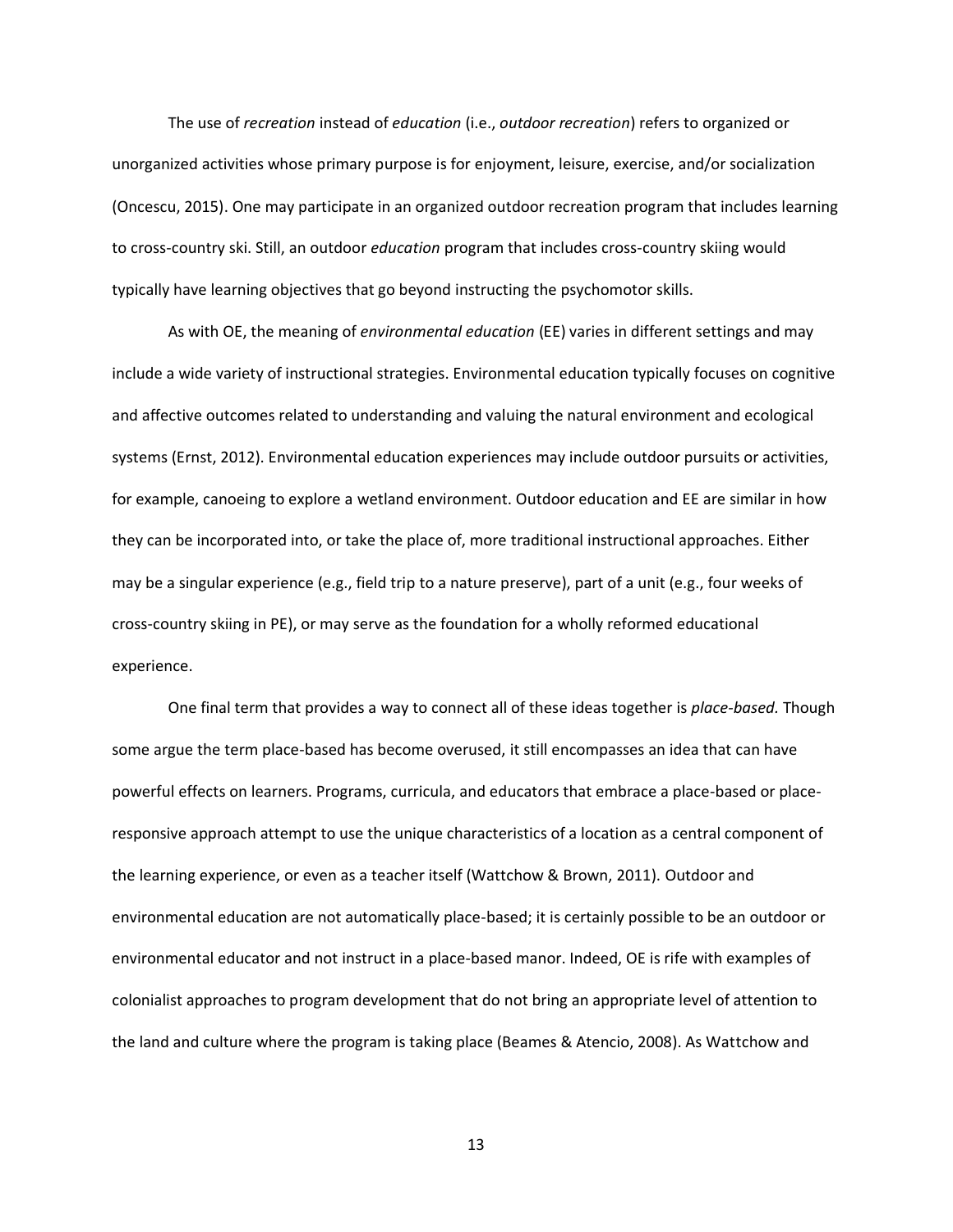Brown (2011) discuss in *A Pedagogy of Place*, using a place-based instructional approach harnesses the pedagogical power of relevance and is particularly compelling in outdoor settings.

Though physical activity opportunities were the primary focus of this study, they should not be considered in isolation. Take, for example, an educator who brings students on a nature hike as inspiration for a creative writing activity. The primary objective of such an experience would probably not relate to physical activity, but PA would still be involved. Even though this study primarily focused on outdoor physical activity, there are many forms of outdoor learning and it is helpful to understand how different approaches may intertwine and overlap.

#### **Physical Activity Outdoors**

Achieving sufficient levels of physical activity (PA) is essential to health and well-being. The U.S. Office of Disease Prevention and Health Promotion (USDPHP) recommends that children and adolescents get at least 60 minutes of physical activity per day. However, USDPHP's most recent Physical Activity Guidelines Midcourse Report stated that only 8% of adolescents and 42% of children in our country regularly met that goal most days of the week (2012). Physical activity is a critical component of health, leading many researchers to study which personal and environmental factors are correlated to higher levels of PA (Cleland et al., 2008; Gray et al., 2015). The built environment, school curriculum and policies, and geographic and demographic characteristics have been studied at length in relation to children's PA levels.

Time outdoors has been correlated with higher PA levels in children, through the use of various data measurement tools including self-reporting, parental reporting, direct observation, and remote observation (using accelerometers, pedometers, or GPS units; Gray et al., 2015). A 2008 study in Australia used objectively gathered PA data from accelerometers as well as parental reports of children's outdoor time and found a strong correlation between more outdoor time and greater PA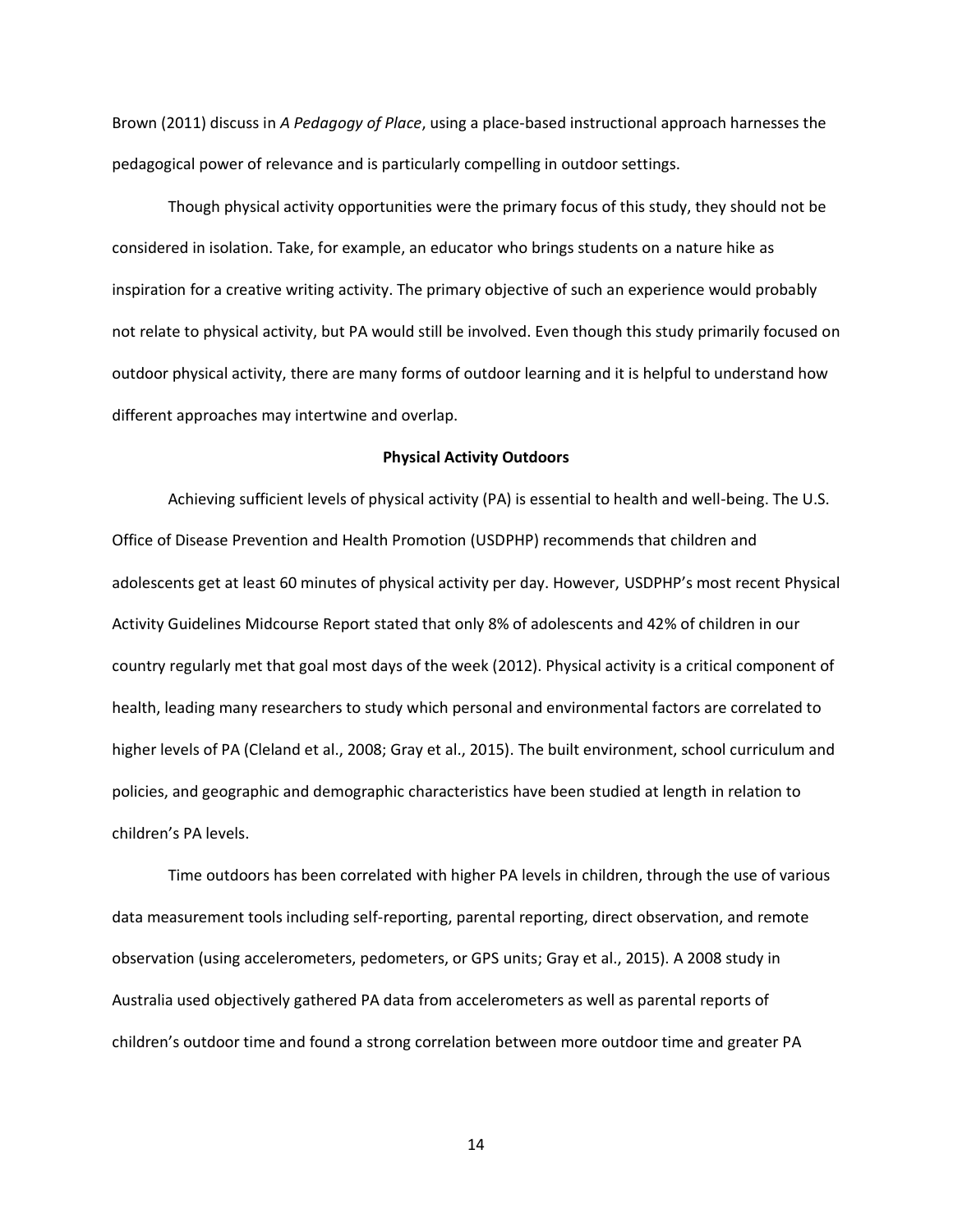levels (Cleland et al.). A systematic review looked at possible correlates to PA and found consistent results among studies that assessed outdoor time (Gray et al., 2015):

This review found that outdoor time is positively related to physical activity and negatively related to sedentary behaviour in children aged 3-12 years. Studies that examined habitual behaviours showed that children with higher amounts of outdoor time engaged in higher amounts of physical activity and lower amounts of sedentary behaviour than children who spend less time outdoors. Studies that examined acute behaviours showed that children were more physical active and less sedentary while they were outside than while they were inside. (p. 6467)

The fact that both habitual and acute outdoor time were associated with more physical activity in children is noteworthy. It does not appear that the children who are more physically active simply tend to be the "more outdoorsy" kids. Rather, the time outdoors seems to increase PA. Even in settings such as PE classes where PA is expected or required, children tend to move more outdoors.

A large study in Texas that used the System for Observing Fitness Instruction Time (SOFIT) tool during 211 PE classes found that children had significantly more moderate and vigorous PA in outdoor classes than indoor classes (Skala et al., 2012). That study also found other correlates to higher PA rates, including smaller class sizes and female teachers. Another US study that measured PA rates in PE classes using pedometers found that outdoor classes were more active (Brusseau et al., 2015). Perhaps less surprisingly, both studies also found that PA rates changed depending on the content of PE classes, for example skill instruction resulted in less PA and fitness activities resulted in more.

A recent review used a socioecological framework and a broad literature search in five languages to assess the current literature on correlates with children's outdoor time and outdoor play (Lee et al., 2021). This review was unique because the authors looked at studies that reported outdoor time or outdoor play in children ages 3-12, not just studies that specifically focused on outdoor PA.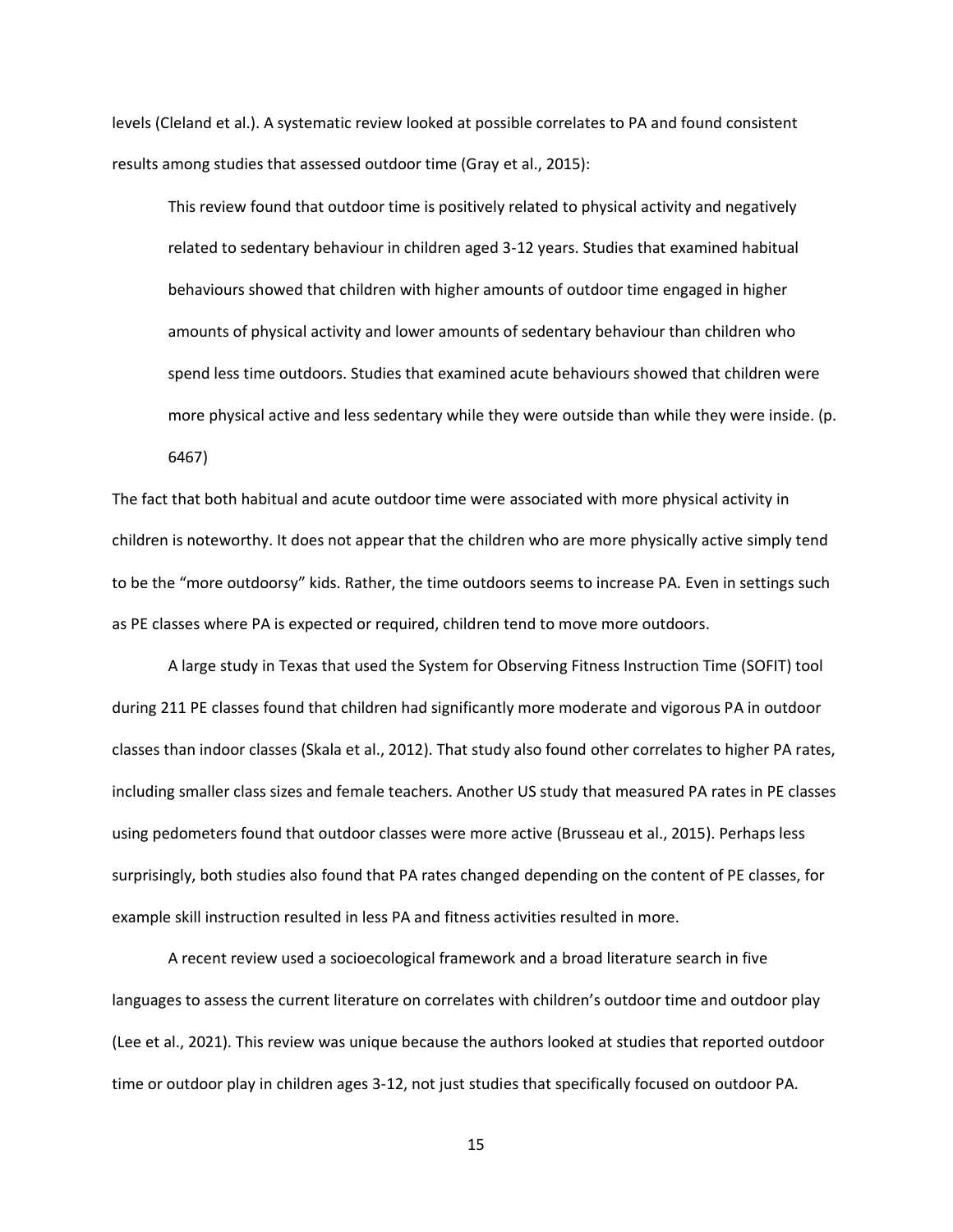Because the literature already provided such a strong correlation between outdoor time and PA, broadening the review to assess the correlates solely with outdoor time and play was warranted. As with other systematic reviews in this field, data reported in the 107 included studies was too heterogenous to allow for an accurate meta-analysis. However, there were some strong and consistent findings. Being female and/or being in a non-dominant racial/ethnic group was associated with less outdoor time and play. Additionally, colder temperatures and seasons were associated with less outdoor time and play. Being located in rural areas was consistently associated with more outdoor time and play. One of the authors' conclusions was that a lack of clear definitions and measurement tools was problematic in this field of study.

The literature shows that children who spend more time outdoors tend to be more physically active than their indoor peers and that when children are outdoors they move more than when they are indoors. However, outdoor time is not only associated with the physical activity component of wellness. Outdoor time and outdoor spaces appear to provide other advantages as well.

#### **Additional Benefits of Time Outdoors**

Numerous studies have looked for connections between time spent in natural outdoor spaces and additional (non-PA related) health or well-being benefits. A systematic review of the literature found that time spent in natural outdoor settings was correlated with some positive benefits to emotional well-being (Bowler et al., 2010). This review included 25 studies and found that evidence for a connection between time in nature and increased emotional well-being was stronger than for the evidence for other potential benefits, such as reduced physiological markers of stress. A more recent meta-analysis found consistent mental health improvements from a variety of nature-based therapies (Coventry et al., 2021). Neither of these reviews were specific to children, but they still provide a good starting point for understanding some of the variables at play.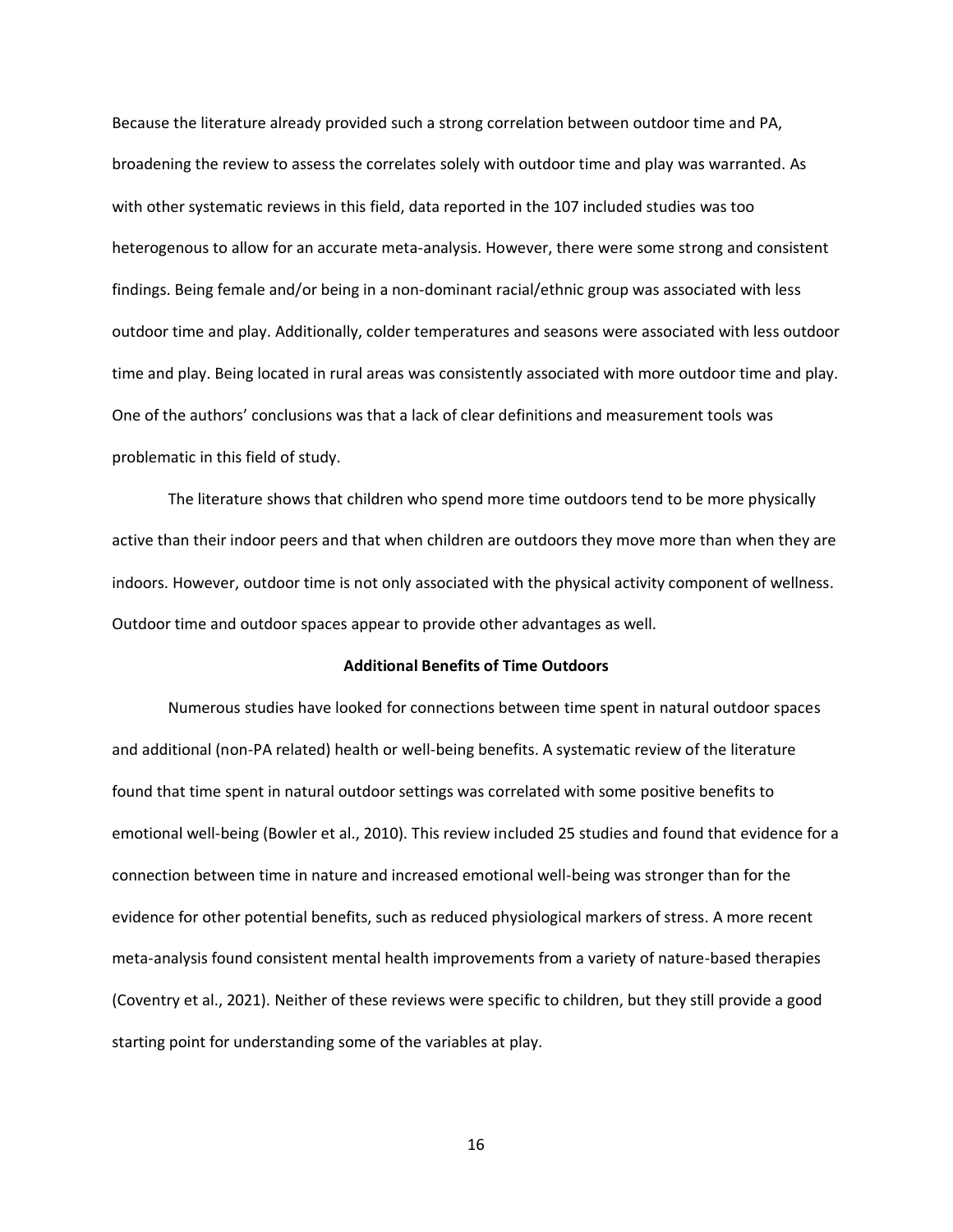Another recent review looked at the effects of school outdoor programming on well-being and 13 studies were found to meet review criteria (Becker et al., 2017). As has been reported in other reviews, the authors noted that the quality of studies varied significantly, restricting their ability to draw more significant conclusions. Overall, however, school-based outdoor curricula were found to result in positive academic outcomes for children, particularly improvements in grades and learning transfer. Additionally, these studies found that outdoor curricula resulted in positive social outcomes in children, especially related to the traits of "self-esteem, self-confidence…and sense of belonging" (p. 481). The authors cautioned that physical activity outcomes from in-school programming remained underrepresented in the research, though the association of positive academic results and outdoor time in natural spaces was consistent (Becker et al., 2017).

Wu et al. (2014) looked at academic performance and the amount of greenness around schools. The researchers used spatial assessment technologies to quantify the amount of green space or cover around schools and in surrounding neighborhoods, and then looked for any potential correlation to student academic performance. There were limitations to the study based on the time of year it was conducted. However, it is noteworthy that this research, which used a sample of 905 public schools in Massachusetts, found a strong correlation between higher levels of greenness and higher academic performance, even after researchers controlled for socioeconomic status. These findings suggest that there may be positive effects from time spent in more natural environments, even if the mechanism for such effects is not fully understood.

Finally, a longitudinal study of rural youth in New Hampshire found that those who took part in more outdoor activities appeared to have better developed social capital, which was related to positive outcomes in educational attainment and other markers of positive youth development (Seaman et al., 2014). The researchers found that associations between outdoor activity participation, educational outcomes, and other variables was complex but could be explained in part through the frame of social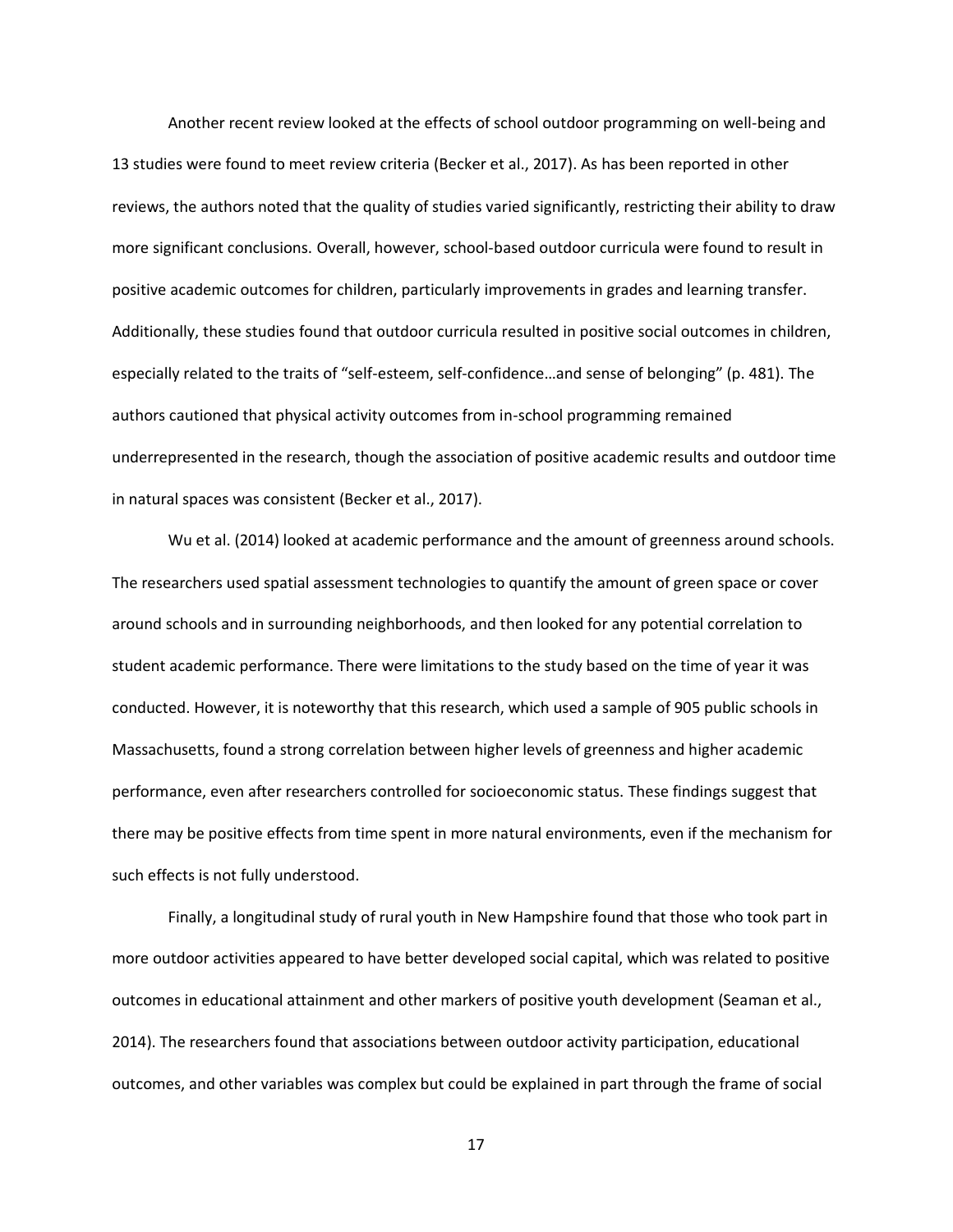capital. Outdoor activity participation alone could not explain the educational outcomes of students, but neither could it be dismissed:

Our analysis indicates…that (a) family structures and processes are, as in other research, predictive of educational success, and (b) outdoor activity involvement among rural youth is one factor in an overall matrix of capital production that extends the influence of the family by leveraging community resources such as other adults who can confirm shared normative expectations. This network of social relations—of which outdoor activities are evidently a part serves as a kind of capital that "pays off" in terms of educational expectations and success. (Seaman et al., 2014, p. 52)

This discussion about the complex relationship between outdoor activity participation and individual academic benefits was helpful in framing my study.

The potential positive effects of student outdoor time have led many schools to implement initiatives to increase time outdoors throughout the school day. Some of these initiatives have been studied by practitioners and researchers and may help provide important information on outcomes and suggest critical areas to focus future studies.

#### **Schools and Outdoor Learning**

As highlighted in the U.S. Physical Activity Guidelines Midcourse Report, schools are considered to be critical access points for interventions aimed at addressing the health and well-being of children (2012). Outdoor time and outdoor play have long been considered an essential component of early childhood education and considerable research has focused on providing outdoor learning opportunities in preschool ages. However, there has been less emphasis on school-aged outdoor learning (Edwards-Jones et al., 2018). The shift from child-led learning in early childhood education to a curriculum driven by statutory requirements and mandatory testing in elementary school has been associated with less outdoor time during the school day, and a particular reduction in free play (Waite et al., 2016).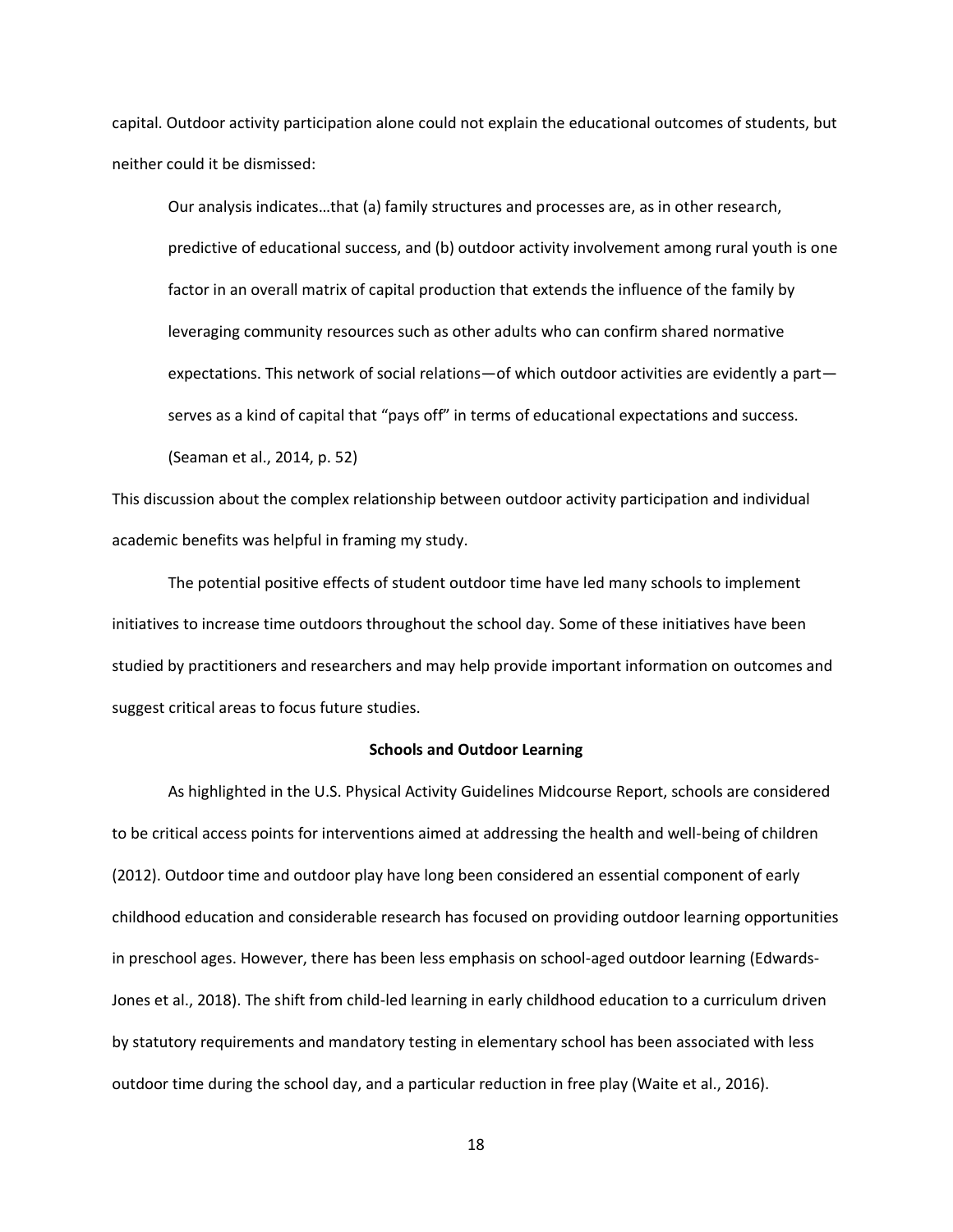A recognition of the importance and benefits of outdoor learning has led some schools to pursue interventions aimed at increasing school-day outdoor time. Some of these interventions have been large-scale, such as Forest Schools and the Natural Connections Demonstration Project in the United Kingdom. In contrast, others–such as the *udeskole* approach to outdoor learning in Denmark–are less of an intervention and more of a culturally embedded philosophy (Edwards-Jones et al., 2018; Waite et al., 2016). Though research in this area suffers from the challenge, as the Waite et al. title says, "comparing apples and pears," there are certain barriers and facilitators to outdoor learning that have been found consistently, even across very different cultural settings.

Barriers related to required student assessments and standardized testing were found to hinder the amount of outdoor learning opportunities in both Denmark and the UK (Waite et al., 2016). In schools that demonstrated more successful and longer-lasting outdoor learning programs, these barriers were somewhat mediated because time outdoors was not perceived as an extra that took away from requirements:

Once LINE [learning in natural environments] becomes established as the norm, it becomes harder for it to be regarded as a passing fad and displaced by new competing directives and externally driven initiatives, and therefore more likely to become a sustainable feature of school culture. (Edwards-Jones et al., 2018, p. 52-53)

Time has often been perceived as a scarce resource that hinders efforts to pursue outdoor learning during the school day, but money and space are other resources that can be challenging (Oberle et al., 2021; Edwards-Jones et al., 2018). Research by Edwards-Jones et al. in the UK found that the more an educator faced challenges finding funding and other necessary resources, the more they were likely to lose enthusiasm for outdoor learning (2018). When examining funding for outdoor education, researchers found that, "an indicator of whether outdoor learning has become embedded within school priorities is…regular or dedicated core funding…allocated to [outdoor]-related expenditures" (p. 58).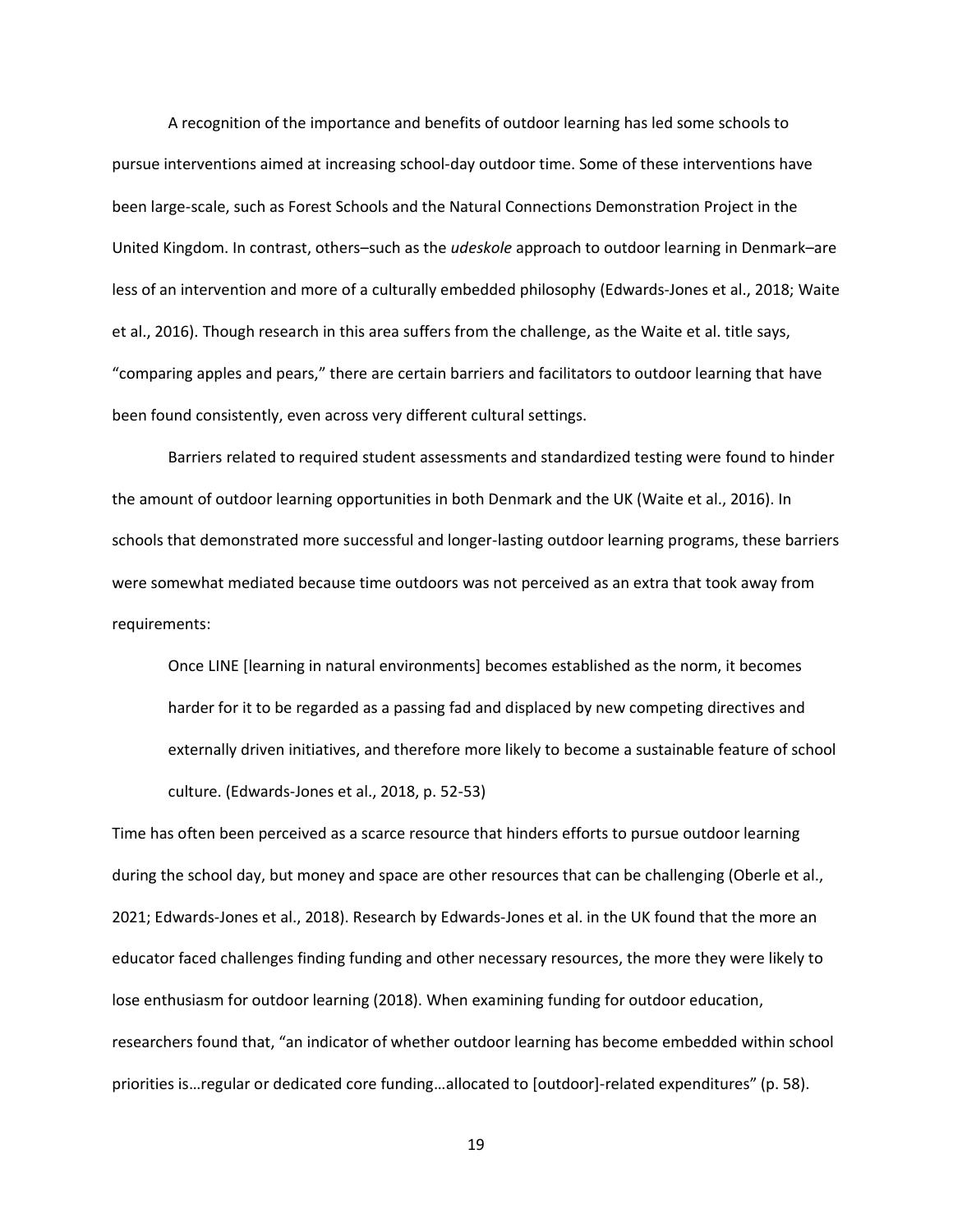Consistent funding that was part of a regular budget was found to be an essential facilitator to outdoor programming.

Though the two studies just reviewed were focused on outdoor learning outside of the United States, they highlight barriers and facilitators that are most likely also present in the US. This is particularly true with the barriers found in the UK, which shares many cultural and educational norms with the US, and where specific issues such as concern for liability are prevalent (Waite et al., 2016).

Another study from the UK raised important questions about whether there was equitable access to outdoor learning, even when opportunities are presented in a public-school setting. This research aimed to assess whether an outdoor learning program could improve attendance in a student population for whom consistent attendance was an ongoing problem (Price, 2015). Indeed, Price found that attendance was improved on outdoor programming days, although the study sample was very small. A secondary finding of that study was perhaps even more interesting; Price found that "people in authority often formed barriers that prevented participation in the OLP [outdoor learning program]" (p. 118). Though students were consistently more engaged on outdoor learning days and demonstrated more enthusiasm for outdoor learning than their other schoolwork, adults in power acted as gatekeepers that often directly hindered access to the OLP:

Surprisingly, I found that the learners faced many barriers to their participation. External to the school were transport issues, home crises and withdrawal of consent by guardians. Internal barriers put up by the school included the exclusion of participants from the OLP [due to issues such as behavior] and cancellation of the OLP when participant numbers were reduced. (Price, 2015, p. 119)

This finding is striking. Even in public school settings where programming is likely to be highly accessible, students still faced barriers to participation. This study demonstrated that relying on parent/guardian permission, a practice that often reflects concerns over liability and litigation, may exclude some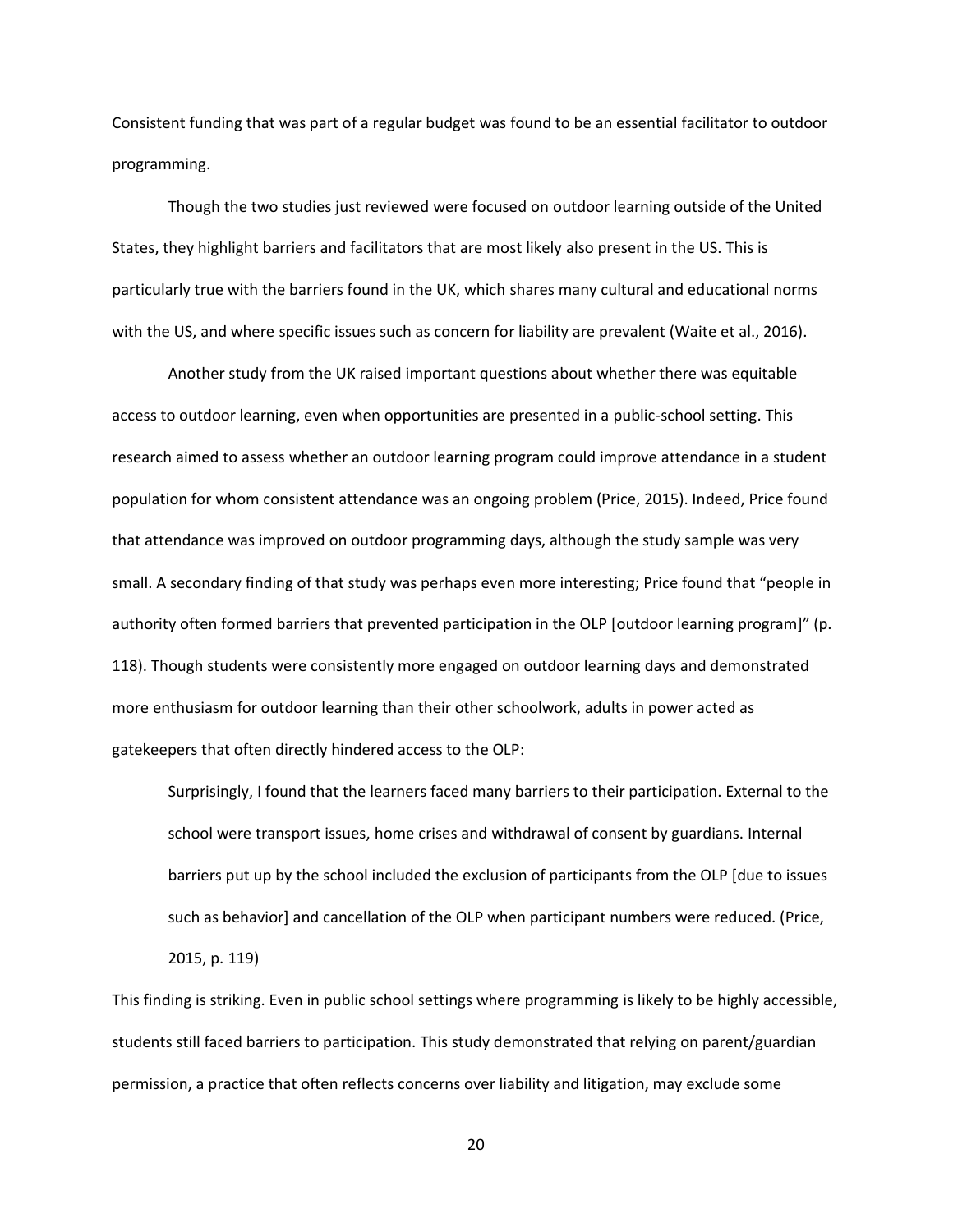students. Additionally, this study demonstrated problems with excluding or removing students from meaningful instructional opportunities due to student behavior or other challenges. Experts in child development have shown that it is best practice for recess never to be withheld from students in a punitive manner because it is so crucial to children's well-being (Ramstetter et al., 2010). Perhaps other forms of outdoor time during the school day should be held to the same standard.

#### **Rural Areas: Specific Considerations for Physical Activity**

Health disparities have consistently been found between rural residents of the United States and suburban and urban residents (Joens-Matre et al., 2008), prompting considerable research to address a critical area of wellness: physical activity (Gilbert et al., 2019; Kegler et al., 2013; Umstattd Meyer et al., 2016; Yousefian et al., 2009). Due to significant differences in demographics, economies, the built environment, and more, researchers have highlighted the need to consider specific assets and barriers to PA in rural communities and not just impose urban-centric solutions onto those areas (Umstattd Meyer et al., 2016).

Research has consistently found that rural children in the United States are more likely to suffer from health disparities than their urban counterparts (Moore et al., 2008). Harvey et al. (2017) found that students in smaller and/or more rural schools in Canada were less physically active than their peers in larger and more urban schools. Research from Iowa found slightly less consistent PA results; rural children were less active than peers from smaller metropolitan areas but more active than peers in urban areas (Joens-Matre et al., 2008). Most importantly, this study identified some key differences between geographic regions and the times of the day and week that children were more or less active. The authors used that data to provide suggestions to practitioners and researchers:

Providing physical activity opportunities around lunchtime [recess] may be an effective strategy for increasing the physical activity of urban children, whereas increasing physical activity during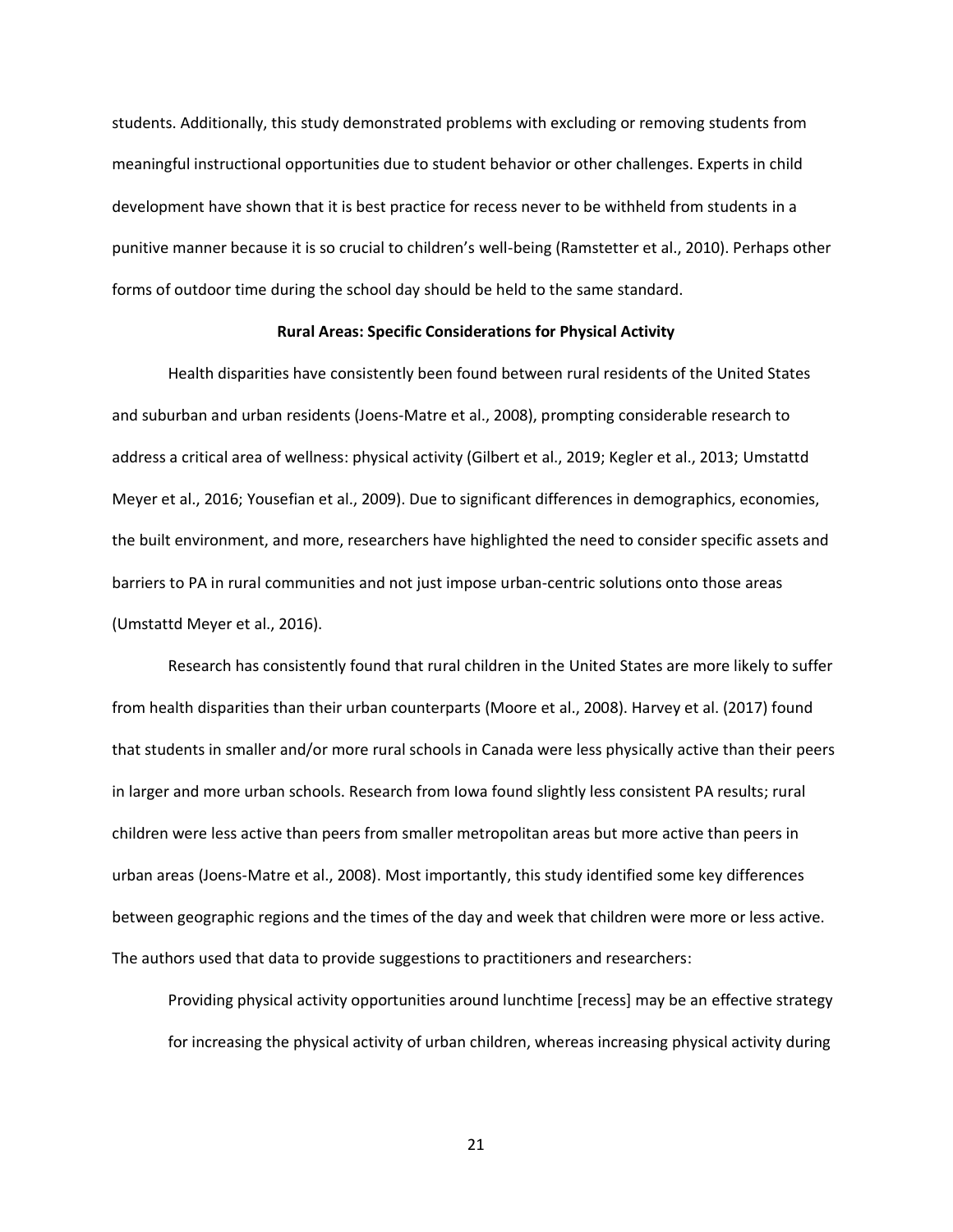physical education time and after school may be more important for rural children. (Joens-Matre et al., 2008, p. 53)

The importance of schools providing physical activity opportunities for rural youth was highlighted again in a qualitative study published the following year (Yousefian et al., 2009).

Yousefian et al. (2009) found that rural students relied heavily on their schools to provide physical activity opportunities during and after the school day. Transportation challenges in rural areas "increase the importance of school-based PA opportunities, as many students identified…school activities as their only option for engaging in PA" (Yousefian et al., 2009, p. 229). The importance of school-provided PA opportunities arose again in a 2016 literature review, which found school-based PA interventions were critical in rural areas (Umstattd Meyer et al.). The trend of school consolidation negatively impacted youth PA opportunities because it decreased the number of students who lived within a reasonable walking and biking distance from school (Umstattd Meyer et al., 2016).

Two main points are consistently found in the research on rural youth and physical activity. One is that rural public health issues, including those relating to children, demand rural-specific communityfocused solutions. The second is that school-based physical activity interventions appear to be particularly important in rural areas where larger-scale built environment PA interventions (e.g., sidewalks or bike paths) may not be as feasible or effective.

#### **Positive Outlier Research Methods**

This study employed a comparative case study design within a *positive outlier* (sometimes called *positive deviant*) framework (Yin, 2014). Positive outlier methods are often used in public health research when the desired outcome is uncommon in a population but there appear to be some individuals or communities demonstrating the desired outcome. Those rare positive outliers demonstrate the desired behavior or outcome despite appearing to have the same barriers or disadvantages as their peers (Marsh et al., 2004). Though positive outlier methodology was first used in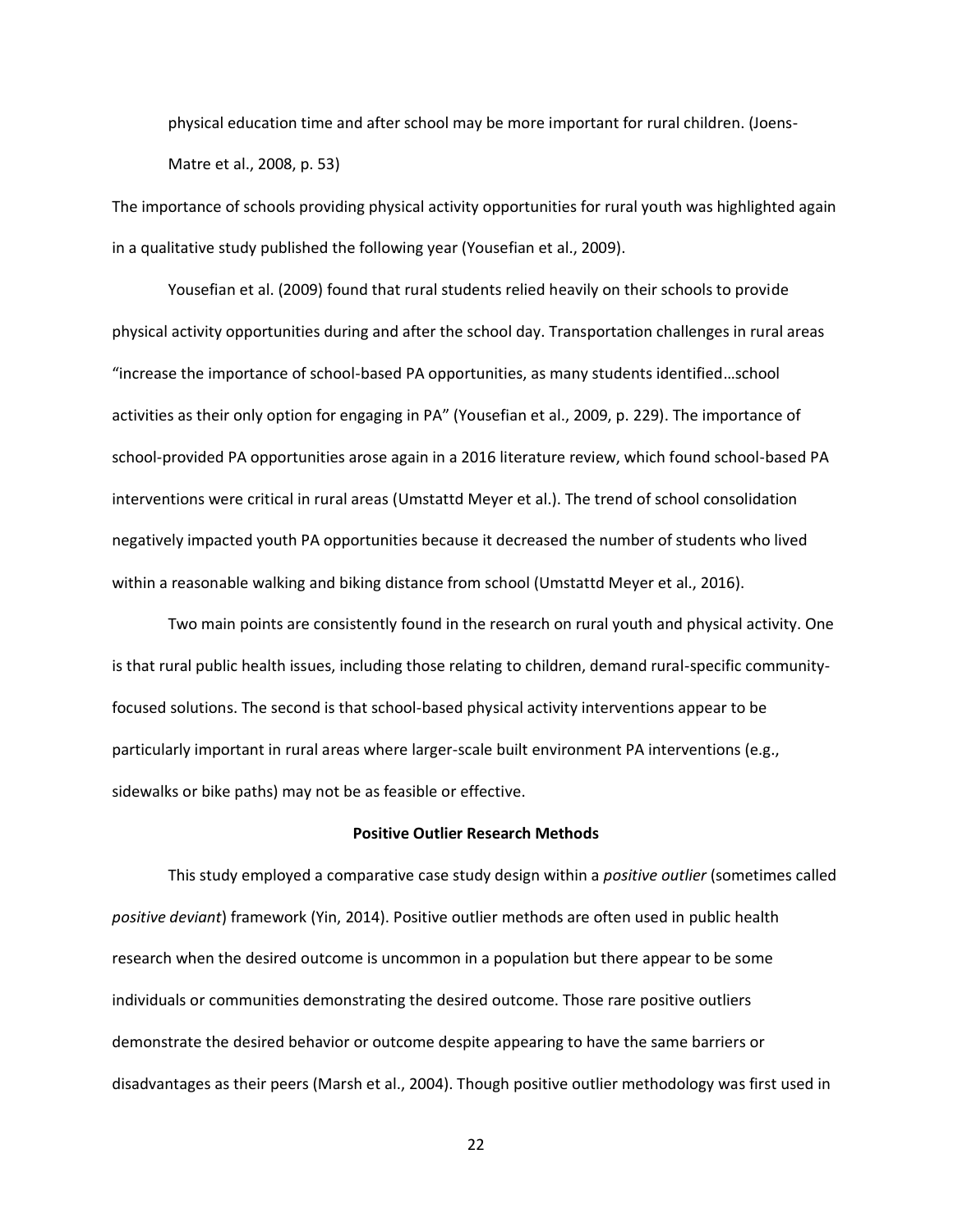public health issues such as child malnutrition, it has since been used in other areas including obesity and inactivity (Kegler et al., 2013; Sharifi et al., 2013). Positive outlier methodology involves identifying the positive outliers followed by close engagement with community members to gather information about the lived experiences of the positive outliers (Marsh et al., 2004).

Positive outlier research is unique in that it can uncover locally relevant information and solutions to public health issues that often emerge from highly complex systems:

The central premise of [the] positive outlier approach is that solutions to problems that face a community often *already exist* within that community, and that certain members possess strategies that can be generalized and promoted to improve the outcomes of other members. (Sharifi et al, 2013, p. 194, emphasis added).

In my study, the "community" was public K-12 schools in rural areas of Maine. Using a positive outlier approach, I recognized that some schools may have already found solutions to the challenges of providing outdoor learning and activity opportunities to students, and that those solutions might be useful to other schools. This explicates a fundamental tenet of positive outlier approaches: researchers believe some communities or individuals already have identified solutions for many of their challenges, and those solutions just need to be uncovered and shared.

Positive outlier methodology "serves equity, in that it is informed by the wisdom of disadvantaged 'doers' of healthy behaviours and provides solutions accessible to those with similar socioeconomic constraints" (Marsh et al., 2004, p. 1178). This aspect of positive outlier research aligned with the equity framework of my study, which I considered to be a central component of my methodological approach.

This research would not be considered a complete positive outlier study in its full definition because it did not involve a program or initiative phase that followed the initial investigation (Marsh et al., 2004). However, not all positive outlier research goes onto the program/initiative phase. Kegler et al.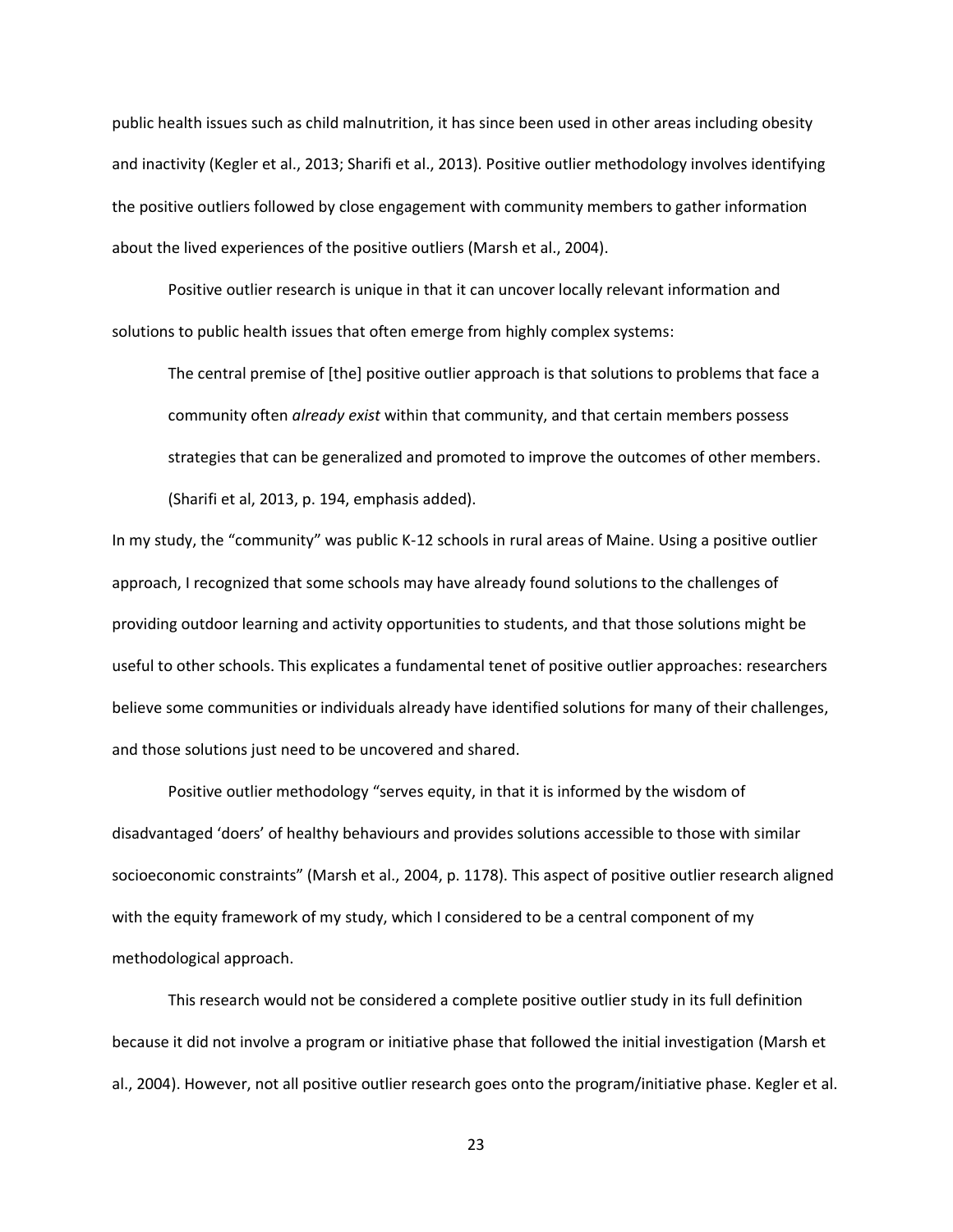used qualitative interviews to uncover daily living and exercise practices of 29 physically active rural adults (2013). The researchers then discovered themes and provided suggestions that could be used to design interventions or provide a starting point for future research.

#### **Research Gaps and Discrepancies**

As this literature review has established, there is a considerable amount of research that touches upon all of the various aspects of my study. However, there is nothing in the literature that I am aware of that asks the exact questions I asked, nor has previous research used this same methodology for studying the same type of population.

Some research looked at rural youth and physical activity but not explicitly related to the outdoors (Kellstedt et al., 2021; Yousefian et al., 2009). Other studies looked at rural youth and outdoor activities, but not in school settings (Christiana et al., 2014; Seaman et al., 2014). Even more studies focused on school-based outdoor programming, but they were not limited to rural areas and/or they did not occur in the US (Becker et al., 2017; Edwards-Jones et al., 2018; Price, 2015; Waite et al., 2016).

One of the largest challenges in this field of research is the wide variety of theoretical or methodological frameworks employed. Rural research sometimes uses the community capitals framework, which includes consideration of natural, built, human, social, financial, political, and cultural capitals (Flora et al., 2016). Seaman et al. used social capital to frame their findings (2014). Beames and Atencio used social capital while arguing for a more place-based approach in outdoor education (2008). Other studies employed positive outlier frameworks to different research questions (Kegler et al., 2013; Sharifi et al., 2013). The study by Edwards-Jones et al. used qualitative interviews to learn more about barriers and facilitators to outdoor learning in UK schools (2018); however, they did not use a positive outlier approach. That study looked at all ranges of efficacy of outdoor education programs within schools: those that were highly successful, those that were struggling, and everything in between.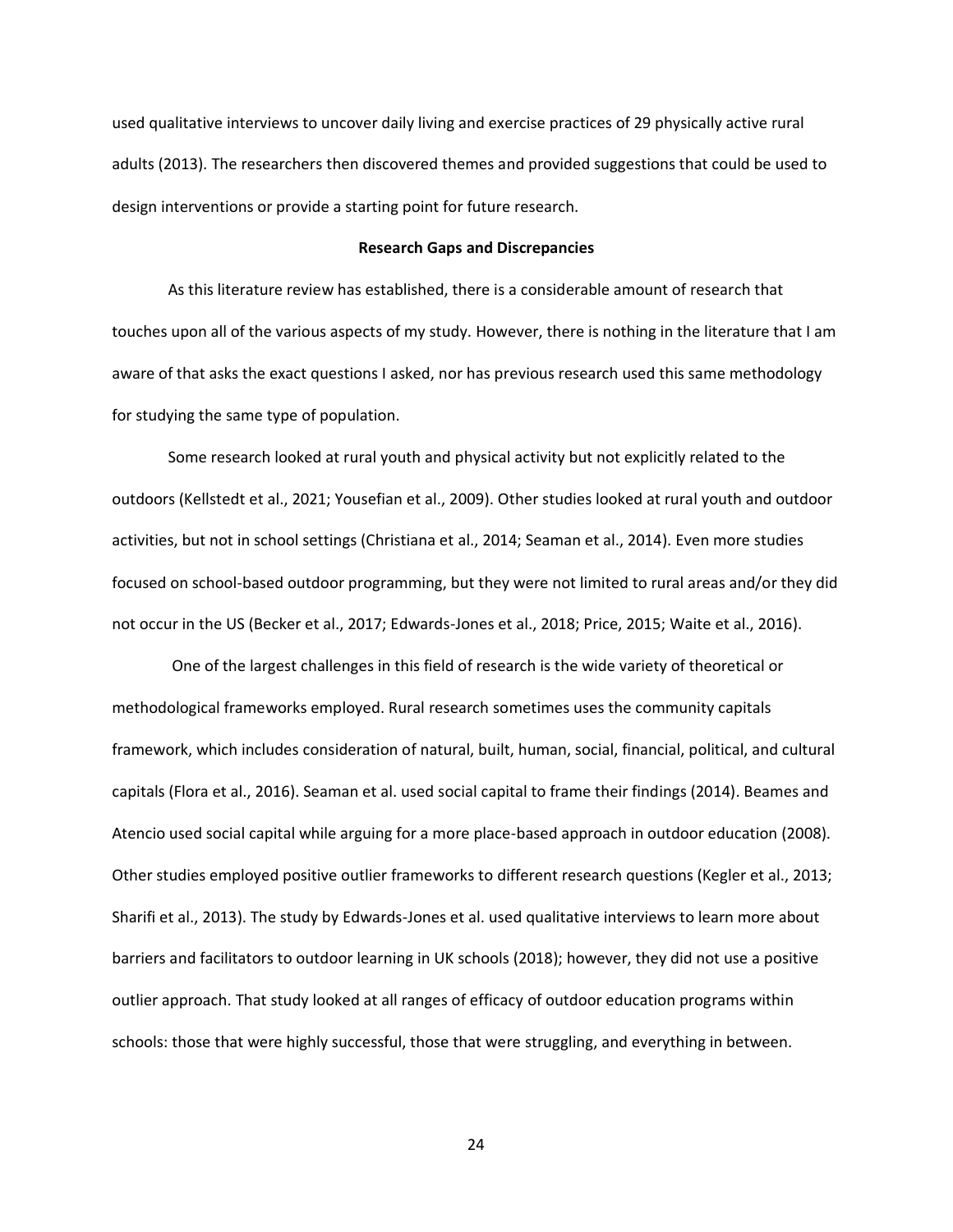The positive outlier approach used in my study enabled pinpointing critical actions taken by schools with highly successful outdoor learning practices. I was able to look for specific practices and conditions at positive outlier schools while comparing them with non-PO schools. Assessing their location along the negative-positive outlier spectrum permitted me to identify the most relevant practices and conditions. As the research on rural communities and physical activity has shown, rural areas need rural-specific solutions (Umstattd Meyer et al., 2016; Yousefian et al., 2009). This study filled a gap in the literature since there are few studies about the barriers and facilitators to outdoor learning and outdoor pursuits in small rural schools. Most importantly, little is known about how specific barriers were overcome and how specific facilitators were cultivated.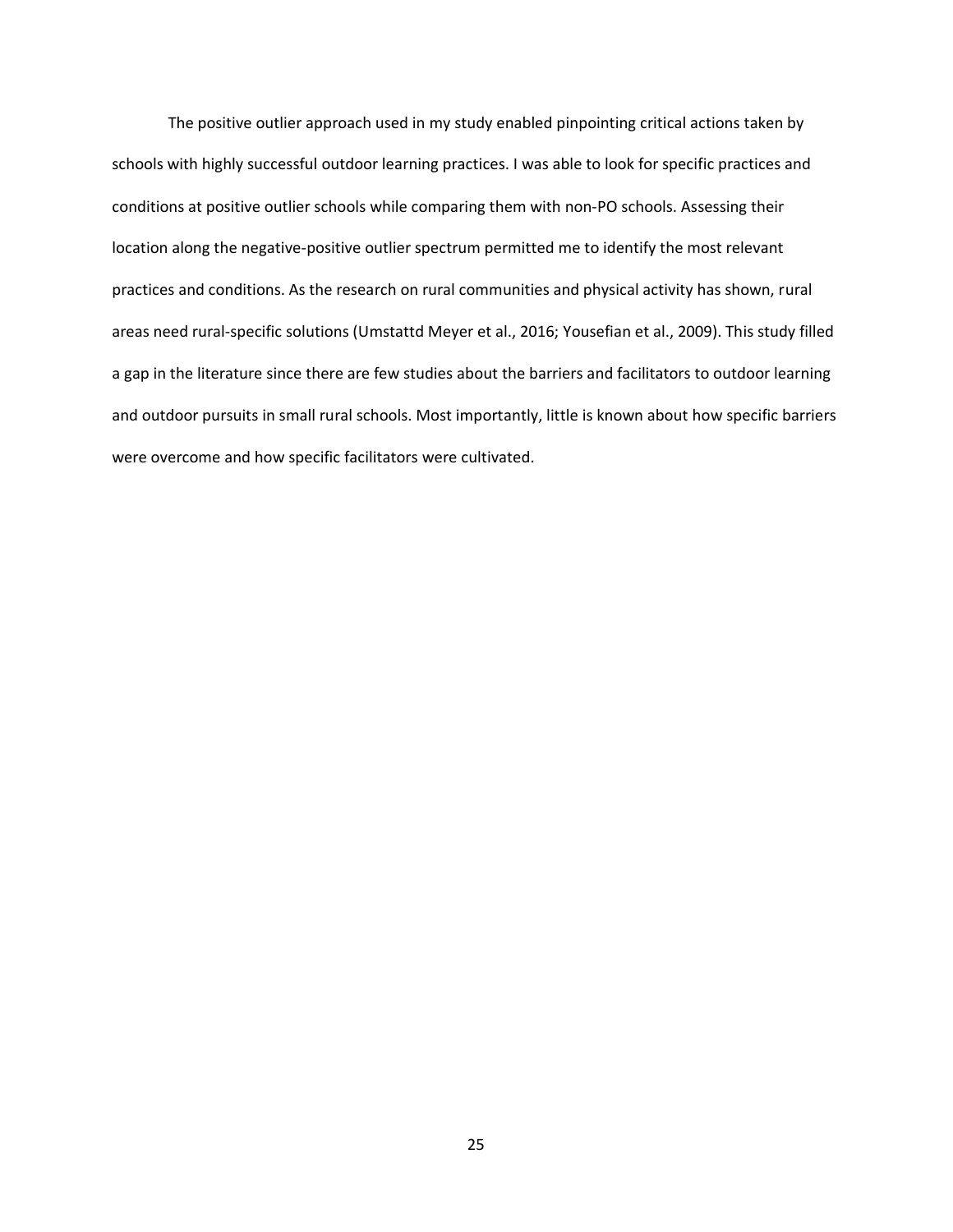#### **CHAPTER 3**

### **METHOD**

### **Participants**

The study sample included the nine schools in Maine that were inclusive of pre-kindergarten or kindergarten through  $12<sup>th</sup>$  grade during the 2021-2022 school year. This sample was chosen as these schools represent some of the most isolated and rural communities in Maine, and thus are well positioned to help answer the research questions. Additionally, through previous professional experience, I knew that one of the schools in the sample would most likely be a positive outlier in terms of outdoor pursuits and learning.

I gathered publicly available demographic data for all nine schools in phase one from the Maine Department of Education. Data included school size, free-and-reduced price lunch eligibility rates, perpupil spending, students with disabilities, and Title 1 status. Additionally, data was gathered about each school's proximity to open accessible land through the Trust for Public Land's "Nature Near Schools" project (Trust for Public Land, 2021).

The nine schools were in the towns of Dyer Brook, Ashland, Danforth, Greenville, Jackman, Rangeley, Islesboro, North Haven, and Vinalhaven. All nine schools were invited to participate in phase one of the study; six did so. Each school that completed phase one surveys was invited to participate in phase two, the comparative case study portion of the study. Three schools participated in phase two.

## **Procedures**

# **Phase One: Initial Data Gathering and Analysis**

The first phase of the study was focused on gathering demographic and outdoor curriculum and activity data for all nine schools. Institutional Review Board (IRB) approval from the University of Maine was sought and secured. An administrator and physical education (PE) teacher for each school was sent a formal email inviting them to participate in phase one of the study with a link to the survey through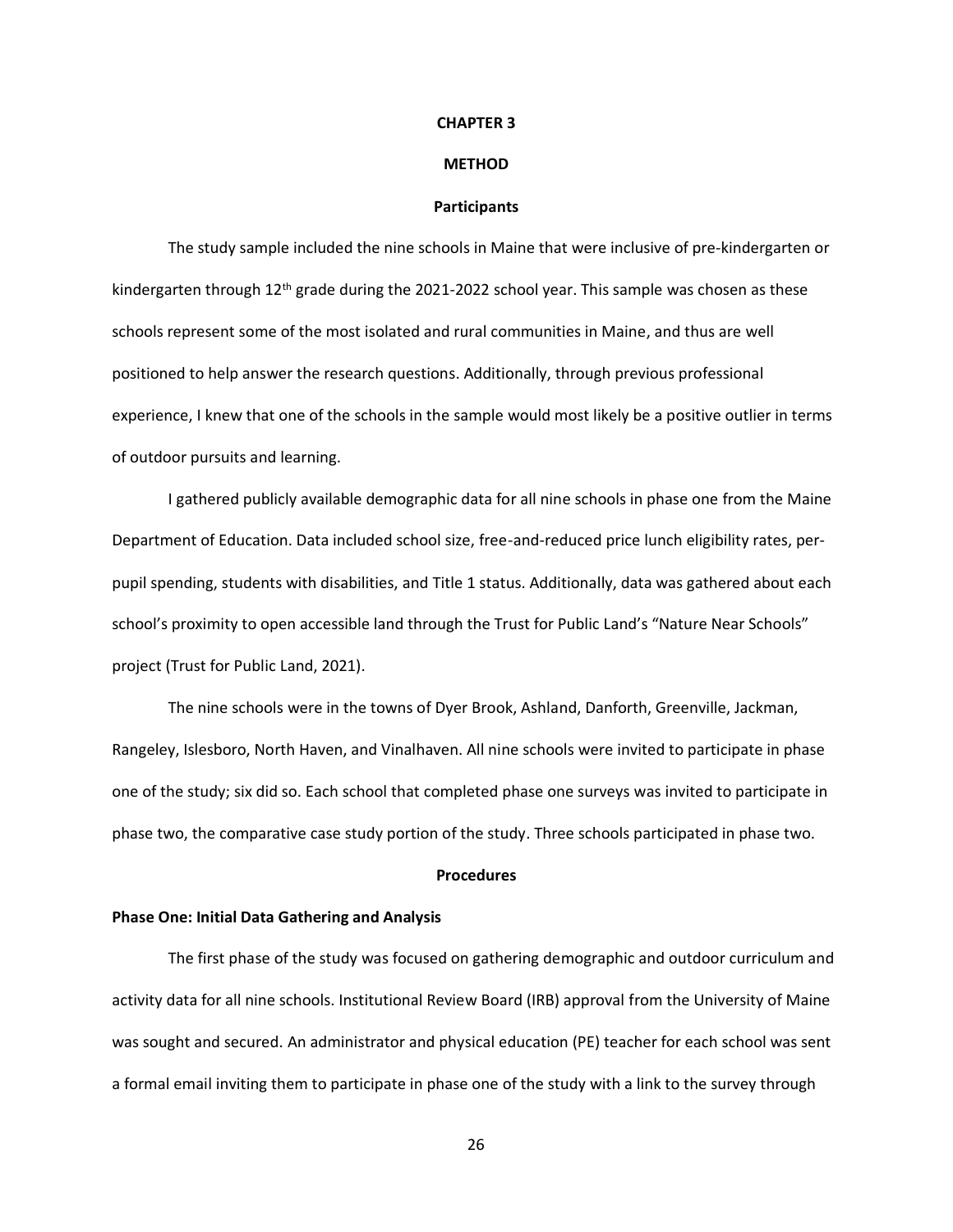Qualtrics (Qualtrics XM, n.d.). In most cases the school administrator was a principal, though some of the schools had other leadership structures such as a superintendent-principal combination position or a "head of school" position. A follow-up email was sent two weeks after the initial email to nonrespondents and after another week, a follow-up phone call was made to non-respondents. A final outreach effort was made via email to alternative participants, if schools had one, such as a vice principal or a second PE teacher.

Phase one included two surveys: one for the school administrator and one for the physical education teacher. The administrator survey included questions about the existence of policies and programs related to outdoor time and outdoor activities at the school. An example question was, "Does your school provide daily recess for all elementary (Grade 5 and under) students?" The physical education teacher survey was aimed at understanding the main activities included in the PE curriculum and what facilities were available for use for PE classes. The PE teacher survey used definitions of outdoor facility elements as identified in Lim et al. (2017). This survey asked PE teachers to indicate whether various activities were or were not included in the typical annual curriculum. Additionally, PE teachers were presented with a list of facilities and were asked whether or not those facilities were present at the school, and if they were, whether they were regularly used for PE classes. See Appendix A for both surveys.

The results of both surveys were used to place all responding schools on a negative-to-positive outlier spectrum and to identify case schools for phase two of the study. The exact methods for analyzing phase one survey data are outlined in Appendix B. One PO and two non-PO schools participated in phase two. The goal was to have varied representation on the outlier spectrum (Yin, 2014).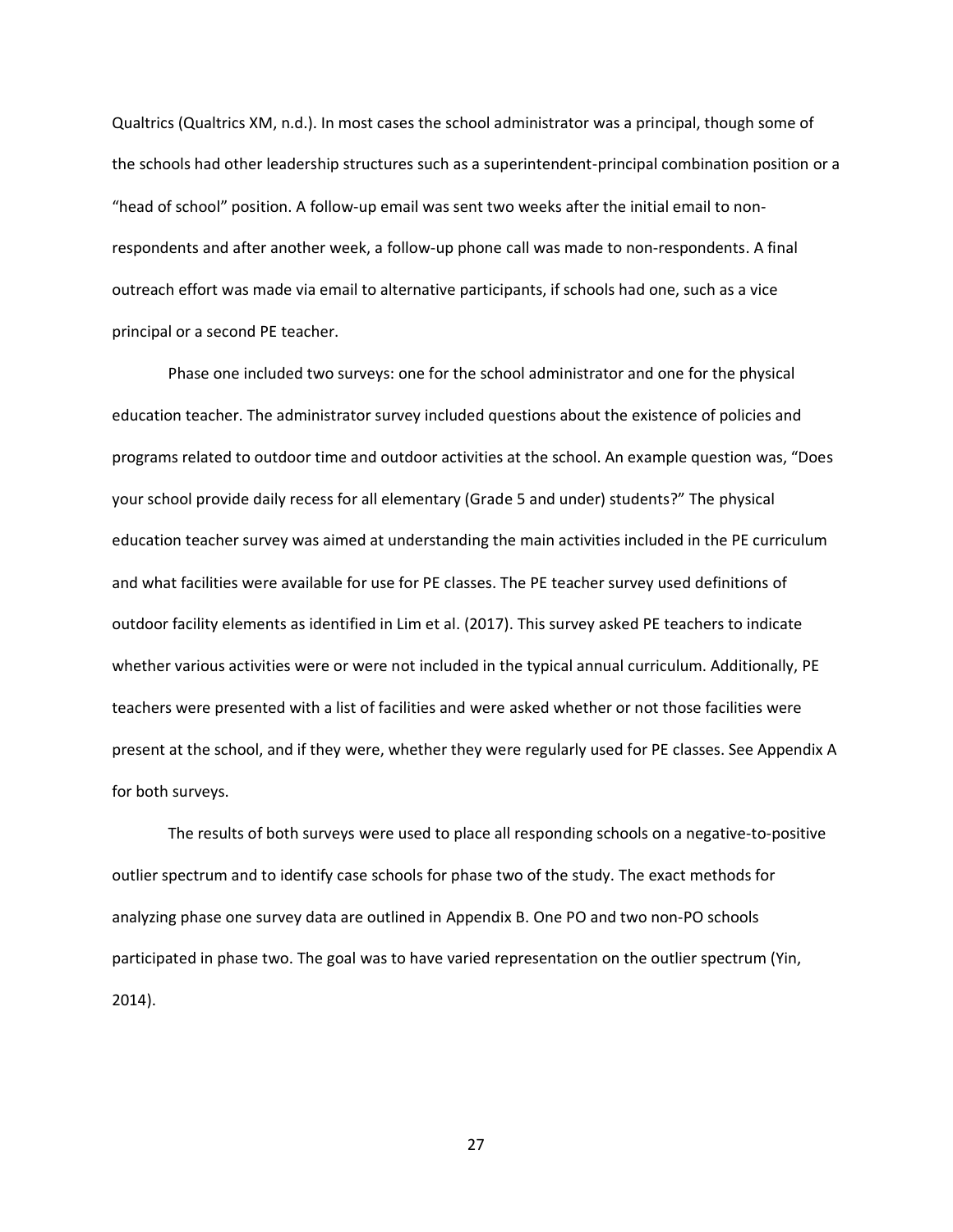#### **Phase Two: Data Gathering on Case Studies**

Phase two of the study involved interviews and on-site observations at the three case schools. Interviews with a school administrator, a PE teacher, and at least one other educator recommended by the school administrator were scheduled, and informed consent secured. Except for one group interview with elementary teachers at School F, all interviews were individual. Participants were offered the option of in-person or virtual (via Zoom) interviews. All interviews were recorded. The purpose of the interviews was to learn more about the barriers and facilitators to outdoor activities and outdoor time. See Appendix C for initial interview questions.

Also in phase two, I visited each case school during a regular school day to take field notes and complete two portions of the Rural Active Living Assessment (RALA), the Town-wide Survey and Program and Policy Assessment (Yousefian et al., 2010).

## **Qualitative Analysis**

All interviews were transcribed using open Otter AI software (Otter for Education, 2021), with full quality checks by me. They were then coded using Taguette software (Rampin, 2022) and analyzed using two approaches. The interviews were coded using an inductive, categorical approach similar to methods outlined by Seidman (2013). They were also analyzed for connecting themes between the case schools, an approach explained in Maxwell and Miller (2008, Ch. 22). A case narrative for each school was written using data from surveys, interviews, field notes, and the RALA.

Three secondary coders assisted with data triangulation by reading and coding interviews and reviewing and providing feedback on case narratives. One secondary coder was a doctoral student, and the other two were faculty members in the School of Kinesiology, Physical Education, and Athletic Training. All secondary coders participated in a training to review the coding structure and software. Efforts were taken to protect interview participants' and school identities by using pseudonyms for the towns, schools, and participants. The identification key was kept in non-digital form in a locked office.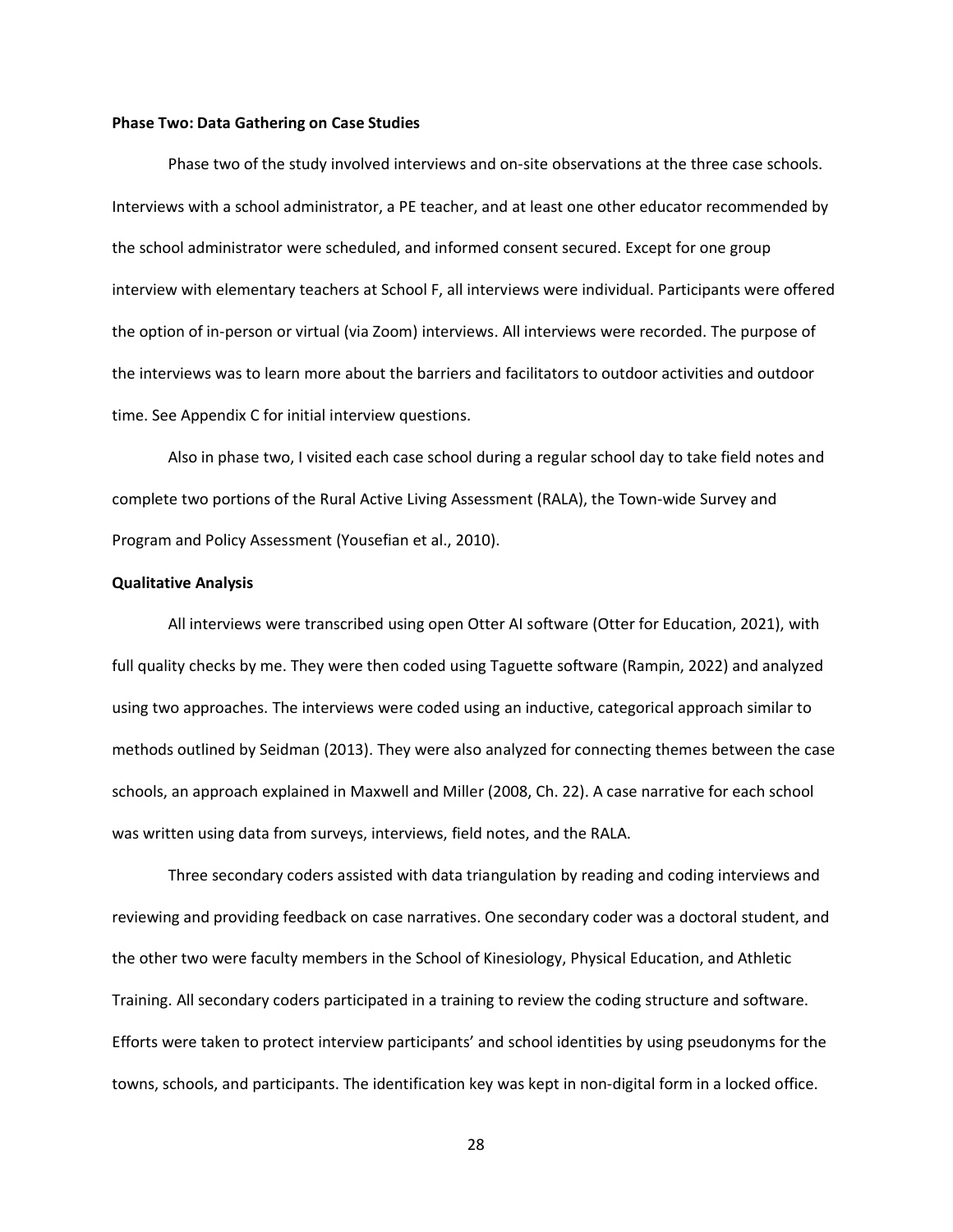#### **CHAPTER 4**

### **RESULTS**

## **Phase One Results**

Of the nine schools in the sample, five schools participated fully in the phase one surveys. One school participated partially; School C completed the physical education (PE) survey but not the administrator survey. Three schools did not participate at all. It was clear through communication with schools that the COVID-19 pandemic was making the school year extremely difficult and this likely contributed to the low response rate. Multiple schools went between in-person and remote learning during the data collection period, and that likely made it challenging to prioritize anything extra, such as completing a survey. One PE teacher who completed the survey shared with me that at the time of my data collection their school had two weeks where only a tiny fraction of students were in school in person due to a large outbreak of COVID-19 (personal communication, September 2021).

Data collected from the phase one school administrator and physical education teacher surveys were analyzed primarily for quantity of outdoor pursuit and learning opportunities. Totals were used to place schools on a spectrum of negative outlier (schools that provided minimal outdoor opportunities) to positive outlier (schools that provided considerable outdoor opportunities).

The PE survey provided data in three main categories: Outdoor Pursuit Curriculum, Outdoor Facility Accessibility, and Outdoor Facility Use During PE Classes. The number of outdoor pursuits in the curriculum, outdoor facilities available, and outdoor facilities used for PE classes were tallied based on teacher responses. Based on given options, the number of "outdoor points" possible for each school was 39, although teachers had an opportunity to describe additional outdoor pursuits or facilities that were not included in the survey and were added to the tally. For example, ice skating was not a specific option in the survey but one school said it was part of their regular curriculum and that resulted in one additional point.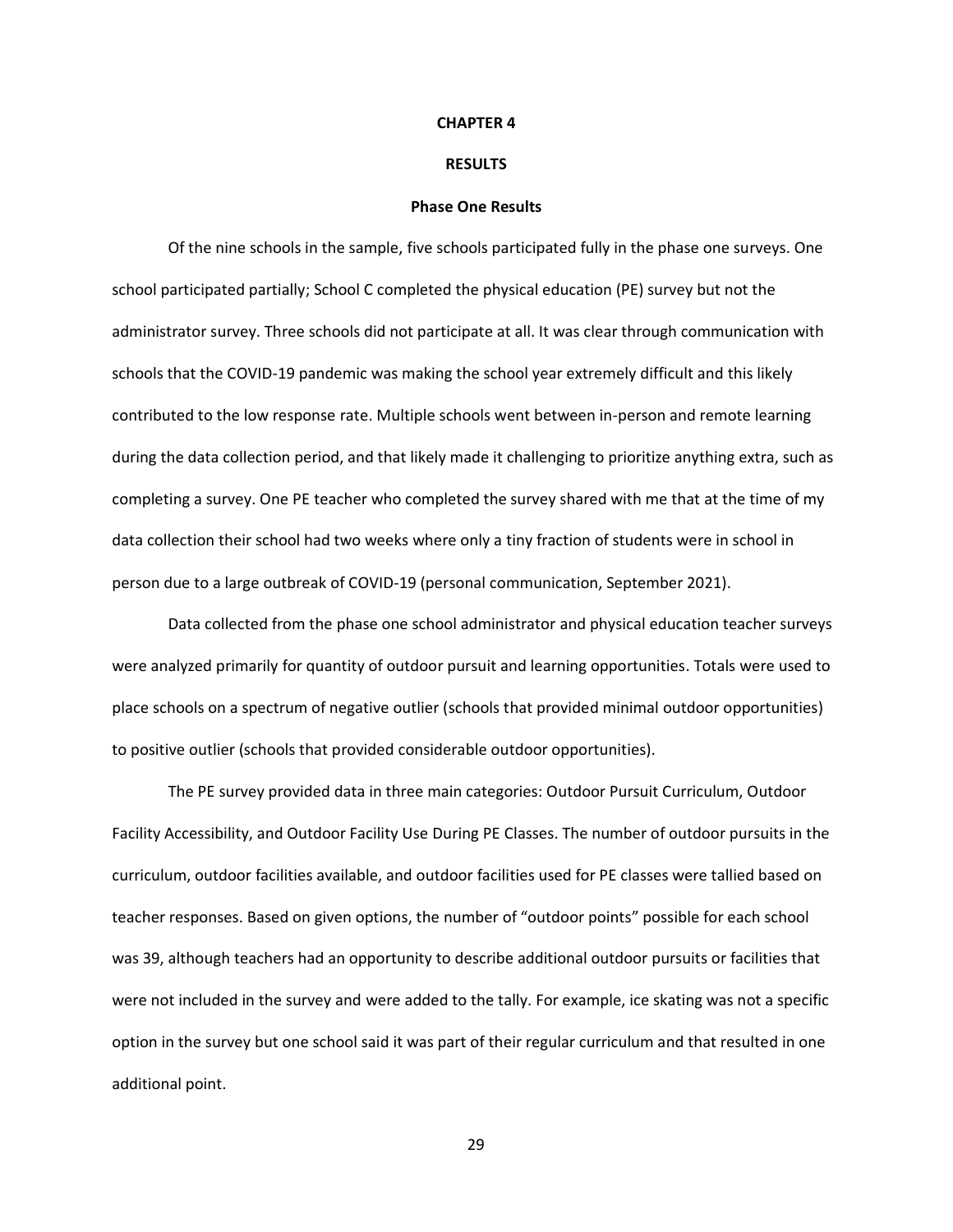The school administrator survey provided data about outdoor-focused school policies and practices (e.g., recess policies and bike-and-walk to school programming) and school-based outdoor activities (e.g., outdoor education classes, outdoor learning, and outdoor-focused field trips). Based on survey questions, the number of "outdoor points" possible in the administrator survey was 12. Details about phase one analysis can be found in Appendix B.

## **Phase One Survey Results**

Five schools completed the PE phase one survey, the results of which are shown in Table 1. The totals for these five schools ranged from five to 28. Two schools had a total of 16 and the fifth school had a total of ten. The school with the lowest score regularly included four outdoor pursuits in the PE curriculum, while the school with the highest score regularly included 12 outdoor pursuits in the PE curriculum. Outdoor pursuit facility availability and use also differed greatly. The top scoring school described eight different outdoor pursuit facilities at or adjacent to their school and all eight facilities were regularly used for PE classes. No other responding school came close to this total; three schools in the middle of the spectrum each had four outdoor facilities. None of those schools used all four facilities for PE. The top scoring school had the highest total in all three categories, while the lowest scoring school had the lowest total in all three categories.

| School | Outdoor Pursuits in  Outdoor Facility  Outdoor Facility |              |     | Total |
|--------|---------------------------------------------------------|--------------|-----|-------|
|        | Curriculum                                              | Availability | Use |       |
|        |                                                         |              |     | 16    |
|        |                                                         |              |     |       |
|        |                                                         |              |     | 16    |
|        |                                                         |              |     |       |
|        |                                                         |              |     |       |
|        |                                                         |              |     |       |

| Table 1 Results of the Phase One Physical Education Teacher Survey |  |  |  |
|--------------------------------------------------------------------|--|--|--|
|--------------------------------------------------------------------|--|--|--|

Five schools completed the phase one administrator survey, the results of which are shown in Table 2. There were fewer questions in this survey, so scores were closer together. The highest scoring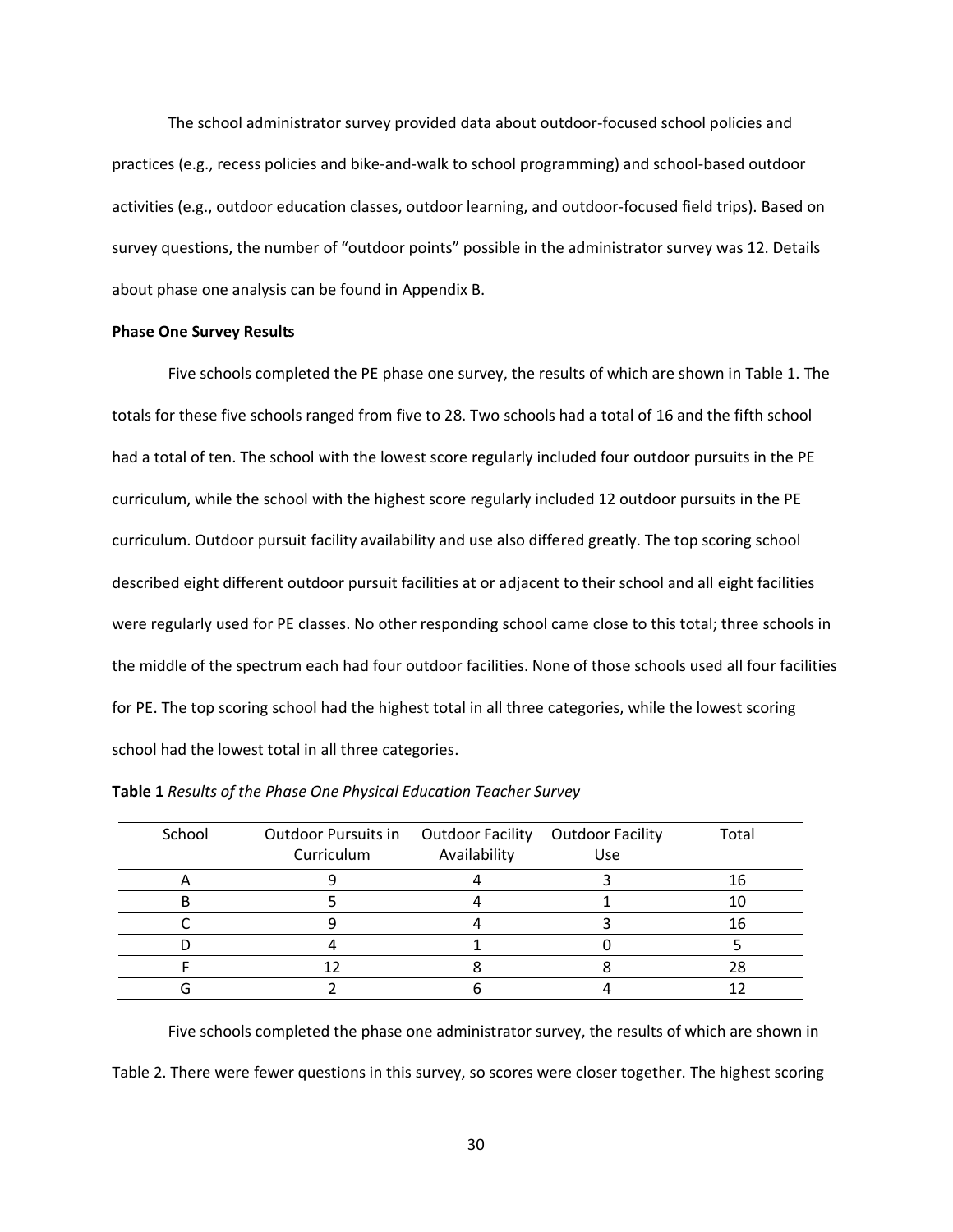school had 11, while the lowest had eight. Three of the five schools had daily recess for all K-8 students. All five schools moved recess indoors due to rain; two schools moved recess indoors when temperatures dropped below 10°F and three schools moved recess indoors when temperatures dropped below 0°F. Two schools offered outdoor education courses as part of the curriculum. Only one school encouraged walking or biking to school; two others cited safety concerns for not doing so. All five schools encouraged teachers to take classes outdoors, and all described doing more of this during the COVID-19 pandemic. Additionally, all schools described typically offering outdoor-focused field trips that ranged from hikes and ski trips to boat trips and overnights at outdoor recreation facilities.

| School | <b>Outdoor Policies &amp;</b> | Outdoor Curriculum & | Total |
|--------|-------------------------------|----------------------|-------|
|        | Practices                     | Activities           |       |
| ⌒      |                               |                      |       |
|        |                               |                      |       |
|        |                               |                      |       |
|        |                               |                      |       |
|        |                               |                      |       |

The lowest scoring school in the administrator survey was also the lowest scoring school in the PE survey. The highest scoring school in the administrator survey was tied as the second-highest scoring school in the PE survey. One school had incomplete data, so their location on the spectrum could not be calculated. Out of the five complete results, School D is on the negative outlier end of the spectrum and School F is on the positive outlier end. Schools A, B, and G are more in the middle of the spectrum, though School B tends more towards the negative outlier end and School A tends more towards the positive outlier end. The negative-to-positive outlier spectrum is shown in Figure 1.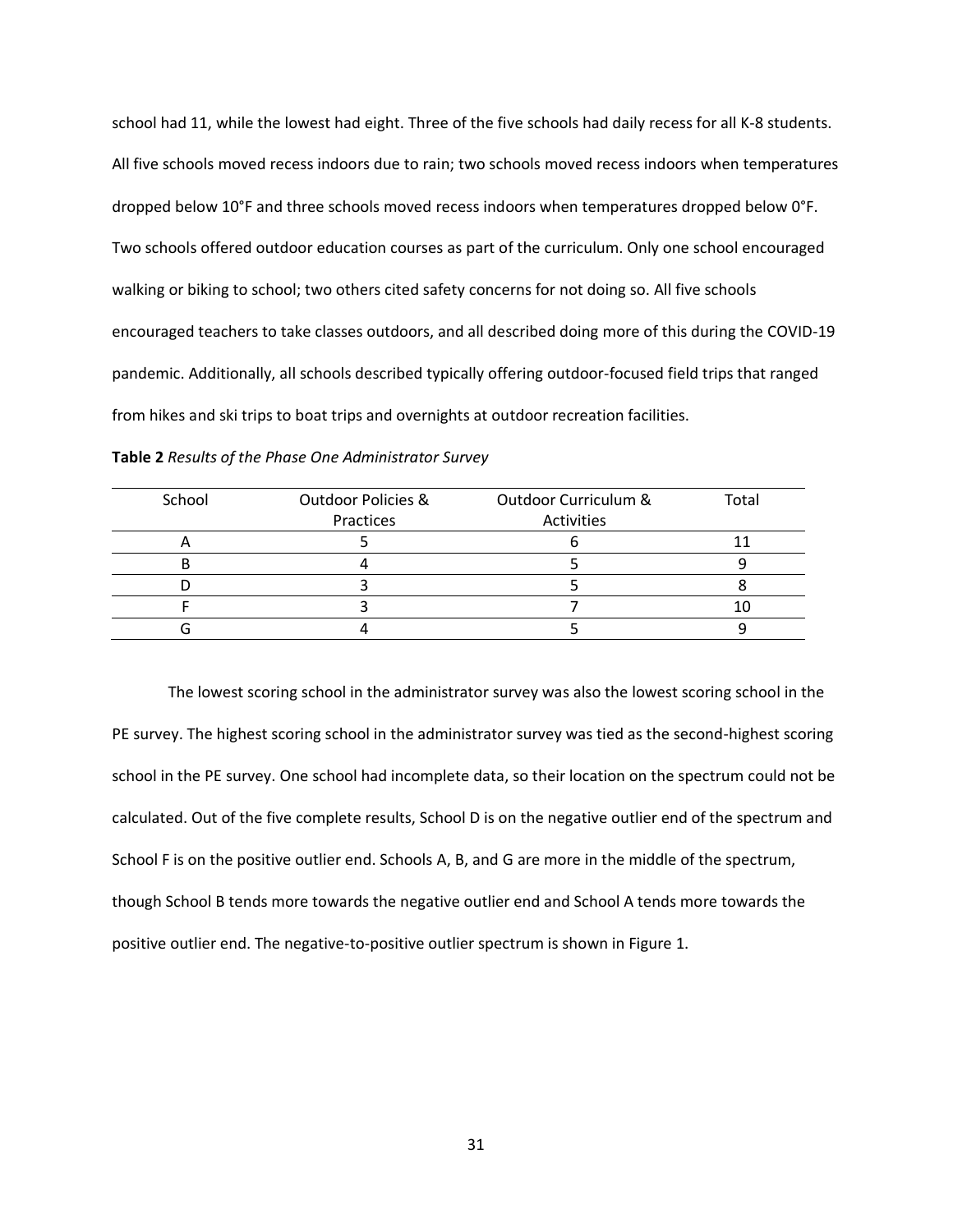



Based on the results of this study, School D is a negative outlier (NO) in terms of outdoor pursuits and outdoor learning, while School F is a positive outlier (PO). School F had double the number of outdoor facilities reported by the next closest schools. School D only reported one outdoor facility in their survey response, and they did not use it for PE. The most common outdoor facilities on-site at responding schools were trails and wooded areas. School F was the only school that reported having access to and incorporating rock climbing into their PE curriculum. None of the responding schools reported incorporating swimming or challenge (ropes) course activities in their PE curriculum. Every school included snowshoeing and outdoor hiking/walking in their PE curriculum. Results of the phase one surveys were limited by the number of respondents. The possible reasons for the participation rate will be discussed further in the Discussion chapter.

## **Phase One Qualitative Results**

The phase one survey did not directly ask participants why their school did things in a particular way. However, some respondents provided commentary in an open-ended question at the end of the PE survey where they were invited to share any other information about their schools, outdoor activities, and outdoor learning. In response to this open-ended question School D reported, "We are [a] very small rural K-12 [school] with a high population of low income [students]. So we would love to have all of these [outdoor activities] available but we can't afford them." Through this response it is clear that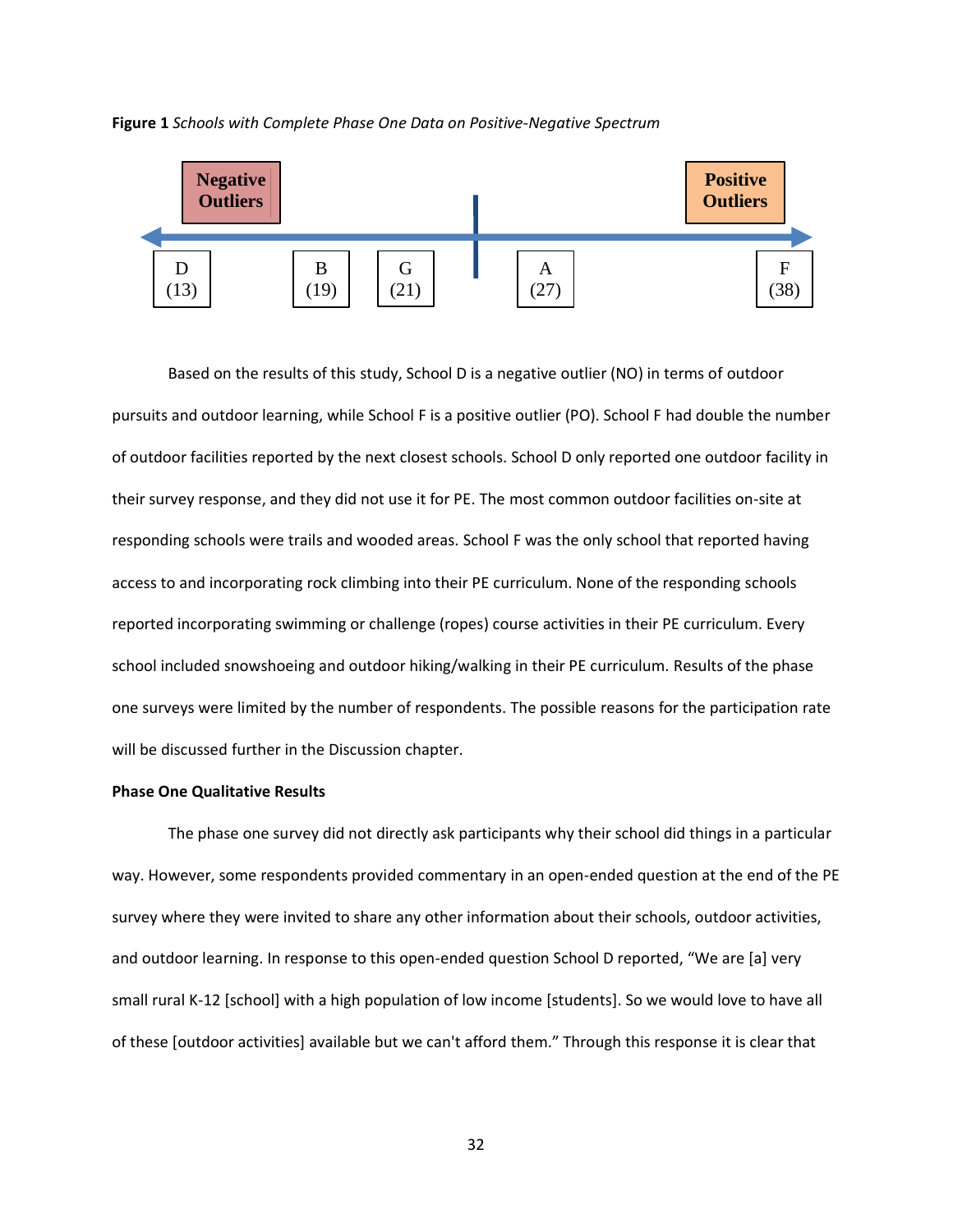funding is considered a barrier to providing outdoor pursuits. Conversely, School F provided the following response to the open-ended question:

The shift outside this past year [due to the pandemic] made me realize that learning about my outdoor space and utilizing its richness is only limited by my imagination...things added this year were tapping trees and boiling for maple syrup, tree [identification], cooking over an open fire, wood harvesting and stacking,…securing a groomer for grooming the grounds as well as adjoining trails [for cross-country skiing], local fishing opportunities, etc. I would like to integrate bird ID, edible plants, search and rescue, wilderness first aid scenarios, and develop a sliding hill

In this response, the participant described a broad definition of outdoor pursuits and an exploration of further outdoor learning opportunities, despite already providing a considerable number of options. Though presumably some of these activities have associated costs (such as getting a groomer for ski trails), many of the newly explored activities had little or no financial burden. The educator described being limited only by their imagination, a markedly different approach from the previously described educator who implied that finances were the most significant barrier.

for beginner skiing and snowboarding lessons and sledding. (School F PE Survey)

### **Demographic Data**

The PO school in terms of outdoor activities and outdoor learning was also an outlier in other measurable areas. School F had the highest free- and reduced-price meal eligibility rates of any of the other schools in the sample at 100%, as they met the *Community Eligibility Provision* criteria by having a high-needs student population.<sup>1</sup> School A had the lowest percentage of the three cases schools with 34.6% eligible, and School G had the lowest reported rate of the sample at 16.5% (Maine DOE, 2019).

<sup>&</sup>lt;sup>1</sup> The Community Eligibility Provision (CEP) provides schools serving a high-needs student population to apply for and receive funding that allows them to offer free school breakfasts and lunches to all students, without requiring individual families to demonstrate financial need. The CEP uses other government data, such as SNAP beneficiary numbers, to assess school eligibility for the program. (Maine Department of Education, n.d.)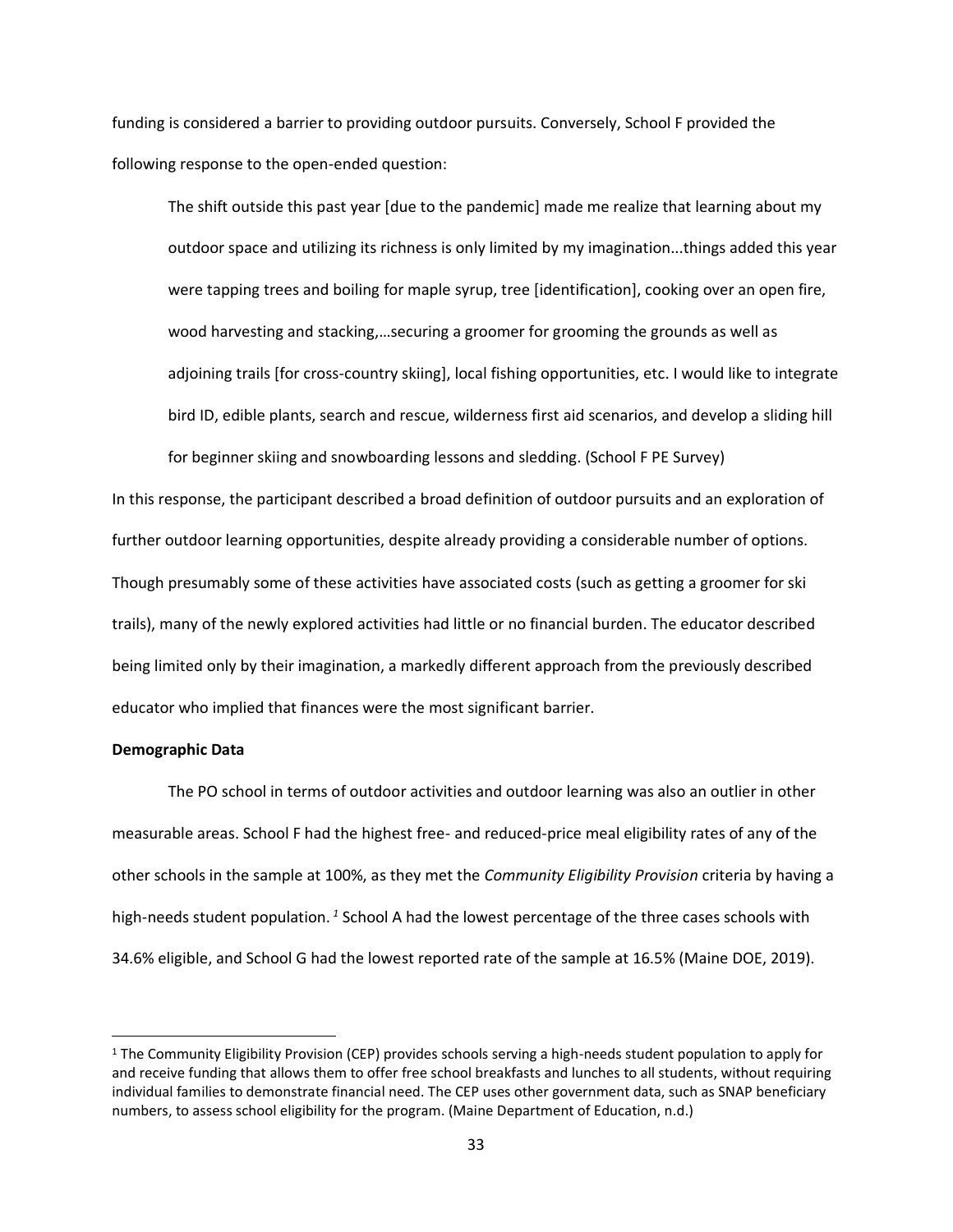The mean rate for sample schools was 48.1%, not counting School H for which data was not reported; the state average in that same time frame was 48.5% (Maine DOE, 2019). Except for Title 1 status and average student enrollment, I only used school data from prior to the COVID-19 pandemic to avoid situations where the pandemic might have skewed statistics, particularly absentee rates and operating costs. Table 3 shows these demographic data.

It is interesting to note that School D, who expressed financial burdens due to a high percentage of low-income students, had free- and reduced-price meal eligibility rate that was lower than this sample's mean. It is also interesting to note that School F's per pupil operating costs were more than \$6,000 higher than at School D. School F had the highest per pupil spending of the three case schools in phase two, although it was only slightly higher than School A. The state average during the same time period was \$13,851. The percentage of the student population that has a disability can increase per pupil spending, though that spending does not typically impact the experience of the general student population. School F had the highest percentage of students with a disability during the '18-'19 school year. That was more than 8% higher than the rate at School D, the school in the sample with the next highest percentage of students with a disability.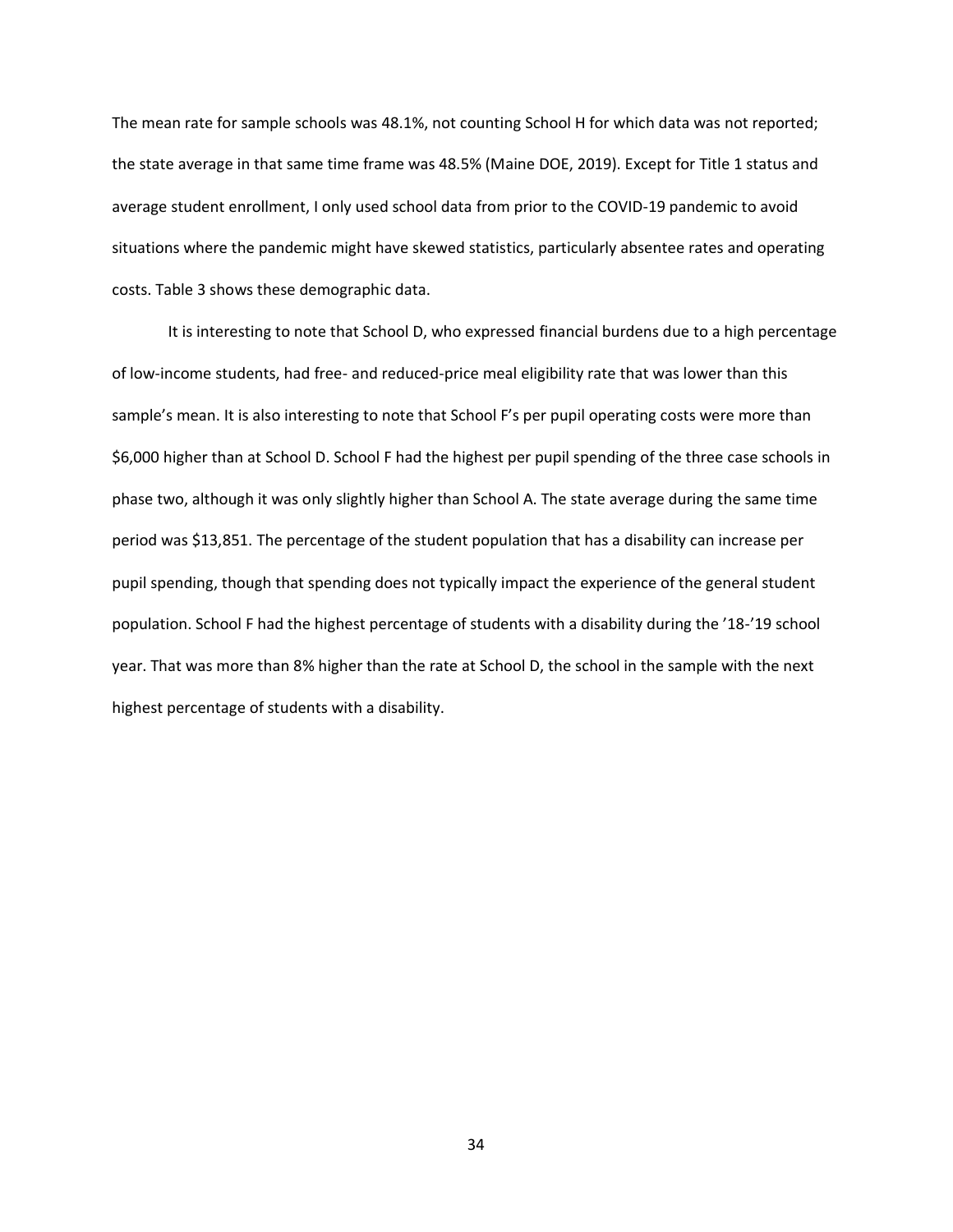| Table 3 Demographic Data of Schools in Sample, with State Averages |  |  |  |
|--------------------------------------------------------------------|--|--|--|
|--------------------------------------------------------------------|--|--|--|

| School     | Avg. Student | % Eligible        | Per Pupil  | % Students               | Title 1 Status    | % Chronic   |
|------------|--------------|-------------------|------------|--------------------------|-------------------|-------------|
|            | Enrollment   | for FRP           | Operating  | with                     | 2020 <sup>d</sup> | Absenteeism |
|            | $'12-('21)$  | Meals             | Costs '18- | <b>Disabilities</b>      |                   | $18 - 19$   |
|            |              | 2019 <sup>b</sup> | '19c       | $'18 - '19$ <sup>c</sup> |                   |             |
| Α          | 196          | 34.6              | \$21,530   | 9.6                      | Yes,              | 13.2        |
|            |              |                   |            |                          | schoolwide        |             |
| B          | 162          | 44.0              | \$17,393   | 18.3                     | Yes,              | 12.4        |
|            |              |                   |            |                          | schoolwide        |             |
| C          | 201          | 46.2              | \$20,106   | 13.3                     | Yes,              | 16.7        |
|            |              |                   |            |                          | schoolwide &      |             |
|            |              |                   |            |                          | targeted          |             |
|            |              |                   |            |                          | assistance        |             |
| D          | 294          | 40.2              | \$16,532   | 23.0                     | Yes,              | 21.6        |
|            |              |                   |            |                          | schoolwide        |             |
| E          | 354          | 61.4              | \$14,985   | 18.0                     | Yes,              | 17.5        |
|            |              |                   |            |                          | schoolwide        |             |
| F          | 143          | 100 (CEP)         | \$22,976   | 35.4                     | Yes,              | 11.5        |
|            |              |                   |            |                          | schoolwide        |             |
| G          | 92           | 16.5              | \$26,576   | 18.6                     | Yes, targeted     | 26.4        |
|            |              |                   |            |                          | assistance        |             |
| H          | 61           | Not               | \$33,667   | 8.6                      | No                | 16.1        |
|            |              | reported          |            |                          |                   |             |
|            | 176          | 42.1              | \$23,754   | 22.4                     | Yes,              | 25.0        |
|            |              |                   |            |                          | schoolwide        |             |
| State Avg. | n/a          | 48.5              | \$13,851   | 17.8                     | n/a               | 16.8        |

<sup>a</sup> Maine Department of Education. (2021).

**b NEO Nutrition Module. (2019).** 

<sup>c</sup> Maine Department of Education. (2019).

<sup>d</sup> United States Department of Education. (2020).

The Trust for Public Land's *Nature Near Schools* map (2021) was used to assess each school's proximity to open accessible land within a 10-minute walk of the school building. This map showed different types of conserved lands accessible to schools. If no conserved land was accessible according to the project, schools were prioritized based on health and equity data (schools with lower health and equity outcomes were ranked higher). None of the case schools had unrestricted access to conserved land according to the data. Out of the sample population, School F had the highest priority ranking (13 out of a total 268). The rest of this data can be found in Table 4. Importantly, this dataset did not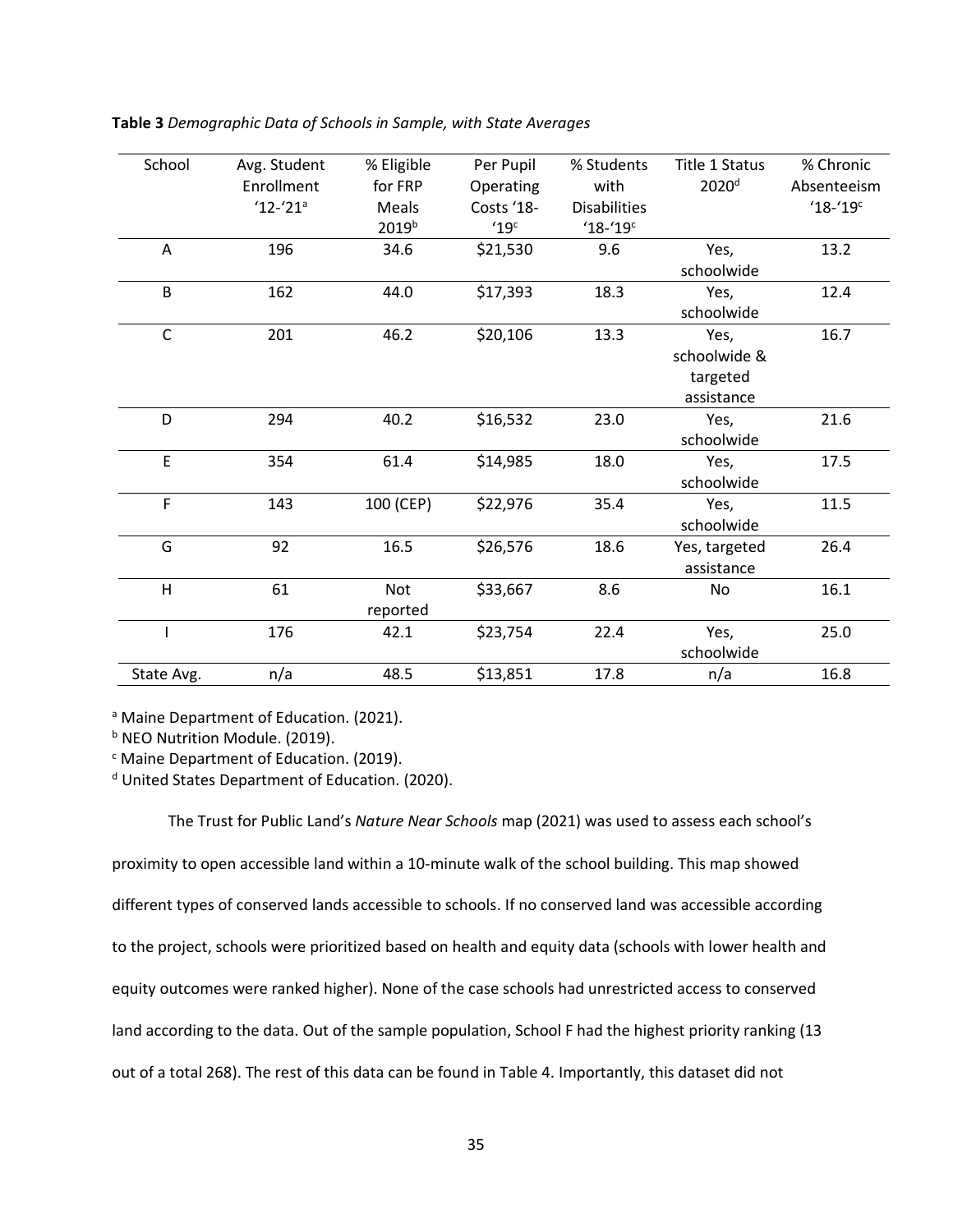capture access to open space (including trails and outdoor classrooms) that was present on school

grounds because these areas are not typically designated with conservation status.

| School | Publicly accessible land<br>within walking distance | If not, priority rating | If not, priority rank<br>(out of 268) |
|--------|-----------------------------------------------------|-------------------------|---------------------------------------|
| A      | No.                                                 | 25.9%                   | 186                                   |
| B      | <b>Restricted Access Only</b>                       | 29.3%                   | 163                                   |
|        | Yes                                                 | n/a                     | n/a                                   |
| D      | No                                                  | 32.1%                   | 141                                   |
| F      | No.                                                 | 30.8%                   | 95                                    |
|        | No.                                                 | 61%                     | 13                                    |
| G      | <b>Restricted Access Only</b>                       | 5.4%                    | 266                                   |
| н      | Yes                                                 | n/a                     | n/a                                   |
|        | Yes                                                 | n/a                     | n/a                                   |

**Table 4** *Accessibility to Public Land by Schools*

Note: The Trust for Public Land. (n.d.). *Nature near schools: A discovery map*. Retrieved September 15, 2021, from [https://web.tplgis.org/nature\\_near\\_schools/](https://web.tplgis.org/nature_near_schools/)

# **Phase Two Results**

## **Case Narratives**

The demographic data, field notes from site visits, and interview transcripts were used to create a case narrative for each of the three schools that participated in phase two of my study.

## **Case School A**

School A was a K-12 school located in Town A, a small community in one of Maine's *rim* 

*counties*, or most peripheral counties (Vail, 2010). It was designated as a Frontier and Remote (FAR)

level 4 community, the most rural and remote designation (Economic Research Service, 2015). The town

was a well-known destination for a variety of outdoor activities, especially those that are water- and

mountain-based. It was home to long distance paddling and hiking trails and had a significant amount of

infrastructure for a variety of snow sports. The local economy was highly dependent on tourism and

second home ownership, and the area had a more than 100-year long history of tourism based on

outdoor recreation (Maine Office of Tourism, 2022).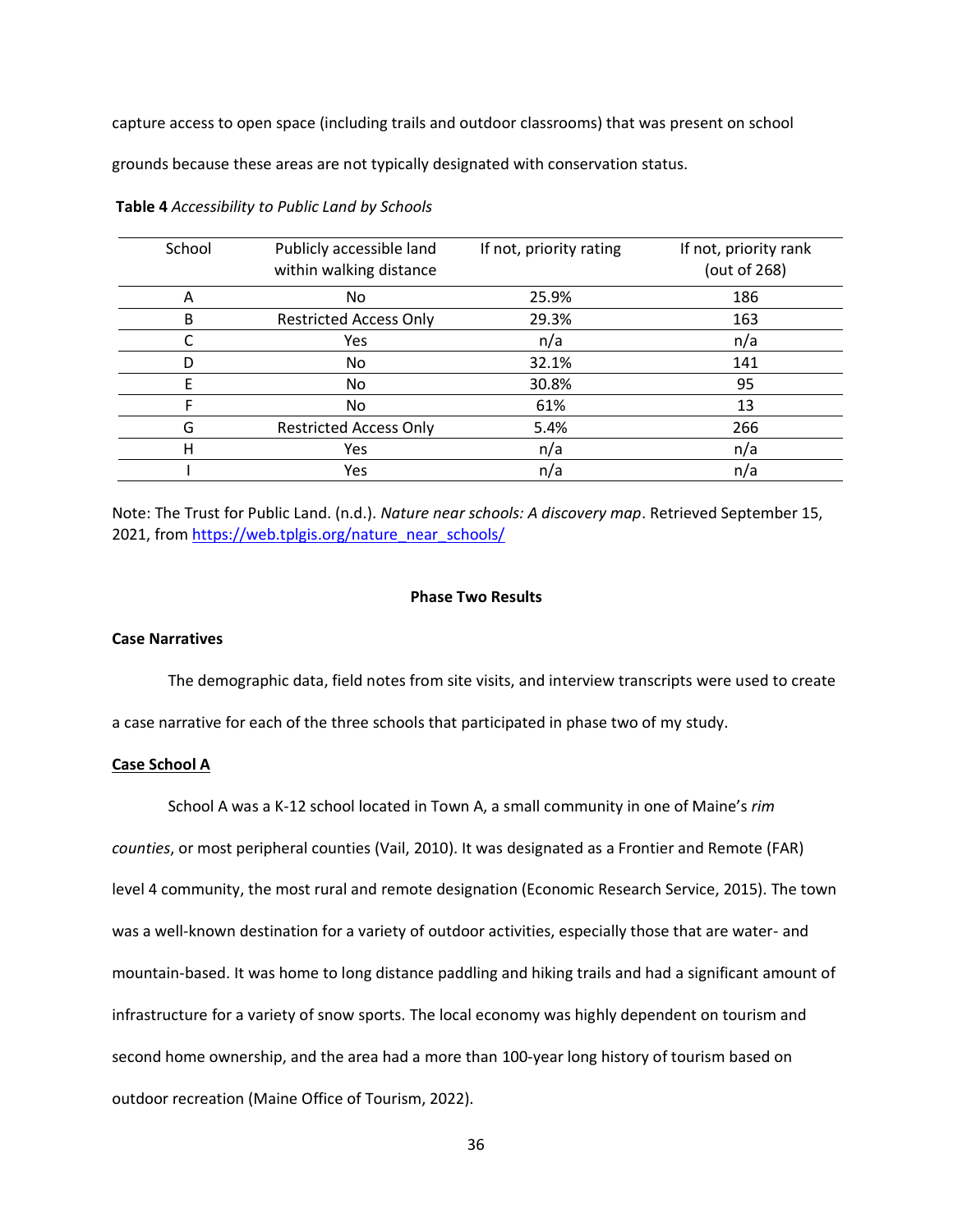The school served approximately 200 students from two towns and four plantations (partially unincorporated communities). Some students in the outlying areas lived over 30 miles from the school. A garden with raised beds and a wooded area with a short informal trail were located on the school grounds. There was also a wooden building used for boiling maple sap into syrup. The school building sat within walking distance of the downtown area, several waterbodies, trails on local conserved land, and a town park with courts, fields, and public swimming area.

#### **In-School Outdoor Opportunities.**

Active transportation at School A (either walking or biking to school) was not very common, although the school had organized walk and bike to school days in the past. The bike to school event had not happened since the pandemic started, but they did organize a walking school bus in the fall prior to the interviews.

Students in grades 8 and younger had daily outdoor recess unless it was raining or the temperature (either actual or with wind chill) fell below 0°F. Children often built forts and played in a wooded area adjacent to the playground during recess. A sledding hill was used during recess when there was sufficient snow.

The school garden was organized by a volunteer who was also an educational technician and recess monitor at the school. Since this individual was outdoors during elementary recess times, the younger students were sometimes allowed into the garden space during recess.

## Outdoor Learning.

Outside of recess, teachers could bring their classes out to the garden for lessons or use the produce for indoor cooking activities. The growing season was short in this area, but students were able to plant seeds in the spring and come back in the fall to harvest produce. The garden coordinator explained, "In the fall, the classes came back [and used vegetables from the garden]…one grade made stone soup and one grade made salsa and one made a potato soup. And so, the kids were very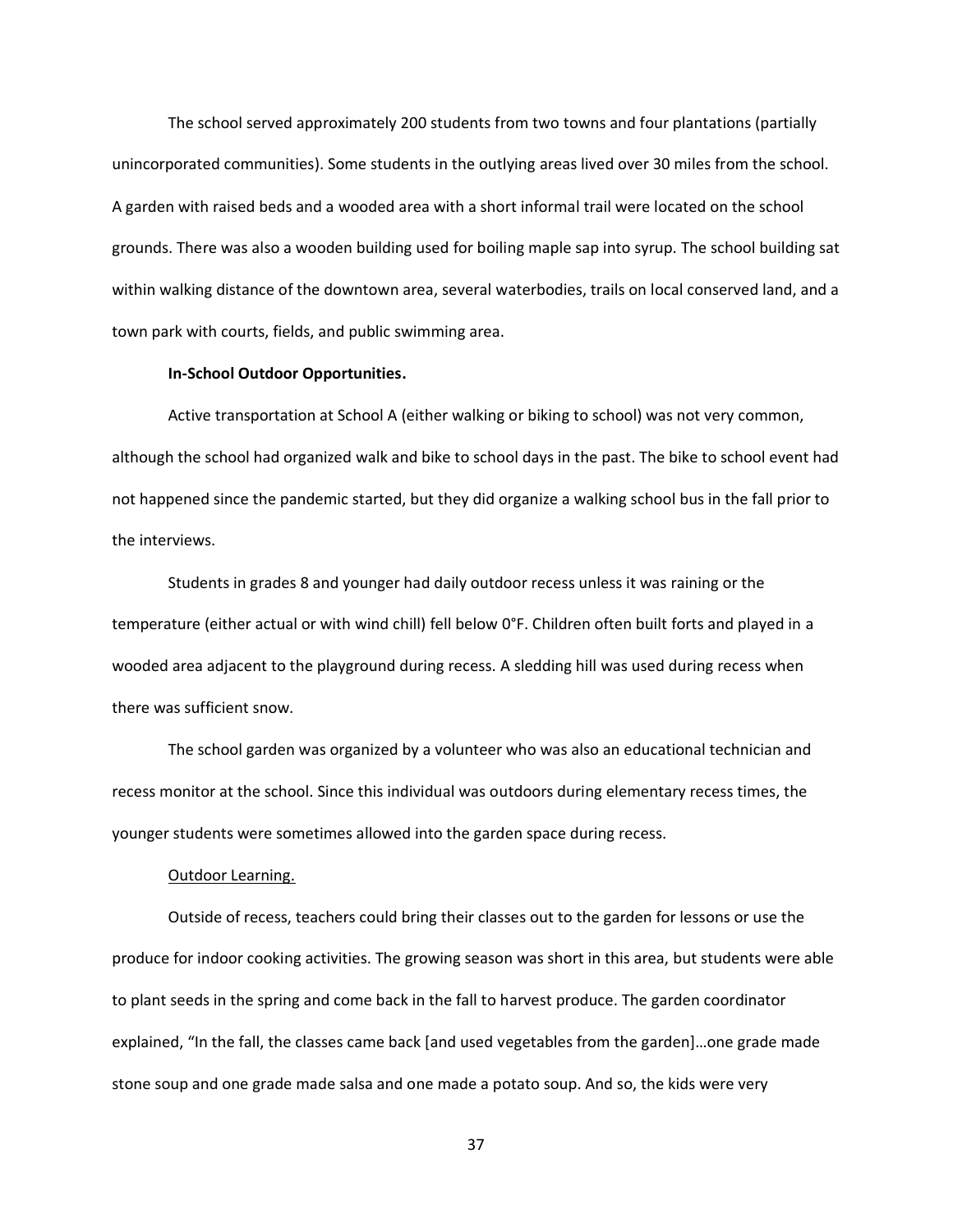interested and want to spend time in there." The garden was started primarily by grant funding and was sustained through additional grants and donations.

From a curriculum standpoint, the garden was described as an "extra." The garden coordinator hoped to obtain grant funding to purchase cooking supplies so classroom teachers could make more use of the asset, stating, "I'm hoping that I can encourage them to think about ways to tie it in more often. Even in the winter months, cooking or whatever."

Additional outdoor learning spaces included a full-sized *sugar shack* where students boiled down sap to make maple syrup. This was used by one of the elementary grades and their teacher, who had incorporated the activity into their regular curriculum. Finally, Elementary and Secondary School Emergency Relief (ESSER) funding was being directed to the construction of the school's first outdoor classroom.<sup>2</sup> It had not been completed at the time of the interviews, but the plan was for a roofed timber frame structure with seating, located near the woods and the playground.

# Physical Education.

The physical education teacher, who was relatively new to the school and was a first-time teacher working under conditional certification, aimed to incorporate more outdoor activities in the curriculum.<sup>3</sup> At the time of the interview there were few outdoor activities in the PE curriculum, and the teacher did not believe there had been a strong outdoor component prior to their arrival, "I don't think so, not really. It was kind of inside, playing dodgeball." The PE teacher was hoping to include paddle sports and snowshoeing. The purchase of new snowshoes was budgeted but had not yet been ordered at the time of our interview. The teacher hoped to borrow resources from local businesses in the future, such as canoes and kayaks.

<sup>&</sup>lt;sup>2</sup> ESSER funds were part of the federal Coronavirus Aid Relief and Economic Security (CARES) Act signed into law in March 2020 (U.S. Department of Education, 2021).

<sup>&</sup>lt;sup>3</sup> Superintendents can apply to the Maine DOE to hire teachers without appropriate credentials as long as the teacher works towards meeting the certification requirements within a certain amount of time; this is referred to as working under a "conditional" certification.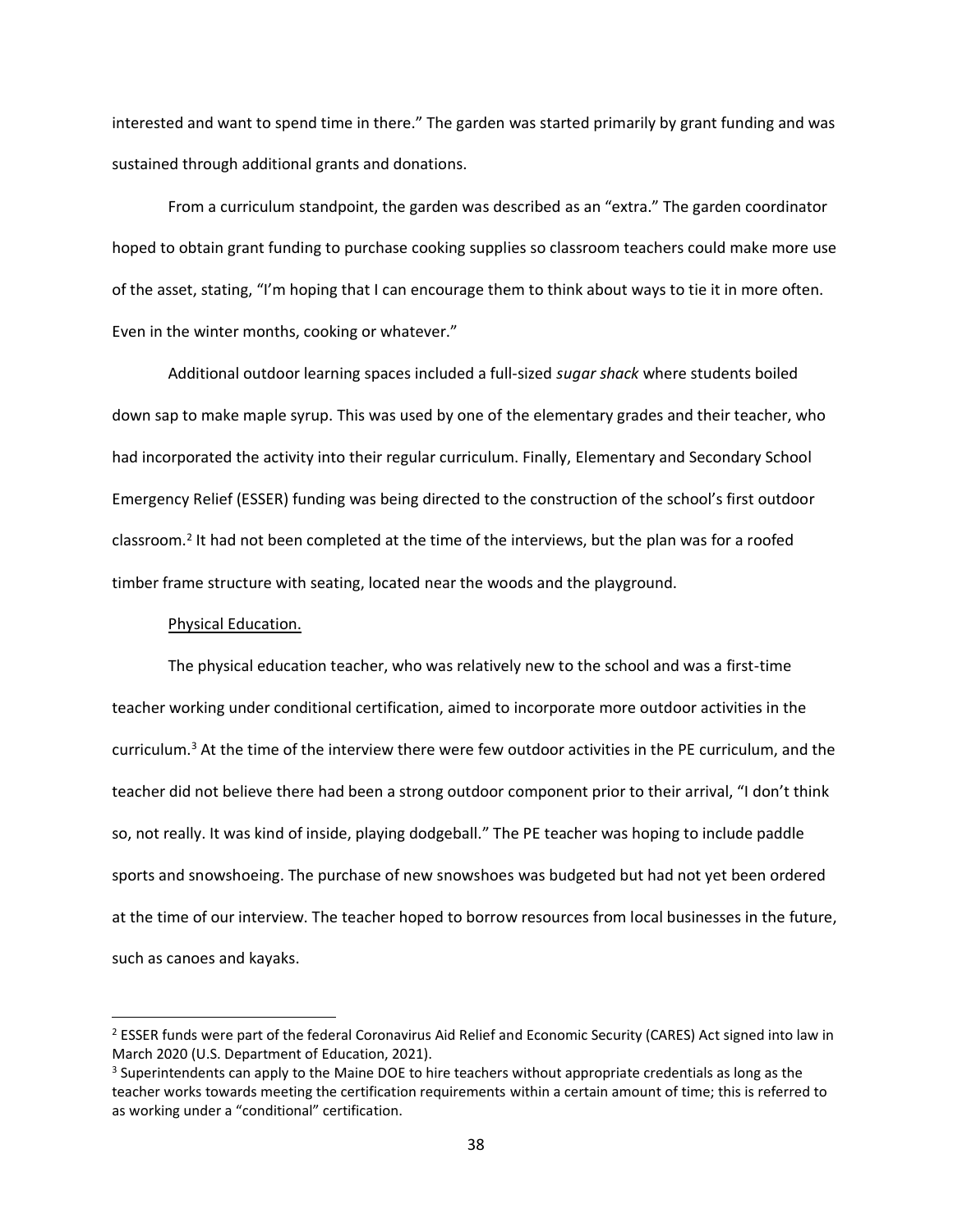Additionally, the PE teacher had signed the school up to participate in Winter Kids during the year that these interviews took place. Winter Kids, a Maine-based nonprofit focused on promoting health and wellness through nutrition and physical activity, sponsored winter activities. The program also offered the opportunity for schools to win money to support outdoor equipment and other gear, which was one reason the teacher enrolled.

# **Out-of-School Outdoor Opportunities.**

The two primary outdoor opportunities sponsored by School A that took place out of the regular school day were weekly downhill ski programming during the winter and an outing club.

### Downhill Skiing.

The weekly ski program was supported by the school through the scheduling of early releases once per week and providing transportation to the local downhill ski area. The downhill ski area provided discounted lift passes as well as free rentals and instruction to students during their weekly outings. This was a long-standing tradition in the community:

So even as back as far as I can remember working here…we have our early release on Tuesdays in the winter, from eight to ten times....[Students] get all the rentals for free and eight afternoons of skiing. And you know, what it really does is, we have a lot of kids who ski and they're going to ski anyways. The biggest piece of this program is those families, like me when I was younger, that would never ski with their parents. They [get to] go skiing. (School A Administrator)

These weekly winter outings previously included other options such as ice skating and cross-country skiing, but at the time of the study was focused only on downhill skiing. The early release ski program also gave teachers dedicated professional development time (in the year of my study, approximately eight three-hour sessions). Finally, downhill ski racing was a varsity sport option for high school students.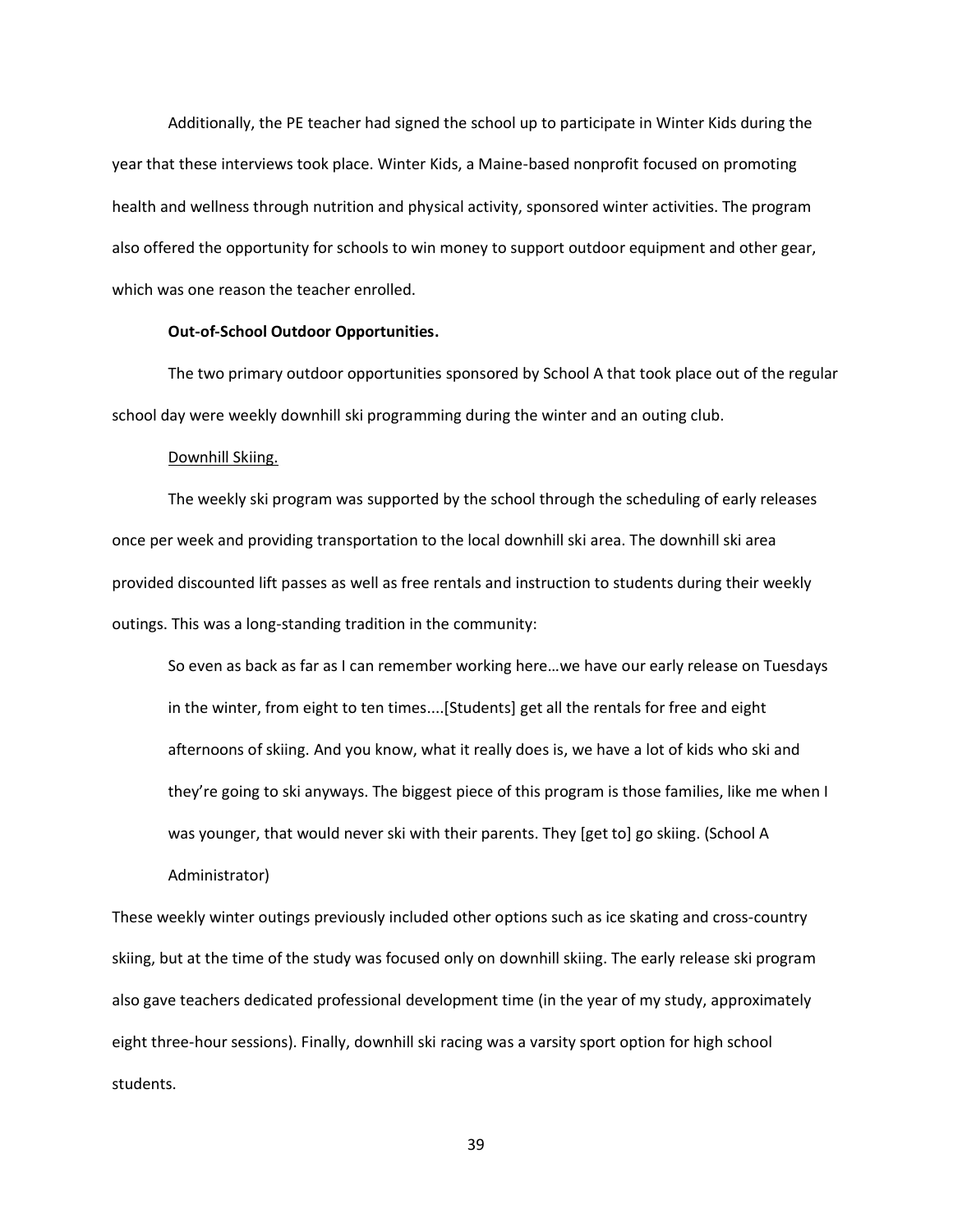## Outing Club.

The outing club had been established for several years and was organized by school staff who volunteered to run the club outside of school hours. The club was primarily organized by the educational technician/recess monitor and the principal (who was a teacher at the school prior to becoming an administrator). The club also received logistical support and some grant funds from the Maine-based nonprofit Teens to Trails. The club was open to high school and middle school students, though at the time of the study was primarily attracting the younger ones. The club tried to organize both activities at the school and off-site trips.

During my visit to the school in early winter the outing club had recently hosted their first activity of the year, which was outdoor cooking on-site behind the school. Plans had been made for future off-site activities, such as snowshoeing, dog sledding, and indoor rock climbing at a facility about an hour away. Additionally, the club leaders were hoping to organize a multi-day canoeing trip in the spring. This was a trip the school did over 15 years ago, and they were hoping to offer it again.

## **Facilitators to Outdoor Learning and Activities.**

Interview participants at School A cited several facilitators that assisted them in providing outdoor opportunities. These facilitators were mainly related to Town A's financial and facility assets.

### Community Support.

The community was described as being generally proud and supportive of the school, particularly the arts and athletics. The administrator explained, "I think our community is proud of our school. They're very proud of athletics, you know, like basketball. And they're proud of our ski team." However, recent politically charged issues, particularly related to the pandemic, had caused notable divisions in the community and school.

Local nonprofit organizations and businesses supported outdoor activities at the school, often in the form of no- or low-cost access to equipment and facilities, including trails. The outing club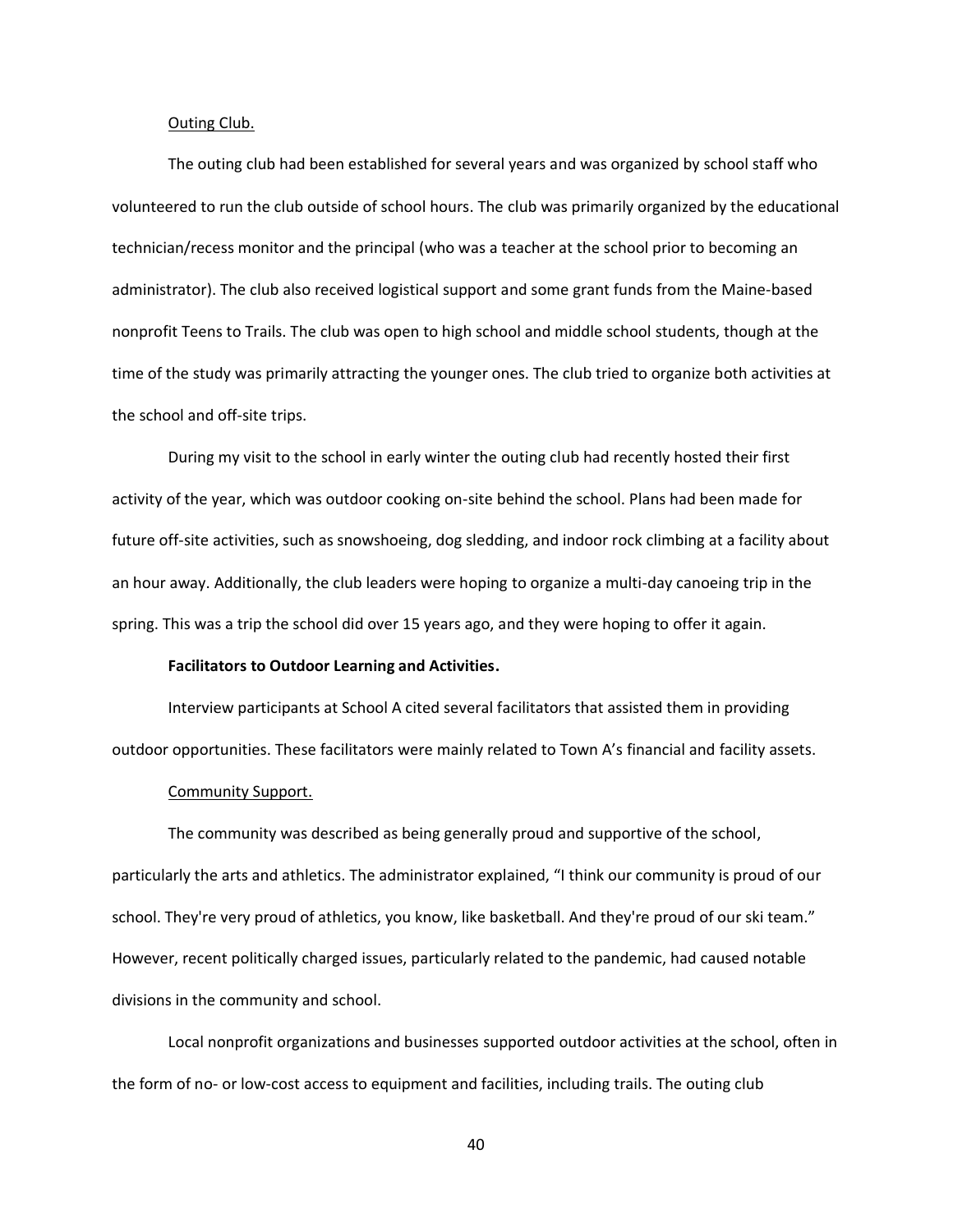coordinator held other outdoor-related jobs in the community which provided the group with connections and access to borrow equipment such as canoes and kayaks.

Interview participants explained that the business and nonprofit support they received, as well as support from local taxpayers (year-round and seasonal residents), helped mitigate financial barriers. As the School A administrator explained, "So pretty much here in [town], we have some money here. Pretty much anything you ask for, you get, I think. Very rarely would we ask a business for something for the kids and they say no... We have some people that are very generous in our community." Though the administrator stumbled on the word, they recognized that their community was "wealthier" than many other rural Maine towns, and that status afforded them resources that other small schools may not have. The administrator simply stated, "We're lucky that way." Additionally, the outing club advisor had sought and secured a number of small grants to support the garden and the club.

## Additional Facilitators.

A smaller but noteworthy facilitator was that the school valued Registered Maine Guide (RMG) licensing and made time available for the administrator, who has two RMG licenses, to pursue testing and training.<sup>4</sup> Additionally, the school planned to use ESSER funds to facilitate transportation through the purchase of a minibus. The minibus had not arrived at the time of the interviews but was cited as something that was going to help with outing club and other school field trips.

## **Barriers to Outdoor Learning and Activities.**

The primary barriers mentioned by interview participants were limited student interest, time, and transportation. The COVID-19 pandemic created additional barriers. Cold weather was a barrier mentioned by one interview participant.

<sup>4</sup> The Maine Department of Inland Fisheries and Wildlife (MDIFW) oversees the program, which requires anyone receiving payment for outdoor guiding services to hold appropriate licensure (Maine DIFW, 2022).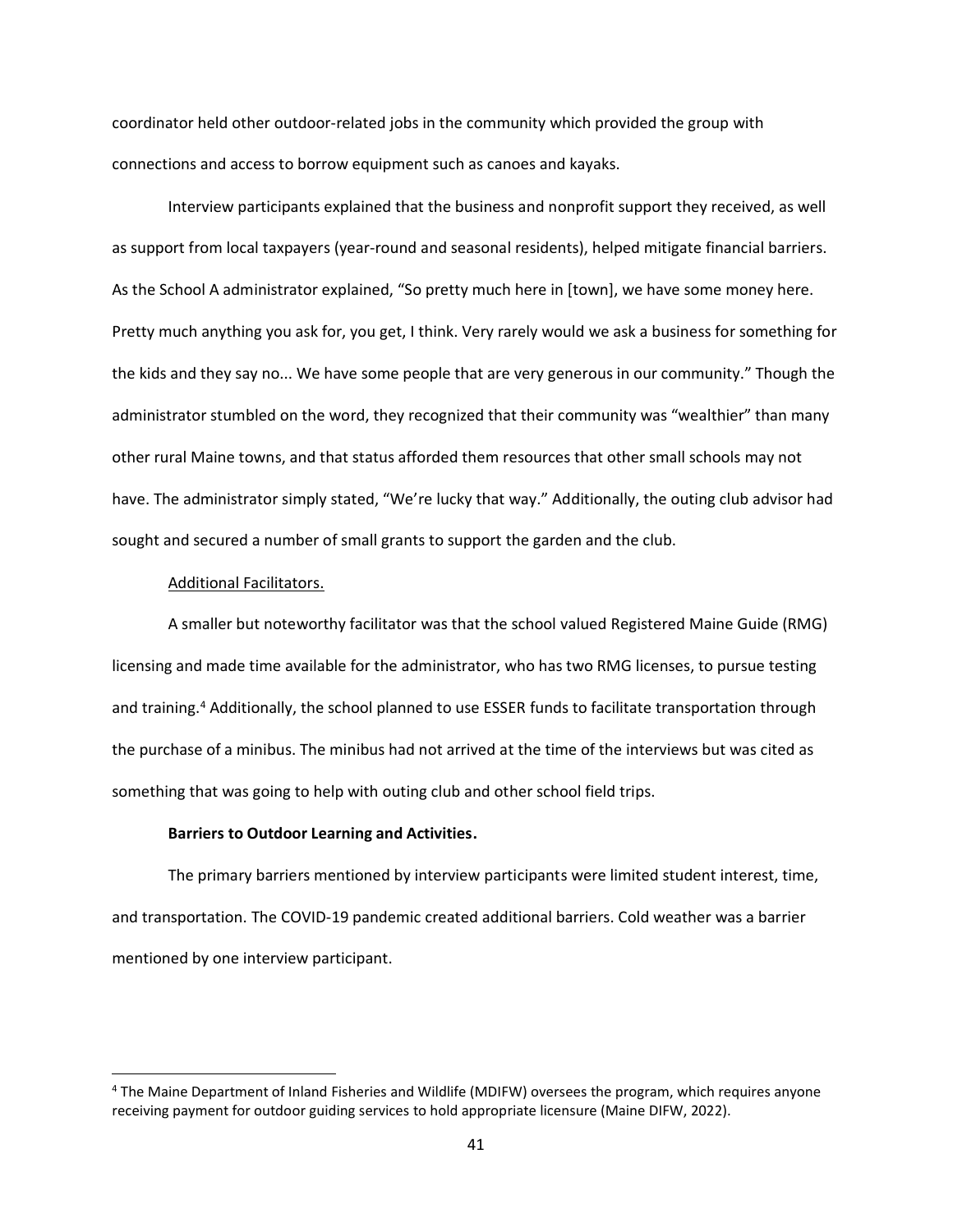#### Student Interest and Fitness.

All three interview participants explained that a lack of student interest was a barrier for both out-of-school activities such as outing club as well as outdoor activities in PE. There was strong outing club interest among middle school students, but the coordinator felt that they "lose them" once students reach high school. The club coordinator also felt that their primary position as an educational technician hindered the ability to garner student interest, "I'm on the periphery. I'm not in the classroom much." Middle and high school students had recently been given a survey to share what activities they would most like to do in the club. The middle school students had many ideas, and both the club coordinator and the administrator hoped that this would help spark more interest and enthusiasm in club activities.

The intersection between the lack of student interest and low student enrollment was noted by the administrator who explained, "Because when you have 59 high school kids, sometimes you're like, 'Only two signed up.' Well, that's actually not bad. You know, out of 59."

In PE, lack of student interest and a negative attitude sometimes hindered efforts to incorporate outdoor activities. As the educator said, "They fight, hard, not to do things…So definitely a barrier would be kind of their attitudes, I guess." I asked the educator where they believed this attitude came from: weather, bugs, getting dirty? "It's both. In the summer it's too hot, it's buggy. In the winter, it's cold, I didn't bring the right equipment." The PE teacher described struggling with student engagement and interest in other parts of the PE curriculum, not only in outdoor activities.

The PE teacher felt that a lack of physical fitness was not a primary barrier to students engaging in outdoor or other physical activities but was an issue for some students and sometimes manifested as a lack of interest. The administrator felt that a lack of student physical fitness was a bigger barrier and demanded consideration for planning trips like hikes.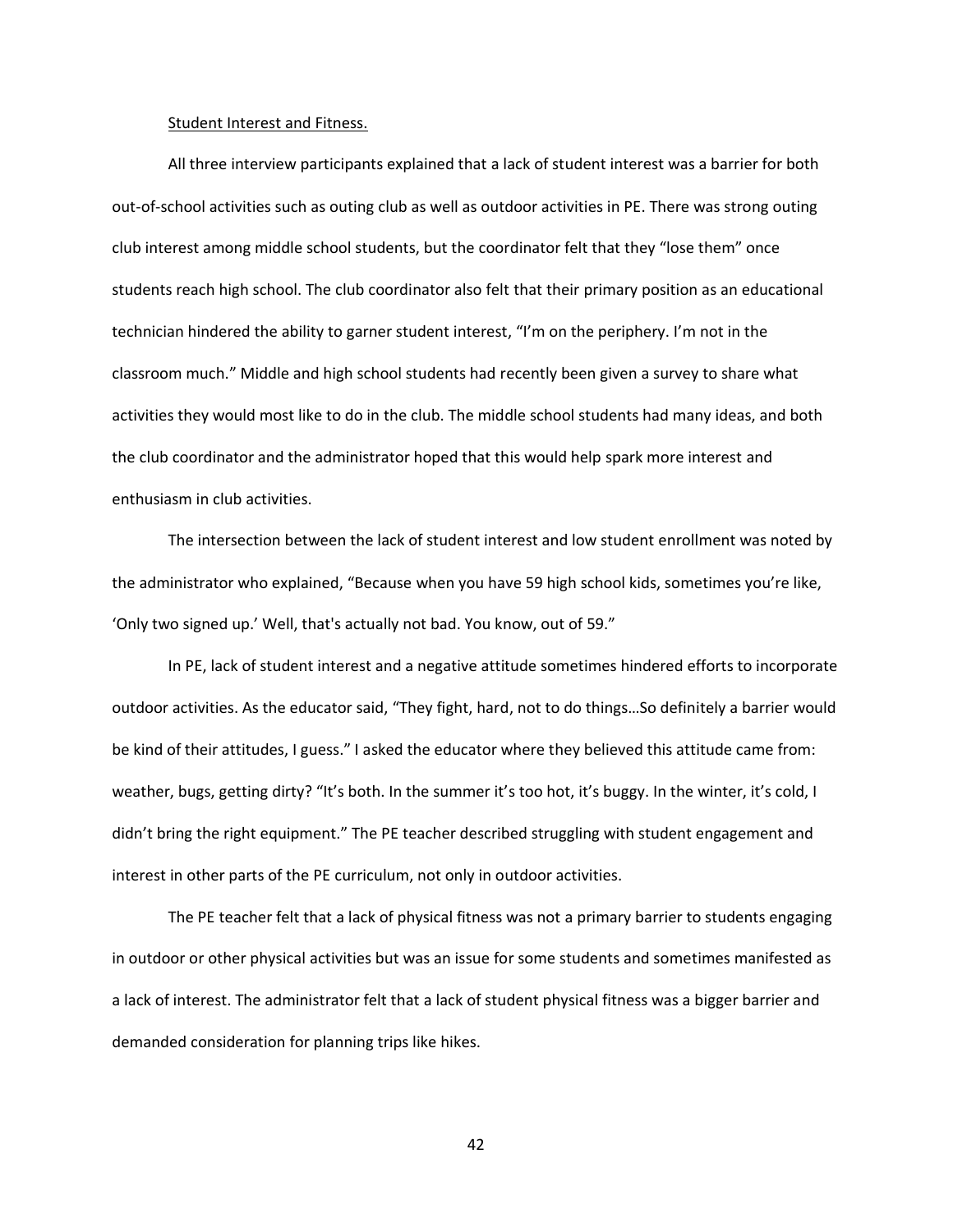#### Transportation and Staffing.

Although transportation was cited as a major barrier to incorporating outdoor activities and learning, interview participants indicated the true issues were with staffing and time. Funding for transportation was available, but a lack of available bus drivers was a considerable barrier. Time related to transportation was also a barrier, particularly for PE classes incorporating travel to off-site locations. As the teacher explained, "So, you know, by the time you get everybody on the bus there and back, [class] is kind of done."

Another staffing-related issue identified was a lack of available substitutes, which stymied efforts to do longer off-site trips. This issue was raised by the PE teacher and the educational technician, who both provided first-hand accounts about the effects of low staffing numbers. (Indeed, on the day I visited School A, staffing was a major challenge and was evident in how staff negotiated coverage so that I could conduct interviews.) As the PE teacher, who was the only physical and health educator at the school, said, "If I was to take middle school somewhere, I have to get coverage for the elementary and the high schoolers. And, you know, so that just gets tricky sometimes being in a small school, especially right now [due to COVID]." The outing club organizer echoed these concerns when discussing the possible river trip in the spring, explaining, "I always think about the pain of having to replace all those people that you're pulling. If you pull three staff, you have to find [substitutes] for them. So, I don't know."

There was interest in starting a non-outdoor related after-school program for grades K-2. The school had funding to support such a program but had not moved forward because finding people to run it had been challenging.

# Time: In- and Out- of the School Day.

Beyond the previously discussed transportation issues, time constraints were a significant underlying barrier to outdoor activities and learning in several ways. The pressure to provide sufficient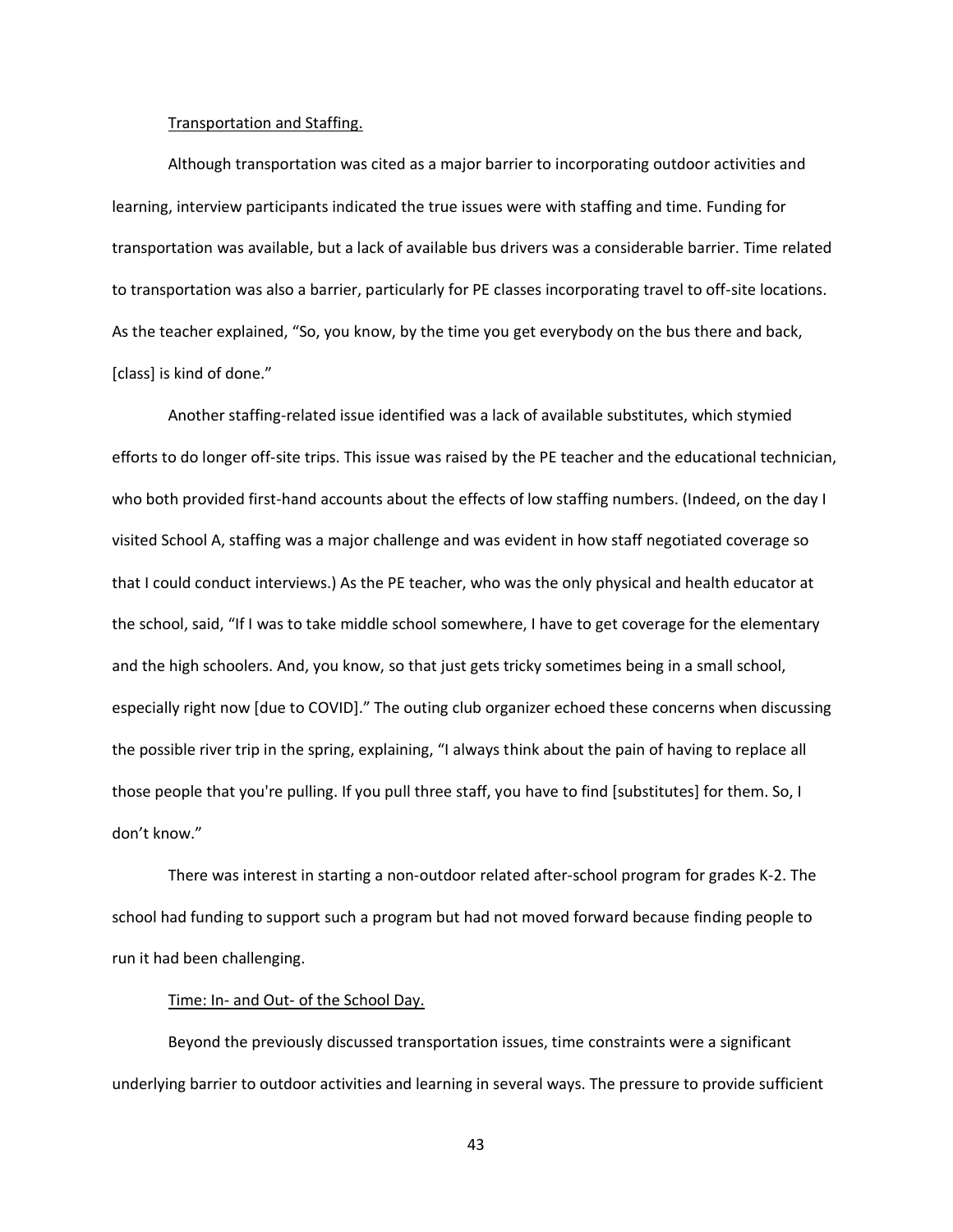curriculum time for classroom teachers was cited as a barrier to doing outdoor activities, particularly those that were off-site or took longer amounts of time. As the administrator said, "Listen, I understand that this math lesson may be really important. But if we go hiking and incorporate some learning there, they're going to be happier, they're going to be healthier, and they're going to learn the important stuff more." Some educators valued and supported the benefits of outdoor activities, while others were not as open to incorporating such activities into their plans.

One interview participant suggested that this reluctance to incorporate outdoor activities might reflect educators' personal interests, outdoor skills, or physical fitness levels. Despite being in a town built largely around outdoor activities, the participant stated, "not all our staff are super outdoorsy." Some teachers might not be physically fit enough to hike comfortably, which may result in being less supportive for such trips or outings.

Another time-related barrier was PE periods of only 40 minutes in grades K-8. These shorter periods hindered the ability to get outside, especially when the activity was during the winter and getting cold weather gear on and off was required.

Despite wanting to expand outdoor learning offerings, the outing club advisor had several positions in the school, resulting in a very busy schedule with little extra time. As an example, this participant explained that people have suggested acquiring a greenhouse for the garden, however the school used to have one and it was not used very effectively:

When people enthusiastically say we need a greenhouse, I have very little time in my day. So, there's no way, unless they give me time, that I want a greenhouse here because it wouldn't…we didn't use the six foot by eight foot greenhouse very well. So, I would love to have it and I've seen other schools that have amazing programs, but at this point, there's not enough support for me.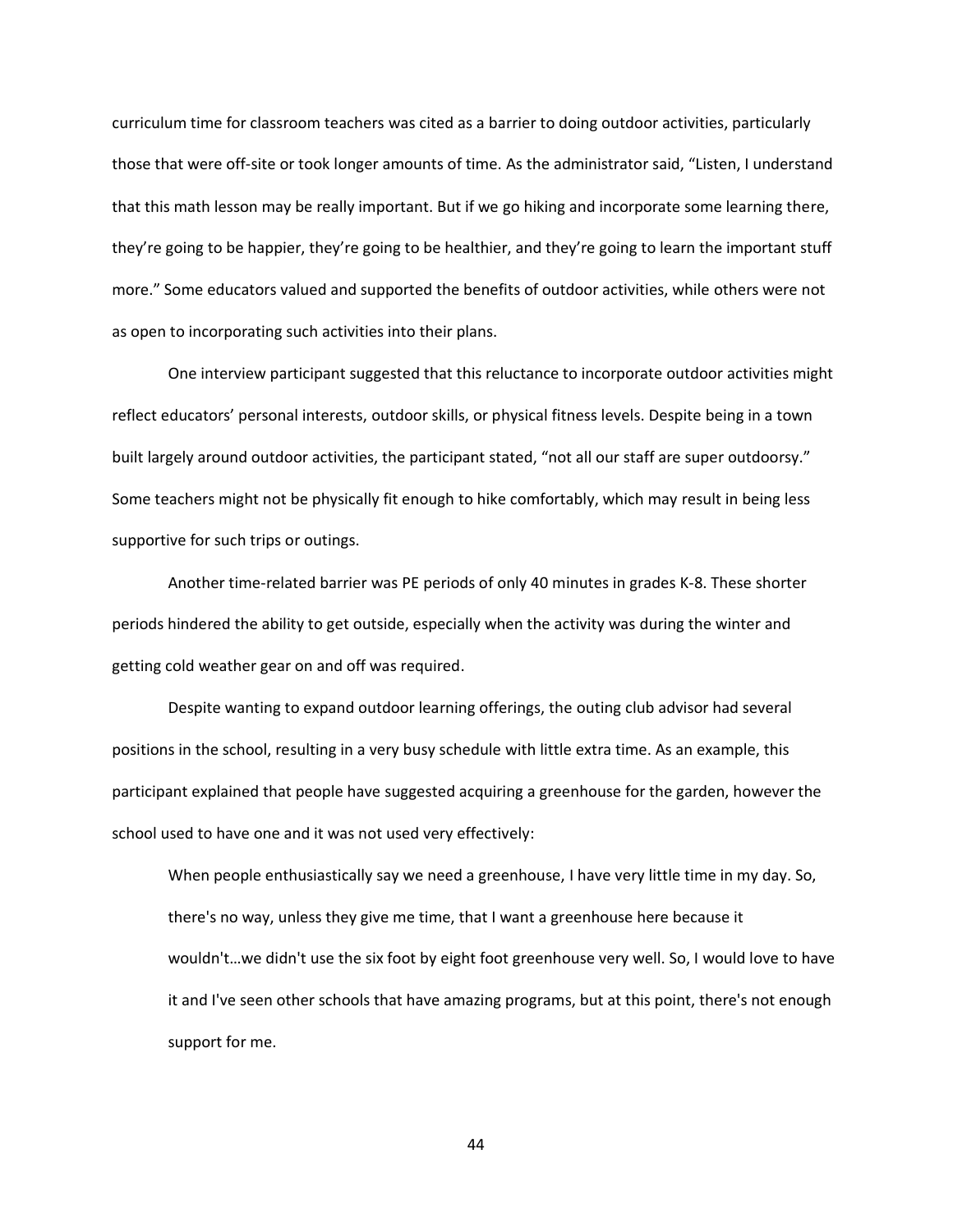A final category of time barriers was related to adult personal time and curriculum development time. Out-of-school offerings (such as the outing club) required adults to volunteer their time, as the advisor positions were unpaid. As the club advisor put it, "It's that wanting to give up your time outside of school, too. I mean, that's another thing that some [people] are willing to do, and others aren't."

## COVID: Capacity and Concerns.

The COVID-19 pandemic was cited as an underlying barrier in several ways, but perhaps most importantly participants felt the impacts had limited people's capacity. The administrator recounted a discussion that occurred with staff in the fall about scheduling the annual bike to school event. Staff responded that they did not have it in them, "People are exhausted. They're like, 'Yeah, we don't have the capacity to do that.'" Additionally, pandemic related restrictions and concerns hampered plans to do any outings that required transportation. Students were interested in rock climbing at an indoor facility about an hour away, but the advisor said that with COVID, "I haven't pushed that. I haven't pursued it."

# **Case School B**

School B was a K-12 school located in Town B in northern Maine. The town was considered Frontier and Remote (FAR) level four (Economic Research Service, 2015), the most rural and remote designation, and was in one of Maine's rim counties (Vail, 2010). Town B was a small lakeside community with a busy downtown area located along a major through-road that doubled as the town's main street. It was a popular destination for outdoor-based tourism, particularly in the activities of hunting, fishing, and motorized sports. Tourism and second home ownership were important parts of the local economy, which was also diversified through public service and forestry-based jobs (Maine Office of Tourism, 2022). Though not bilingual, interview participants explained that the community had strong ties to French-speaking Canada.

The school served approximately 125 students from two towns, multiple unorganized townships, and one plantation (partially unorganized town). The school had on-site access to outdoor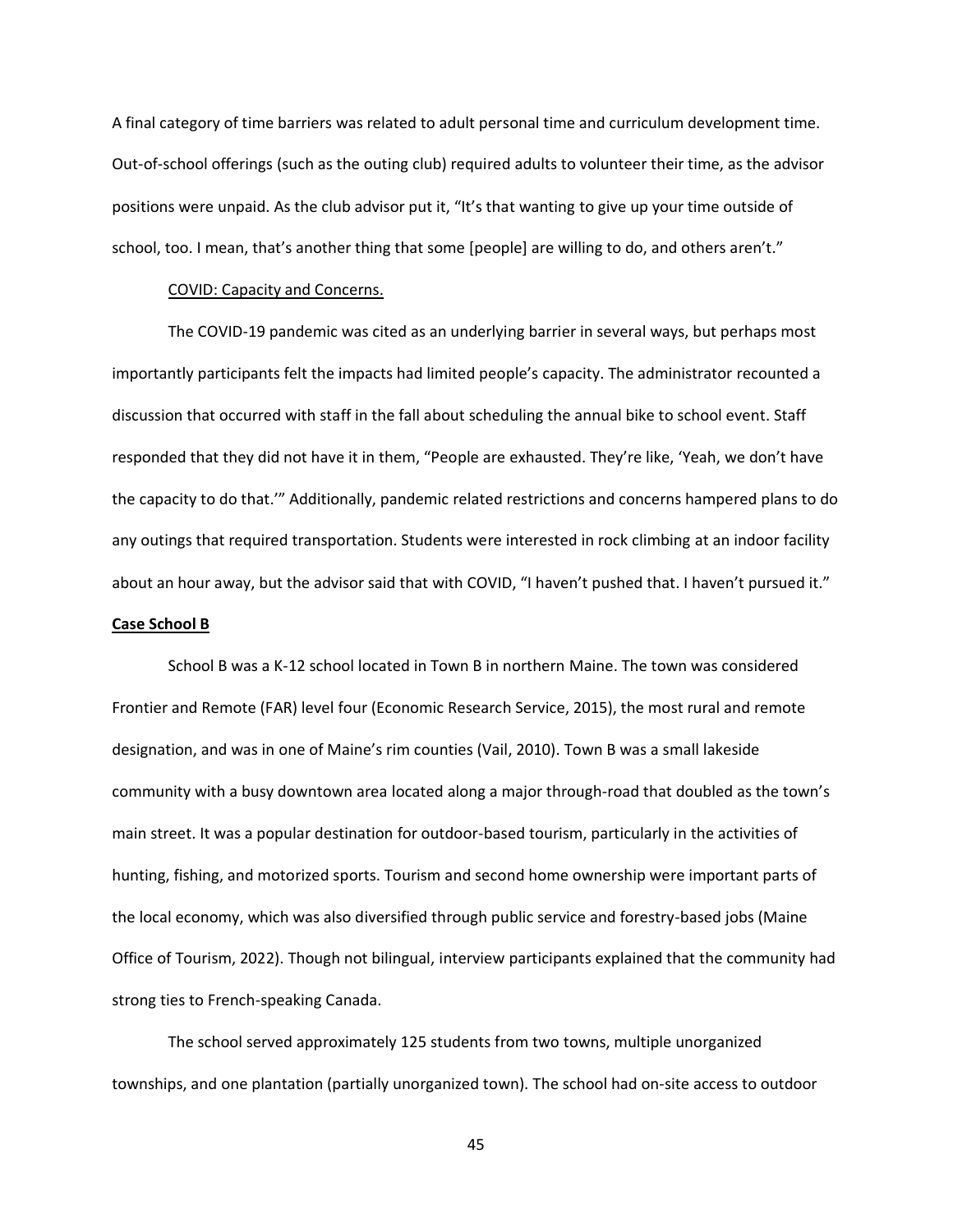facilities, including a quarter-mile trail, a large school garden, and an outdoor classroom. The school building was located near the downtown area and within walking distance to many homes, business, and services. It was also within walking distance to a town park with courts and a playground, as well as public boat launches on a lake and a river. Though there was access to multiple bodies of water, there was no designated public swimming area in town.

## **In-School Outdoor Opportunities.**

Active transportation, particularly biking to school, was common during the non-winter months at School B. The administrator estimated that about 80% of students lived within walking or biking distance of the school. School B allowed students in grades three and above to bike to school on their own, though parents could allow younger students to do so when accompanied by older siblings. There were bike racks outside the school entrance, which I was told were typically full in warmer weather. The school did not participate in formal bike or walk to school programming.

Students in all grades were provided with daily recess which was outdoors unless the air temperature dropped below 0°F (not counting windchill) or there was significant rain. The high school recess was called "activity time" and they were not required to go outside, though they often did.

And they go out…they're active.…They run around outside. They swing on the swings. They have a recess and people are like, "Why are you giving your high school kids a recess?" Because they need to get outside. And they need a break. And there are some that don't want to, we don't force the upper grades out. (School B Administrator)

During outdoor recess students had access to the playground and a paved basketball court. In the winter the snowbanks were high enough for sledding. The middle and high school students did not have daily recess until some teachers took the initiative to implement a change several years prior to my visit. When the current administrator was a teacher at the school, they were part of the group of teachers who sought to make recess universal because they felt it was so important. The administration at the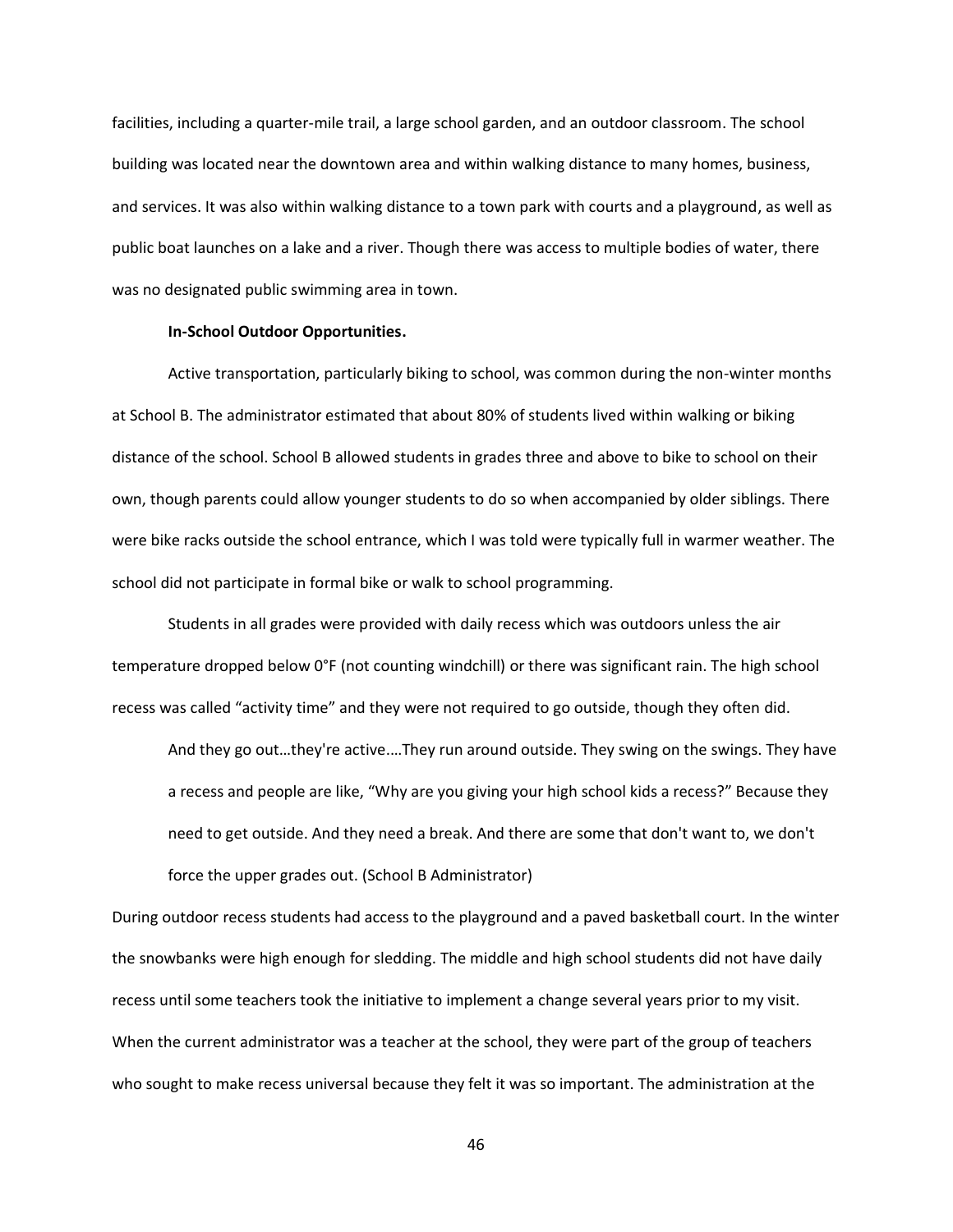time did not support the change in terms of providing recess monitors, so teachers took it upon themselves to monitor the older students' recess.

## Physical Education.

The School B physical education curriculum was focused on lifelong physical activities, primarily because the classes were so small that it made games and team sports challenging. The teacher and others created a school weight room and fitness center which was used by older students during PE and in the early morning hours before school. Although there was pride in this facility, there was a note of sadness because it was located in the old art room, which was no longer used for classes because the school had been unable to find an art teacher.

The PE teacher incorporated some outdoor activities into the curriculum, especially those that made use of the school's wooded nature trail. The students went snowshoeing and used the trail for other activities, such as outdoor mindfulness, as the trail provided shelter from the cold and wind. PE classes used to cross-country ski, but they have not done so since the schedule moved to shorter periods.

### Outdoor Learning.

Content area classes also made use of the trail and the well-established school garden for outdoor learning opportunities. The garden was organized and spearheaded by a volunteer from the community and had been built up to include multiple greenhouses and other amenities. Different teachers used the resource in different ways. The administrator explained it was not everyone's "forte…but the kids love it."

And we started with one little greenhouse, and now there's four or five buildings, there's an outdoor classroom out there. And the students, 90% of [the work], it's done by the students. So different grades, kindergarten, fourth, seventh, are the biggest grades that work with [the]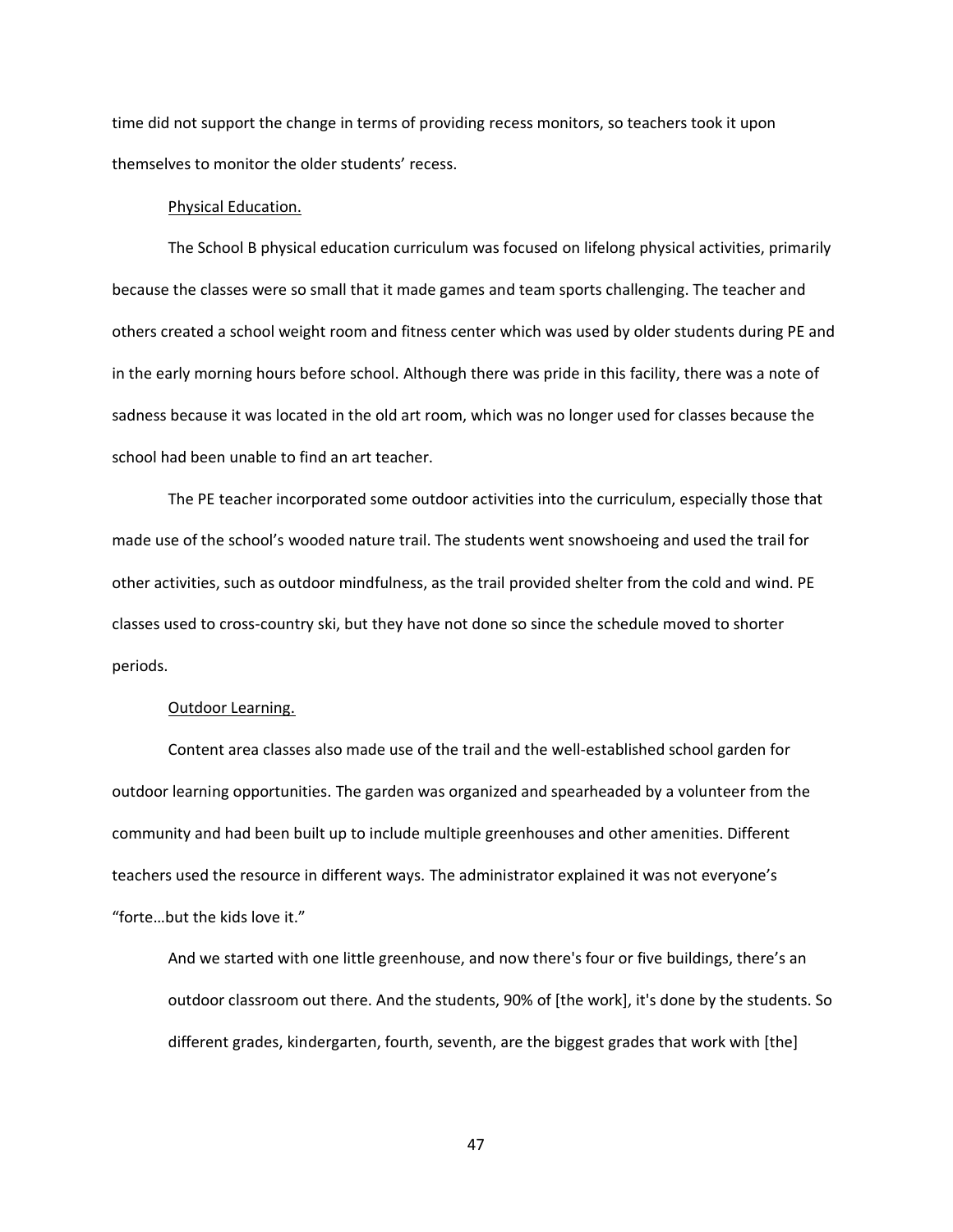farmer. So, [the farmer] helps them. Kindergarten digs the potatoes in the fall, the third graders and fourth graders planted all the garlic this fall for next year. (School B Administrator) The garden offered a significant opportunity for outdoor learning, and also provided considerable quantities of fresh food for the school nutrition program. Enough food was grown in the gardens that it was financially beneficial for the school despite paying food service staff to process the harvest. Homemade school lunches regularly included tomatoes, potatoes, garlic, squash, and other ingredients from the school garden.

The third-grade class, in particular, used the nature trail throughout the year. It was used as a location for journaling, learning to harvest wild edible plants, and for other seasonal activities. The class also learned how to tie flies and used their creations to fly fish in the stream that ran alongside the trail.

It is worth sharing the story of a forestry and outdoor education (OE) program that School B planned several years prior to my study, but which never materialized. The school, after nearly four years of working to overcome bureaucratic hurdles, had been approved to offer an on-site forestry and OE program. The program would have included courses in forest recreation and management, maple syrup production, and Registered Maine Guide skills. The proposed program required special permission because it would have been a career and technical education (CTE) program outside the regional CTE programs run by the state. The major reason that School B requested permission for this program was that they were a two-hour drive from their assigned CTE location. However, by the time permission was granted by the state, the teacher lined up to run the program had left the school and the students most interested in the program had graduated. At the time of my visit, no attempts had been made to revive the plan.

# Off-Site School Trips.

Historically, the school had fostered relationships with outdoor-focused nonprofit organizations to facilitate off-site (often overnight) trips to various nearby locations. These trips included activities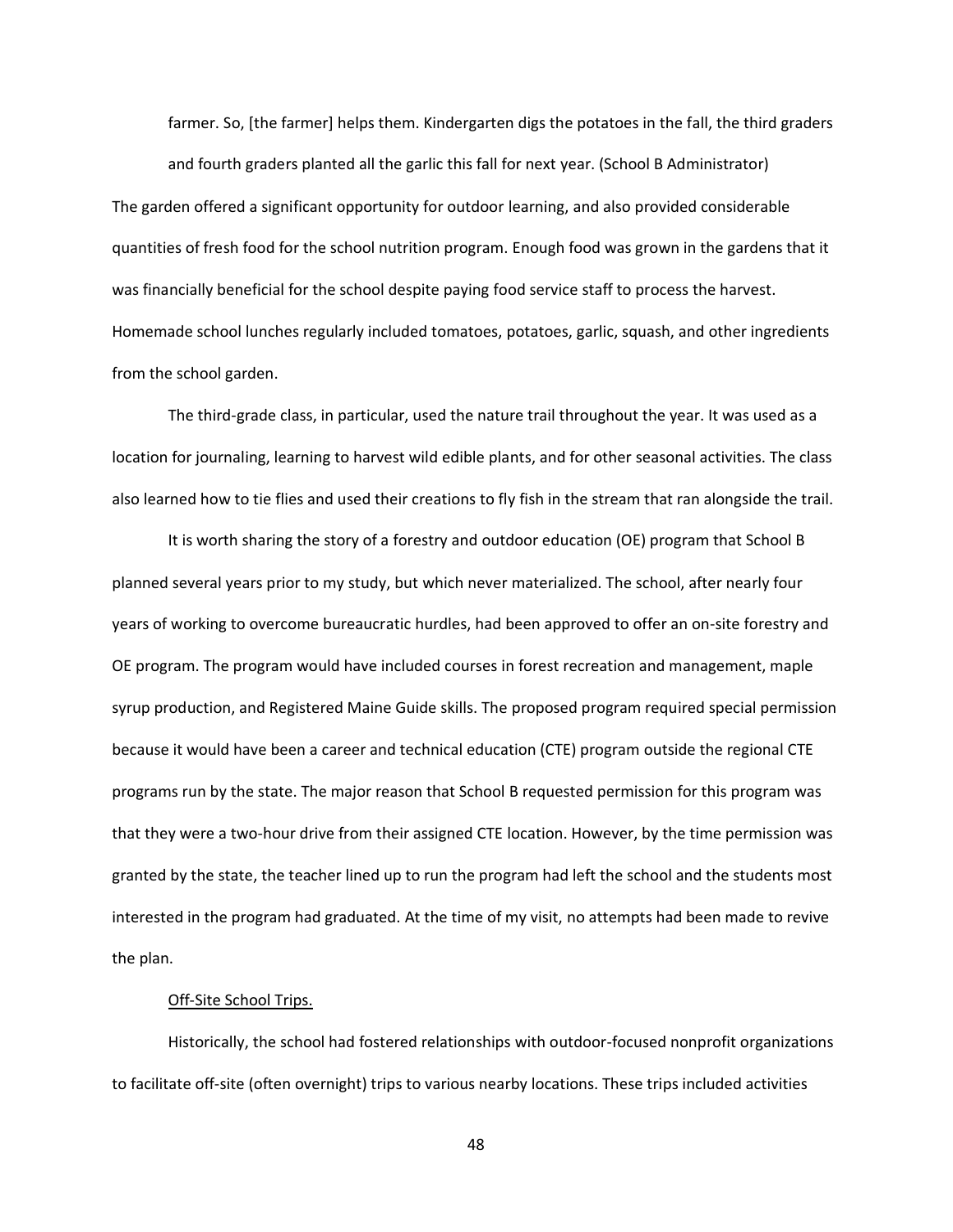such as hiking and staying in backcountry cabins. These trips had not happened recently, due to financial challenges at one of the local nonprofits that resulted in decreased operating capacity, as well as the impacts of the COVID-19 pandemic. The school had also organized outdoor trips during the school day, such as an outing for the senior class to canoe on a nearby lake and hike a mountain. Seniors requested that the outing occur during the school day because so many of them were employed on weekends. For trips like these a local guide (who also taught at the school) provided access to canoes and assistance transporting equipment.

# **Out-of-School Outdoor Opportunities.**

The primary out-of-school outdoor opportunities at School B were provided by an outing club. The club, formed in the last few years, was organized by one of the high school teachers who was also a Registered Maine Guide. The outing club organized out-of-school trips for activities such as canoeing, snowshoeing, ice fishing, and ATVing. They also organized some on-site activities to support their trips, including a session to make their own winter hats. The club was open to high school and middle school students, though interest levels were lower among the younger ages. The outing club advisor listed many activities they had planned but were cancelled due to the pandemic, as well as a long list of activities they hoped to do when the situation improved.

Another outdoor activity available to School B students (not organized by the school) was a hunting "camp" that students could access during the fall hunting season. This was set up and maintained by a local guiding business, and students were invited to participate after school.

[The landowner] will allow hunting as long as no money exchanges hands. So, everybody helps put the tree stands up. Everybody helps bait. And when bear season's here we go to Bear Camp. Everyone brings something to eat. You sign in, you sign out. No one leaves until everybody's back. You have supper while you're waiting. And then everyone goes home….and it doesn't cost anything. (School B Outing Club Advisor)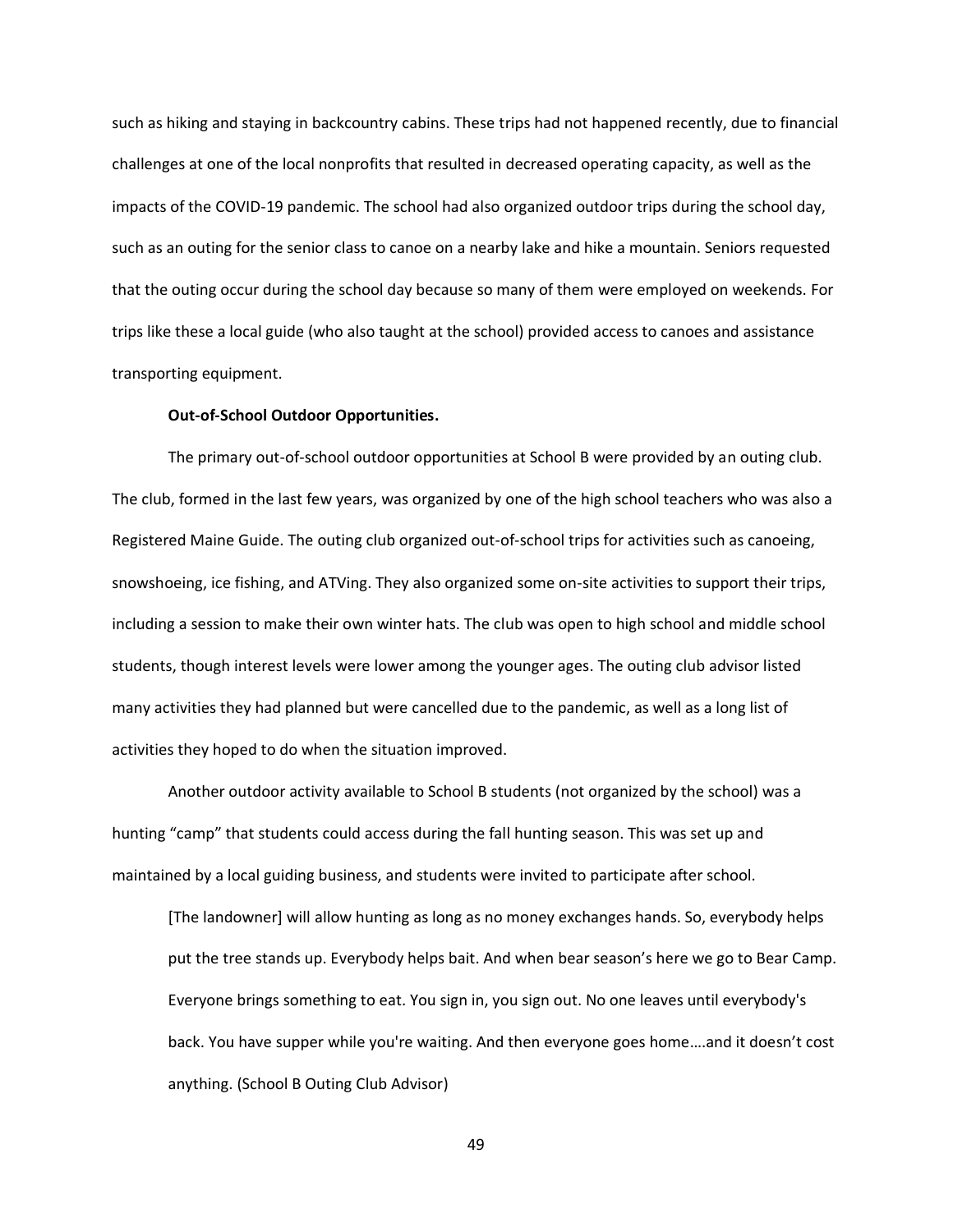Though this activity was not organized by the school, it was well-attended by students. As the club advisor explained, "Almost every kid in class shows up."

At the time of my visit School B did not have an after-school program, though they used to be a  $21<sup>st</sup>$  Century grant site.<sup>5</sup> When the  $21<sup>st</sup>$  Century program was previously active, they incorporated a lot of outdoor activities and purchased a significant amount of outdoor equipment. The school was unsuccessful when they last reapplied for 21<sup>st</sup> Century grant funding and had not had an after-school program since.

## **Facilitators to Outdoor Learning and Activities.**

The area around Town B had an abundance of local amenities to support outdoor activities. As one interview participant put it, "We've got every possible environment to do all the [outdoor] activities." It was noted that motorized trails and waterways were particularly valuable assets. The facilities on school grounds, including the garden, the nature trail, and stream, were also cited by interview participants as facilitators to outdoor activities.

Policies at the school level facilitated outdoor time for students during the school day. These included a low minimum temperature policy for outdoor recess and the practice of giving all students in all grades recess time, as previously explained. Interestingly, a *lack* of policies and bureaucracy was perceived to be an asset by the school administrator, "And there's not a lot of red tape that we have to go through. I think larger areas or bigger school districts, there's a lot of channels [to go through to do things]."

The administrator also explained multiple times throughout the interview that the school valued social-emotional outcomes and the benefits that come from time outdoors.

<sup>&</sup>lt;sup>5</sup> The 21<sup>st</sup> Century grant program is federally funded to support after-school academic programming in primarily high-needs schools (U.S. Department of Education, 2022).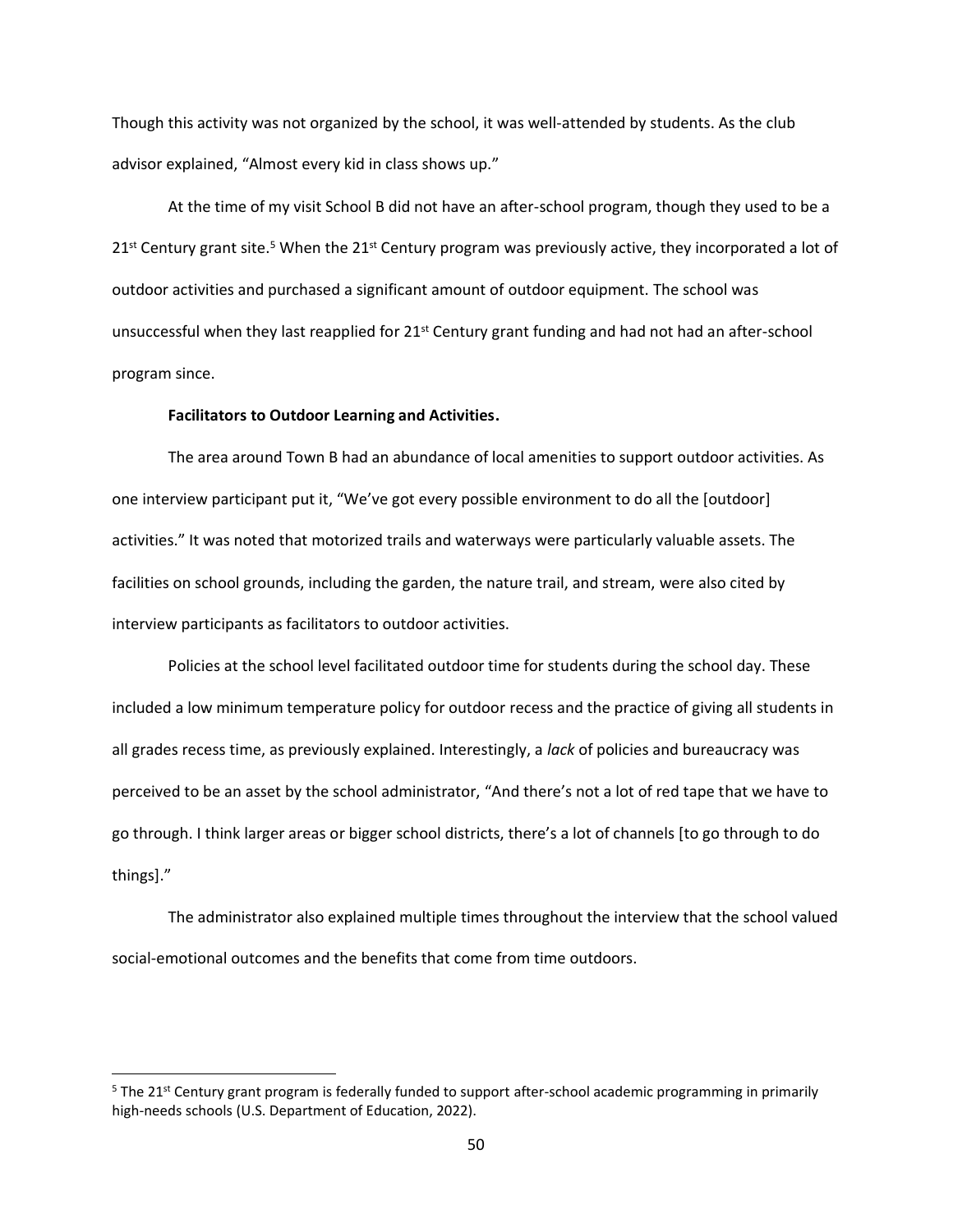I mean, you know, there's as much education in that [hiking trip], as there is in sitting in a math class for today. Because, you know, especially the social emotional pieces, especially this time with everything else that's going on in our world. Let's get out and get healthy…. you speak to colleagues of mine, and they're like, "what was the purpose of the trip?" [And I say,] I don't know, they wanted to go hike a mountain! [*laughing*] You know, it's like, that's important to us here.

The PE teacher echoed the same sentiment about the importance of social-emotional learning, explaining that a foundation of the PE curriculum was "trying to focus on building up a community." The administrator clearly felt that these values were also expressed through the school's recess policies and extensive garden program.

# Community, Family, and Business Support.

Considerable community support, including financial and in-kind donations from local businesses, helped to facilitate outdoor activities and outdoor learning. These donations supported school efforts such as the garden, which had been completely funded separate from the school budget. Donations also supported past student trips. This high level of community support was noted by the school administrator:

It was always covered. And it was never a question. The kids want to go on an overnight and [the community] would open their wallets and send a check. And we see that a lot here. People know there's something that we really want to do [and] they make sure it happens for the kids. Local businesses also supported outings by providing access to equipment or transportation, such as use of boats or commercial vans.

Access to outdoor equipment at the school was another potential facilitator, though at the time of the interviews it had often been unused. The school owned a considerable amount, including snowshoes, cross-country skis, archery equipment, and canoes. Much of this was purchased through a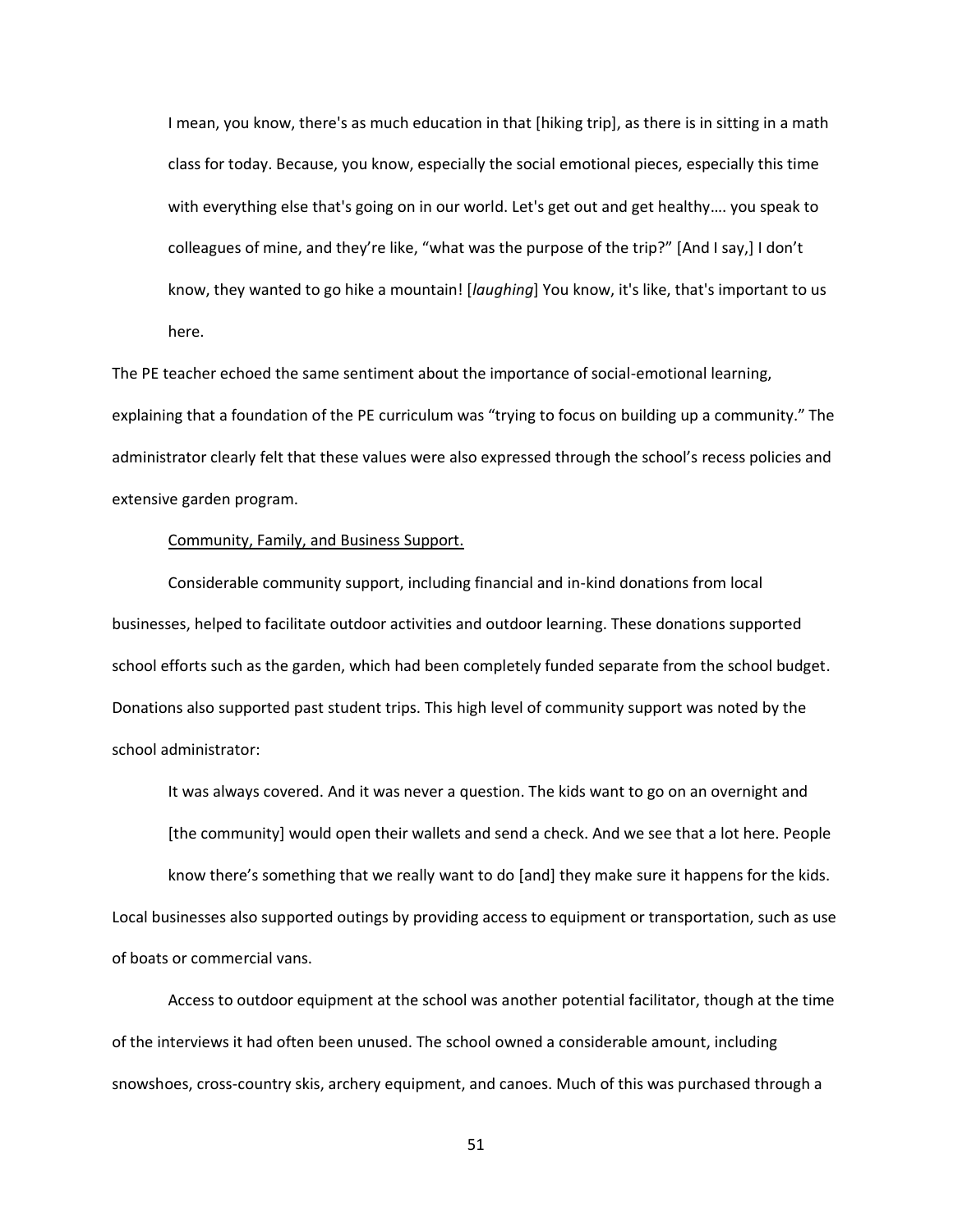grant in the early 2000s and was subsequently used primarily for after-school activities. Though originally purchased with after-school programming in mind, the equipment was accessible to everyone in the school community. As the outing club advisor stated, "That's one good thing about this community, they share very well."

The use of motorized outdoor sports was a facilitator to help overcome some of the transportation barriers, which will be described further in the next section. Many students rode snowmobiles to school in the winter, and those same snowmobiles helped transport students to activities such as ice fishing with the outing club. Families offered the use of their ice fishing shacks and equipment for club activities. Additionally, the outing club advisor's personal UTV seated multiple people and had been used to transport students to outings.

# **Barriers to Outdoor Learning and Activities.**

The most significant barriers to outdoor activities and outdoor learning at School B were transportation, safety and liability, and time. Additionally, there were some unclear barriers that will be explored in this section.

# Transportation Challenges.

Because School B contracted all busing, they experienced additional challenges beyond what might be considered normal transportation barriers. There were only three buses available, two of which were used daily for regular routes. This left one bus for additional needs, and it was often scheduled to bring middle or high school teams to sporting events. Even if the extra bus was not in use, finding an additional bus driver was often a challenge. The administrator, along with several other teachers, were licensed to drive buses and often got called upon to be substitute drivers. The contracted busing was also expensive, which the outing club advisor felt was a barrier to access because the club "[doesn't] have money for a bus." This represented a slight disconnect with the administrator who explained their approach to trips and outings as, "I always say, 'we'll figure out how to make it work.'"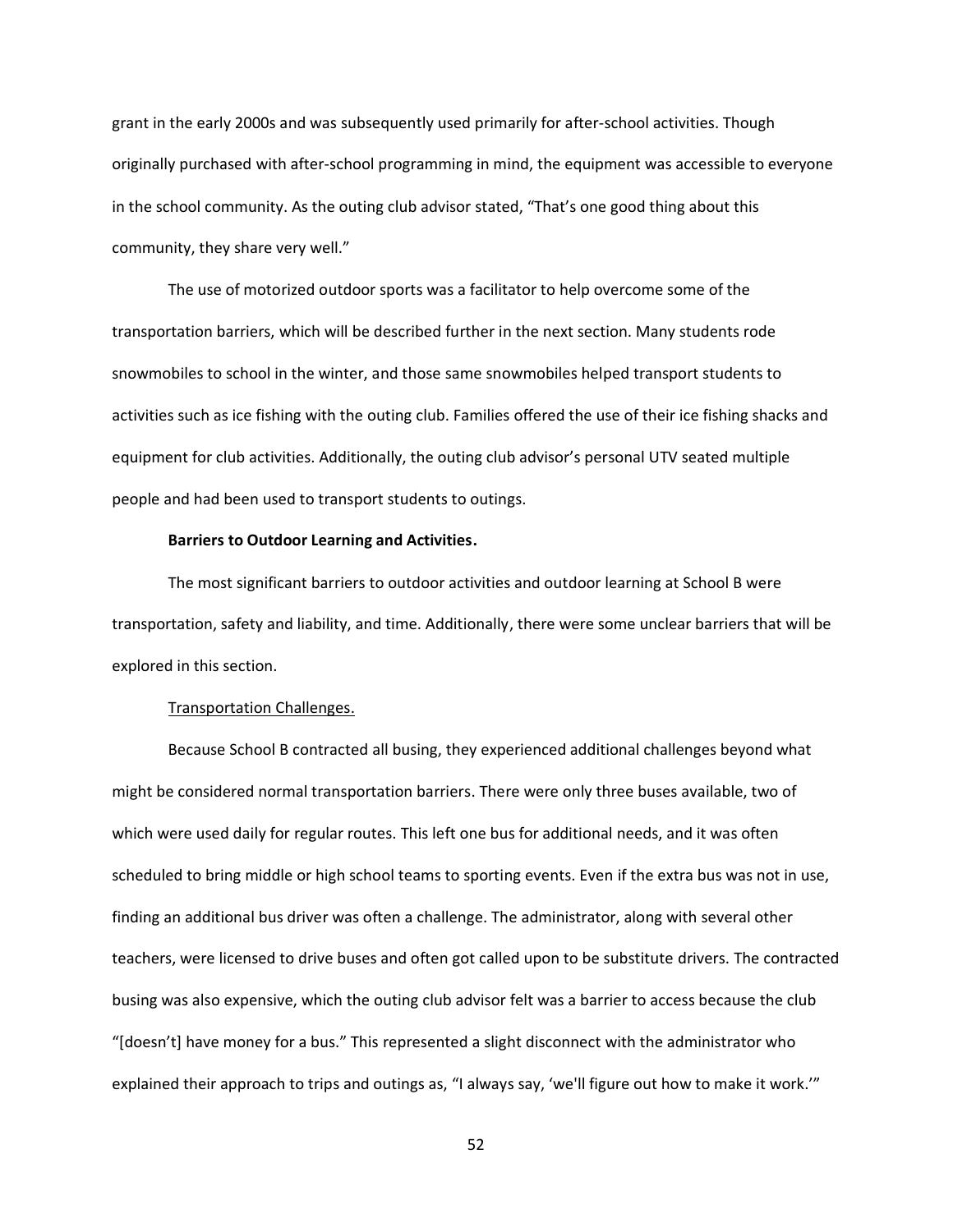For safety and liability reasons the school tried to avoid parents driving students other than their own children to school functions.

## Safety and Liability Policies.

Safety and liability were a barrier to outdoor activities. The school had policies requiring adults to hold certifications to lead certain activities. School B required an adult to be water safety or lifeguard certified for any activity that happened on the water, including boating, even when participants were wearing personal flotation devices (i.e., lifejackets). Additionally, school policy required a Registered Maine Guide to be present for certain activities (see Footnote 4).

I asked the administrator about the history of the water safety certification policy and was told that it had been "past practice." Though it was not necessarily an official written policy, it was something that the administrator felt was important to maintain.

Deer hunting season was another safety concern interview participants mentioned. The outing club advisor preferred not to do any woods activities in the woods during that time:

I'm not comfortable. I have all the hunter's orange [clothing] in the world but I just [*big pause*]. I know where people hunt, right here [*points to back of school*]. There's a stream in our back and outside of that stream, [they hunt] right there.

The timing of deer hunting season unfortunately overlapped with the downtime between fall and winter sports, an otherwise open spot in the calendar for outing club activities when students were not as busy.

# Not Enough Time or Staff.

Student availability for outing club activities was limited, especially during school sports seasons. School sports included golf and cross-country in the fall, baseball and softball in the spring, and basketball in the winter, which was the most popular sport. With such small enrollment numbers, a large percentage of students played. The PE teacher explained, "It seems like, at least for the boys, the varsity basketball is like a year-round thing. They do summer [ball] and…it never really seems to stop."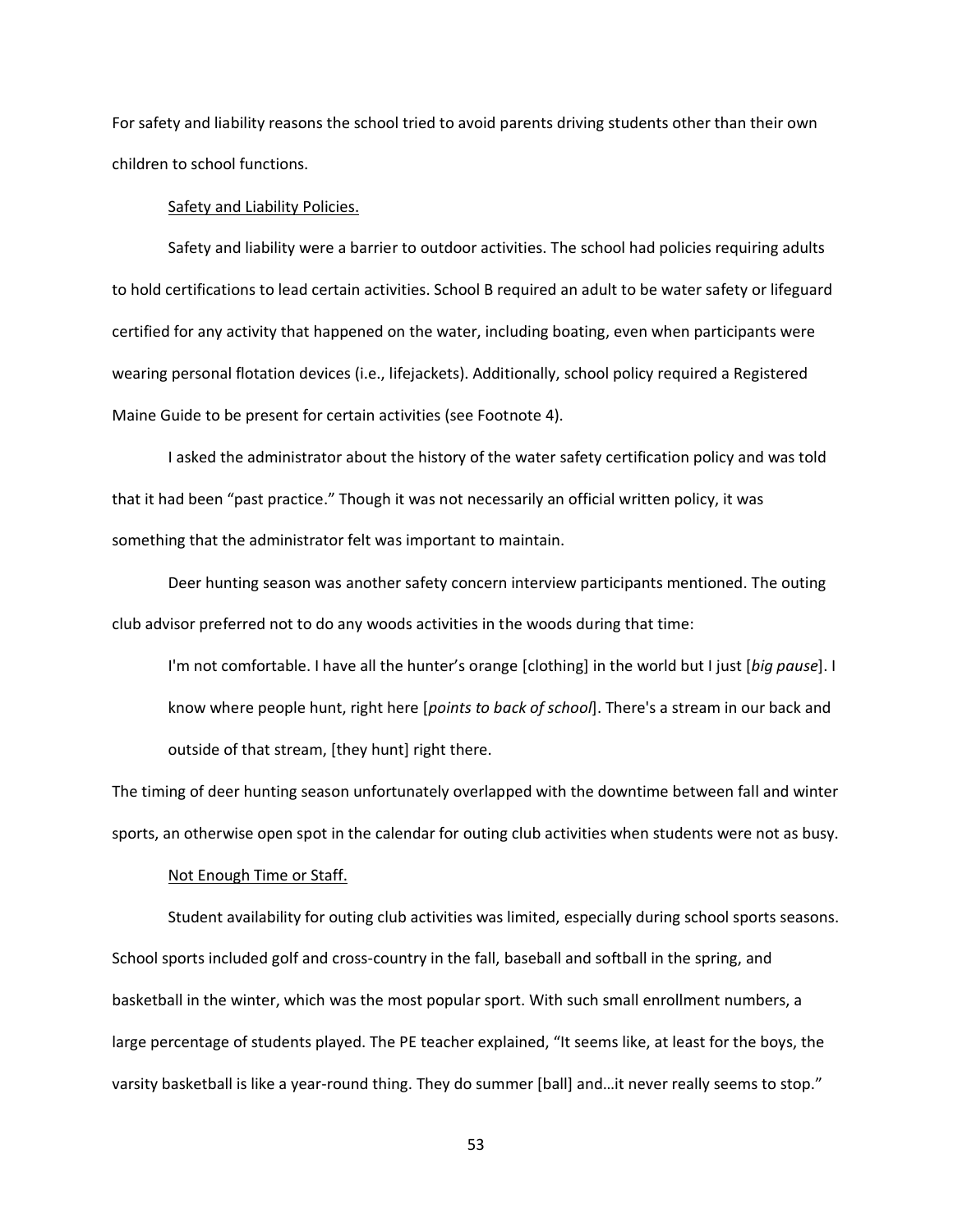Though school sports were not a barrier to in-school outdoor activities, they were cited multiple times by interview participants as being a barrier to outing club and other out-of-school opportunities.

Time constraints were also a barrier during the school day, particularly the time scheduled for PE classes. The school switched from block scheduling several years prior to the interviews, which meant the PE teacher saw students more frequently, but class periods were shorter. Cross-country skiing used to be included in the PE curriculum, but the teacher felt it became unfeasible once class periods dropped to 40 minutes. As the PE teacher stated, "By the time you get them laced up and out there, it's halfway through your class already." The teacher found that snowshoeing was still doable during the shortened periods.

Often, even when the school could get an outdoor trip planned, there were concerns about staffing coverage for the students not attending the trip. The administrator explained, "You know, there are no substitutes left in the world." As with the bus driver shortage, this created real challenges in finding coverage if a few teachers accompanied students on a longer outing.

## Weather and COVID.

Weather and its effects were mentioned less frequently as a barrier, but they did come up multiple times in the interview with the PE teacher. The town did not plow sidewalks, so active transportation to and from school became unsafe in the winter. Though the area was known for cold weather and people living there were generally prepared for it, it did result in fewer outdoor activity offerings. The PE teacher explained they spend more time indoors in the winter and that the winter temperatures can impact outdoor plans.

Finally, the COVID-19 pandemic was a significant barrier, particularly for the outing club. Pandemic related restrictions caused many cancellations of trips and outings for over a year. The advisor explained they had just gotten the club going, "Then COVID hit. So our overnights, our Katahdin trips, everything was just squelched. So this fall, we wanted to do an overnight trip with canoeing, COVID hit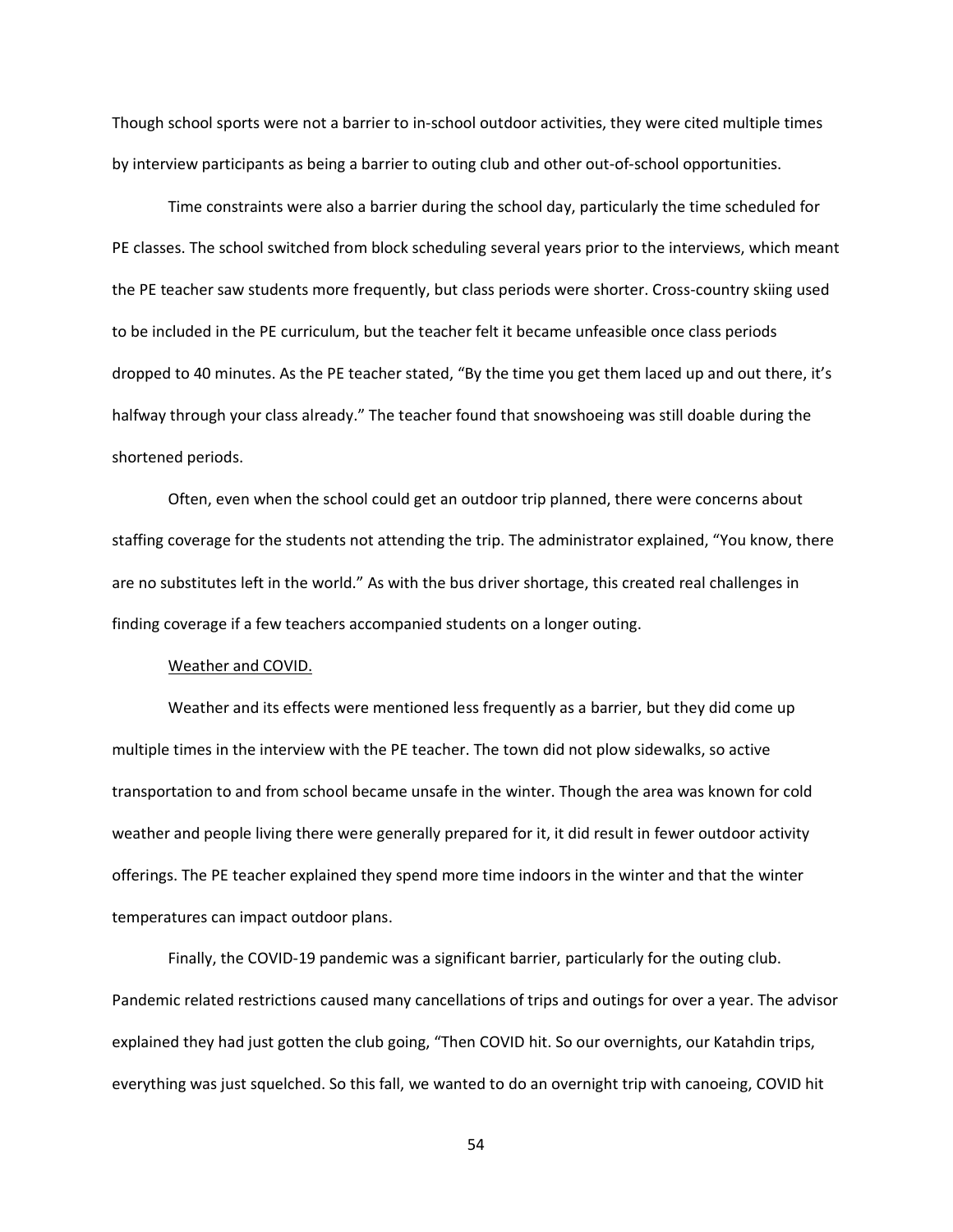again, it was squelched. And so, here we are." Transportation was a challenge because teachers could not take students in their own cars, and instead needed buses to provide more social distance. Additionally, the pandemic caused a lot of fatigue and stress that became a barrier. As the club advisor put it, "I haven't really gotten back into the groove because of COVID. When we had trips planned [but were cancelled]…it just took the wind out of my sails." The pandemic had less of an impact on in-school activities, but still resulted in cancellation of field trips and outings.

## Unclear Barrier.

A significant but unclear barrier was preventing the PE teacher from using the available outdoor equipment more frequently. The teacher was very aware of the available outdoor equipment stating, "We have a bunch of the equipment, but I'll be honest, I haven't tested any of the stuff out." Some explanations were provided, such as shorter PE class periods. But the PE teacher expressed a desire to do more and even said, regarding use of the outdoor equipment, that "Sadly, I've kind of let it down." The teacher had one outdoor education course during pre-service training but stated that they still felt unprepared to implement more outdoor activities.

# **Case School F**

School F was a PK-12 school located in the small community of Town F, which was a FAR level four community in one of Maine's rim counties (Economic Research Service, 2015; Vail, 2010). Town F had connections to Maine's forest and agriculture industries and offered some services to tourists. It was near well-known fly fishing and boating locations, but the town itself was not a significant tourism destination (Maine Office of Tourism, 2022). The tourism industry was considerably less developed than in Towns A and B. Town F had a small downtown area with some services and public access to a local waterway. A significant road passed through town near the downtown area. There was a relatively new playground in the downtown, close to an open area near the water.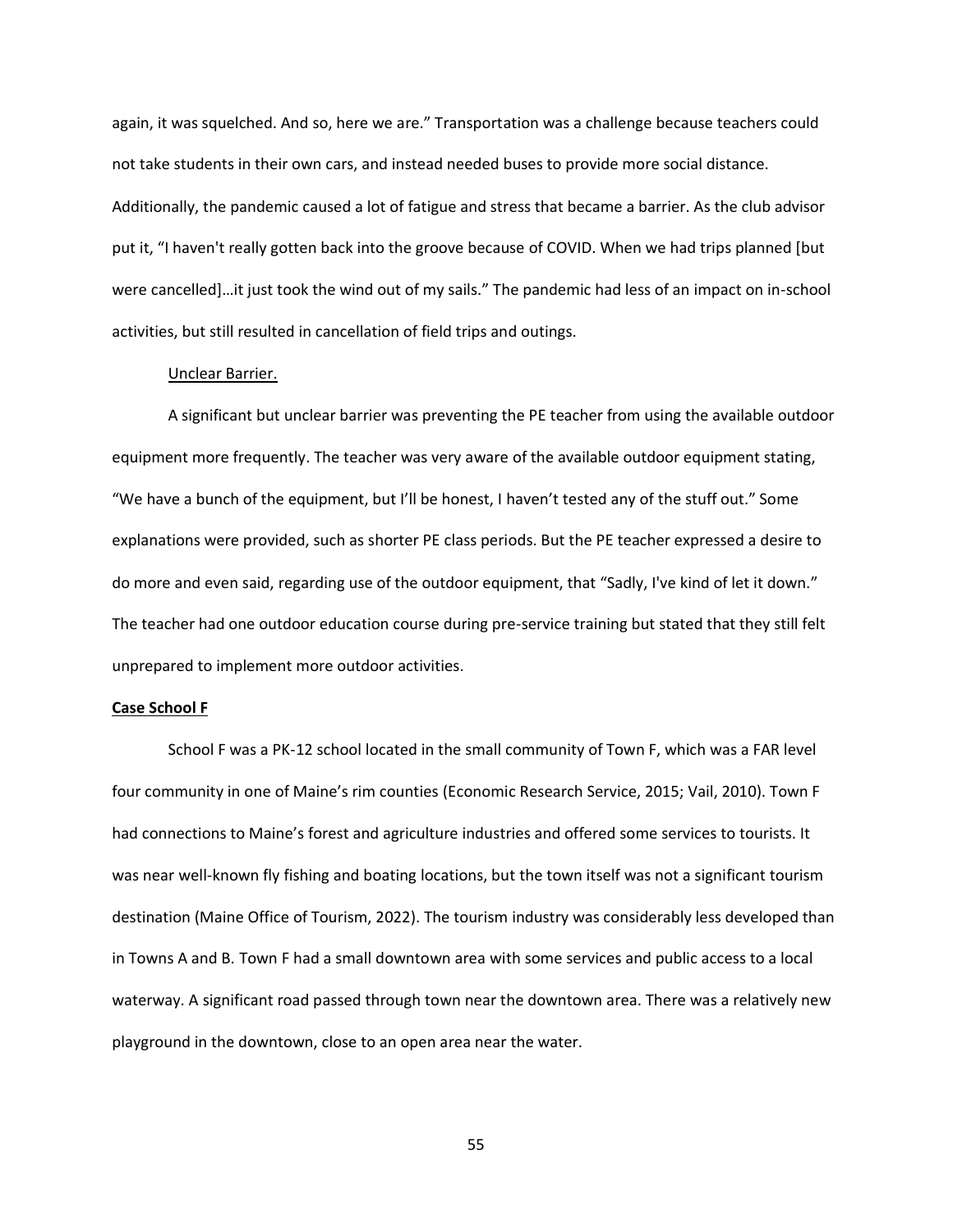The school served approximately 140 students from two organized towns, one plantation, and two unorganized townships. The school building was close to the downtown area and within walking distance of homes, businesses, and local waterways. The school had a large outdoor classroom area that featured three timber frame structures, multiple fire pits, a water spigot, storage sheds, and a natural play area. The grounds contained a school garden, an orchard, and an animal barn, as well as a community garden. The school had a paid part-time garden coordinator position. There was also a small wooded trail and a hill built up with rollers (i.e., large bumps) for biking and cross-country skiing. Finally, there was a top-rope rock climbing wall in the school's gymnasium.

The trailhead for a winter-only non-motorized trail was a 15-minute walk from the school. There were several additional multi-season hiking trails and other water access points, including a local river with whitewater and campsites within reasonable driving distance of the school. Though there was boat access in town, there was no designated public swimming area.

# **In-School Outdoor Opportunities.**

Few students at School F used active transportation methods. The administrator estimated around 10% of the student population walked or biked to school. School F did not participate in formal walk or bike to school programming. One teacher lived in town and had an informal "walking school bus" where students joined together on the way to school.

### Physical and Outdoor Education Classes.

School F was well-known for its outdoor programming. Physical and outdoor education classes at School F incorporated a wide variety of outdoor activities including canoeing, biking, cross-country skiing, snowshoeing, downhill skiing, survival and navigation activities, archery, fishing, and rock climbing. At the time of my visit, the school administrator had been at the school for six years and had spent their entire educational career in the same geographic area. They pointed out, "This school has, as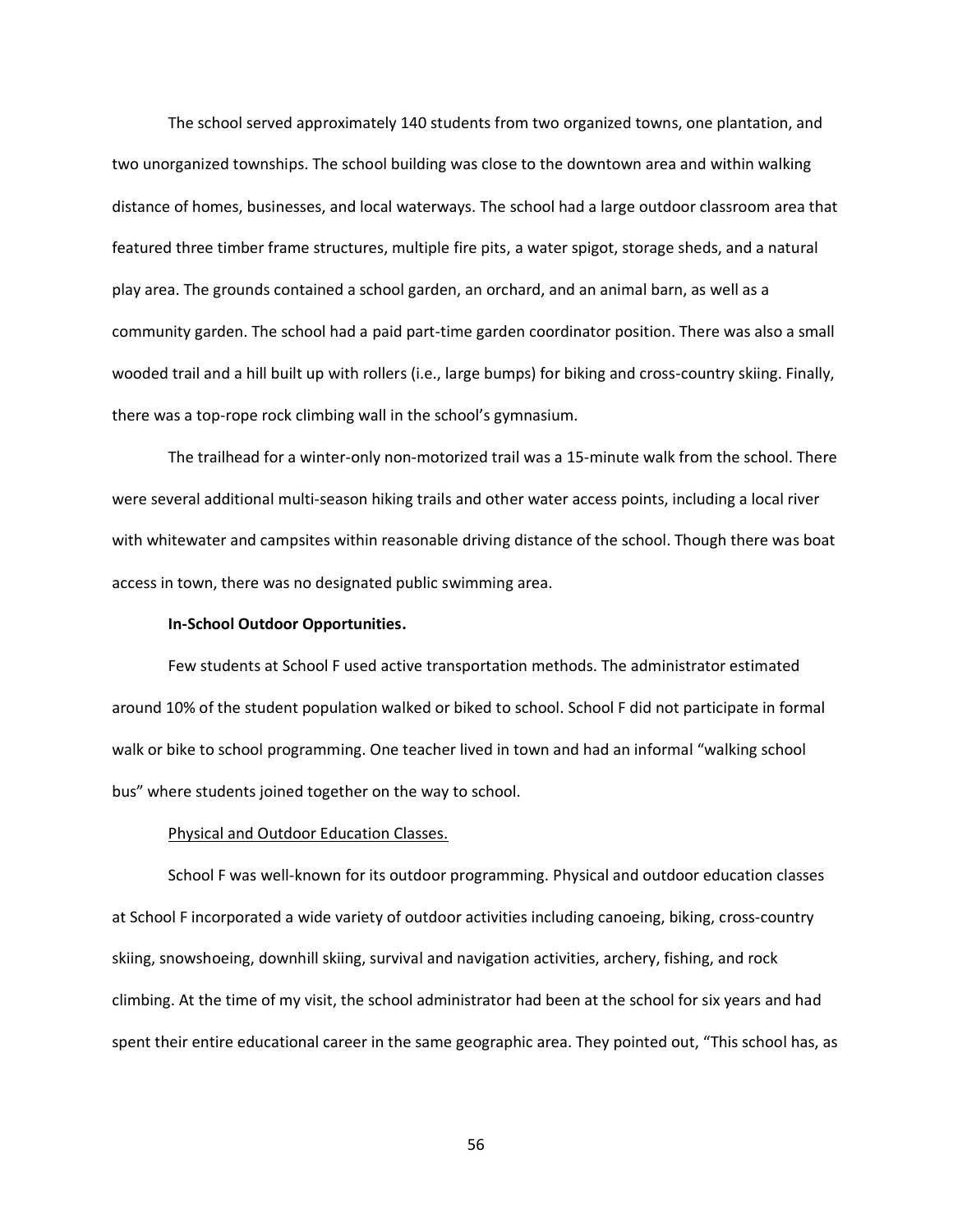long as I've known about it, has always had a strong outdoor ed component." The School F administrator worked in alternative education in a previous job and had used an experiential place-based curriculum.

When School F originally received tobacco settlement funds in the early 2000s,<sup>6</sup> they purchased canoes and other outdoor equipment and built a large outbuilding for storage. The PE teacher at the time led efforts to purchase and maintain equipment and incorporated many outdoor activities into the PE curriculum. When that educator left the school, the expectation for subsequent PE teachers to maintain and use the equipment remained. (I did not determine if this expectation was formal.) Around that same time, the school contracted a local Registered Maine Guide to assist with outdoor activities and programming, particularly the outdoor education (OE) course. The guide became the lead instructor for OE courses and the PE instructor assisted. During these years, and continuing to the time of this study, OE was a course at the high school level. Additionally, outdoor education content was incorporated into regular PE classes at the lower grade levels.

The current PE teacher assessed outdoor skills in the middle and high school levels through a "badging" program. This badging program began as a way to implement a standards-based curriculum. The PE teacher wanted to make the standards and objectives more tangible and to help motivate students to set and work towards concrete goals. With the help of Rural Aspirations, a statewide nonprofit, the teacher created a skills-based badging program that aligned with specific standards and objectives. Students tested their skills (such as fire building or tarp set-up) and earned stickers, badges, and outdoor gear once they reached a certain level of mastery. Outdoor gear that students earned, including water bottles, survival kits, and backpacks was useful during class activities. This badging program began with a relatively straightforward goal of meeting the requirements of standards-based

<sup>6</sup> Maine used funds from the Tobacco Master Settlement Agreement to create the Fund for a Healthy Maine. Some of these funds went to physical activity and nutrition programming, as well as after-school programming. The funds were not earmarked specifically for outdoor education or outdoor activities (Office of Program Evaluation and Government Accountability, 2009; Maine Public Health Association, 2017).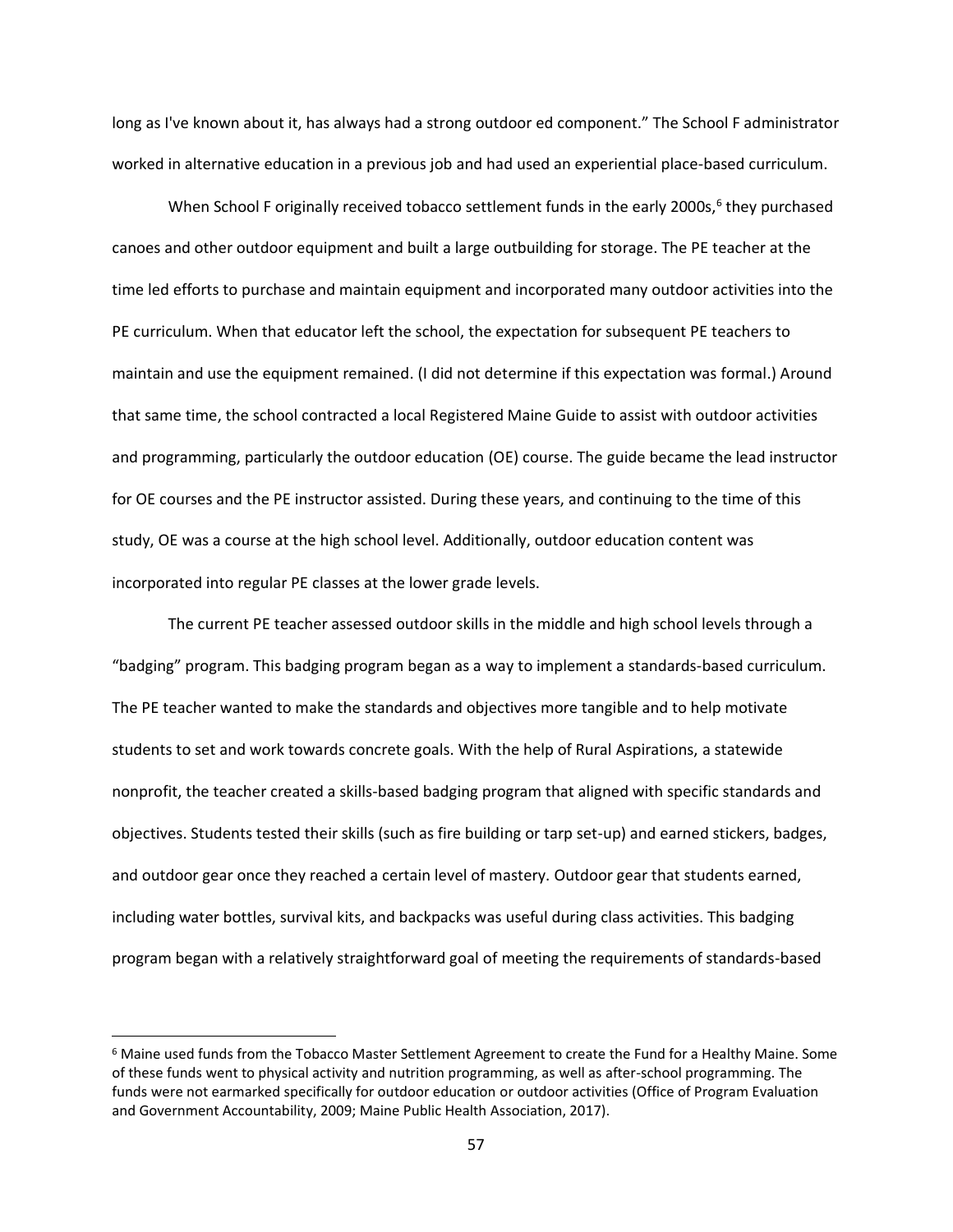education but ultimately became a program that provided students with clear objectives, motivated them to expand their skills, and incorporated the acquisition of tangible outdoor gear.

Some PE and OE activities took place on school grounds while others occurred close enough that students could use active transportation (skiing, walking, or biking) to reach the activity site. Sometimes the PE and OE classes used buses or vans when the activity was further from school. The school had three minivans available, but at times classes were too large and a bus was required.

The PE teacher was certified in both physical and health education but had neither certification when hired. The teacher used conditional certification and took two years of courses to acquire both teaching credentials (see Footnote 3). The PE teacher had worked at the school for 10 years but had also volunteered in the outdoor program for 10 years prior to employment. The PE teacher was a Registered Maine Guide. This licensure was especially valued by the school administrator who carefully considered safety and liability, particularly around water activities.

The school used a wide variety of funding sources and donations to meet equipment needs for outdoor activities. The tobacco settlement funds served as the catalyst (see Footnote 6); subsequent sources helped maintain equipment, as well as make additional purchases. Some supplemental funding came from a relatively humble source: an ongoing town bottle drive. The School F PE teacher recounted the inception of this funding source:

Several years ago, I was the math interventionist and I kind of happened on a program that I really liked. We got a free pilot but it was only for a certain amount of time, but I saw what I thought were huge results. And so I approached the hardware store [in town] about just doing a month- or two-long bottle drive. And we brought in enough money to afford that program. And then when I became the PE teacher, he just kept letting me do that and…there were a lot of years that we couldn't really budget…anything because things were tight. But that was [a big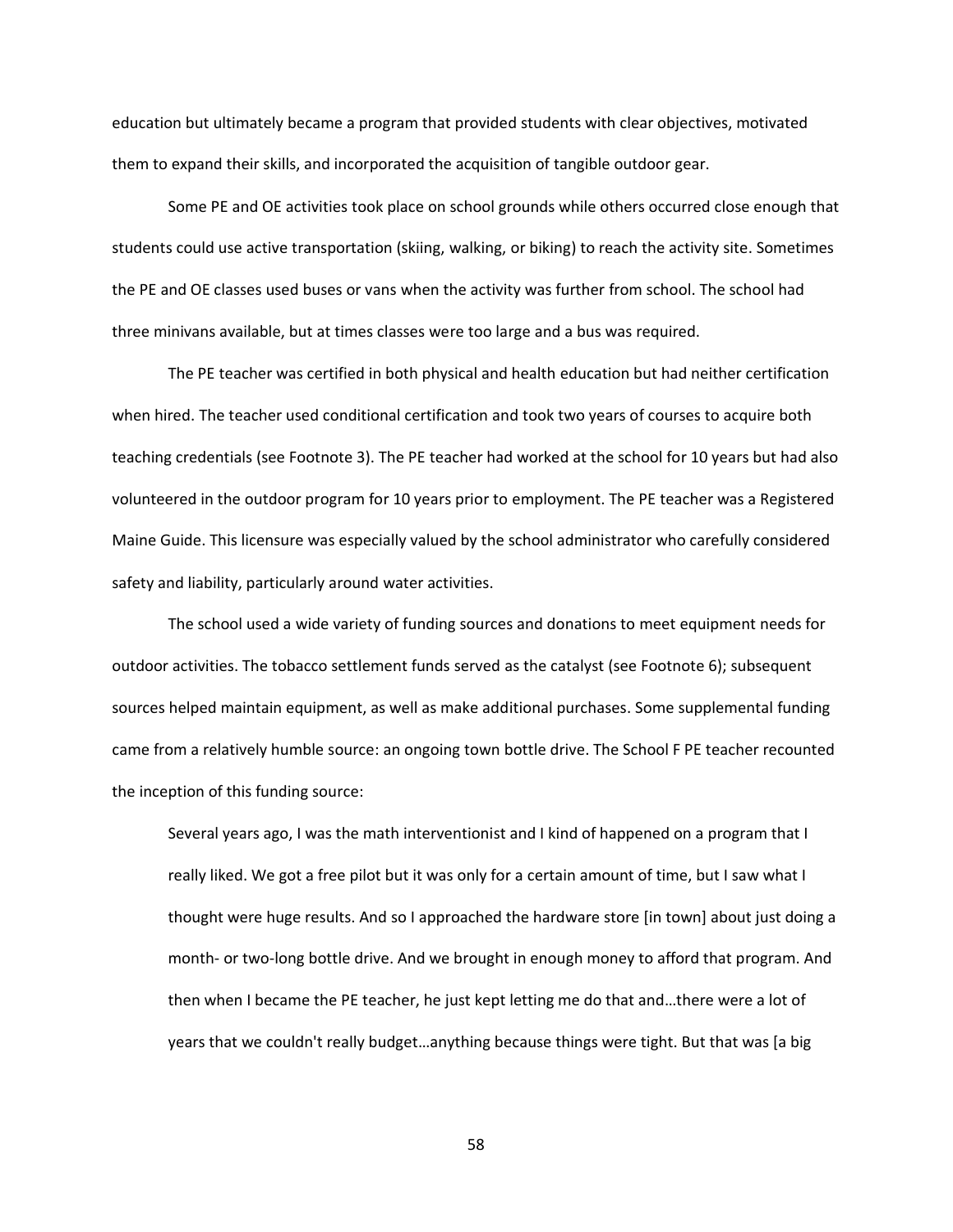help]...I could find things used and it just gave me the freedom…to look for deals and…that's still going on today. (School F PE Teacher)

In addition to the ongoing bottle drive, the school had written and received several grants from both statewide and regional organizations. Some of these grants were significant, including a recent award that funded the purchase of a grooming machine for cross-country ski trails. Other grants helped start and maintain the school garden.

The PE and OE curriculum was focused on technical and psychomotor skill building, such as learning to cross-country ski, steer a canoe, or belay a rock climber. But it also placed a significant emphasis on social-emotional skills. The PE teacher explained, "It's just letting them take [personal] risks, feel that growth, and be okay with falling and getting back up, and be comfortable with being uncomfortable." In School F PE classes, students were allowed the space to figure things out on their own. Though skills were carefully scaffolded, and students were closely watched, they were also expected to continue trying after initial failure. The teacher recounted specific examples: one student was allowed to struggle for a while to put on cross-country skis without help, another student was allowed to struggle getting uphill so they could feel the joy of gliding down, and a third student was allowed to independently recover from a fall off her bike (that did not result in injury) so that she could see it was part of the learning process. When students were given more space they also observed and learned directly from their peers, something that the PE teacher felt was very valuable.

Over the years, relationships with numerous Maine-based nonprofit organizations had supported School F's outdoor-based work, and had provided equipment, training, and "human power." A statewide nonprofit called the Maine Winter Sports Center (later called Outdoor Sport Institute) provided free use of outdoor equipment, leadership and trip opportunities for students, and professional development opportunities for staff. The equipment was helpful, but according to the PE teacher, it was the professional development support that was even more valuable, "Those were just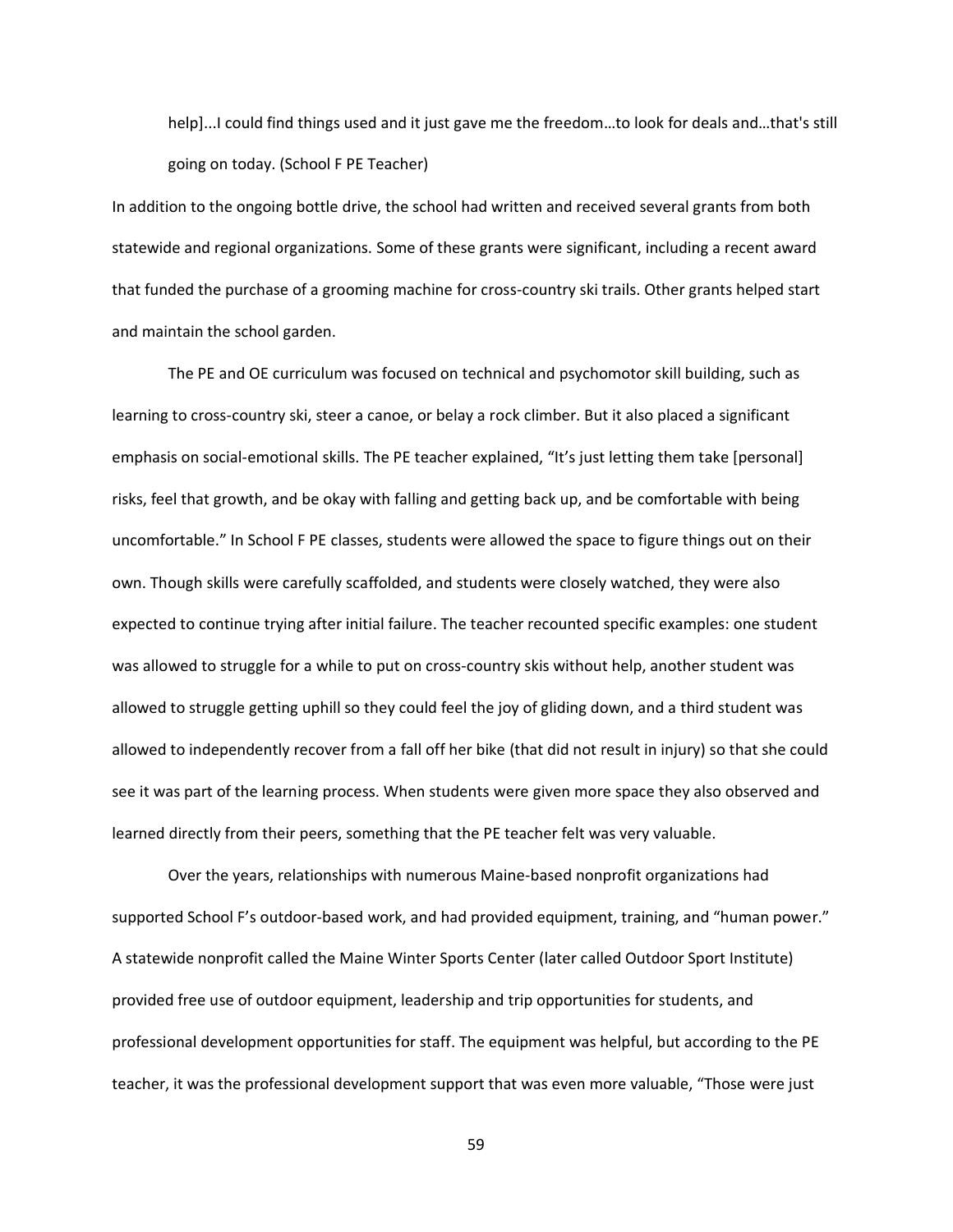some really important building blocks that…didn't keep me dependent on someone coming every week, but gave me enough modeling and access to equipment....And then [they helped with] stepping stones as far as how to get my own equipment."

### Outdoor Learning.

Teachers and students at School F used the wooded area, outdoor classroom space, timber frame structures, garden, orchard, and barn for outdoor learning. The nonprofit Rural Aspirations provided curriculum support to teachers to implement outdoor learning that used these facilitates. Specifically, Rural Aspirations staff helped teachers align experiential and place-based curriculum with mandated standards, both in PE (as mentioned previously) and throughout grade level classrooms and upper-level content courses. The value of place-based curriculum components, as explained by the administrator, was that they increased relevance and connected students with their community. A tangible result of the place-based curriculum work was a field guide of the local community created by students. The field guide was researched, written, and published by middle level students and featured information about the built and natural environment around their community. The guide was one outcome of a larger place-based curriculum that middle level teachers had developed. This curriculum featured a six-week block of "regular" content leading up to a three-week block of place-based content that were tied directly together.

The effort to integrate place-based, experiential, and outdoor-focused curriculum went beyond the middle level grades and PE classes. Elementary teachers had also focused on integrating more outdoor experiences into their curriculum, particularly since the start of the COVID-19 pandemic.

None of the four elementary teachers who participated in the group interview had previous training in outdoor learning, even one who had an early childhood education degree. In 2020 these educators received training in the TimberNook curriculum, which was focused on nature-based sensory experiences and play. After the initial training, TimberNook programming was implemented during the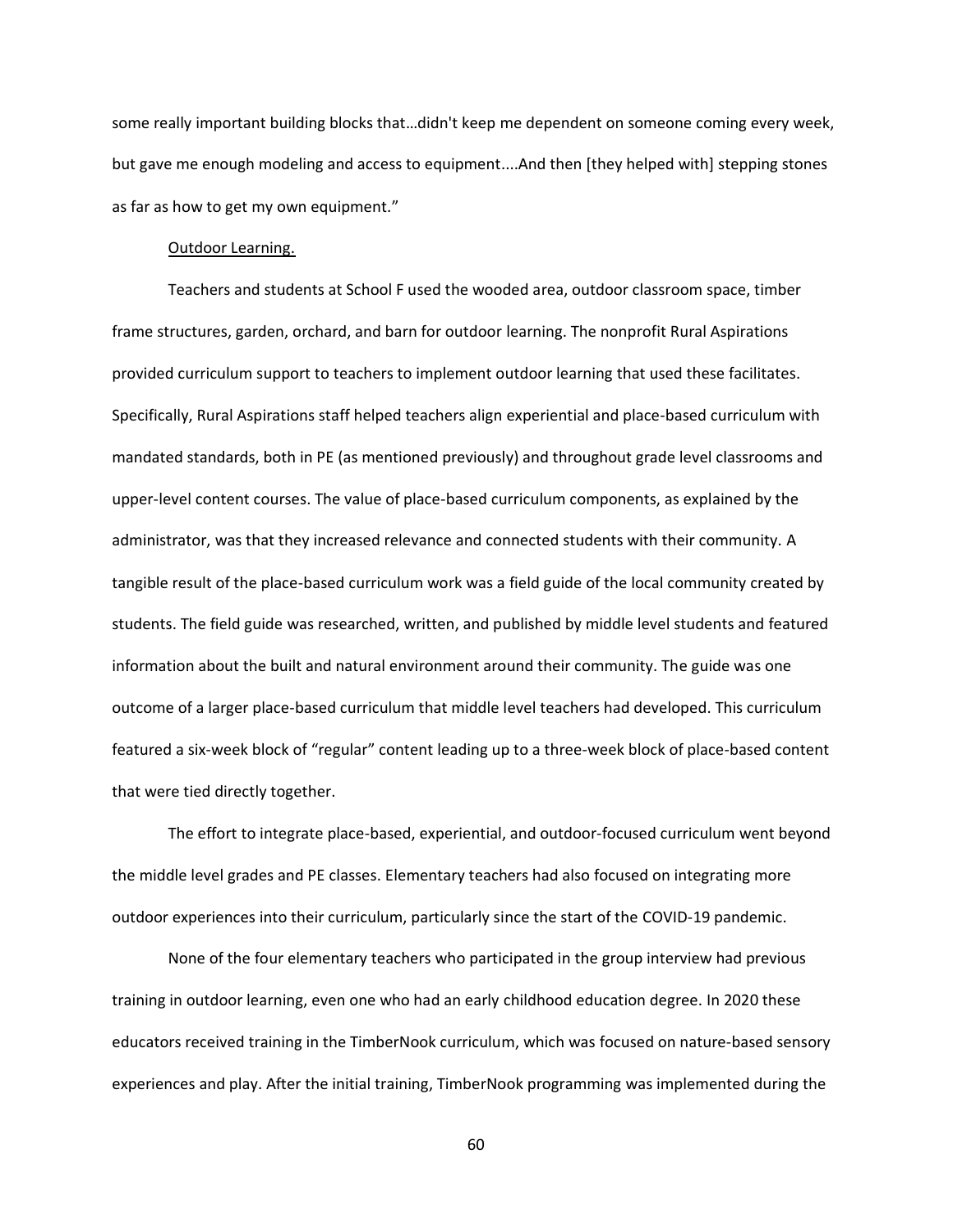2020-2021 school year. The school ceased following the TimberNook program after one academic year but were still doing what they called "Outdoor Adventures," where they incorporated a lot of outdoor play and learning. The kindergarten teacher explained, "Last year we did [TimberNook] once a week. This year it's once every other week." The reasons for this shift are explained in a later section.

The elementary teachers in the interview explained how they incorporated outdoor learning, (inspired by the TimberNook program) for two hours every other Friday and tied it primarily to science and social studies standards. Some of the teachers incorporated outdoor learning into other aspects of their curriculum as well, including writing, as explained by the first-grade teacher, "Once a week, we go outside, we have an experience and then the rest of the four days they can write about it by looking back at pictures that they've taken."

I witnessed this specific outdoor learning activity during my visit, when the class went outside after recess. The students spent over an hour in the outdoor classroom area, and I watched as they settled into "playing." The teacher explained to me their process and philosophy on outdoor play, which I placed in quotation marks above because the word play often denotes something separate from learning, which was not how these educators (nor I) would describe what happened during their outdoor time.

The outdoor play began with a quick huddle and encouragement from the teacher to "go make some magic." The students quickly spread out in the woods and began. The wooded classroom area included trees, logs, boards, a small "kitchen" area, and on the day I visited, fresh snow. Several additional items were always left in the area: pallets, large wooden spools, and tires. Some items were taken out of a storage shed by the teacher: ropes of varying lengths, bowls, pots, and kitchen utensils like spoons and spatulas. The teacher also brought iPads that students used to photograph their activities towards the end of their experience. These photographs would be used as inspiration for their writing in the coming days.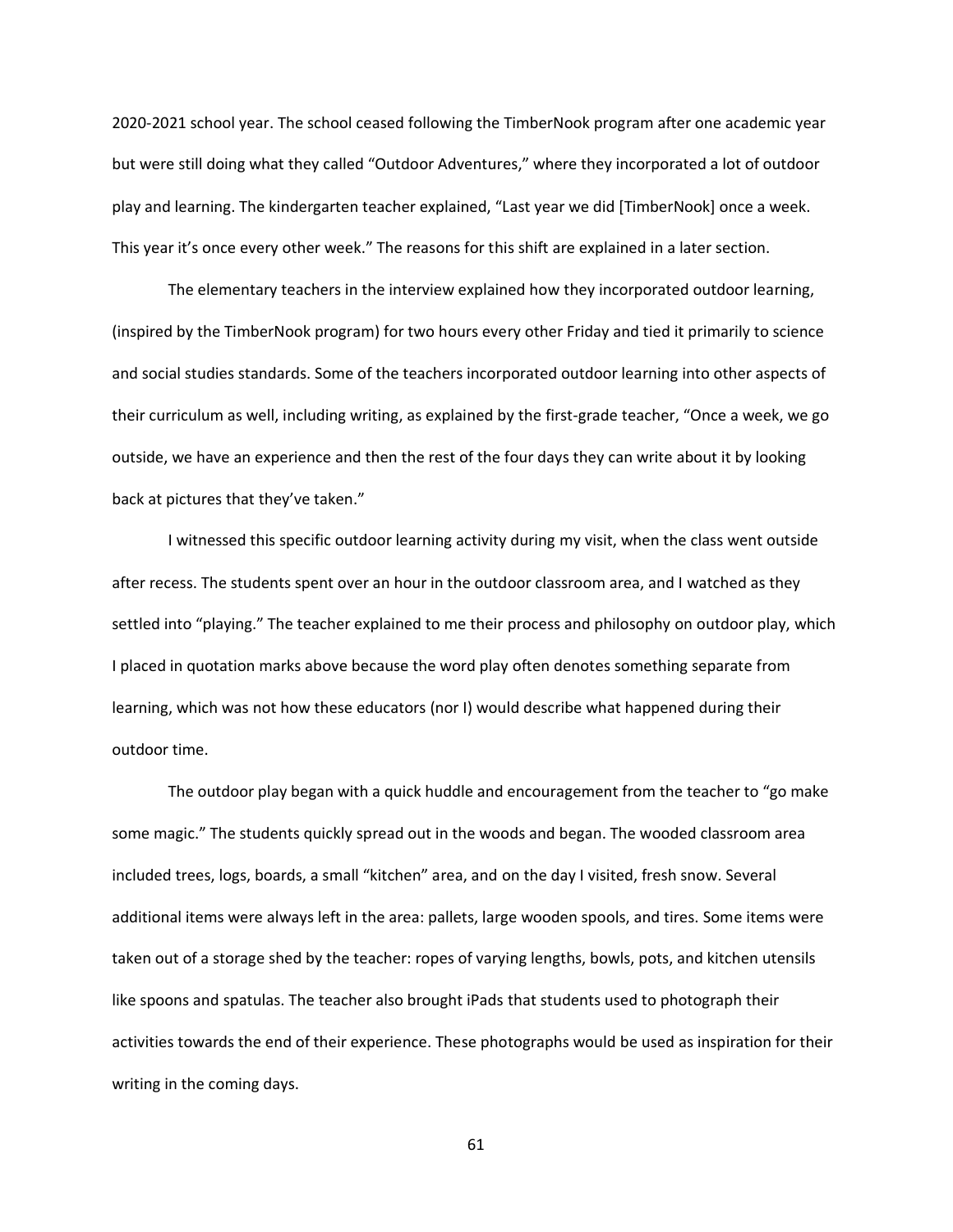Some students made pizza with the kitchen materials. Others stacked pallets and additional materials to create a boat, and then crafted a fishing pole from a stick and rope to fish from the boat. Students demonstrated gross motor skills such as balancing on and lifting and moving objects like logs. Students also demonstrated fine motor skills, such as tying knots and creating small structures. (Prior to my visit, students had created "fairy houses" in the woods, an activity where students imagine what a fairy would want and need in their house and construct these small abodes out of found materials.)

When students approached the teacher for help, to show off, or to "tattle," they were redirected to "go play" and to use their skills to work things out on their own. The teacher and educational technician were always carefully watching the students, but from a distance. It is important to note that this approach was similar to the space, time, and distance provided to students during PE class. Every few minutes the teacher would flit into a small group quietly to see and hear what they were working on before quickly stepping back again (the teacher called it the "butterfly" method of observation). When I asked why this observation method was used, the teacher explained that the goal was to observe the student activities (for example, hear how they were working together or what vocabulary they were using) but to not disrupt them.

These relatively hands-off methods came directly from the TimberNook training. I asked how the students knew where they were allowed to go in the woods, and the teacher explained they were taught the boundaries and were reminded by pink flagging tape that marked the edges of the outdoor classroom. When asked about safety, the teacher explained that issues were infrequent but if a child was doing something truly unsafe (for example, during that class a student was struggling to move an object that was much too big and risked dropping it on themselves) the teacher would step in to help briefly or suggest that the student try something else. The wooded area was managed, so hazards such as poison ivy were known to be absent. I visited during the winter when there was snow cover, so ticks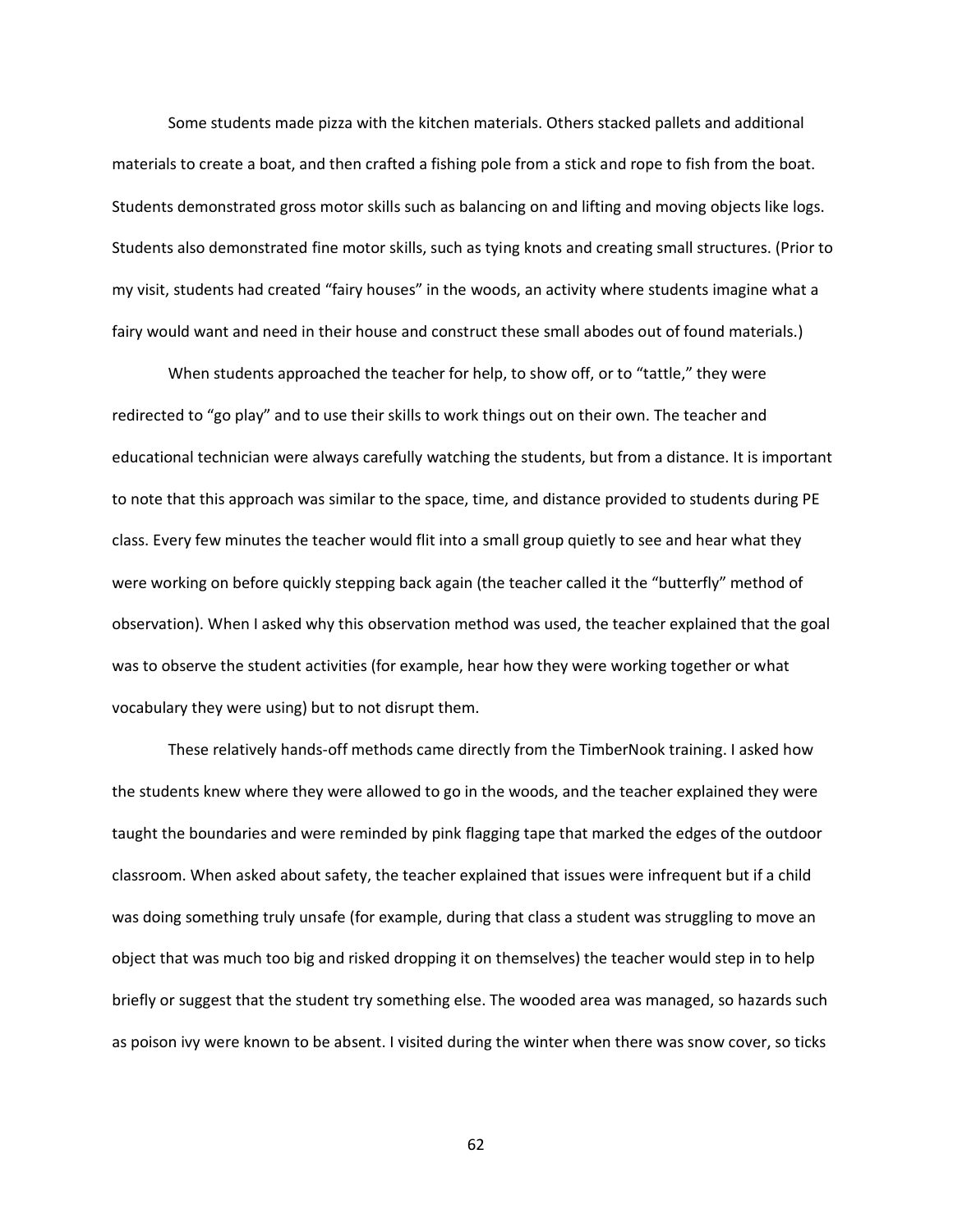were not a concern at the time. Note this region had relatively low tick-borne disease rates but that all counties in Maine are home to pathogen-carrying ticks (Maine CDC, 2021).

Students were allowed to try new things and push boundaries. For example, I watched one student climb onto the outdoor classroom's handicap ramp railing (about 30 inches high) and jump off. When I asked the teacher about it, she smiled and shrugged. Though actions like that might be considered unsafe by some standards, in this setting the teachers were comfortable with students trying new things and they encouraged students to be aware of and responsible for their own safety.

Teachers discussed how social-emotional skill development was prioritized and shared many examples of the benefits of outdoor activities. One teacher remarked that students were taught to view themselves as problem solvers, something that was frequently practiced when lessons were outside. According to the teacher, social-emotional skills were strengthened when students were expected to resolve interpersonal conflicts on their own, which in turn fostered independence. Although a student's first impulse was often to seek mediation from a teacher, an outdoor setting allowed the teacher to maintain a greater physical and visual distance from students than in a classroom. Students relied more heavily on their own communication skills to manage their experiences.

The positive outcomes for students came in the form of physical skills as well as social-emotional and interpersonal skills. One of the School F elementary teachers also discussed the importance of allowing students to demonstrate and explore their psychomotor capabilities, which can be challenging or even impossible to do in a traditional classroom environment. A teacher recalled observing one student:

I think about…a little boy [who received] occupational therapy. In the classroom he would just run and bump into the tables and the chairs and [be] on the ground…the classroom was so foreign; he just couldn't handle himself. I have a video of him outside, we have those big spools that the electrical wire goes on. And he took a two by four and laid it up against [the spool] and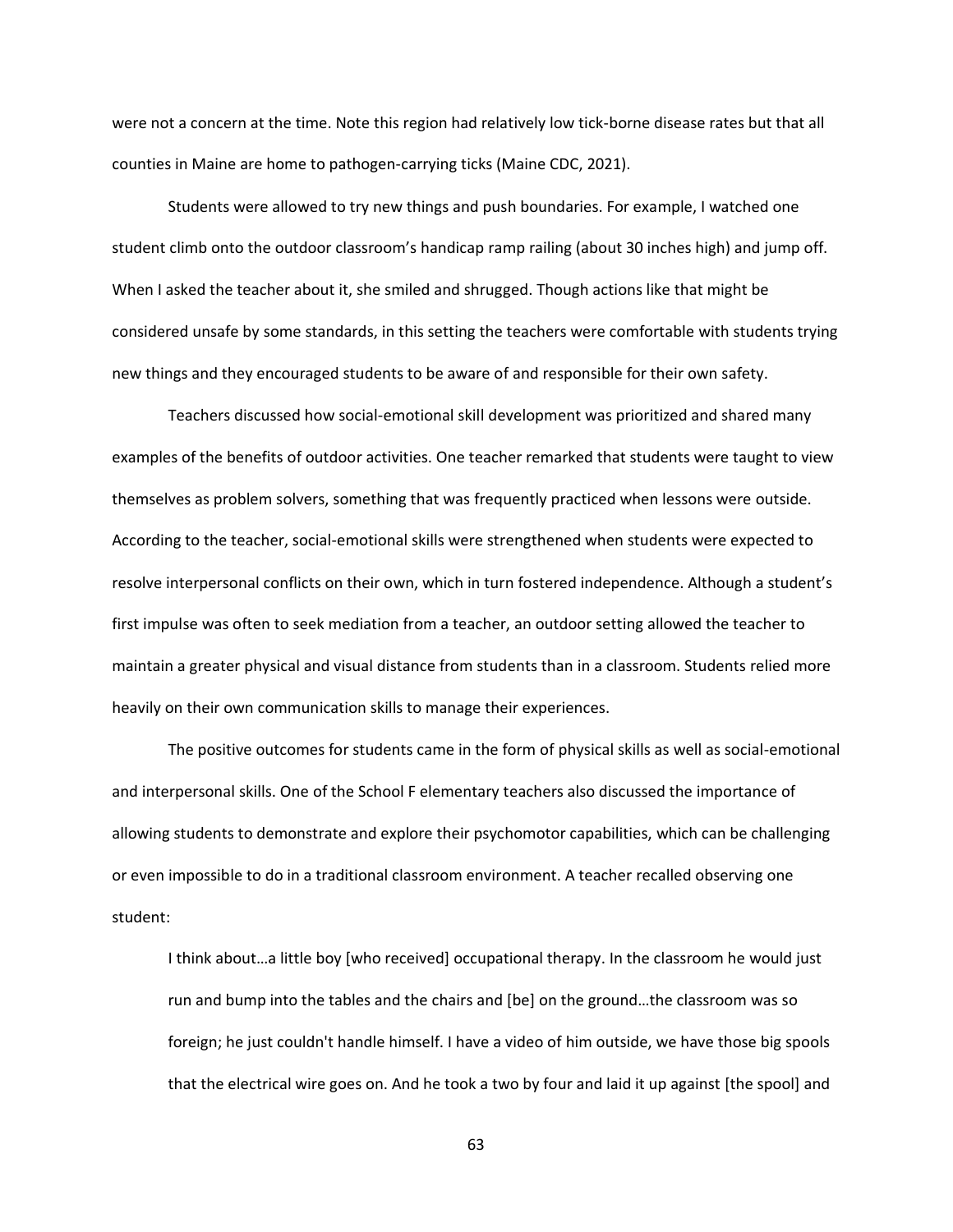he was walking up it, his hands in his pockets, balancing. Walking up and down….That just proves he is capable. (School F Pre-K Teacher)

Outdoor learning opportunities provided a more open environment to the student, who then was able to demonstrate abilities not previously witnessed within the classroom.

The teachers felt that many of these social-emotional and regulatory skills transferred back into the classroom. They observed fewer behavior issues outdoors, and often noted that kids who struggled in the classroom did really well outdoors.

I've also seen, they'll bring it into my classroom, too. I mean, the kids in my classroom are learning that if something bothers them, they're gonna say, "Hey, can you please do this?" They're communicating with themselves, like, "Hey, you're being too loud, please be quiet." Even just that instead of coming to me being like, [*in a whiny voice*] "They're being so loud!" They're now taking the ownership and saying, "Hey, listen, I did this outside to you. I can do it in here, too." And it works great. (School F First Grade Teacher)

Other teachers shared similar examples of skills developed during outdoor learning, such as conflict resolution and appropriate use of tools.

Though the outdoor learning time was–with few exceptions–relatively unstructured, it was not without skill-building or scaffolding. One teacher explained, "[The students] know that they have to be able to see one of us, they have to be kind to nature, they have to be kind to their friends, and themselves. And, of course, then we put the tools in there too." Appropriately caring for tools was something the teachers felt they needed to address, and it was a topic they had been tackling at the time of my visit. Expectations were communicated to students so they understood and could practice responsible behavior.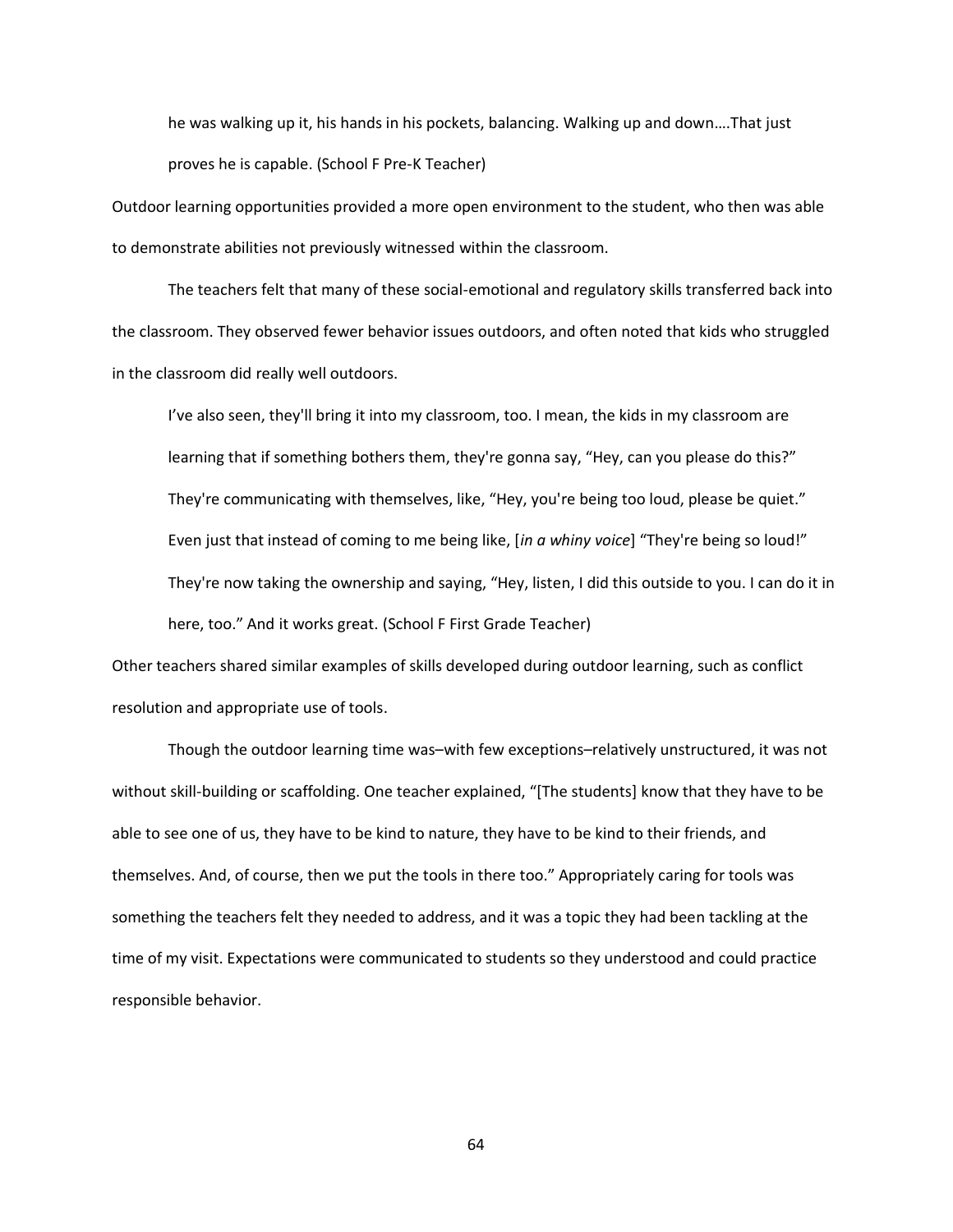A final example of outdoor learning in School F was the recent addition of a high school elective course in 4-H.<sup>7</sup> The art teacher was instructing this course and, along with another educator, had been a driving factor behind the construction of a small barn and acquisition of animals. When I asked what motivated the art teacher to do this, the answer was that they simply liked it. High school students could choose between OE and 4-H as electives; as the administrator explained, "They're outside somehow."

## **Out-of-School Outdoor Opportunities.**

Most of School F's outdoor opportunities were focused during the school day, except for weekly downhill ski outings during the winter and a long-standing outdoor adventure race in the spring. School F did not have an outing club.

The school provided transportation to the nearest downhill ski area for students in the afterschool program. High school students that attended the after-school program 15 times before January and then twice-per-week throughout the winter earned free passes to the mountain. The administrator explained why providing incentives for high school students to attend the after-school program was important:

We tried to do the incentive...for the [ski] trips even before we had that  $[21<sup>st</sup>$  Century] grant. It is so big for our kids to go skiing and it's a great Thursday or Friday night activity…. You know, just to know kids were up doing that [healthy activity] and [coming] home really tired.

Passes and transportation were funded by a federal  $21<sup>st</sup>$  Century grant (see Footnote 5).

For many years the school had hosted an outdoor adventure race that was open to the public and attracted dozens of racers. Many older School F students participated in the race, and though it was outside of the school day, the event was connected to the curriculum because they practiced and prepared during PE and OE classes. It was very much a community event, as the PE teacher explained,

 $7$  4-H is a youth development program that focuses on hands-on learning and leadership skills overseen by the University of Maine Cooperative Extension (University of Maine Cooperative Extension, n.d.).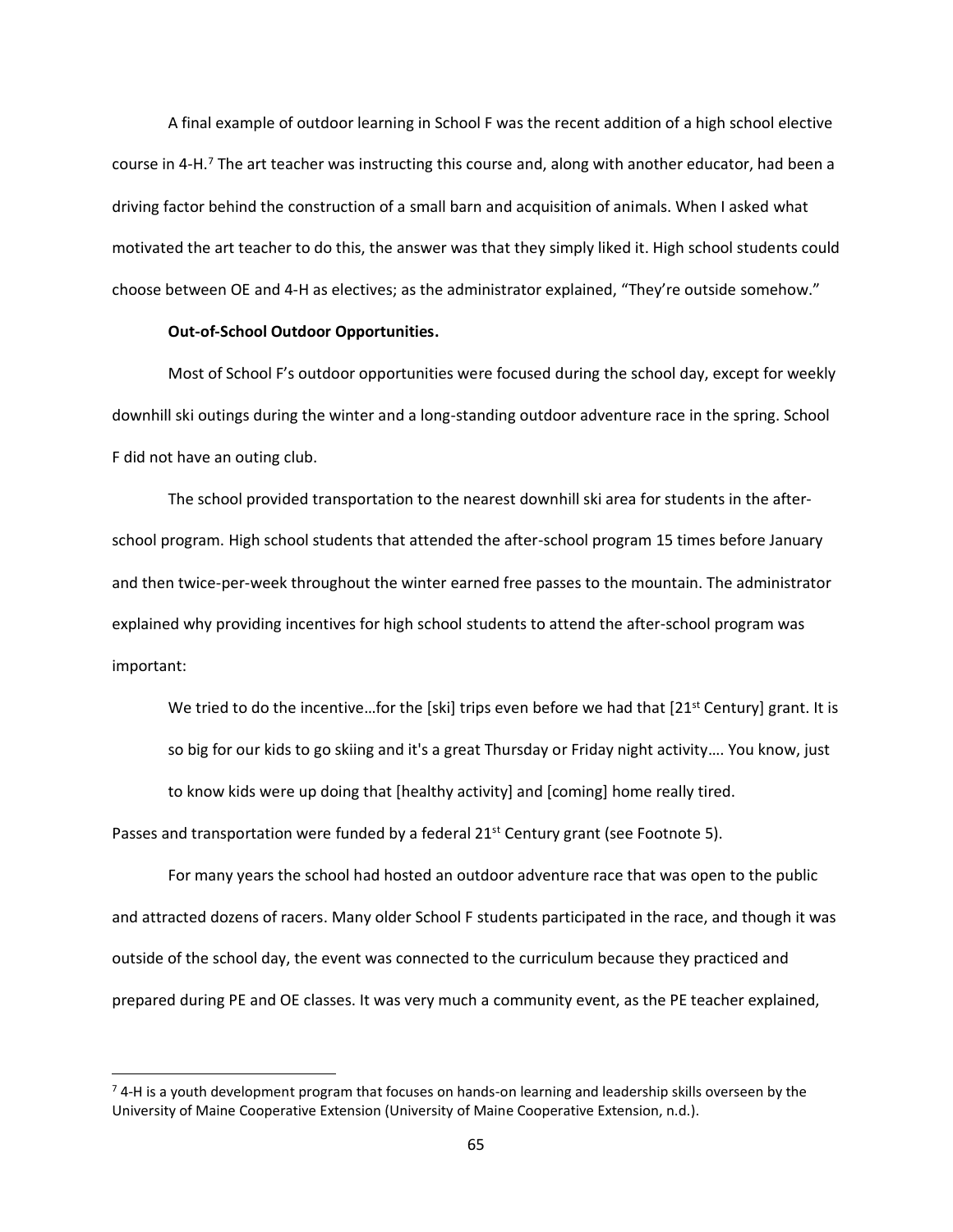"A huge piece of the community is involved with running the thing: [the] fire department and tons of volunteers. So, it became a community effort, for sure." Though COVID had disrupted the event recently, there were plans to continue it.

## **Facilitators to Outdoor Learning and Activities.**

There were many facilitators at School F that appeared to center around money but were more fundamentally about community support. Access to funding allowed the school to buy outdoor equipment and create outdoor spaces. The school had successfully applied for both large and small grants from Maine-based foundations. The school had also received larger federal grants including  $21<sup>st</sup>$ Century funds to support the after-school program and ESSER funds that were used to build three new timber frame outdoor classrooms (see Footnote 2). A local educational nonprofit was housed in the School F administrative offices and helped School F, as well as other area schools, apply for and manage grant funding. Additionally, the regular school budget included support for outdoor activities and learning.

### Community Support.

Multiple interview participants viewed the funding of outdoor activities through the regular school budget as direct support from the community. The PE teacher explained, "Even when the tobacco [settlement] money scaled back, the community built it into their budget to support [the outdoor education program] every year." While all funding sources were described as critical facilitators, financial support from the community was especially cherished beyond the simple dollar value:

Well, and that is where our community also helped, you know, the budget. It's in our budget every year. Maybe not always to the degree [the PE teacher] would like [*laughs*]. But um, it's there. It's well taken care of, I feel like. They have nice equipment, and people expect that. They'll have it and be able to go [on outings], you know? We've never gotten pushback on that. Sometimes, like this year, they have a large [OE] class. They're beyond capacity. And sometimes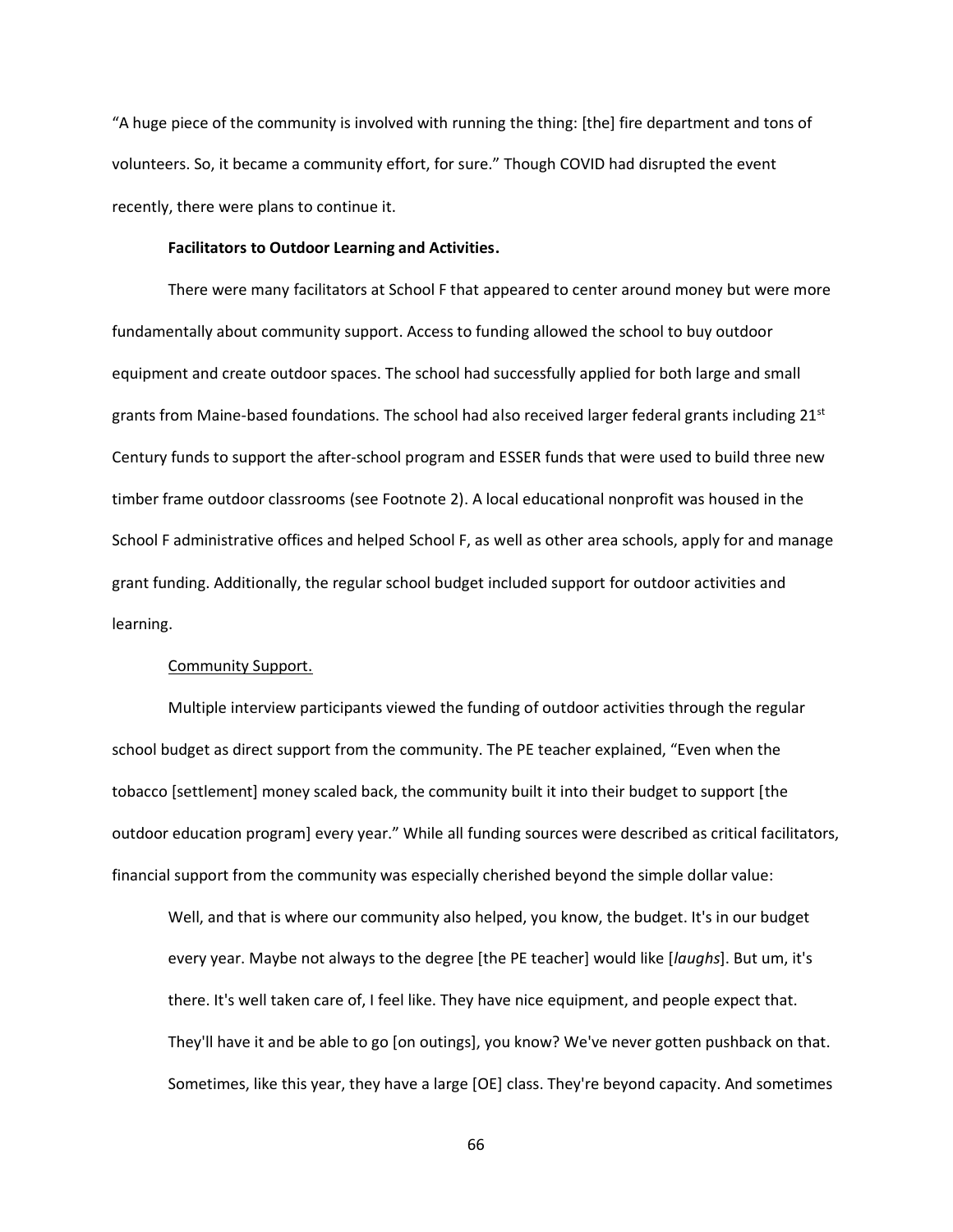it's down to five or six [students]. But even with that fluctuation, people want to keep it alive.

So, it's important. (School Administrator)

The community placed a high value on outdoor education and outdoor learning and prioritized funding to support those efforts. Facilities and equipment were able to be maintained year after year due to the support of the community. In a similar vein, the physical education and elementary teachers all discussed the importance of parental support.

The administrator believed that some of the strong community support for outdoor programming stemmed from a desire to make sure students felt they could remain in the community after they graduated if they chose. This made the school a potential solution to the problem of rural "brain drain," instead of a cause of it (Biddle and Azano, 2016):

I think so much of our economic base for the adults is either agricultural or guiding or the hotel industry, you know, that kind of thing. The cabins. That they see these kids can, not just be attached to the community, but make a living that way. And so I think that's a huge part of it for us. And I think that's why the adults support it so much. They can see that these kids could stay here. We haven't gotten to that level yet, but I think we can. I know that's something [the PE teacher] is striving for right now is for kids to stay in the area and work in the recreation field.

(School F Administrator)

Separately, the PE teacher explained that even if students did not end up working in the outdoor industry, they would surely be able to transfer those skills–particularly social-emotional–into whatever career they pursued. Additionally, the teacher believed that the outdoor skills they learned would help them lead healthy and active lives regardless of their career or professional path.

The school budget was one way that community support was turned into funding, but it was not the only way. The administrator explained, "Anytime we put out a request for certain supplies or anything else, they just bombard us with whatever we need." Individuals in the community put their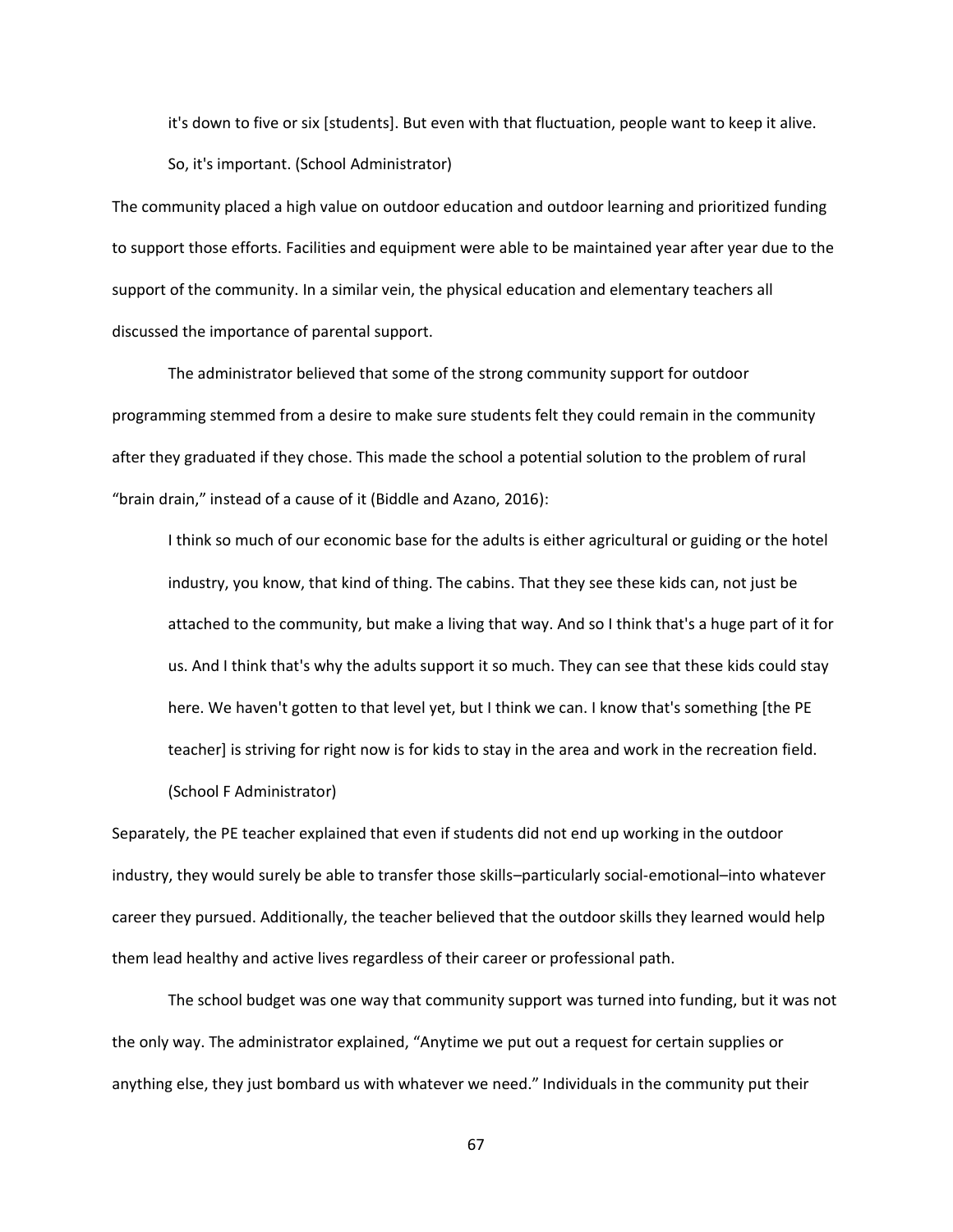own funding and in-kind support into these efforts. A specific example of the high levels of community support was an annual multi-day trip to the Katahdin region for middle school students entirely funded by the community. It was explained that in the upcoming year the school will be taking over organizing and funding the trip, not for financial reasons but because it was becoming a challenge for the older community members to organize the outing:

Well, they are an older group. And, financially it wasn't so hard for them, but to provide the people to staff [was a challenge]. So, we said that we would do that. And we're going to use some of our ESSER funds on that. And we'll take it over in our own budget over time. (School F Administrator)

Though the structure would be changing, the initial community support was what got the experience started and made it part of school tradition. Other examples of direct community support included a donation of property for the outdoor classroom, a land survey to facilitate that gift, and the use of heavy equipment to create terrain features for skiing and biking.

Outdoor programming at the school was a source of pride even for individual families that placed a high value on non-outdoor activities, such as basketball. Particularly at the middle and high school levels, basketball was very important to the community. However, despite representing an additional time commitment for some students, basketball was not a barrier to family support for outdoor activities in the school. The PE teacher explained, "Those same families [that are really into basketball] have been incredibly supportive of building the outdoor classroom and…the ski hill and taking the kids downhill skiing…[as well as] building the cross-country ski [trails]. It all meshes pretty well."

## Time and COVID as Facilitators.

Time management was an important facilitator to outdoor learning and activities. Careful planning of the school schedule allowed for larger blocks of time during which teachers could plan more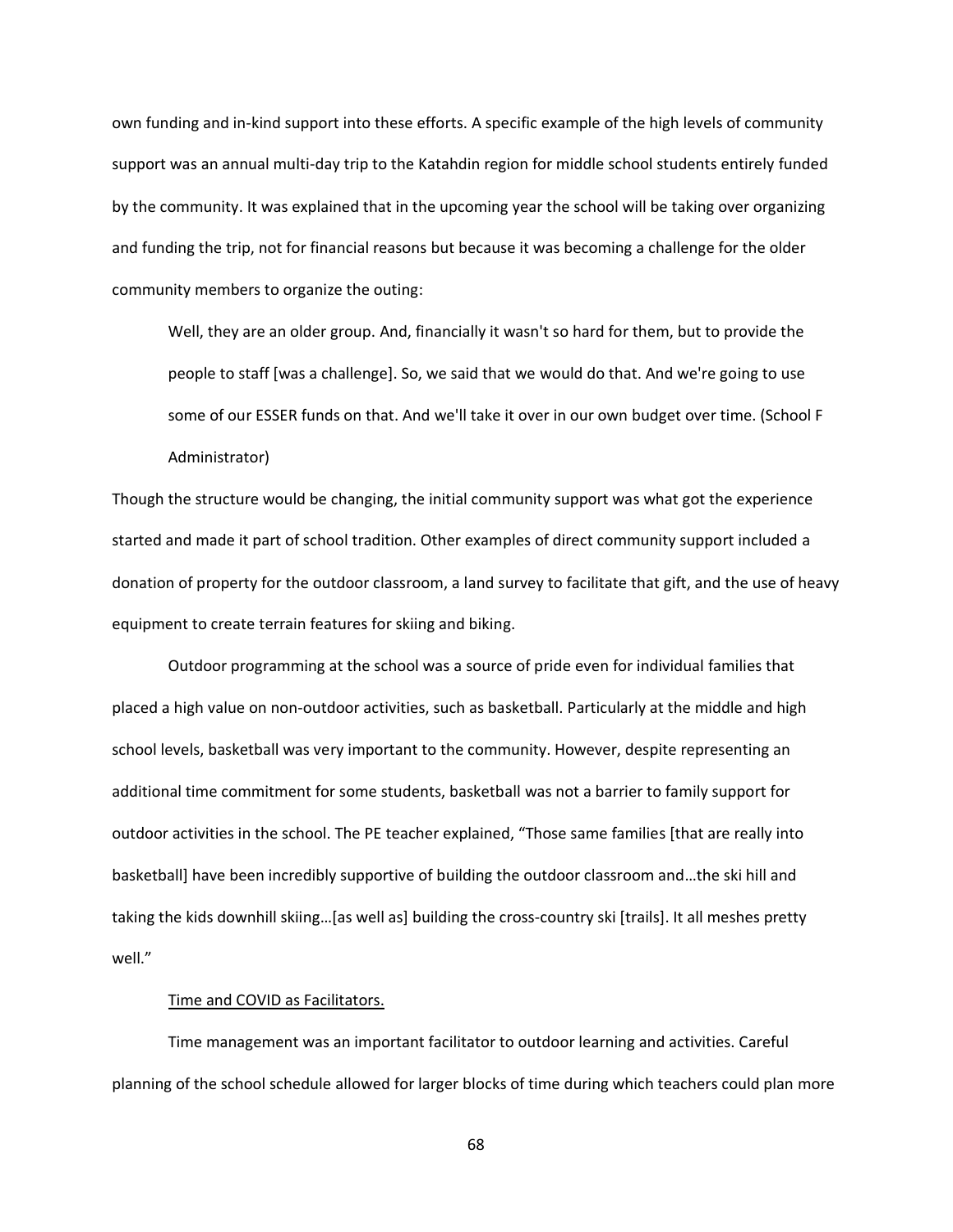extensive lessons. In the year of this study, middle and high school PE and science periods were scheduled back-to-back, so the teachers could coordinate outings and activities. The administrator explained, "They could have a three-hour period if need be…eighth and ninth [grades] together, and then ninth and tenth. So science and PE are doing a lot together right now."

In School F, COVID-19 was surprisingly cited as a significant facilitator to outdoor learning and activities. As already mentioned, the money from ESSER helped to add more outdoor classroom space. Educators also explained that the pandemic further increased student motivation to be outdoors. Being outdoors during the pandemic reduced viral transmission risk, gave students with break from wearing masks, and provided some mental relief. The gym was repurposed as additional cafeteria space during the entire 2020-2021 school year (due to social distancing requirements), so the only option was to hold PE classes outdoors. The PE teacher explained students soon grew accustomed to this and even became upset in the rare cases when they were kept indoors to work on other skills:

There wasn't any, "Eh, it's kind of cold, let's just go inside." …And then it really got to the point where the kids would give me a hard time if I did choose at times to stay in and do an indoor, like a lecture or you know, show a video, whatever it is. They'd be like, "Why aren't we going outside?" Or if I felt like the weather was really on edge, you know, that day or whatever, they just couldn't comprehend why we weren't going [out], specifically the junior high. It was so funny. (School F PE Teacher)

The elementary teachers interviewed felt that the pandemic allowed them more opportunities and support to explore outdoor learning. Outdoor education had long been a well-established component of PE at the high school level, but the pandemic allowed it to be extended to younger students in earnest for the first time.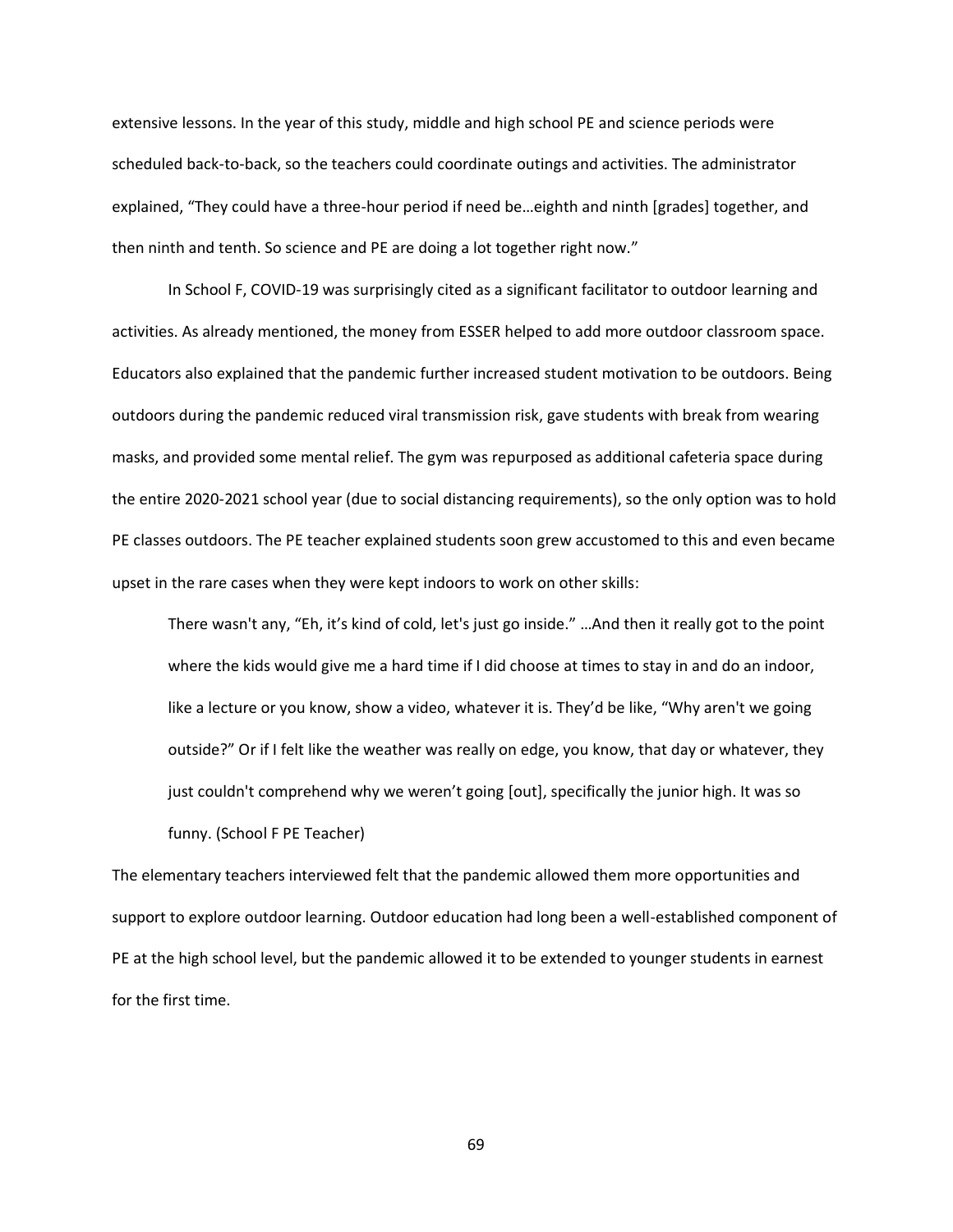#### Expectations and Cooperation.

Multiple educators at School F explained that increasing student responsibilities helped facilitate outdoor learning and activities. Elementary educators discussed how the high expectations they held for students in the outdoor classroom area combined with scaffolding skills worked well. The younger students had been taught not to go near the OE students, especially when they were working with fire, and the younger students had "got really good with that [expectation]," according to an elementary teacher. Similarly, students in PE and OE were expected to come to class prepared with appropriate clothing. If a student did not have outdoor clothing of their own, the PE teacher provided it from extras on hand and explained, "Once I know they have it, they're responsible to bring it." These high expectations and consistent student follow-through made it easier to go outside.

Finally, high levels of cooperation, strong interpersonal relationships, and shared beliefs about priorities within School F were clear facilitators. The administrator explained that the teachers truly worked as a team, and that there was not any one person carrying the load of this work. I asked the elementary teachers directly why they were all so enthusiastic to do this work; was it a reflection of their own personal interests in the outdoors? Their initial reaction was laughter, but a couple did selfidentify as "outdoorsy." Rather than being driven by their own interests, they explained, they do this work because they see the benefits to students and as an educator team, they support each other. Despite differing academic and personal backgrounds, the staff interviewed demonstrated a shared belief in the importance of outdoor learning and a commitment to continue their efforts.

### **Barriers to Outdoor Learning and Activities.**

Multiple members of the School F staff described time constraints associated with professional development, documenting student outcomes, and meeting curriculum standards as the most significant barrier. Major time commitments were necessary to develop and implement outdoor education into the school curriculum: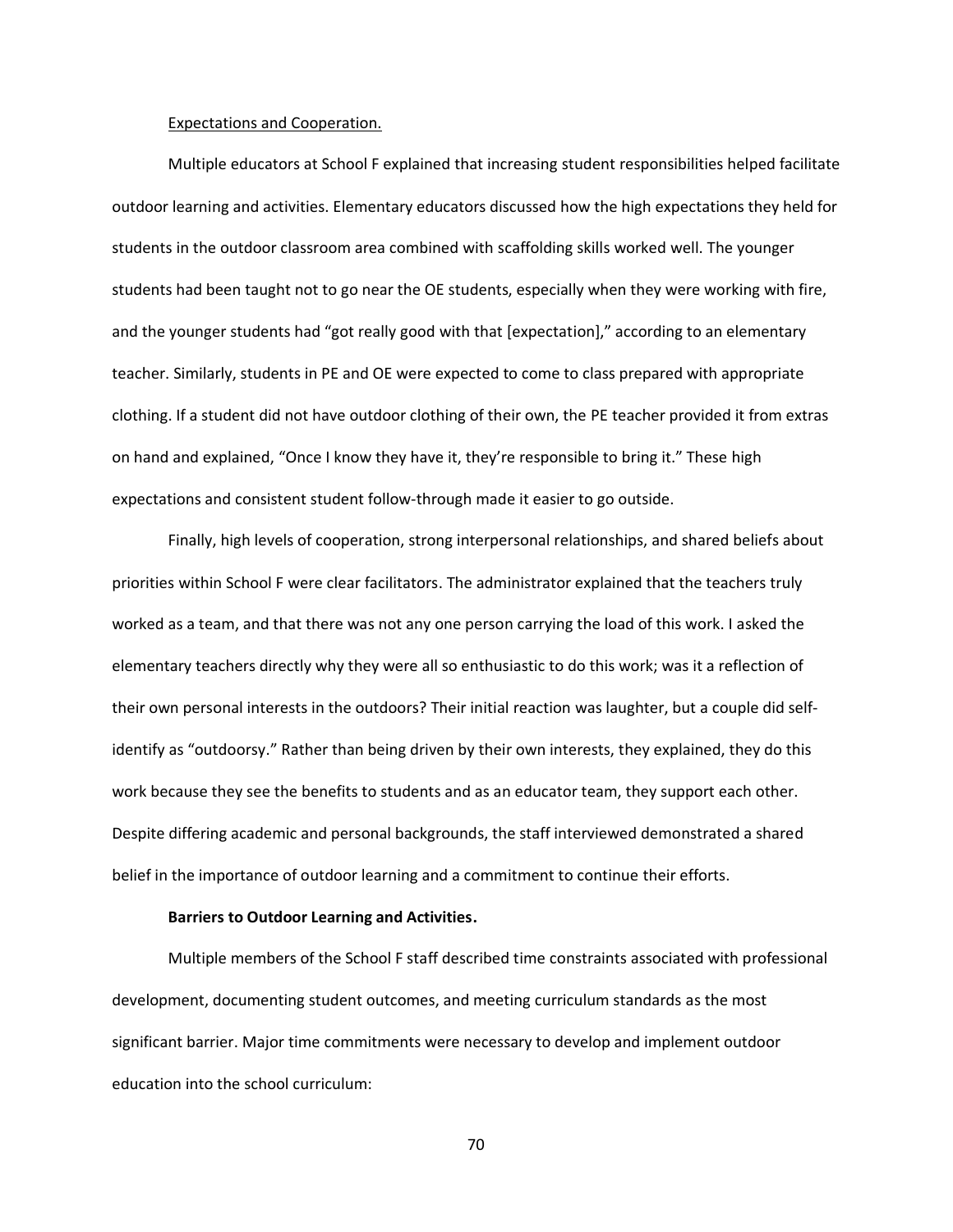This isn't hard to take care of, but the time to connect our curriculum with outdoors [is a barrier]. It's not just something you just throw on paper and go. And so, [the elementary teachers] had incredible training at the pre-K through fourth through TimberNook. And now [we need] to tie that to our curriculum, because I do think there are learning experiences out there that can happen. So, to ask a teacher to take the time to write that and develop that is hard to do. This year we have a curriculum coordinator. And so for her to work with them, I think we're going to end up bridging that gap and have some curriculum addressed outside that they can bring in and work on all week and talk about. (School F Administrator)

This demonstrates how many of the barriers cited by interview participants at School F were sandwiched by facilitators. Even when addressing hurdles they faced, interviewees were quick to point out how they overcame them. In this case, the newly hired curriculum coordinator (interestingly, a position funded by ESSER) was expected to help alleviate some organizational and planning burdens.

On a foundational level, the School F educators believed in the value of outdoor learning and wanted to do supportive curriculum work. The challenge was in finding the time:

[TimberNook] was very new for public schools, specifically. They're usually like their own program in the summers, and private schools usually take on that where they can be more flexible. But we found that with TimberNook, it was hard to manage in a public school setting, with trying to fit in our curricular things, our requirements and everything…. And the other thing that I want to add on to is not just only the physical part of the set up and tear down of TimberNook [activities] during the actual school day. But on top of it, you had to do this professional development to kind of back up with the science behind it. And that was something that was also at the end of a workday, you had to do extra and it wasn't built into like maybe our half days, we could spend time working at that curriculum, or having monthly meetings where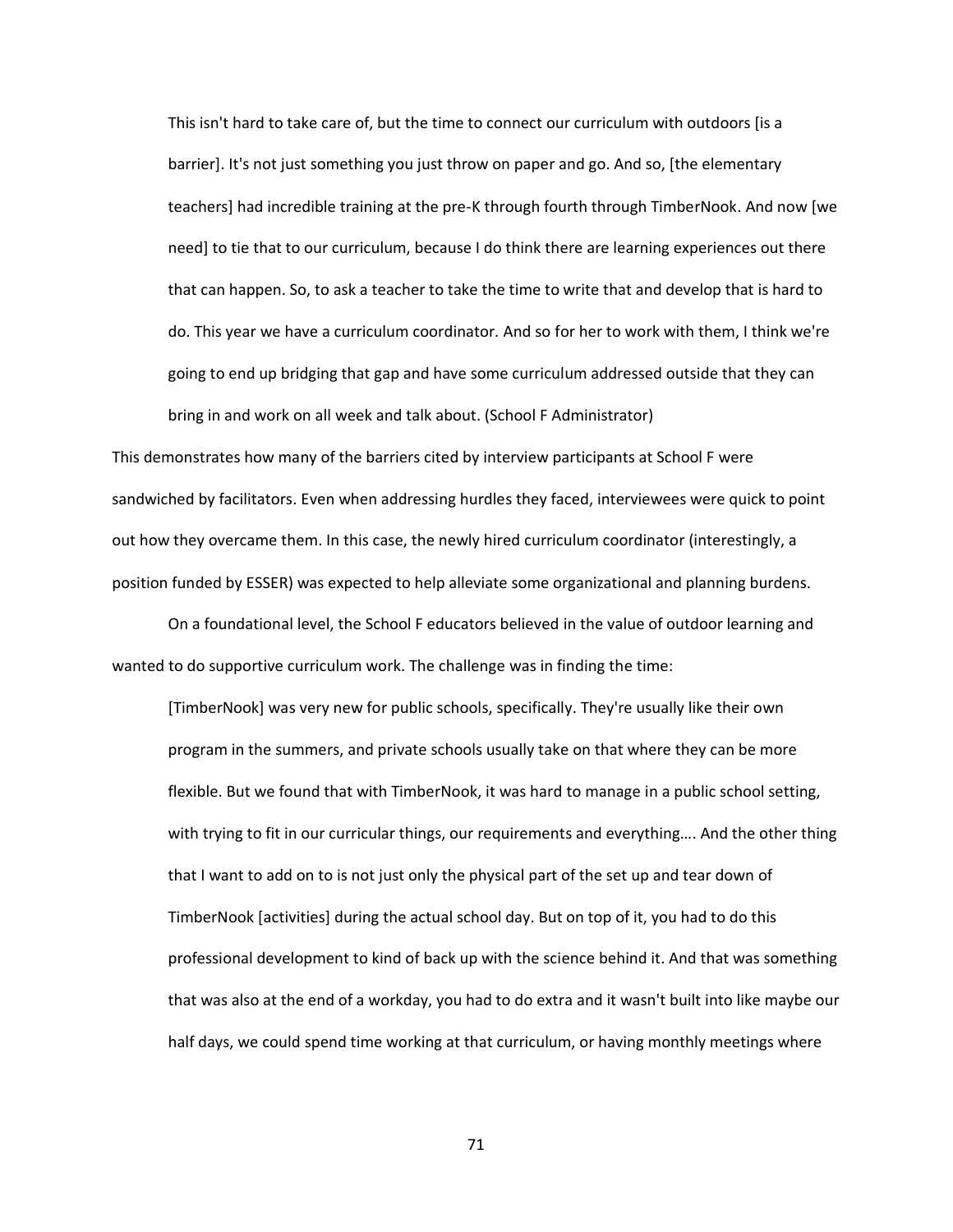we meet with staff and work through the stuff that we were assigned with the program. So that's what I mean by things had to give. (School F First Grade Teacher)

These time constraints, along with financial barriers associated with TimberNook's per-student cost, were the major reasons the elementary teachers dropped Outdoor Adventures to once every other week and ceased participation in the official TimberNook program. This was the only area of the interviews at School F where overt frustration was evident.

An additional challenge which emerged during implementation of TimberNook and Outdoor Adventures was collecting data and reporting on student outcomes in order to support the outdoor learning curriculum. One elementary teacher explained, "Part of where we dropped the ball was really communicating that data to the administration, because the administration didn't get trained [by TimberNook]." While explaining these barriers in the interview, they also shared they had upcoming professional development time set aside to work through some of these data, outcome tracking, and curriculum challenges.

Student preparedness and weather conditions were cited as relatively small barriers at School F and were again sandwiched by facilitators when discussed by interview participants. Even though it could be challenging for teachers when students did not come to class with appropriate clothing for outdoor activities, the school had extra clothing and boots on hand to accommodate incidental cases of student forgetfulness. This extra gear included rain suits and boots for elementary students that were purchased in part with ESSER funds. During PE classes, students typically wanted to fully participate in outdoor activities and so were motivated to come prepared:

I'll leave kids inside with an assignment if they're not prepared, and that remedies it because they want to go outside, they want to be involved with what's going on. I think having the right stuff for being comfortable is a big part of enjoying being outside. If you're not comfortable... [*laughs*]. If you're cold or whatever, that's not a lot of fun for anybody. (School F PE Teacher)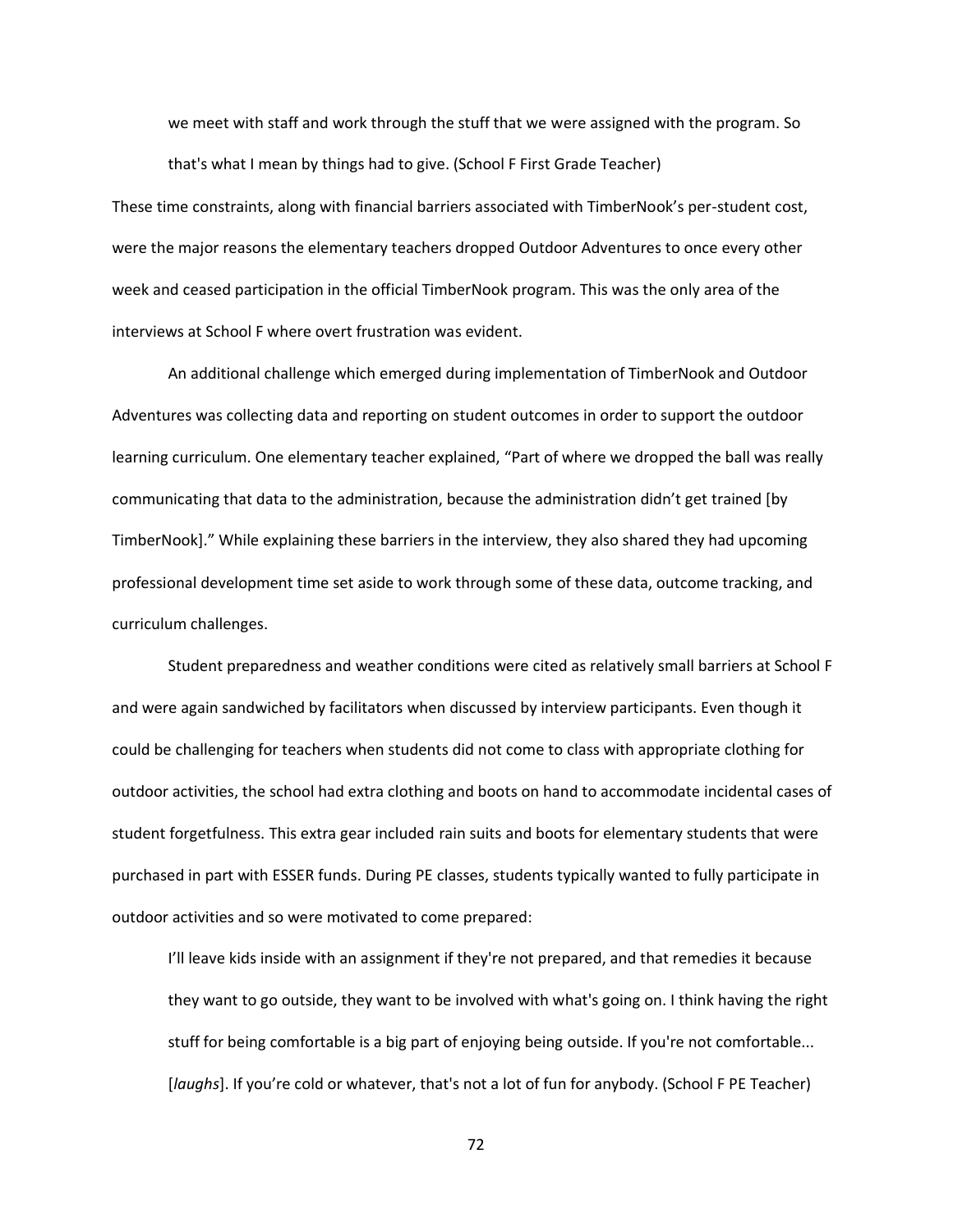It is important to note that coming to class prepared was a significant portion of students' grades in PE and OE courses. Some students might be externally motivated to avoid a poor grade, regardless of the level of internal motivation for participating in outdoor activities themselves.

A weather-related barrier was that School F cancelled outdoor recess and outdoor learning when the temperature dropped below 10°F. This policy could, at times, inhibit opportunities to participate in outdoor activities. One way the PE teacher addressed this was by focusing on indoor activities during December and January, which are often the coldest months with the most unreliable snow conditions.

### **Concluding Thoughts.**

All School F interview participants cited activities, initiatives, and work they wanted to tackle next, and there were no unclear barriers holding them back. Though they were excited to share what they currently did, they were equally excited to share how there were going to keep improving their outdoor learning and outdoor activity opportunities. These educators had visions for improvement and next steps, and were aware of their barriers, limitations, and capacities.

#### **Phase Two Analysis**

The results of phase two interviews and site visits helped uncover themes between case schools. Of particular importance was uncovering themes that were unique to the PO school, or that were notably different between the PO and non-PO schools. Though there were some common barriers in each school, there were differences in how each school addressed those barriers and whether or not they were able to overcome the challenges.

## **Community Values and Expectations**

It was evident that all three phase two communities valued outdoor learning and activities at their schools. Town F demonstrated a clear expectation for outdoor activities to be an integral part of the curriculum. This was reflected in the way that the School F community supported inclusion of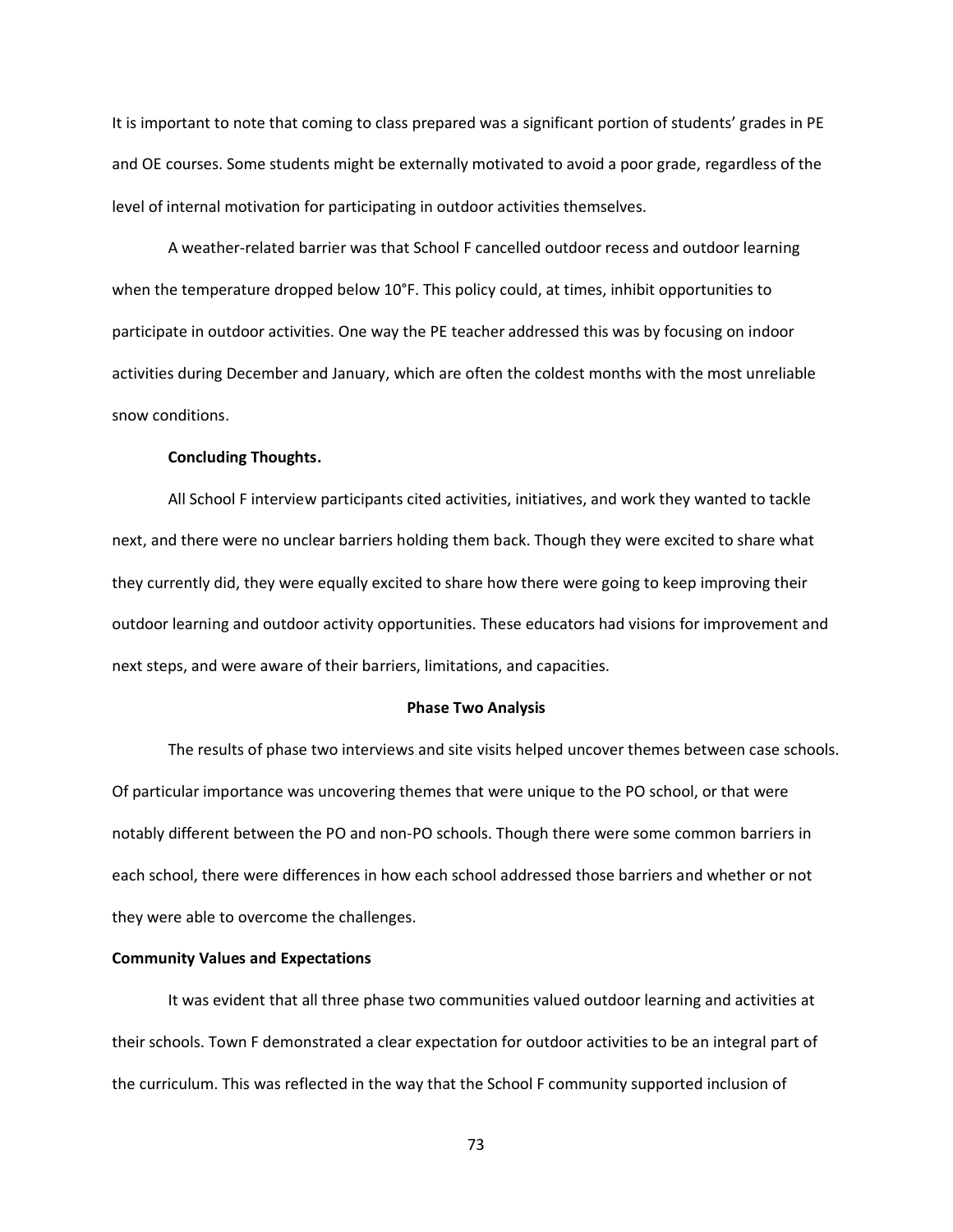outdoor learning and activities in the regular school budget, and in the way that community members volunteered with in-kind donations to support this outdoor programming. The importance of community values will be explored further in the Discussion chapter.

### **Making and Finding Time**

The PO school (School F) primarily implemented outdoor pursuits and learning during the school day, and to a lesser extent, as part of official after-school programming. This meant that out-of-school time was less of a barrier at the PO than it was in Schools A and B. All schools offered varsity sports and because of low enrollment each school had a high percentage of students on sports teams. Since the outdoor offerings at School F primarily occurred during the school day, practices and games did not impede student participation. Conversely, time was a considerable barrier at the non-PO schools, often because there were fewer in school opportunities for outdoor pursuits and learning. Because outdoor opportunities primarily occurred after the school day at non-PO schools, time was an inherent constraint.

School F also arranged their schedule to provide longer blocks of time for outdoor learning and OPs. This contrasts with Schools A and B where both PE teachers reported having class periods that felt too short to incorporate many OPs. An interesting note is that all schools had similar length PE classes (40 minutes), though School F had longer time blocks for OE classes. The School F PE teacher regularly took students cross-country skiing and biking, whereas the School A and B PE teachers felt that their class periods were not long enough to facilitate those activities. This could be a result of differences in educator comfort levels with the activities, a concept that will be discussed further in the section on training and professional development.

## **Risk, Safety, and Liability**

All interview participants, particularly school administrators, expressed considerable concerns about student safety and liability. Despite those concerns, as well as the time and effort involved to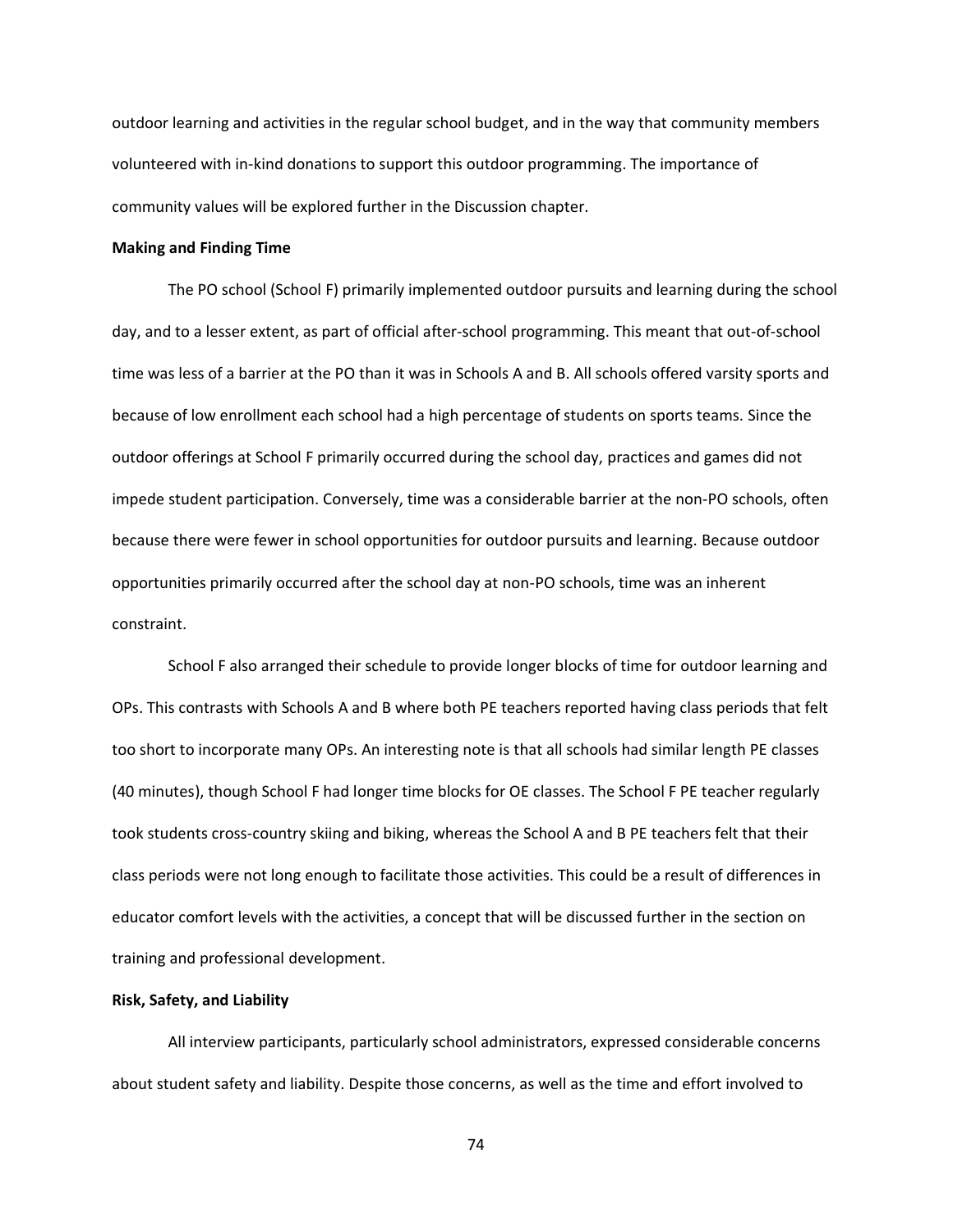"check those boxes," as one administrator put it, each school was usually able to move beyond barriers related to safety and liability. This was particularly true when it came to having Registered Maine Guides (RMGs) on staff. The value of RMGs was considered by all schools to be crucial in allowing students to take part in outdoor activities, particularly those related to water and fire. All three case schools had at least one RMG on staff. School B required water safety certifications for any water activities, which was a different policy than either School A or F had.

Though all three schools discussed the challenges and concerns around safety and liability, School F participants discussed the *benefits* of risk more than the other schools. Both the elementary and PE teachers discussed the importance of risk taking, both physically and socially, and how much students can learn from taking risks and seeing the outcomes. They all shared anecdotal examples of the positive outcomes of risk taking. Importantly, they also mentioned that parents were generally understanding about the importance of risk taking. Though minor injuries sometimes occurred, teachers felt a simple conversation would help parents understand that the benefits outweigh the risks in outdoor activities.

It is important to note that at least one School F elementary teacher received specific training that helped them consider risks and benefits of different outdoor play and outdoor learning activities, and how to communicate those considerations to parents. The teacher shared an anecdote where they used that training to debrief an incident with parents in which their child suffered a minor injury. According to the teacher, having that training was helpful and the parents were ultimately understanding. It was clear School F teachers felt supported by both administration and parents, and that training they had received boosted their confidence to make decisions about risk and safety.

### **Money and Access**

Interestingly, money was either not a barrier or not a significant barrier for any of the three case schools. Each administrator explained that they receive support (for the most part) to do what they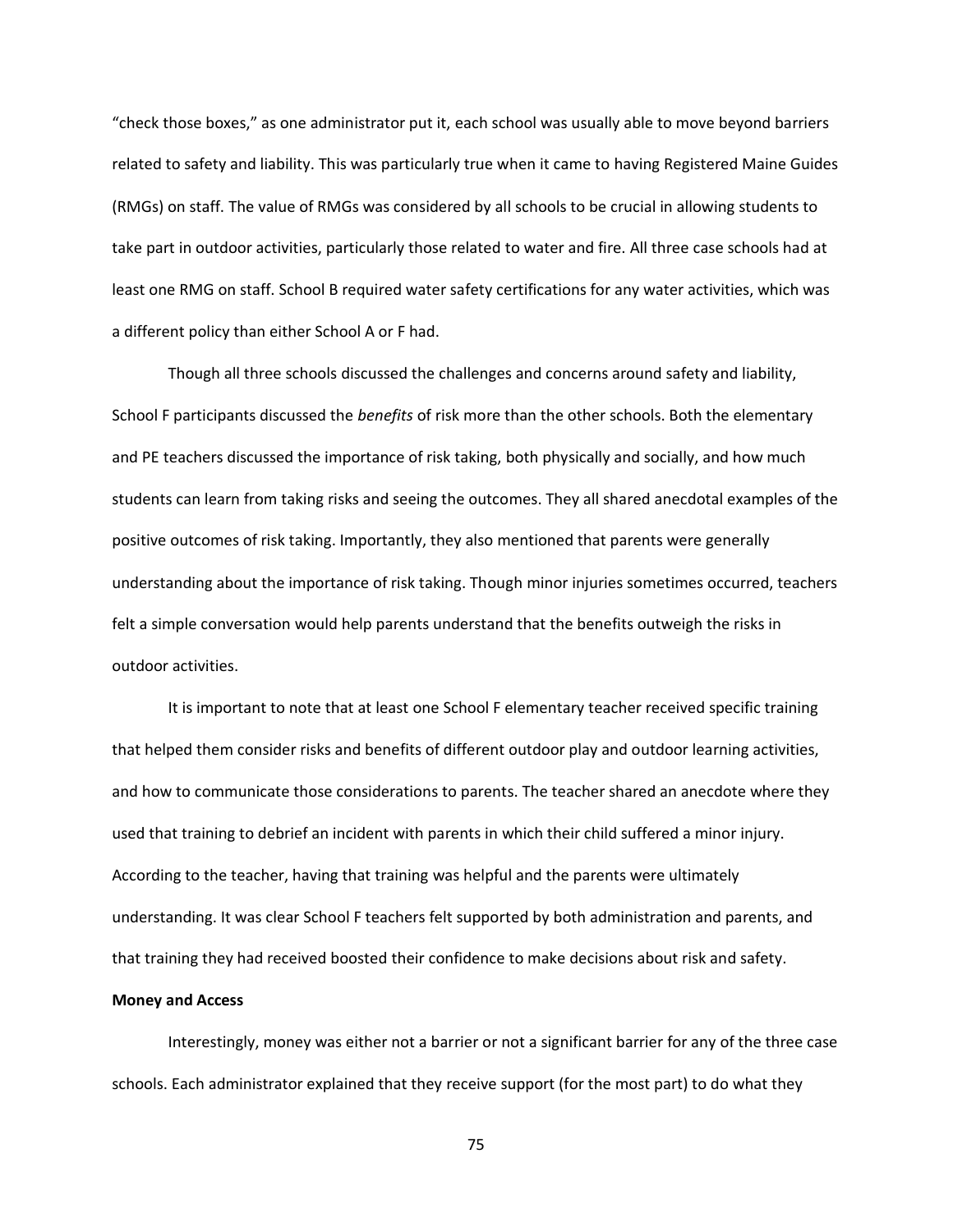want related to outdoor activities. Interview participants at each school mentioned ways their communities assisted them, such as donations of money or equipment, access to loaned equipment, or providing other support.

One of the big differences, however, was whether schools needed to borrow equipment (for example, canoes) from an organization or business in the community, or if they were able to do the activity using their own equipment. School A felt that they could borrow anything they needed from people or organizations in the community, but even with that access they did not take advantage of it very often. The School A administrator explained, "You know, the more you have, the easier it is. If we had our own batch of canoes on a trailer, I have a truck, [and could just say], let's go canoeing!" The need to borrow equipment seemed to add another roadblock that impeded access.

School F owned their own equipment and did not mention needing to borrow anything, aside from initial experiences with nonprofits such as the Maine Winter Sports Center. That seemed to be a facilitator because they were able to participate in desired activities when it worked for their schedule. School B both had their own equipment and borrowed equipment from others in the community. However, even with access to their own equipment they did not always make use of it.

#### **Power to Implement Change**

Schools A and B both had educators with formal outdoor activity training, even those that were not PE teachers. In fact, the School A outing club advisor had the most formal outdoor pre-service training of all the participants in the study, as their undergraduate degree was in outdoor education. However, despite that level of expertise, they did not feel that they were in a position of power to make much change towards incorporating more outdoor activities. They offered support to teachers and the outing club but described themselves as being "sort of on the periphery." They were employed as an educational technician and felt the power to incorporate outdoor learning was in the hands of classroom teachers.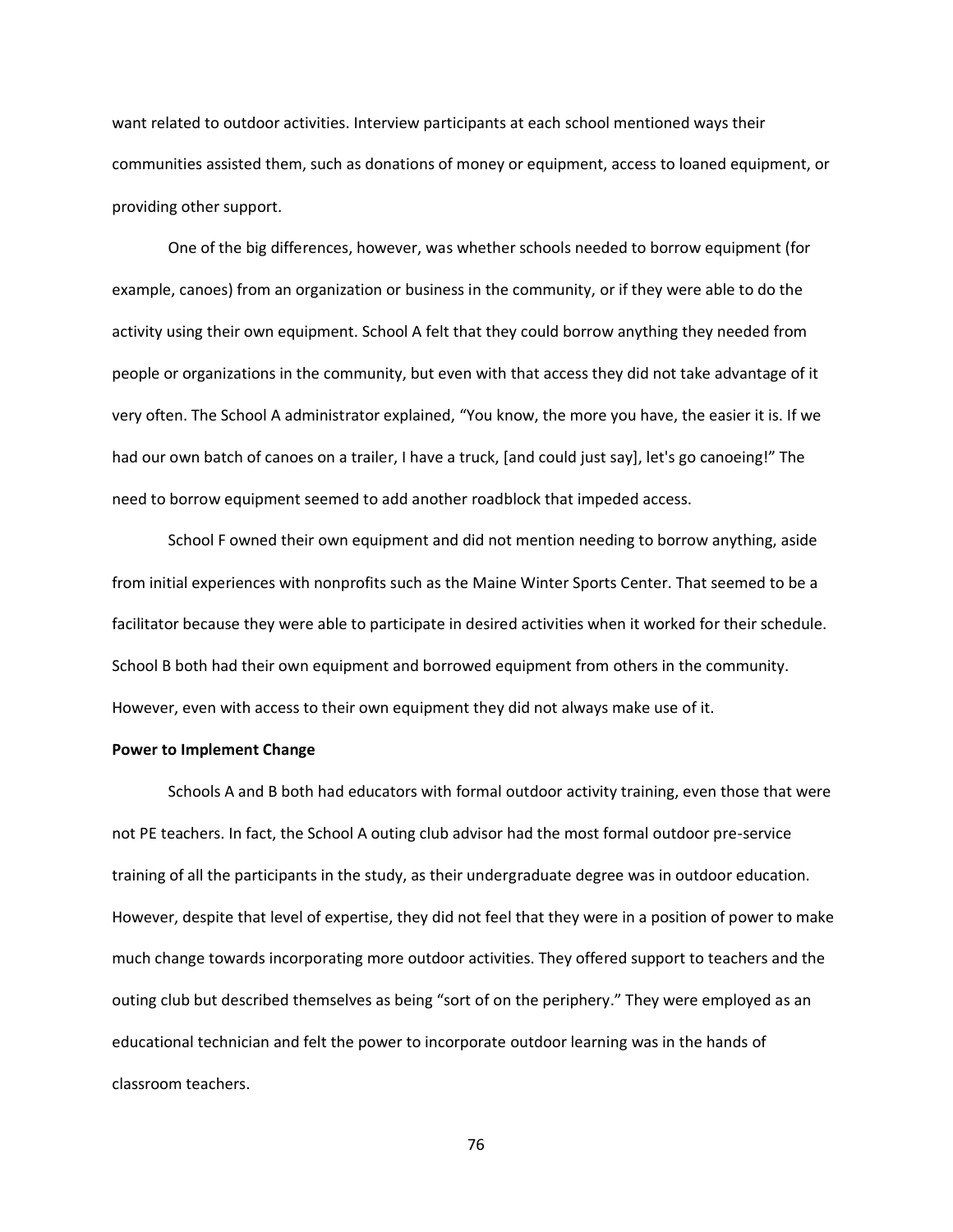In a similar way, the outing club advisor in School B felt their ability to increase outdoor opportunities within the school was limited to the club. A rare expression of frustration in the interviews was the outing club advisor feeling that the PE program should take better advantage of the equipment access the school had. The School B outing club advisor also had formal training in outdoor education primarily through extensive training and experiences in previous employment, though they had taken one related course during their undergraduate program. The School B PE teacher had also taken one outdoor education course as part of their undergraduate program of study, but felt that they remembered very little of it by the time they arrived at School B. The issue of training will be explored further in the next section. In both School A and B, the two educators with the greatest experience and training in the outdoors felt they had very little power to make change in curriculum-based outdoor activities and learning.

### **Training: Pre- and In-Service**

I asked questions about pre-service and in-service training in each interview. Except for the School A educational technician, every participant stated they either had no pre-service outdoor training or that it was very limited.

In-service training and professional experiences through other jobs were a common theme across the case schools. School F educators discussed many opportunities for in-service training focused on outdoor learning and activities. In Schools A and B, participants mostly discussed how outside experiences and personal-time (as opposed to in-service) training was important. This is a noteworthy distinction.

The PO school clearly prioritized in-service outdoor-focused training for both classroom teachers and the PE teacher. These trainings were paid for by the school (through regular budgets or grants) and were supported by the administration. At Schools A and B, some of the educators and administrators went out of their way to organize or support their own training. In some cases staff sought additional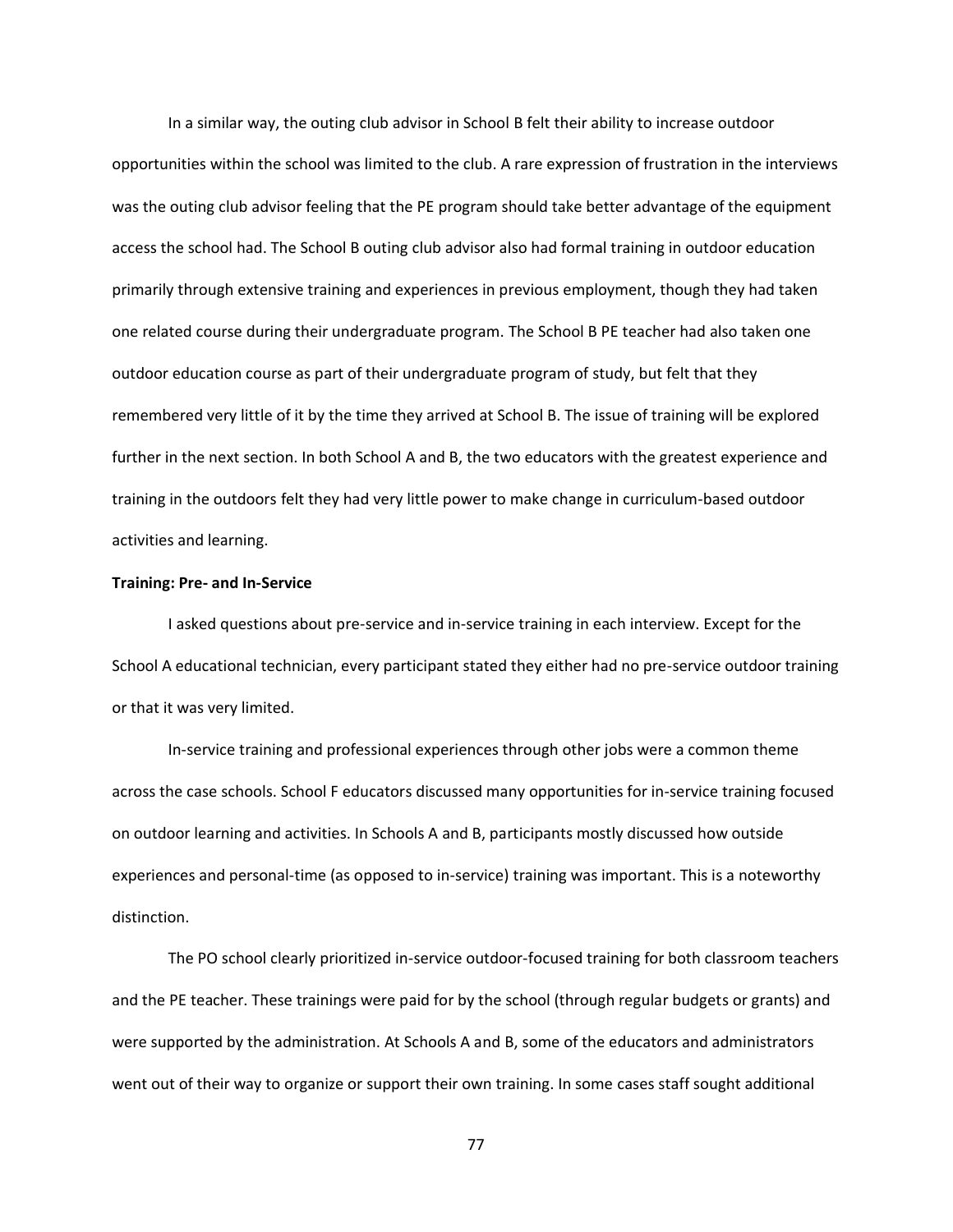training with the support of their school (e.g., School A administrator took time off for their RMG exam). In other instances, educators attended training on their own time and at their own expense. For example, at School A one of the participants explained that they joined the county search and rescue organization simply so they could get and maintain their Wilderness First Responder (WFR) certification for outing club trips.

A lack of training and experience was cited as a barrier by the School B PE teacher. This may have been one of the reasons that they did not make more use of the available equipment and that they felt particularly burdened by short class periods.

## **Positive Feedback Loop vs. Roadblock**

One of the most notable differences at School F was how facilitators to outdoor learning and activities built upon one another in an additive fashion and created a culture where outdoor offerings were valued, expected, and sustained. Initial professional development for elementary teachers supported their use of the outdoor classroom. And once teachers recognized the improved student outcomes, they were more motivated to continue outdoor learning and get more training. The incorporation of cross-country skiing and snowshoeing helped spur construction of new trails with access near the school, which provided additional venues for outdoor learning. Grants that supported equipment purchases led to more frequent use of equipment, which in turn prompted increased funding in the regular school budget. Though nonprofits have supported School F, that support was considered helpful but not essential for continued success.

The facilitators at School F were additive and reinforcing. This appeared to make it easier to get around barriers because there were multiple paths to move forward. For example, access to equipment and training from the Maine Winter Sports Center ended when that nonprofit restructured. However, the teacher felt adequately trained to continue implementing the outdoor activities and was able to identify multiple funding sources to purchase equipment. Students continued to have access to the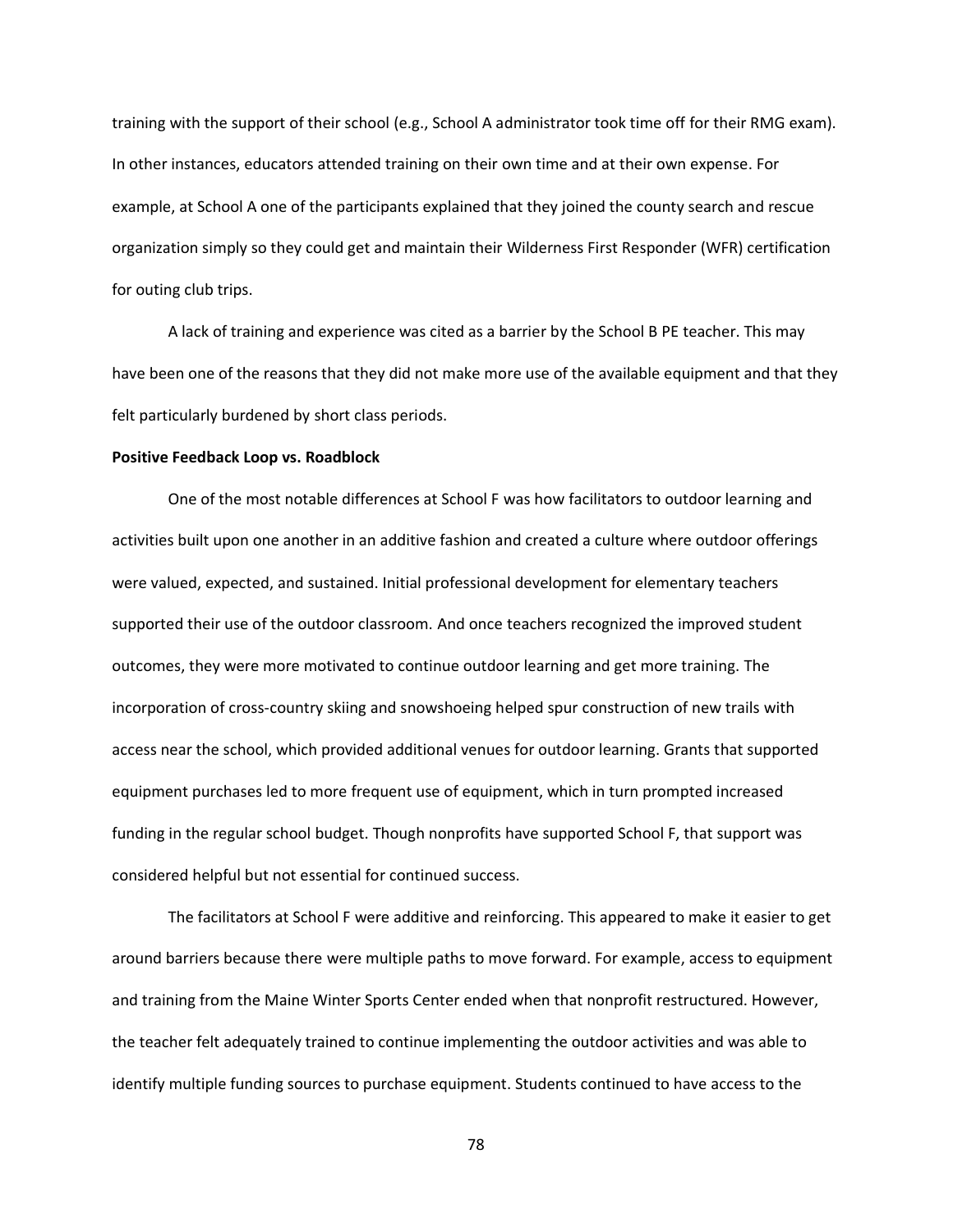same outdoor opportunities despite new barriers that were created by the absence of the nonprofit and their equipment.

Another example of additive and reinforcing facilitators is how School F elementary teachers incorporated outdoor learning. There were many initial facilitators: an extensive outdoor classroom, considerable access to professional development, and a team approach to the implementation. After the teachers began outdoor learning programming, they acquired a keen awareness of the positive student outcomes. Then, when they faced new barriers due to the constraints of time, curriculum standards, and program funding, the teachers were able to adapt and overcome the challenges: changing the schedule, seeking new ways to implement it (e.g., during writing time), and working together on curriculum adaptation.

This contrasts with some of the non-POs, where the facilitators were more singular and linear. When the facilitators were structured in this way, it appeared to be harder to move past the inevitable barriers that pop up. At School B many of their outings relied on support from outdoor nonprofits. When COVID-19 and organizational changes at those nonprofits interrupted the typical plans, they did not have as many resources to move past the roadblock. School B had considerable outdoor gear available that had previously been used by the after-school program. When the after-school program shut down (due to non-renewal of the 21st Century grant), there was no longer someone in charge of the equipment. The PE teacher felt barriers in terms of time and professional skills to make use of that equipment, and the outing club advisor had additional time barriers. In another example, School A implemented more outdoor learning during the '20-'21 academic year due to COVID-19 social distancing guidelines. However, that programming did not continue once those restrictions were dropped.

### **Rural Active Living Assessment Results**

Data from the two RALA tools, the Town-Wide Survey (TWS) and the Program and Policy Assessment (PAPA), are presented in Tables 5 and 6 below. All three communities had relatively high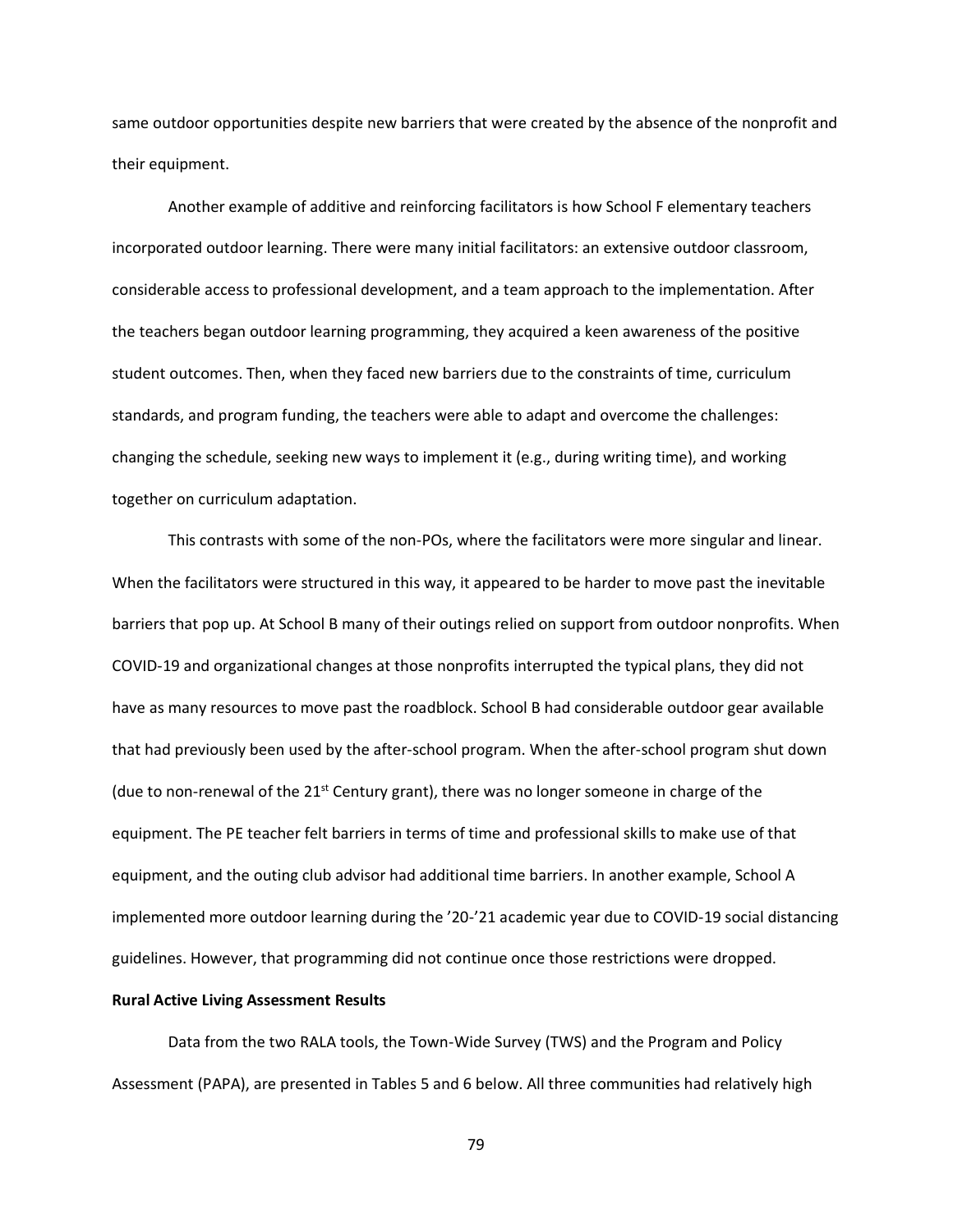TWS scores (see Table 5) because they tended to have safe access to multiple opportunities for physical activity. Items in the TWS that all communities had were schools were in downtown areas, local trails nearby, and nearby parks and other open spaces. Town A was the only town with access to a public swimming beach and pool. The highest possible score for the TWS was 100.

**Table 5** *Results of RALA Town-Wide Survey*

| Town | School<br>Location | Trails | Parks<br>& Play | Water | Recreation | <b>TWS</b><br>Total |
|------|--------------------|--------|-----------------|-------|------------|---------------------|
|      | 15                 | 12     | 25              | 10    | 13         |                     |
|      | 15                 | 12     | 23              |       |            |                     |
|      | 15                 | 12     | つっ              |       |            |                     |

Towns A and B had more organized community-based physical activity programming, which partially accounted for their higher scores in the PAPA (see Table 6). Town A scored higher in the school programs section due to their history of walk and bike to school programming. The highest score for the PAPA was 100. The RALA was not focused solely on outdoor physical activity, and it did not appear that the town RALA scores correlated to outdoor opportunities at the case schools.

| Town | Town<br>Policies | Town<br>Programs | School<br>Policies | School<br>Programs | <b>PAPA</b><br>Total |
|------|------------------|------------------|--------------------|--------------------|----------------------|
| Α    |                  | 26               | 15                 | 25                 | 69                   |
| В    |                  | 26               | 15                 | 10                 |                      |
|      |                  |                  | 15                 |                    |                      |

**Table 6** *Results of RALA Program and Policy Assessment*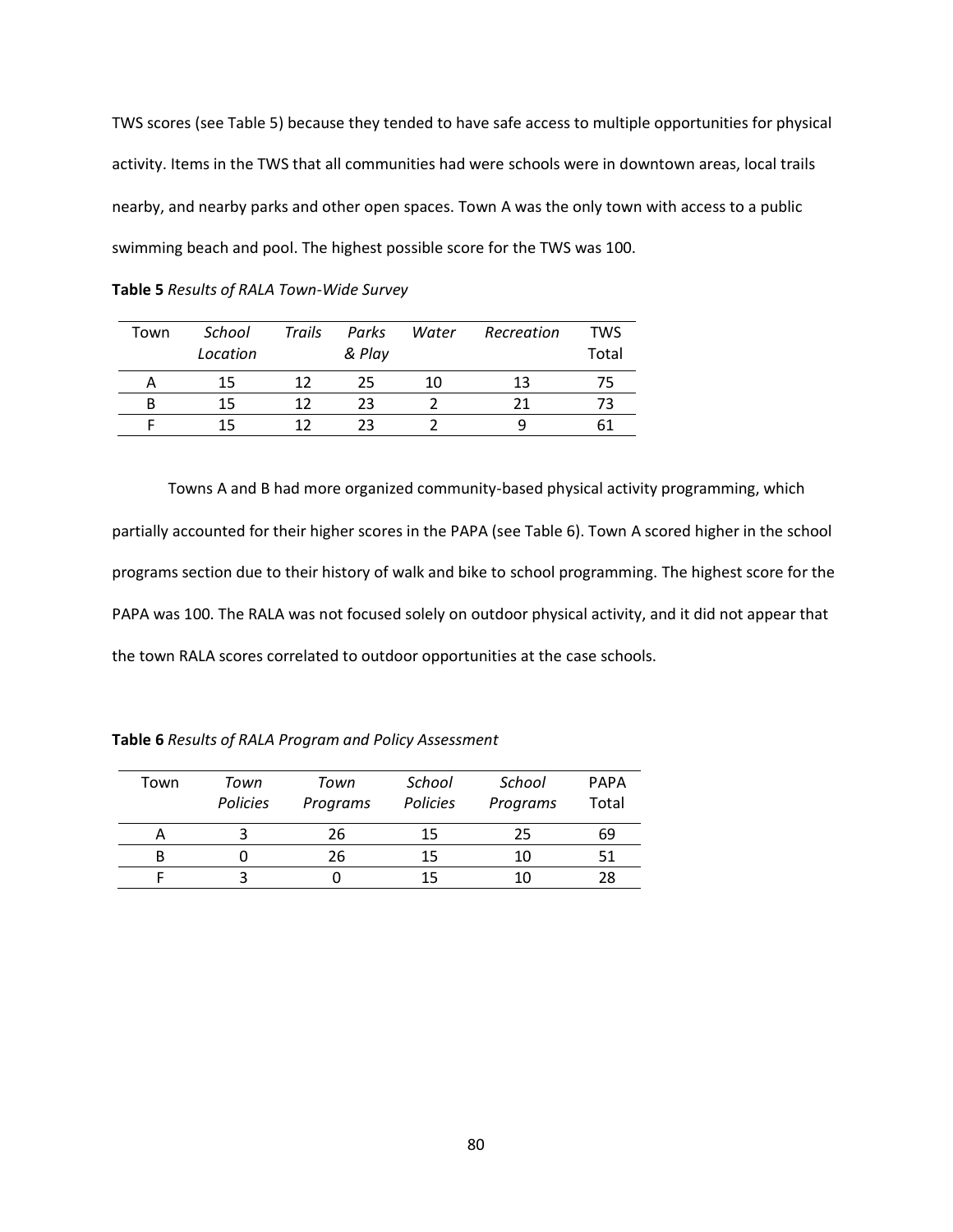#### **CHAPTER 5**

#### **DISCUSSION**

This study examined why some rural Maine schools make considerable use of outdoor pursuits (OPs) and outdoor learning while other schools do not. I explored the barriers faced in providing OPs and learning opportunities, and how schools were or were not able to overcome those barriers. Specifically, this research investigated how one positive outlier (PO) school was able to provide such a wide array of outdoor opportunities, and how this school overcame barriers and capitalized on facilitators to implement outdoor components of their curriculum.

### **Theoretical Frameworks**

One of the research findings is the possible overlap between increased access to outdoor learning and OPs and the presence of certain elements of a "strong school culture" that are most associated with improved student outcomes. An analysis by Moosung and Louis (2019) showed that five elements of school culture were most closely associated with lasting improvements in schools: *academic press* (i.e., having clear learning standards and high expectations), providing necessary support to students in need, having a community with high levels of trust and respect and low levels of negativity, and the presence of professional learning communities (PLCs). These elements are illustrated in Figure 2 below. My research did not assess school culture or academic outcomes. However, elements of a strong school culture were discussed by some interview participants and became evident through the process of data analysis and coding.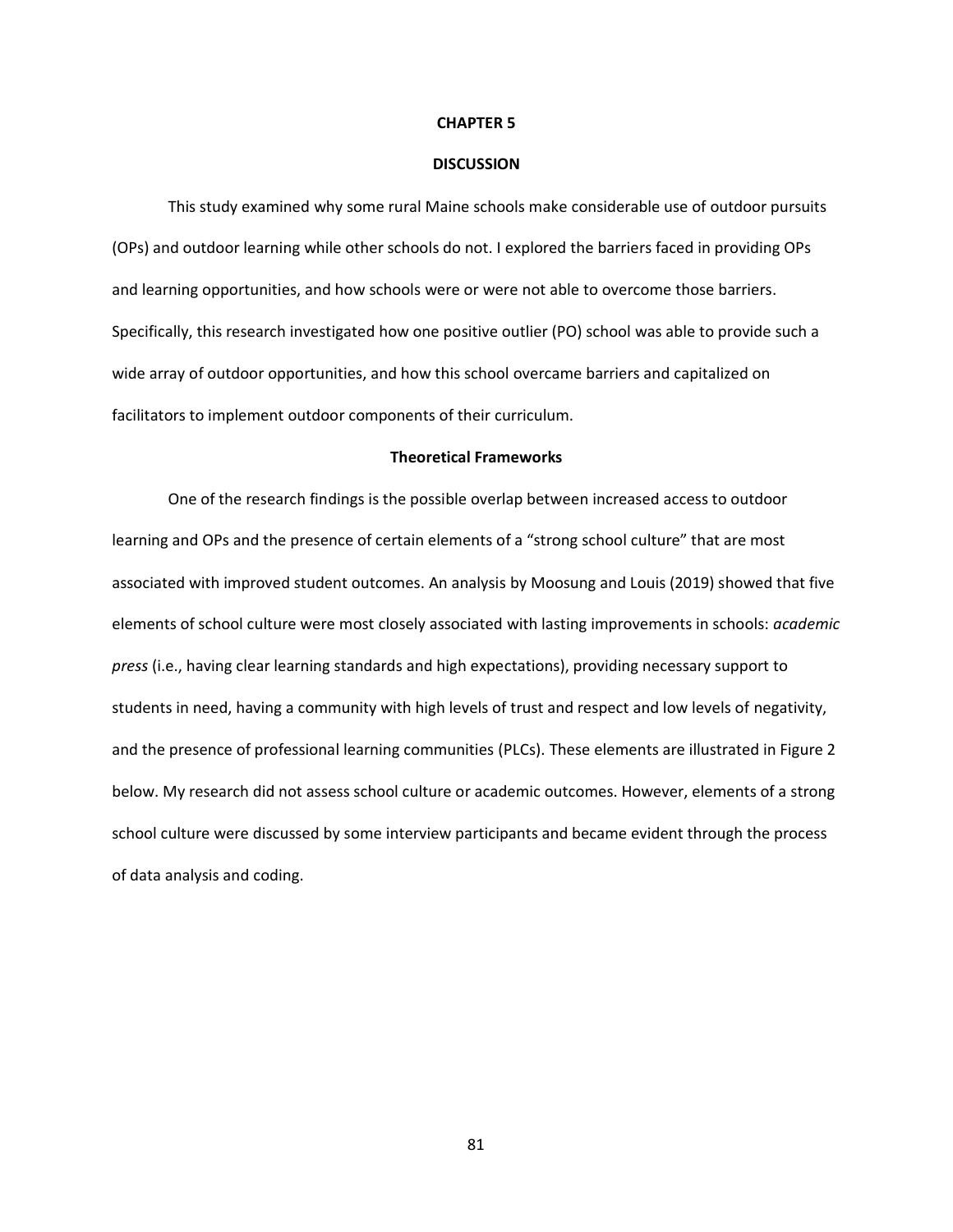### **Figure 2** *Strong School Culture*



The elements of a strong school culture as described by Moosung and Louis (2019).

# **School Culture**

I will begin this discussion with a focus on professional learning communities, which are considered the foundational element of a strong school culture (Moosung & Louis, 2019). Research has shown that PLCs typically demonstrate a shared sense of purpose and care for students, link instruction to the shared purpose, and incorporate teacher-led decision making (Deal & Peterson, 2016). Many of these elements were mentioned in interviews. The importance of teamwork, an especially critical element of PLCs, was noted by multiple interview participants from School F (Moosung & Louis, 2019).

You know, it's not just the young ones. It's not just the ones you would think are outdoorsy, you know…I think they see the value in it. And it came about at a time when you really didn't have a choice [during the pandemic]. You had to get outside….And so it really helped. But they do have that mindset…that's when they get to work as a team. And so that's really big, too. It's not like one person's carrying it. [Grades] 2 3 4, they have a new fourth grade teacher this year. But as a team, they're strong. And then the Pre-K, K and 1, they've been doing it for a couple years now. And they're really strong. (School F Administrator)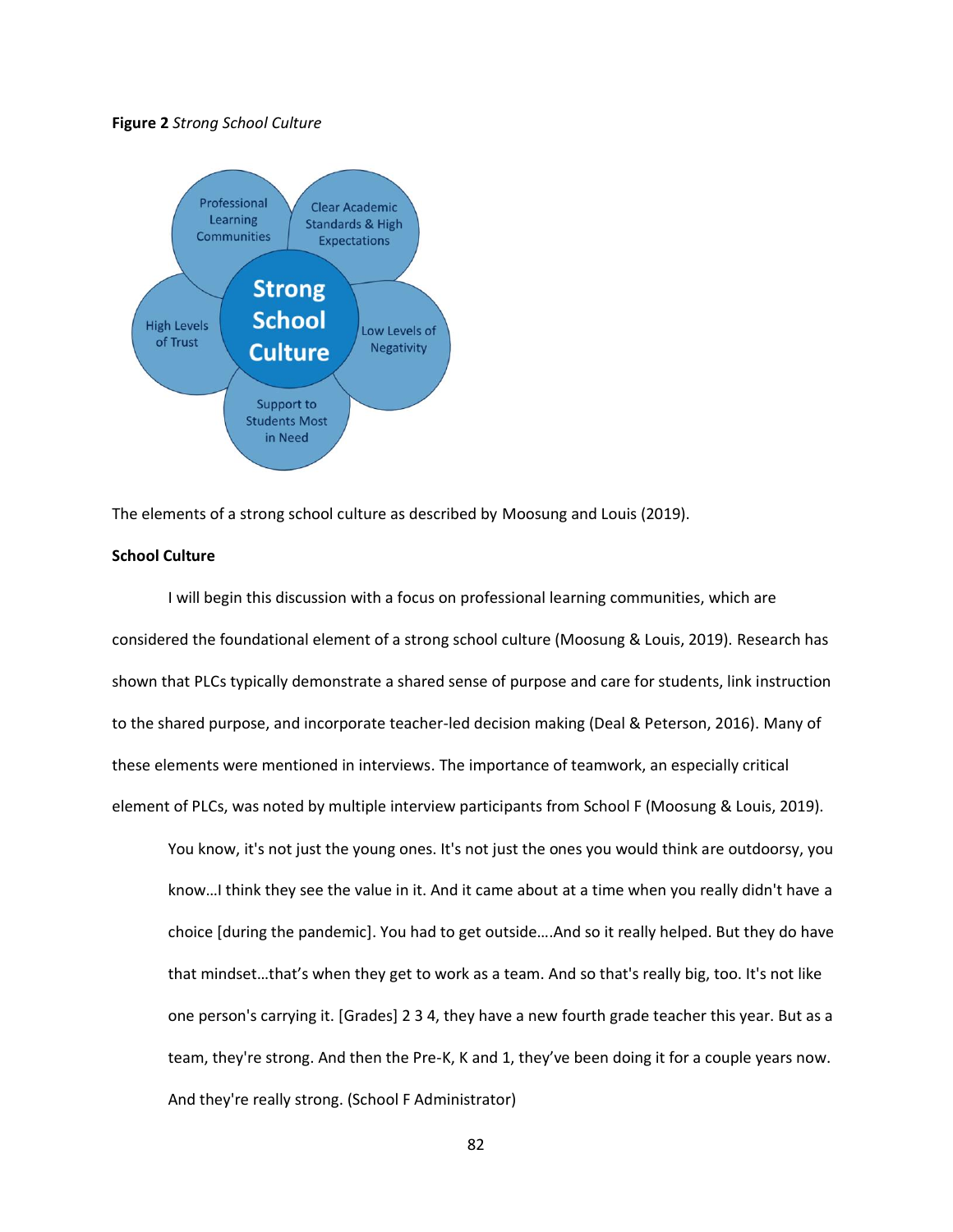In interviews, the elementary teachers discussed ways that they worked together to plan curricula, incorporate outdoor learning, and overcome specific barriers to their plans. Importantly, the elementary teachers described themselves as being a strong team, and separately the administrator said the same thing.

In terms of school negativity, School F had the lowest rate of chronic absenteeism in all nine schools in the sample (Maine DOE, 2019). (Note: these absentee rates were taken in the year prior to the pandemic.) High absentee rates are one indicator of negativity when school culture is measured (Moosung & Louis, 2019). Refer to Table 3 for the rates of chronic absenteeism in the nine sample schools. Other aspects of negativity, such as teacher absenteeism, were not available for this sample.

All School F educators discussed the importance of both academic and social-emotional student outcomes and stated that it was necessary to have clear goals related to student outcomes. These clear goals and associated high expectations are examples of academic press (Moosung & Louis, 2019). Though administrators from School A and B also mentioned student outcomes, they were not discussed as explicitly and extensively as they were at School F and the topic did not carry over into other interviews at the non-PO schools. (It is possible that they were not discussed by outing club advisors because their roles with the clubs were non-curricular, but standards were also not discussed by PE teachers.) Interestingly, during qualitative analysis the code of *expectations* was not used in School A or B, but it was present in School F. Often this code appeared where educators were explaining the clear and high expectations they had for their students.

Similarly, the qualitative code of *standards* (i.e., academic standards) was used frequently in School F interview coding, but not at all in School A or B. The School F PE teacher discussed how standards were used to provide clarity in objectives for the students. Standards were connected to a *barrier* to outdoor learning for the elementary teachers (with the exception of the pre-k teacher) because they felt pressure to meet academic standards that were not inherently tied to outdoor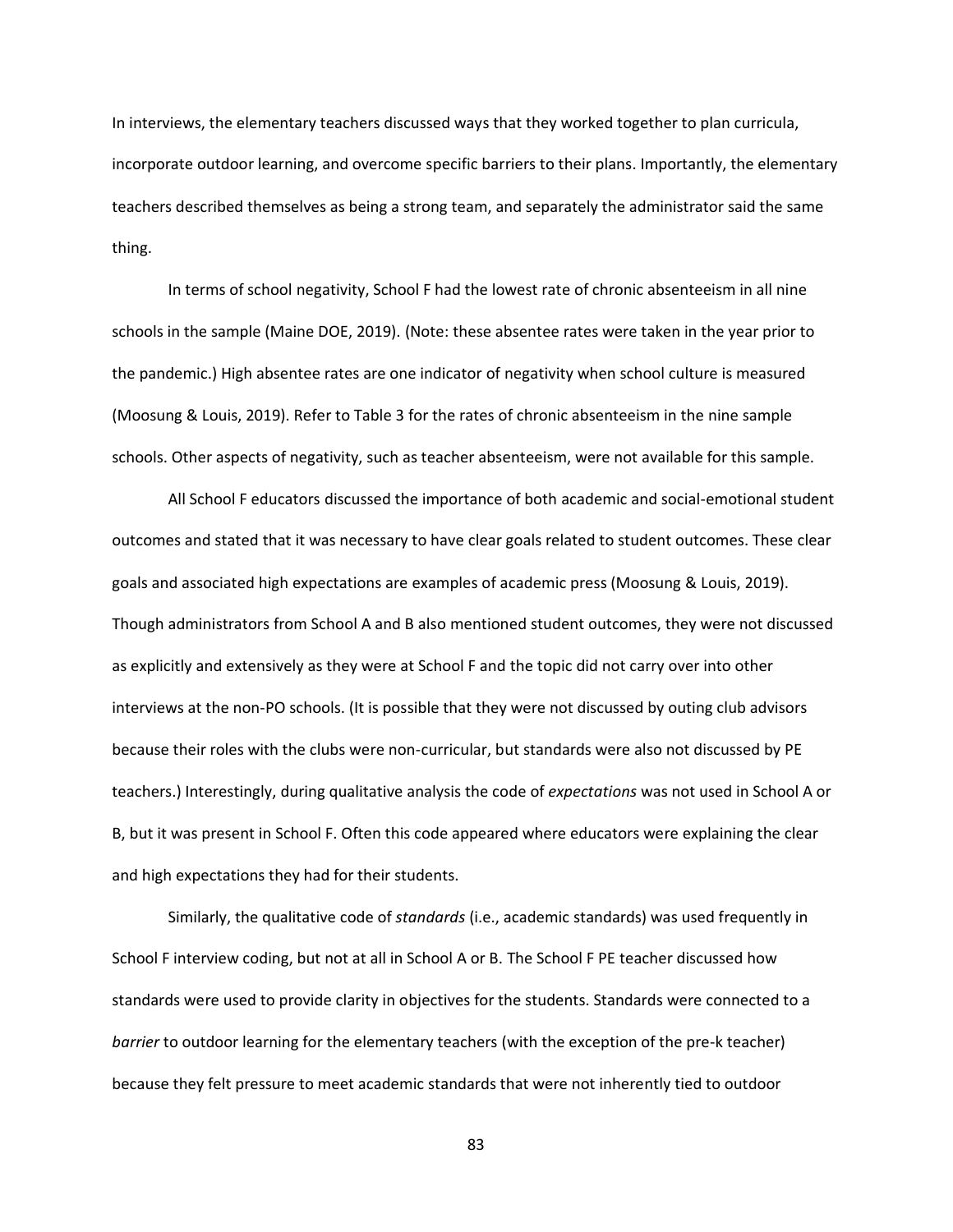learning or experiences. However, the teachers felt it was worth the extra work to make those connections because the social-emotional outcomes were so positive. Though I did not interview any upper-level teachers, the School F administrator explained that the middle and high school teachers had been working over several years to tie their academic standards to a place-based, outdoor-oriented curriculum. Universally, in School F interviews, standards were discussed as an important part of having high academic expectations for students. The standards themselves were not really the barrier, but the time required to connect standards to desired instructional strategies and curriculum content could be a challenge.

Multiple participants at School F discussed how outdoor learning and outdoor activities helped support all students, but sometimes provided positive learning experiences and opportunities to the students that needed it the most. This is an example of the student support aspect of strong school cultures (Moosung & Louis, 2019). School F educators shared multiple anecdotes of students who struggled in classroom settings but found success during outdoor learning and activities. This aspect of student support was not mentioned as explicitly or frequently in Schools A or B. School A participants mentioned that outdoor programming, such as their ski program, provided all students with important opportunities but the connection was not made to academic success.

It is important to note that the non-PO case schools also showed evidence of strong school culture. After the PO school, Schools A and B had the next lowest rates of chronic absenteeism of the nine schools in the sample, and all three were below the state average (Maine DOE, 2019). The other six schools were either at or above the state average. School culture was addressed explicitly at School B, particularly when discussing the importance of caring for each other. One example the administrator provided is that School B's teacher contract includes the ability to take medical leave to care for neighbors or other community members, even if they are not related.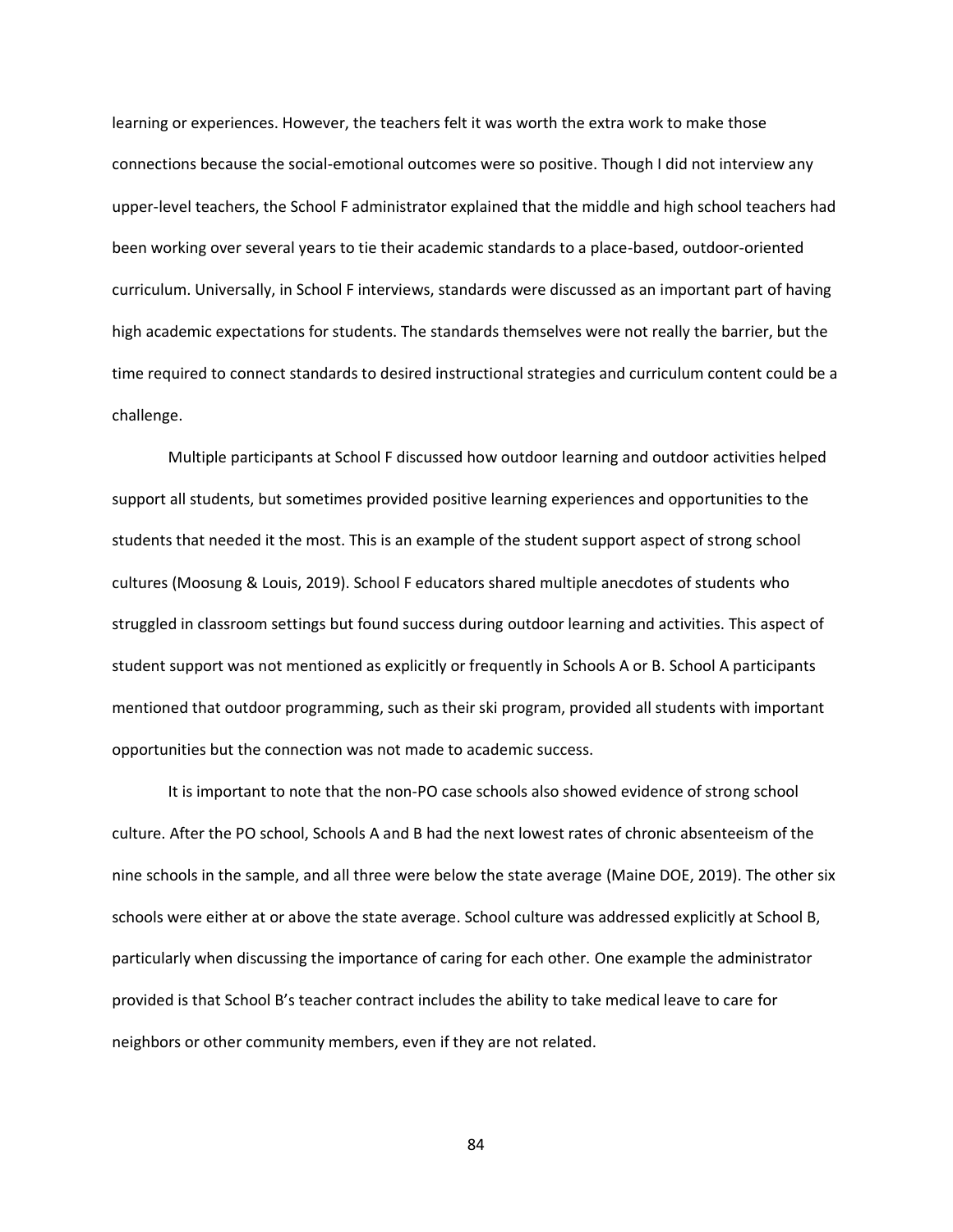Because this study did not assess school culture using standardized tools, the connections are preliminary, but the results are striking. The apparent presence of a strong school culture at the positive outlier school was surprising and opens the door to further investigation.

### **Locally Relevant Curriculum**

In addition to school culture, the results of this study highlight the potential importance of strong positive connections between rural schools and their communities. School F interview participants frequently mentioned the strong connections between their school and the community; the community supported the work of the school in myriad ways and parents and guardians felt the outdoor-oriented curriculum was highly relevant to the local culture. Higher levels of student motivation have been associated with strong connections between communities and rural schools, and also curricula that is carefully attuned to the needs of local communities (Hardré, 2013).

There is also evidence that the use of locally relevant curricula in rural schools is associated with increased teacher satisfaction and lower staff turnover (Roberts, 2013). Decreased staff turnover is associated with stronger school cultures, as discussed in the previous section (Moosung & Louis, 2019). These strong connections between the school and community, along with the presence of a culturally and locally relevant school curriculum, were an important finding from the PO school.

### **Recommendations**

Based on the data from the three case schools, I have developed four main policy and practice recommendations for rural schools and communities that wish to start or expand implementation of outdoor pursuits and outdoor learning at their school. These recommendations stemmed from the ways that School F differed from Schools A and B. However, they should not be considered a blueprint for steps because every school and community has different assets and barriers. Instead, these should be considered suggestions that may help a school and community move forward with their goals in a way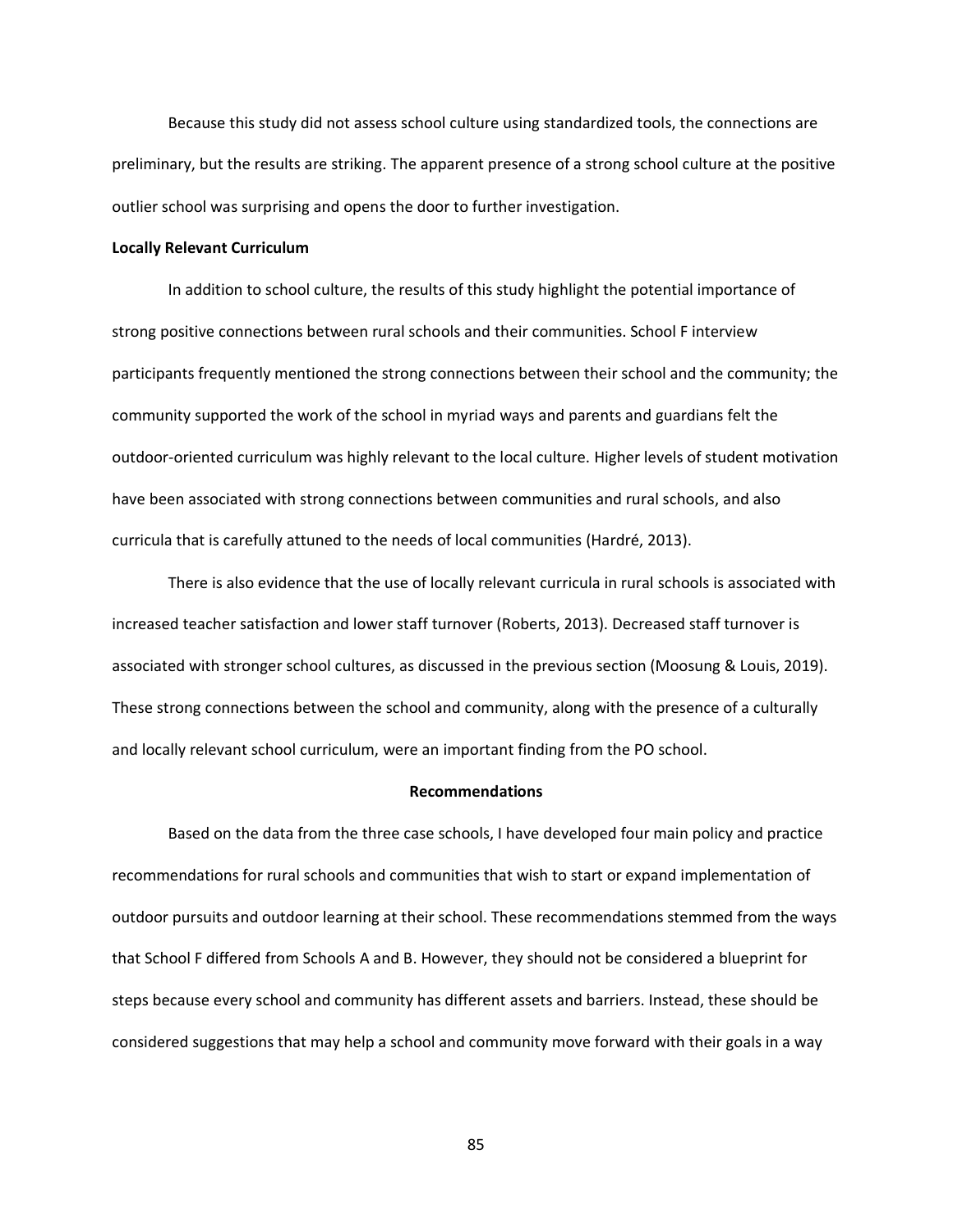that is most relevant to their location and culture. Additionally, I provide some state level recommendations to support outdoor opportunities at schools.

# **In-School Time**

School F's outdoor pursuits and outdoor learning opportunities happened almost exclusively during the school day, with additional opportunities associated with the school-sponsored 21<sup>st</sup> Century after-school program. This practice centered outdoor pursuits and outdoor learning as academic, and not a co-curricular "extra," which decreased conflicts with out-of-school activities and increased accessibility to all students.

Schools that wish to expand outdoor pursuits and learning could start by implementing them during the school day. This may require some creative scheduling. One way School F did this was to create blocks between PE and science classes so that outdoor pursuits in PE could be combined/connected to outdoor learning in science classes. Other suggestions from School F included connecting recess to classroom outdoor learning in order to decrease transition time with outdoor clothing. School F elementary teachers also collaborated on outdoor learning plans to decrease the burden of set-up and clean-up.

## **Alignment with Curriculum and Standards**

Schools and educators may want to align their outdoor learning and outdoor pursuit opportunities to academic standards and curricula. If outdoor learning is explicitly working towards curriculum requirements and goals, it may help avoid the feeling that it is impeding on "academic time." Some of this alignment work could be done in teams of teachers, in collaboration with peers at other schools (particularly helpful for PE teachers who may be the only ones in their school), and/or with the help of curriculum coordinators.

Standards and expectations with social emotional learning (SEL) outcomes could be an emphasis in this part of curriculum planning. School F educators noted that SEL outcomes were a major reason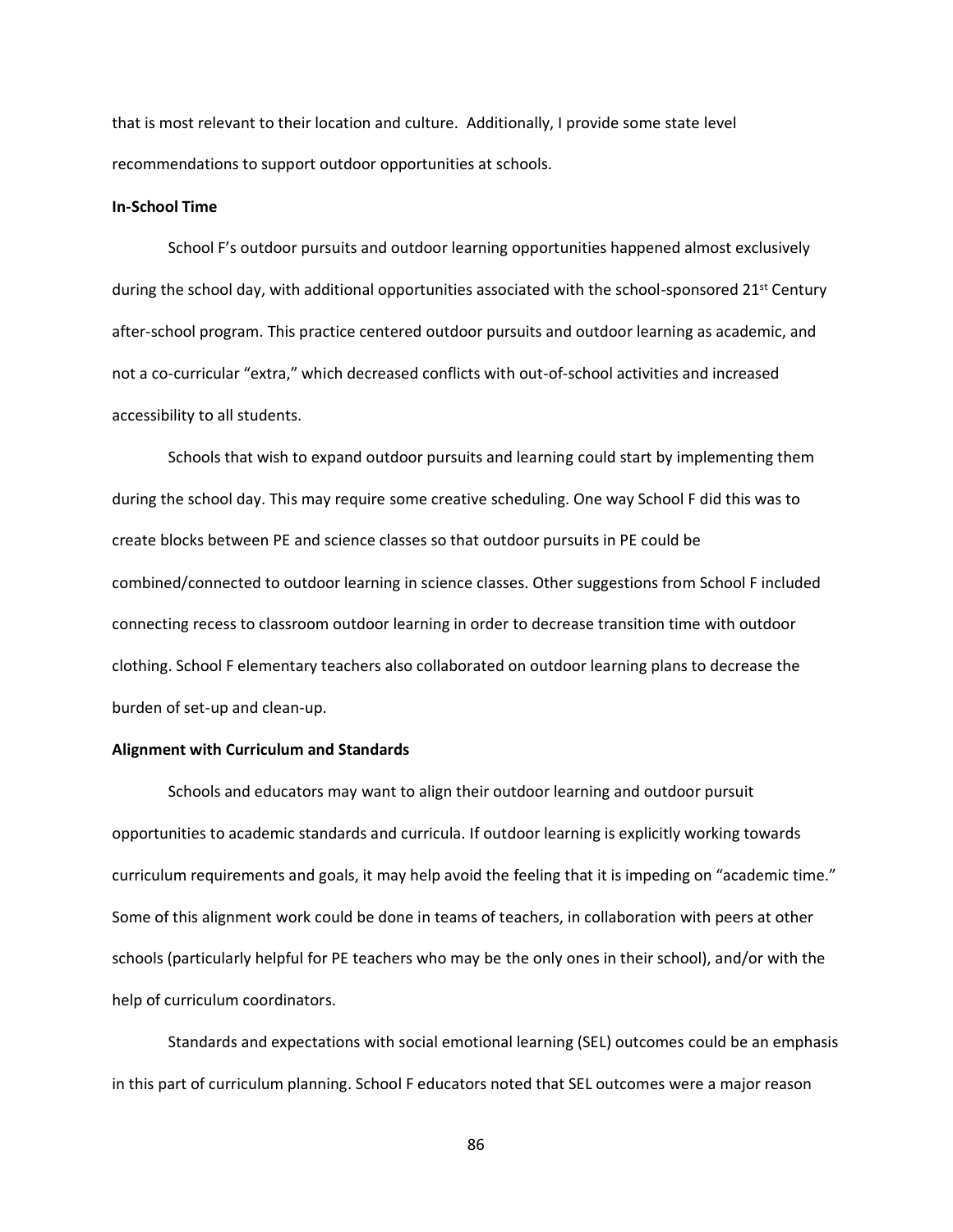they prioritized outdoor learning, so it may make sense for schools to prioritize those outcomes. A focus on SEL may be particularly useful at the beginning of outdoor learning initiatives.

As much as possible, administrators should support educators in this work by providing time for curriculum planning individually or in teams. Explicit training and time to support curriculum alignment, during both on-site during professional development days and attendance at relevant conferences or courses, helped the School F teachers align their outdoor learning with mandated curriculum requirements.

### **Long-term Considerations**

School F applied for and accessed a lot of grant funding to support their work, particularly initially, but they also incorporated base funding for this work into their regular school budget over time. The base funding greatly facilitated the stability and long-term growth of their outdoor programming. This recommendation also aligns with findings from Edwards-Jones et al. (2018) that showed that longer-term core funding allocations were associated with longer-lasting outdoor initiatives.

Schools that wish to implement or increase outdoor pursuits and learning should seek out free or low-cost resources from outdoor oriented non-profits and should apply for external funding or donations to support initial work. However, at the same time, schools should consider long-term funding and support strategies. Like School F, could your school begin with donations/grants and make plans to start incorporating annual funding into a regular budget? Could an annual or on-going fundraiser (like School F's bottle drive) help support outdoor learning?

This long-term planning may be particularly important as schools consider what it might look like to get "back to normal" after having an influx of extra funds from COVID relief. As much as possible, schools should consider purchases of equipment or upgrades to facilities that will be long-lasting. Additionally, focusing efforts on establishing core facilities such as a wooded trail or an outdoor classroom that can be used for many kinds of learning activities should be highest priority.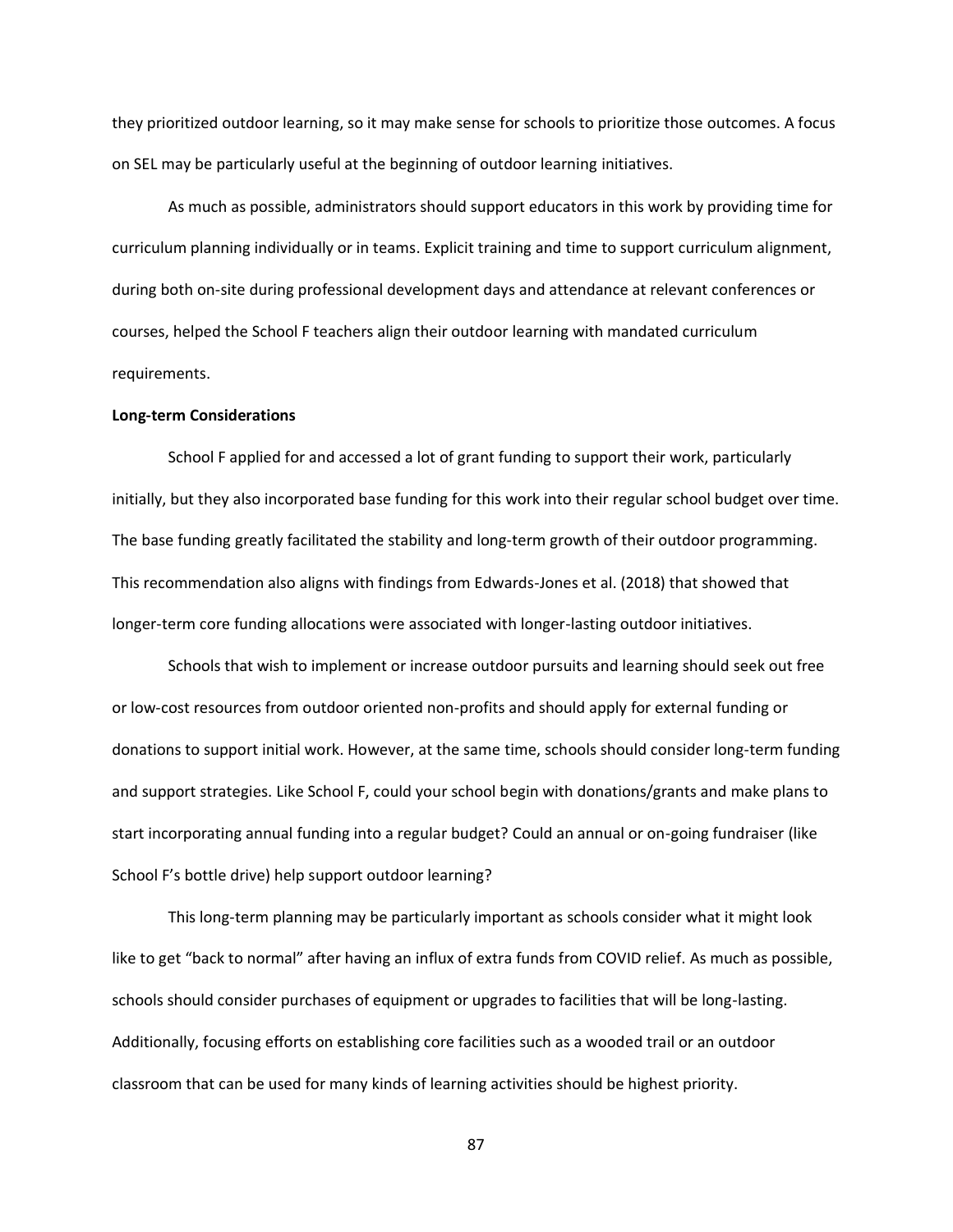Finally, if new facilities are created or equipment purchased, thought should be given to who will oversee the maintenance and use of the equipment. If, for example, a school decides that the PE teacher is responsible for equipment maintenance, they should ensure that the teacher has the knowledge and support to do that work, and that those expectations are passed on if the PE position experiences turnover.

## **Community Relevance**

The final recommendation is for schools to consider what types of outdoor pursuits and outdoor learning are most relevant to their local community's landscape, culture, and economy. School F felt that their outdoor curriculum work was very relevant to the local community's priorities, and they made particular use of local assets such as a river and a bog that were special to their area. Schools could consider what is most relevant to their location and culture, and what special places might help connect students to their local outdoor environments. If a community has a lot of inland water access, the school may wish to incorporate paddling, boating safety, and fishing in their outdoor pursuit PE curriculum. That same school might consider incorporating watersheds, stream ecology, water insect lifecycles, and water clarity into their science and social studies curricula throughout several grade levels.

## **State Level Recommendations**

State level recommendations in Maine are somewhat challenging to produce due to the high level of local control in Maine's public education system. However, based on the data from this study, I have two main state level recommendations to support outdoor learning and pursuits in Maine schools. My first recommendation is for the state to explicitly incorporate outdoor pursuits and learning in appropriate statutory curriculum requirements and policies. In PE this could mean adding outdoor pursuits to the Maine Learning Results. The state could also add requirements for daily student outdoor time (within reasonable weather conditions), which could be met via recess, PE classes, or other outdoor learning opportunities. Outdoor time in such a policy might not always be during strictly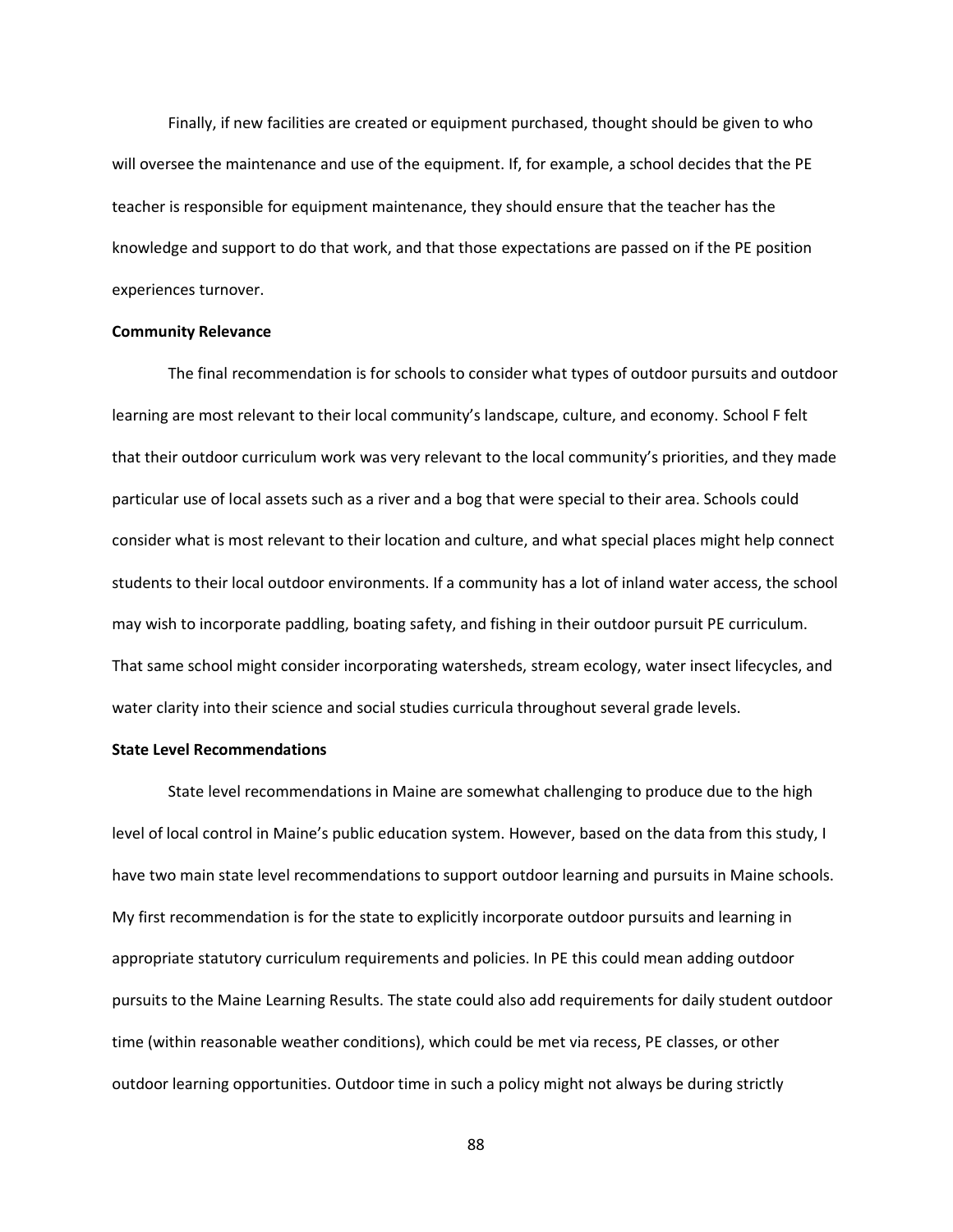defined OP or outdoor learning but having a state level requirement even about simple time outdoors would convey the importance of these activities.

My second state level recommendation is regarding access to natural outdoor spaces. The state could prioritize, through funding and partnerships with land conservation organizations, providing access to natural outdoor spaces either on school grounds or within walking distance of schools. As shown in the Trust for Public Lands' *Nature Near Schools* map, many Maine schools do not have access to open spaces. The state could require any new school constructed with state funding to include access to open natural spaces either adjacent to or on school grounds. For existing schools, the state could spearhead efforts to connect schools with conserved or accessible open lands. The exact mechanisms of accessibility would depend on the location but might include things such as conservation easements, land purchases or swaps, establishing trails or other facilities on existing publicly owned land, or supporting school use of privately owned land through education about Maine's landowner liability laws.

School F used the donation of a privately owned parcel of land to establish the outdoor classroom spaces, and they used trails on other private and conserved lands adjacent to the school for various activities. It is very hard to incorporate outdoor pursuits and outdoor learning without access to open, especially natural (meaning not playing field), areas. Therefore, increasing schools' access to such places should be a priority.

#### **Strengths and Limitations**

The main limitations in this study were the small original sample sizes and low participation rates. The small sample size limited interpretations and confirmation of the data. Additionally, the low participation rates limited opportunities for cross-case analyses. There may have been some selfselection bias that resulted in the low participation rates, but it was not possible to ascertain what (if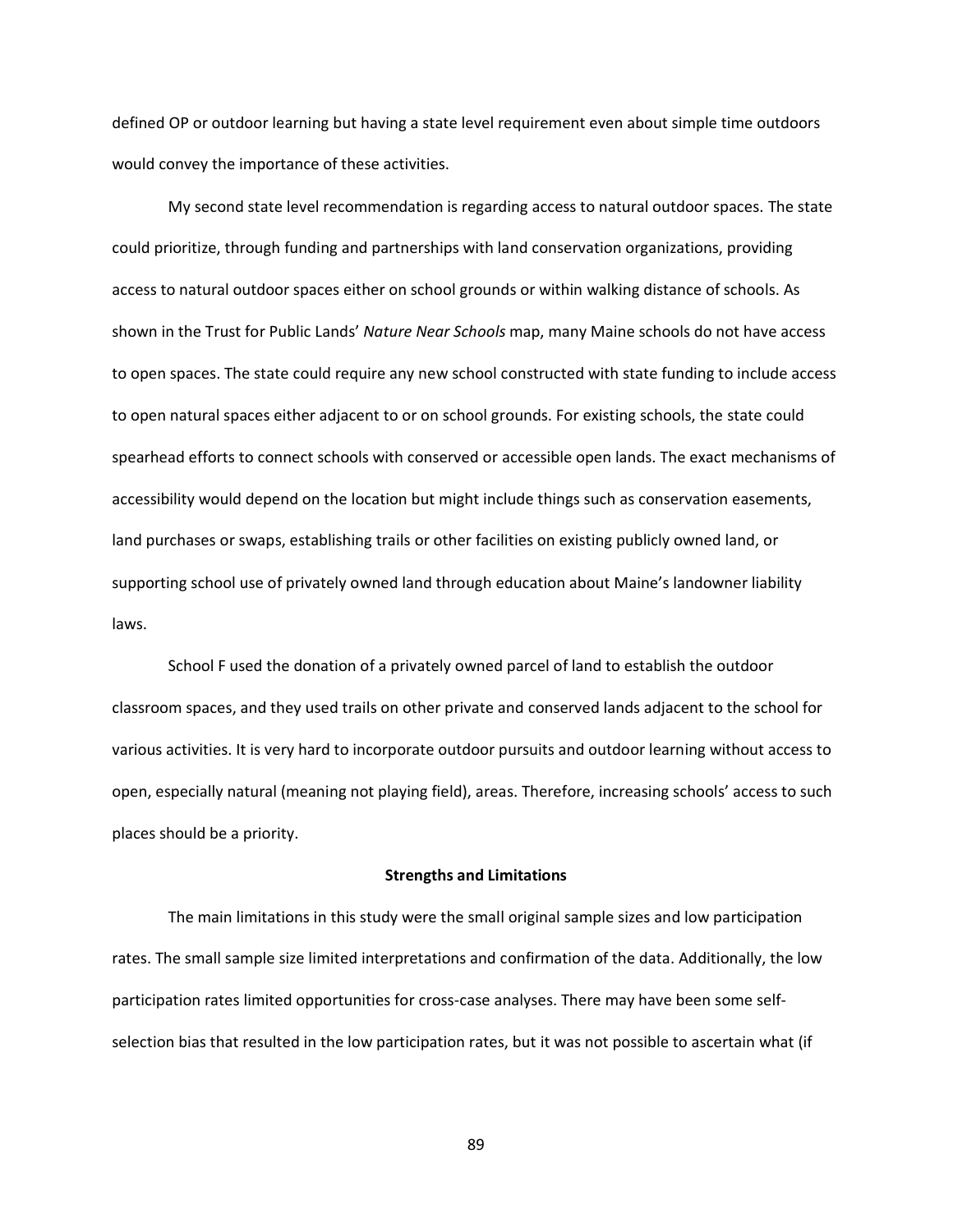any) differences might have existed between the schools that chose to participate and those that did not.

Additionally, the use of both individual interviews and one group interview at School F was a limitation. Group interviews provide opportunities for participants to play off each other's responses, which was not possible in the individual interviews. Limiting the study to include only individual or group interviews would have eliminated that potential weakness.

It is important to note that the COVID-19 pandemic may have played a role in the low participation rates. Throughout the study I heard from multiple educators that the pandemic had caused so much disruption many people were unable or unwilling to take on anything extra, such as participation in a research project. Despite its small size, the original sample was appropriate given the research question. However, having greater participation in both phase one and phase two of the research would have been ideal.

There were two main strengths of this study: the comparative case study design and the positive outlier methodological approach. The positive outlier approach was a key strength of this study because, through my own professional experience, one school was known at the outset to be a positive outlier in relation to the research topic. That PO status of School F was confirmed during phase one data analysis, which provided reinforcing support for the PO method. Phase two data gave insight into the possible complex mechanisms behind the PO status of School F, particularly in relation to school culture.

The comparative case study design allowed for in-depth data gathering and analysis of the three case schools, which provided a greater understanding about the characteristics of both the PO school and the two non-PO schools. Though cross-case comparisons were limited due to sample size and participation rates, the data was comprehensive enough to lead to substantial insights about the three schools and to make some conclusions about the findings.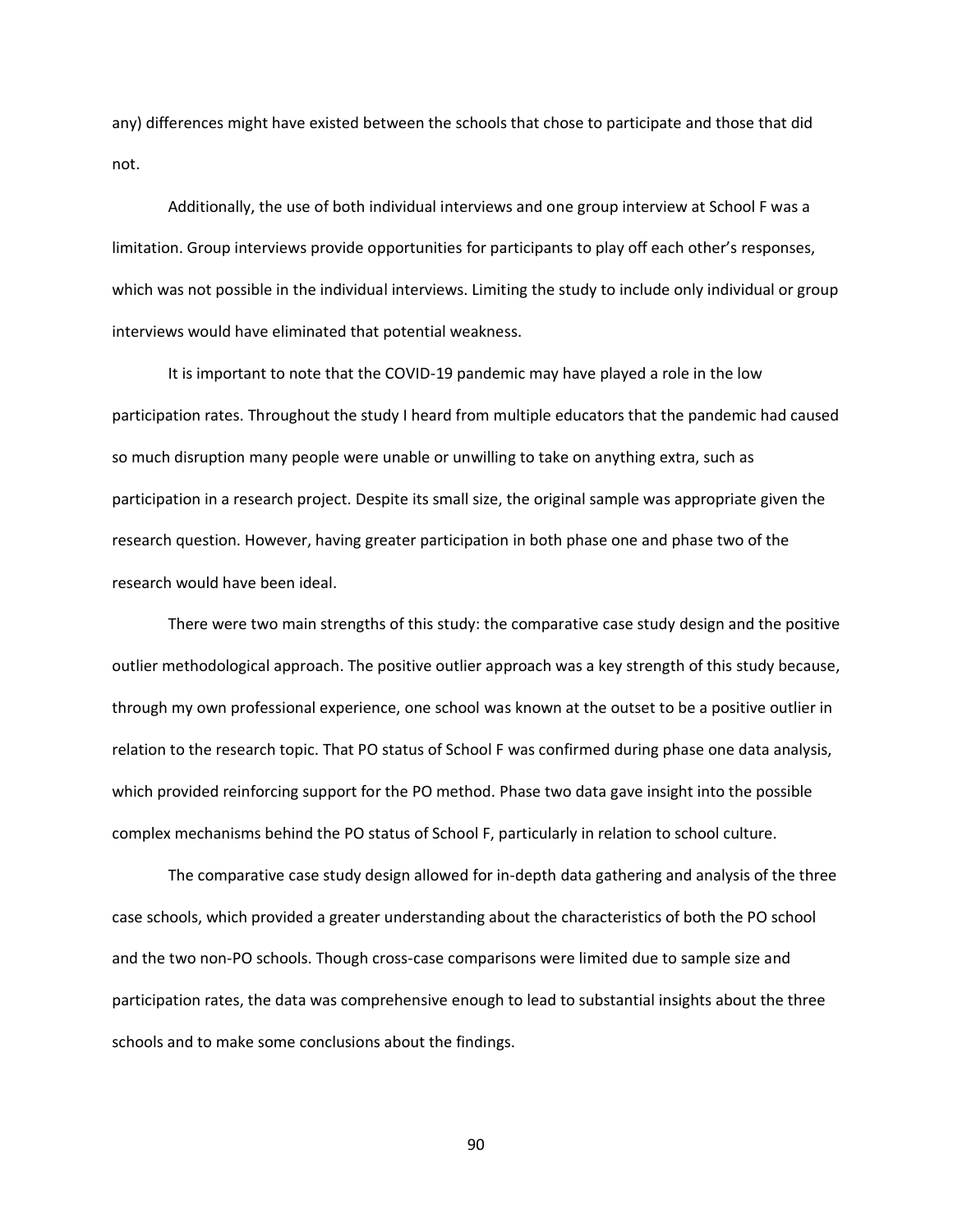### **Future Research**

This study uncovered three potential areas for future research: exploring the possible effects of an outdoor learning and OP interventions on school culture, studying possible associations between improved student outcomes and outdoor learning activities, and identifying the impacts of culturally relevant outdoor curricula in rural schools.

A fascinating but extremely challenging area for future study would be exploring the potential connection between school culture and the presence of outdoor learning and activities. Specifically, it would be valuable to assess for a possible cause and effect relationship between the presence of a strong school culture and the facilitation of high levels of outdoor learning and pursuits. This possible relationship would be worth exploring because both variables–strong school culture and outdoor learning and activities–have been connected to improved student outcomes (Moosung & Louis, 2019; James & Williams, 2017; Price, 2015). Future research could ask the question: Does an intervention of outdoor learning and/or outdoor pursuits help improve a school's culture? However, creating a strong study to answer this question would require a Solomon four-group design (Campbell & Stanley, 1963). That kind of design would be incredibly challenging to undertake due to the participant numbers required and variables involved.

The second possible area of future research would consider if and how in-school outdoor opportunities result in improved student outcomes. Some research in this area already exists, though as explained in my literature review, many of these studies have designs or methods that limit their utility. Similarly, research that has explored associations between extra-curricular activities and improved student outcomes has consistently suffered from research design weaknesses (Raffo & Forbes, 2021; Shulruf, 2010).

In my study, educators shared numerous anecdotes attributing improved student outcomes in areas such as behavior and learning engagement with the presence of outdoor learning and OP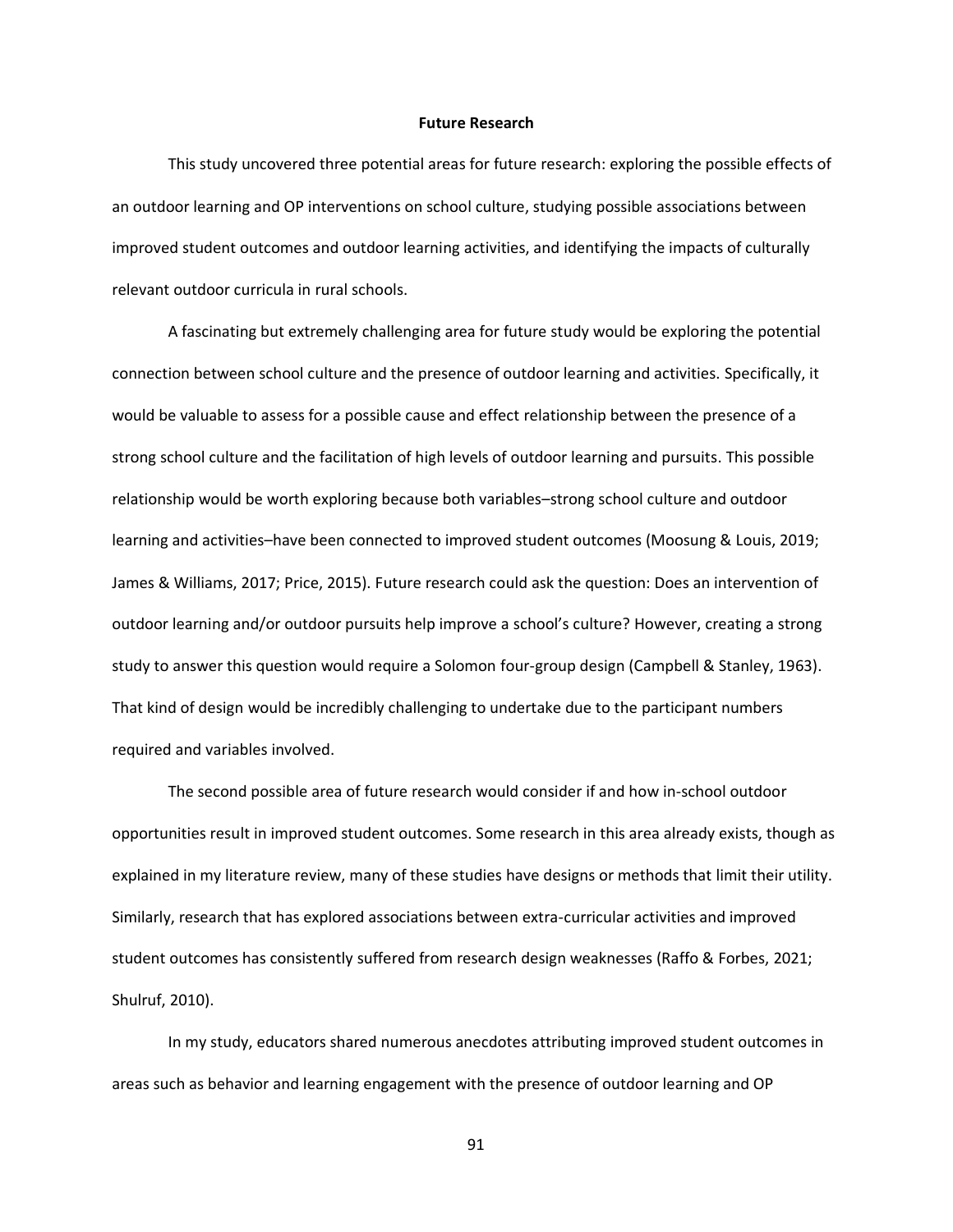opportunities. A possible next research step would be to explicitly study specific student outcomes from an outdoor learning or OP intervention. Such a study would ideally focus on objectively measurable student outcomes and avoid some of the design problems found in previous research. A pretest-posttest control group design would be ideal for exploring this research question (Campbell & Stanley, 1963).

A final area of future research would explore possible relationships between small rural schools and the cultural, economic, and geographic relevance of their curriculum. The educators at School F, particularly the administrator and PE teacher, discussed how relevant their outdoor- and place-based curricula were to the local economy and culture. As rural schools have often struggled with the complexities of their role in relation to student aspirations and an increasingly global economy, this would be a critical area to study further (Biddle & Azano, 2016; Flora et al., 2016).

This aspect of future research could ask the following questions: Can a locally relevant and responsive curriculum increase community support and connections in rural schools? Can a K-12 curriculum connected to the local assets of culture and economy decrease long-term out-migration in rural communities? Do schools with an existing strong school culture tend to find and incorporate unique curriculum components (e.g., studio art, orchestral music, marine science, etc.) that are particularly relevant and valued in their communities? This area of research could also explore the intersections between the existence of an outdoor-based recreation and tourism economy and the types of outdoor activities that local families and youth participate in. There is some evidence that rural residents may have negative perceptions of outdoor activities that are perceived to be done primarily by tourists (Abildso et al., 2021). This potentially fraught relationship between the tourism economy and the local community's valuation of outdoor pursuits would be important to explore.

These are all complex questions, and such research would need to be exploratory. Considering the PO example from my study, it may be that School F has cultivated a strong school culture, at least in part, because outdoor activities are highly relevant to the community's traditions, economy, and values.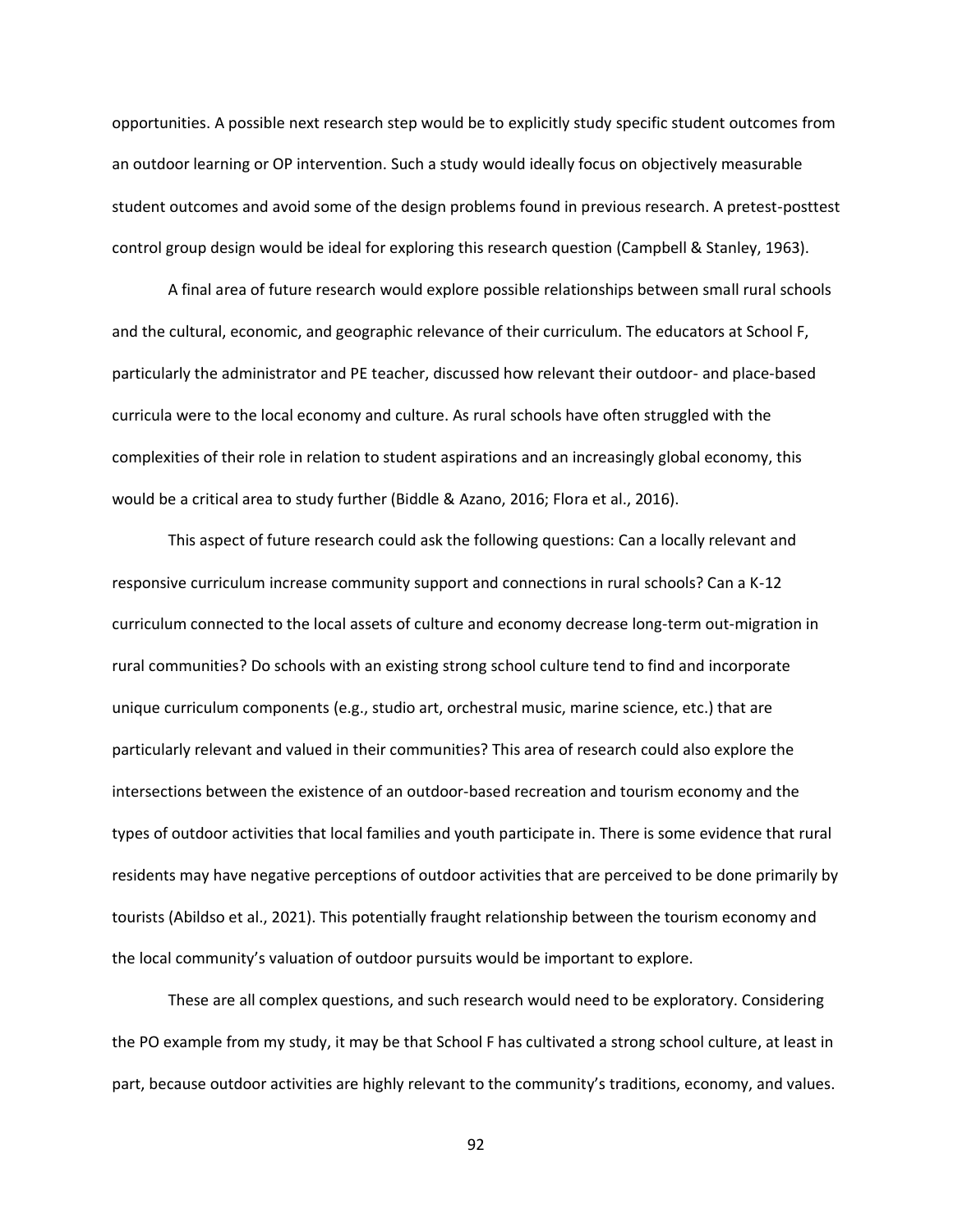It is possible that the outdoor activities help preserve and reinforce the school culture. Exploring these kinds of potential but complex relationships between the relevance of the school curriculum and the important aspects of the school and community culture would be a significant next research step, particularly in rural areas.

#### **Summary**

The findings from my study have practical implications for educators and facilitators in outdoor learning and pursuits. Additionally, the findings from this study can help inform both future research and future interventions.

The most significant practical outcome from this study is that the analysis of barriers and facilitators could help schools and other stakeholders determine how they might approach implementing or increasing outdoor learning and OPs in their own educational communities. An example of the potential use of phase two data relates to in-school versus out-of-school outdoor programming. It was clear from the data that additional barriers were often present when outdoor programming occurred outside of the school day. In contrast, incorporating outdoor learning and OPs into the school day seemed to be a facilitator.

Another key lesson learned about barriers and facilitators is how important in-service professional development was for the PO educators. Both in PE and OE settings and for classroom teachers, in-service professional development that was fully supported by the school was crucial. For classroom teachers, using the resources from professional development for team-based curriculum planning seemed especially useful. For PE teachers, professional development assisted with getting more comfortable facilitating specific activities and using new equipment. In contrast, educators at the non-PO schools often described either lacking outdoor-oriented professional training or seeking it out on their own time and at their own expense. The importance of professional development is also supported in the literature (Oberle et al., 2021; Zhang, 2021).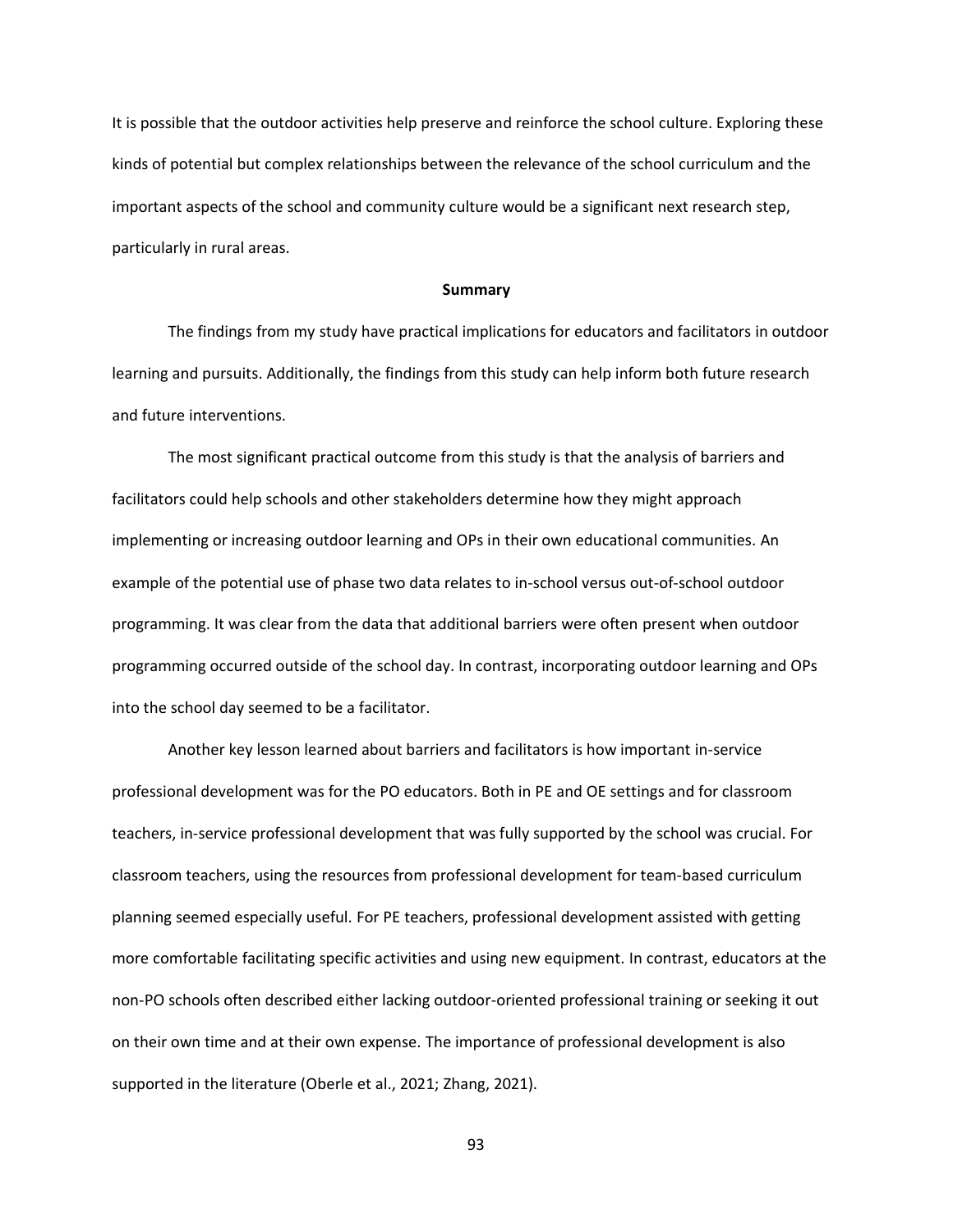The findings from this study can help inform future research in this field, as well as the development of future school-based outdoor interventions or programs. Schools that wish to incorporate more outdoor learning or OPs, or want to find greater success in their current offerings, can use the lessons learned from the participating schools in this study to support their next steps. Despite the heterogeneity of rural communities there are many practical findings in this study that all schools may find useful.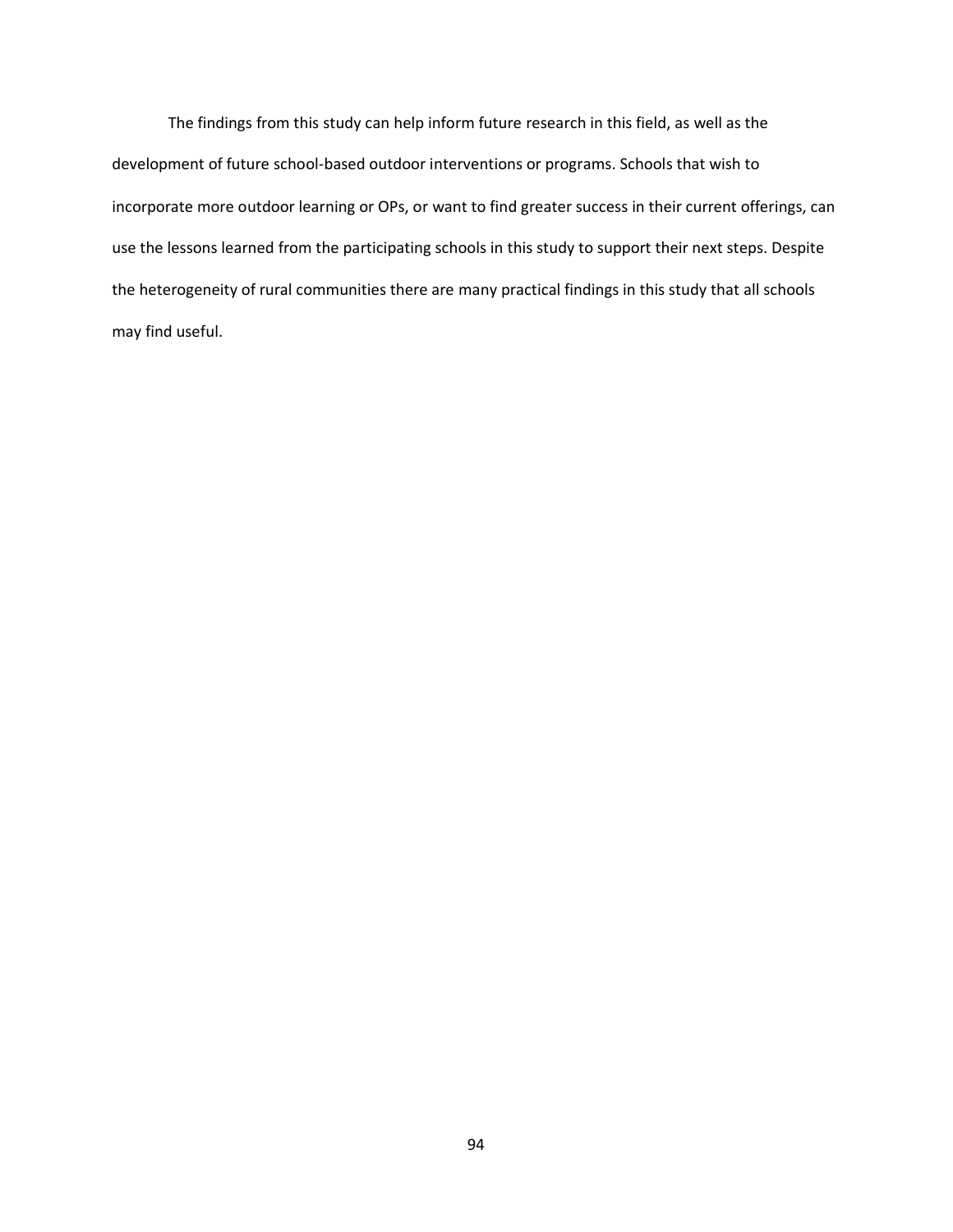#### **REFERENCES**

- Abildso, C. G., Perry, C. K., Jacobs, L., Umstattd Meyer, R., McClendon, M., Edwards, M. B., Roemmich, J. N., Ramsey, Z., & Stout, M. (2021). What sets physically active rural places apart from less active ones? A comparative case study of three US counties. *International Journal of Environmental Research and Public Health*, *18*, 10574.<https://doi.org/10.3390/ijerph182010574>
- Beames, S., & Atencio, M. (2008). Building social capital through outdoor education. *Journal of Adventure Education & Outdoor Learning*, 8(2), 99–112. <https://doi.org/10.1080/1472967082256868>
- Becker, C., Lauterbach, G., Spengler, S., Dettweiler, U., & Mess, F. (2017). Effects of regular classes in outdoor education settings: A systematic review on students' learning, social and health dimensions. *International Journal of Environmental Research and Public Health*, *14*(5), 485. <https://doi.org/10.3390/ijerph14050485>
- Biddle, C., & Azano, A. P. (2016). Constructing and reconstructing the "rural school problem": A century of rural education research. *Review of Research in Education*, *40*(1), 298–325. <https://doi.org/10.3102/0091732X16668800>
- Bowler, D. E., Buyung-Ali, L. M., Knight, T. M., & Pullin, A. S. (2010). A systematic review of evidence for the added benefits to health of exposure to natural environments. *BMC Public Health*, *10*(1), 456.<https://doi.org/10.1186/1471-2458-10-456>
- Brookes, A. (2004). Astride a long-dead horse: Mainstream outdoor education theory and the central curriculum problem. *Australian Journal of Outdoor Education*, *8*(2), 22–37.
- Brown, M. (2009). Reconceptualising outdoor adventure education: Activity in search of an appropriate theory. *Australian Journal of Outdoor Education*, *13*(2), 3–13.
- Brusseau, T. A., Burns, R. D., & You, F. (2015). Contextual factors related to physical activity during middle school physical education. *Journal of Science and Medicine in Sport*, *19*, 733–737. <http://dx.doi.org/10.1016/j.jsams.2015.10.001>
- Campbell, D. T., & Stanley, J. C. (1963). *Experimental and quasi-experimental designs for research*. Houghton Mifflin Company.
- Cleland, V., Crawford, D., Baur, L. A., Hume, C., Timperio, A., & Salmon, J. (2008). A prospective examination of children's time spent outdoors, objectively measured physical activity and overweight. *International Journal of Obesity,* 32(11), 1685–1693. doi: *<https://doi.org/10.1038/ijo.2008.171>*
- Creswell, J. W. (2013). *Qualitative inquiry & research design: Choosing among five approaches* (3rd ed.). SAGE Publications.
- Couturier, L., Chepko, S., & Holt, S. (2014). *National standards and grade-level outcomes*. SHAPE America and Human Kinetics.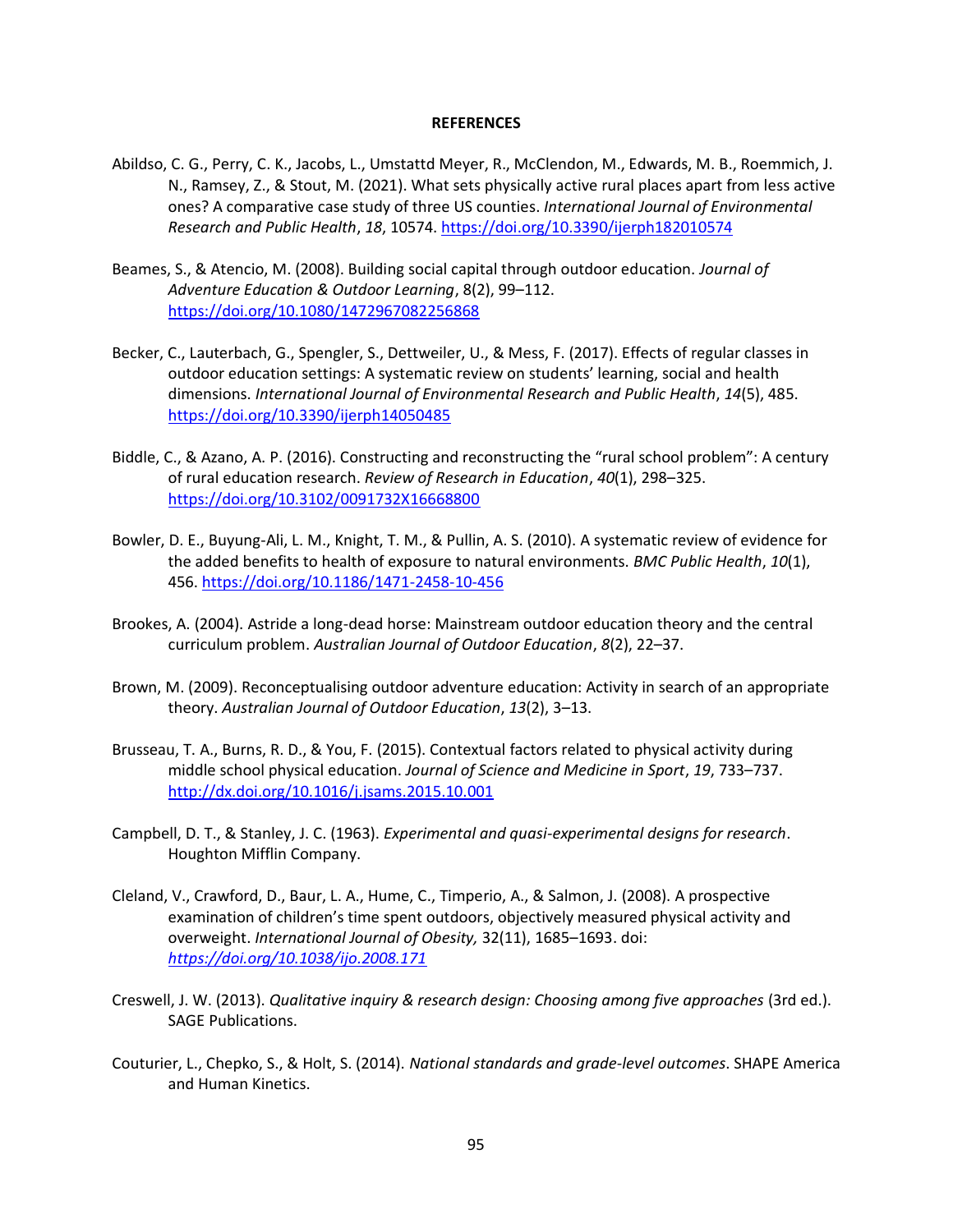- Coventry, P. A., Brown, J. V. E., Pervin, J., Brabyn, S., Pateman, R., Breedvelt, J., Gilbody, S., Stancliffe, R., McEachan, R., & White, P. C. L. (2021). Nature-based outdoor activities for mental and physical health: Systemic review and meta-analysis. *SSM Population Health*, *16*. <https://doi.org/10.1016/j.ssmph.2021.100934>
- Deal, T. E., & Peterson, K. D. (2016). *Shaping school culture* (3rd ed.). John Wiley & Sons, Incorporated. <http://ebookcentral.proquest.com/lib/umaine/detail.action?docID=4605622>
- Economic Research Service. (2015). *Frontier and remote area codes*. U.S. Department of Agriculture. <https://www.ers.usda.gov/data-products/frontier-and-remote-area-codes/>
- Edwards-Jones, A., Waite, S., & Passy, R. (2018). Falling into LINE: School strategies for overcoming challenges associated with learning in natural environments (LINE). *International Journal of Primary, Elementary and Early Years Education*, I(1), 49–63. <https://doi.org/10.1080/03004279.2016.1176066>
- Ernst, J. (2012). Influences on and obstacles to K-12 administrators' support for environment-based education. *The Journal of Environmental Education*, *43*(2), 73–92. <https://doi.org/10.1080/00958964.2011.602759>
- Flora, C. B., Flora, J. L., & Gasteyer, S. P. (2016). *Rural communities: Legacy and change* (5th ed.). Westview Press.
- Geography Program. (2010). *Census urban and rural classification and urban area criteria*. U.S. Census Bureau. [https://www.census.gov/programs-surveys/geography/guidance/geo-areas/urban](https://www.census.gov/programs-surveys/geography/guidance/geo-areas/urban-rural/2010-urban-rural.html)[rural/2010-urban-rural.html](https://www.census.gov/programs-surveys/geography/guidance/geo-areas/urban-rural/2010-urban-rural.html)
- Geography Program. (2021, April 26). *Urban and rural*. U.S. Census Bureau. <https://www.census.gov/programs-surveys/geography/guidance/geo-areas/urban-rural.html>
- Gilbert, A. S., Duncan, D. D., Beck, A. M., Eyler, A. A., & Brownson, R. C. (2019). A qualitative study identifying barriers and facilitators of physical activities in rural communities. *Journal of Environmental and Public Health*, *7*.<https://doi.org/10.1155/2019/7298692>
- Gray, C., Gibbons, R., Larouche, R., Sandseter, E. B. H., Bienenstock, A., Brussoni, M., Chabot, G., Herrington, S., Janssen, I., Pickett, W., Power, M., Stanger, N., Sampson, M., & Tremblay, M. S. (2015). What is the relationship between outdoor time and physical activity, sedentary behaviour, and physical fitness in children? A systematic review. *International Journal of Environmental Research and Public Health*, *12*(6), 6455–6474. <https://doi.org/10.3390/ijerph120606455>
- Harvey, A., Faulkner, G., Giangregorio, L., & Leatherdale, S. T. (2017). An examination of school- and student-level characteristics associated with the likelihood of students' meeting the Canadian physical activity guidelines in the COMPASS study. *Canadian Journal of Public Health*, *108*(4), e348–e354.<https://doi.org/10.17269/cjph.108.5925>
- Haug, E., Torsheim, T., Sallis, J. F., & Samdal, O. (2010). The characteristics of the outdoor school environment associated with physical activity. *Health Education Research*, *25*(2), 248–256. <https://doi.org/10.1093/her/cyn050>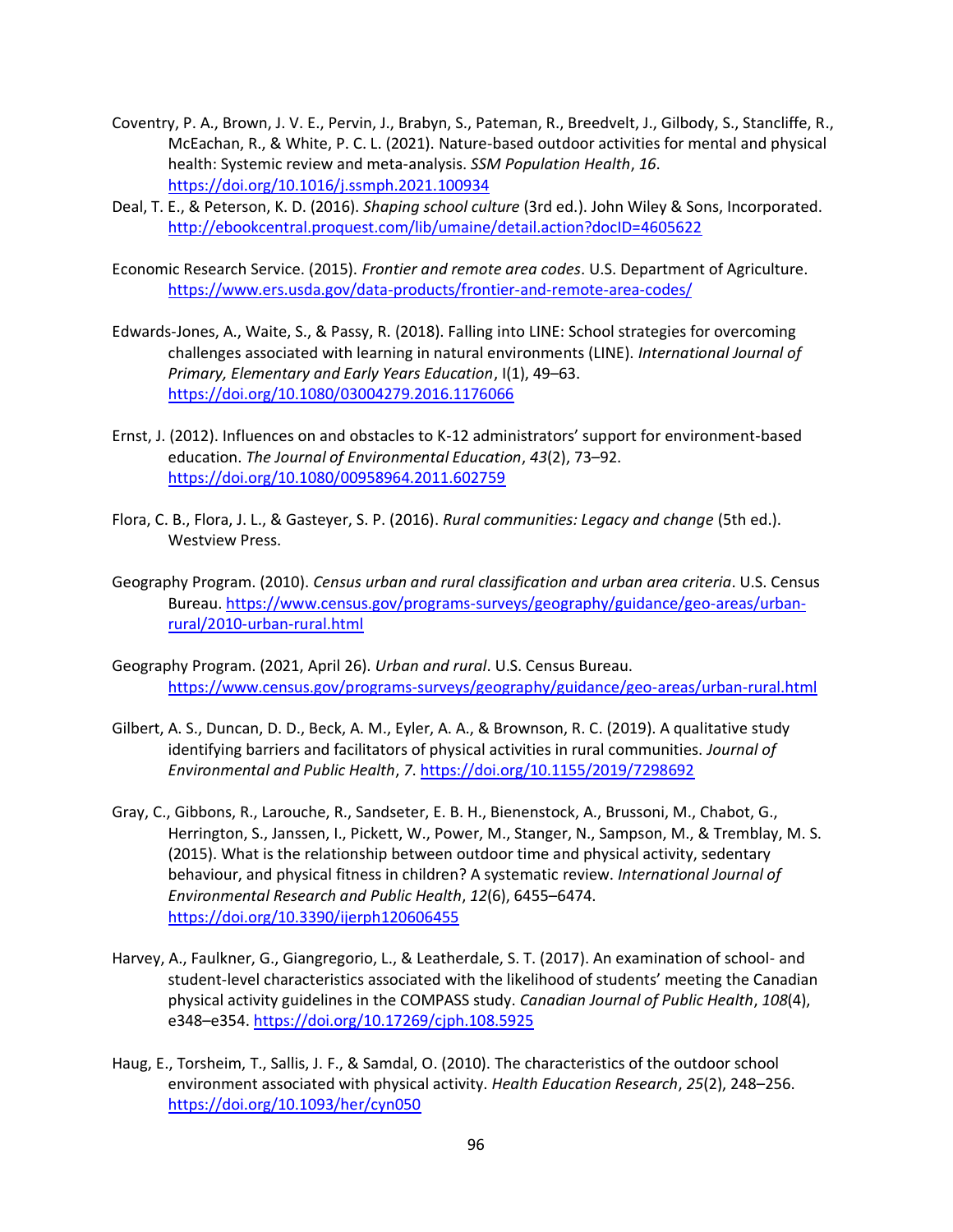- Hoefer, W. R., McKenzie, T. L., Sallis, J. F., Marshall, S. J., & Conway, T. L. (2001). Parental provision of transportation for adolescent physical activity. *American Journal of Preventive Medicine*, *21*(1), 48–51.
- Hardré, P. L. (2013). Standing in the gap: Research that informs strategies for motivating and retaining rural high school students. *The Rural Educator*, *34*(1). <https://doi.org/10.35608/ruraled.v34i1.404>
- Herlan, E. R. (2021). *Brief for the Maine School Management Association, Maine School Boards Association, and Maine Superintendents Association as Amici Curiae*. [https://www.supremecourt.gov/DocketPDF/20/20-](https://www.supremecourt.gov/DocketPDF/20/20-1088/198148/20211029122658793_2021%2010%2029%20Amici%20MSMA%20MSBA%20MSSA%20SCOTUS%20Brief.pdf) [1088/198148/20211029122658793\\_2021%2010%2029%20Amici%20MSMA%20MSBA%20MSSA](https://www.supremecourt.gov/DocketPDF/20/20-1088/198148/20211029122658793_2021%2010%2029%20Amici%20MSMA%20MSBA%20MSSA%20SCOTUS%20Brief.pdf) [%20SCOTUS%20Brief.pdf](https://www.supremecourt.gov/DocketPDF/20/20-1088/198148/20211029122658793_2021%2010%2029%20Amici%20MSMA%20MSBA%20MSSA%20SCOTUS%20Brief.pdf)
- Irland, L. C. (2020). From wilderness to timberland to vacationland to ecosystem: Maine's forests, 1820- 2020. *Maine Policy Review*, *29*(2), 45–56.
- Joens-Matre, R. R., Welk, G. J., Calabro, M. A., Russell, D. W., Nicklay, E., & Hensley, L. D. (2008). Ruralurban differences in physical activity, physical fitness, and overweight prevalence of children. *The Journal of Rural Health*, *24*(1), 49–54.
- Kegler, M. C., Alcantara, I., Dubruiel, N., Veluswamy, J. K., Appelbaum, H., & Handwerk, S. (2013). "Positive deviants": A qualitative study of physically active adults in rural environments. *The Journal of Primary Prevention*, *34*(1–2), 5[. https://doi.org/10.1007/s10935-013-0291-6](https://doi.org/10.1007/s10935-013-0291-6)
- Larson, L. R., Green, G. T., & Cordell, H. K. (2011). Children's time outdoors: Results and implications of the national kids survey. *Journal of Park and Recreation Administration*, *29*(2), 1–20.
- Larson, L. R., Szczytko, R., Bowers, E. P., Stephens, L. E., Stevenson, K. T., & Floyd, M. F. (2019). Outdoor time, screen time, and connection to nature: Troubling trends among rural youth? *Environment and Behavior*, *51*(8), 966–991. <https://doi.org/10r.g1/107.171/0770/10301931961561581880066686>
- Lee, E.-Y., Bains, A., Hunter, S., Ament, A., Brazo-Sayavera, J., Carson, V., Hakimi, S., Huang, W. Y., Janssen, I., Lee, M., Heejum, L., Santos Silva, D. A., & Tremblay, M. S. (2021). Systematic review of the correlates of outdoor play and time among children aged 3-12 years. *International Journal of Behavioral Nutrition and Physical Activity*, *18*(41), 46. [https://doi.org/10.1186/s12966-021-](https://doi.org/10.1186/s12966-021-01097-9) [01097-9](https://doi.org/10.1186/s12966-021-01097-9)
- Lim, C., Donovan, A., Harper, N., & Naylor, P.-J. (2017). Nature elements and fundamental motor skill development opportunities at five elementary school districts in British Columbia. *International Journal of Environmental Research and Public Health*, *14*(10), 1279. <https://doi.org/10.3390/ijerph14101279>
- Lounsbery, M. A. F., McKenzie, T. L., Morrow Jr., J. R., Monnat, S. M., & Hold, K. A. (2013). District and school physical education policies: Implications for physical education and recess time. *Annals of Behavioral Medicine*, *45*(Supplement 1), S141.<https://doi.org/10.1007/s12160-012-9427-9>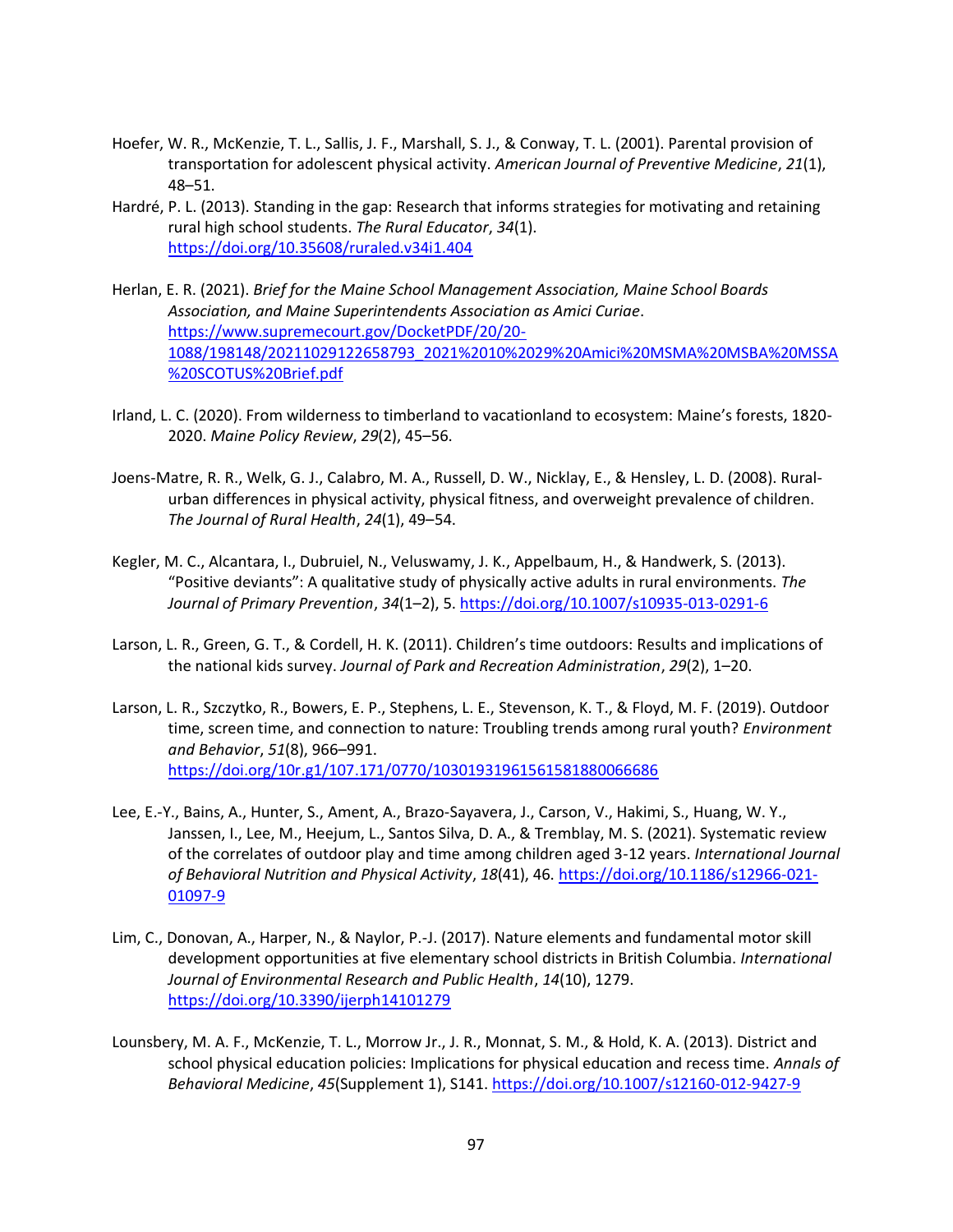- Louv, R. (2005). *Last child in the woods: Saving our children from nature-deficit disorder*. Workman Publishing Company.
- Maine Center for Disease Control. (2021). *Rate of Lyme disease by town, Maine 2016-2020*. Maine Tracking Network. [https://gateway.maine.gov/cognos/cgi](https://gateway.maine.gov/cognos/cgi-bin/cognosisapi.dll?b_action=cognosViewer&ui.action=run&ui.object=%2fcontent%2ffolder%5b%40name%3d%27CDC%20EOHP%20EPHT%20AVR%27%5d%2freportView%5b%40name%3d%27Maine%20Environmental%20Public%20Health%20Tracking%20(EPHT)%20Network%20-%20Public%20Data%20Portal%27%5d&cv.header=false&cv.toolbar=false&p_Content_area=Lyme)[bin/cognosisapi.dll?b\\_action=cognosViewer&ui.action=run&ui.object=%2fcontent%2ffolder\[%4](https://gateway.maine.gov/cognos/cgi-bin/cognosisapi.dll?b_action=cognosViewer&ui.action=run&ui.object=%2fcontent%2ffolder%5b%40name%3d%27CDC%20EOHP%20EPHT%20AVR%27%5d%2freportView%5b%40name%3d%27Maine%20Environmental%20Public%20Health%20Tracking%20(EPHT)%20Network%20-%20Public%20Data%20Portal%27%5d&cv.header=false&cv.toolbar=false&p_Content_area=Lyme) [0name%3d%27CDC%20EOHP%20EPHT%20AVR%27\]%2freportView\[%40name%3d%27Maine%2](https://gateway.maine.gov/cognos/cgi-bin/cognosisapi.dll?b_action=cognosViewer&ui.action=run&ui.object=%2fcontent%2ffolder%5b%40name%3d%27CDC%20EOHP%20EPHT%20AVR%27%5d%2freportView%5b%40name%3d%27Maine%20Environmental%20Public%20Health%20Tracking%20(EPHT)%20Network%20-%20Public%20Data%20Portal%27%5d&cv.header=false&cv.toolbar=false&p_Content_area=Lyme) [0Environmental%20Public%20Health%20Tracking%20\(EPHT\)%20Network%20-](https://gateway.maine.gov/cognos/cgi-bin/cognosisapi.dll?b_action=cognosViewer&ui.action=run&ui.object=%2fcontent%2ffolder%5b%40name%3d%27CDC%20EOHP%20EPHT%20AVR%27%5d%2freportView%5b%40name%3d%27Maine%20Environmental%20Public%20Health%20Tracking%20(EPHT)%20Network%20-%20Public%20Data%20Portal%27%5d&cv.header=false&cv.toolbar=false&p_Content_area=Lyme) [%20Public%20Data%20Portal%27\]&cv.header=false&cv.toolbar=false&p\\_Content\\_area=Lyme](https://gateway.maine.gov/cognos/cgi-bin/cognosisapi.dll?b_action=cognosViewer&ui.action=run&ui.object=%2fcontent%2ffolder%5b%40name%3d%27CDC%20EOHP%20EPHT%20AVR%27%5d%2freportView%5b%40name%3d%27Maine%20Environmental%20Public%20Health%20Tracking%20(EPHT)%20Network%20-%20Public%20Data%20Portal%27%5d&cv.header=false&cv.toolbar=false&p_Content_area=Lyme)
- Maine Department of Education. (2019). *Every Student Succeeds Act (ESSA) Dashboard*. <https://www.maine.gov/doe/dashboard>
- Maine Department of Education. (2021). [Student Enrollment Data]. *Public funded attending counts by school location*.<https://www.maine.gov/doe/data-reporting/reporting/warehouse/enrollment>
- Maine Department of Education. (n.d.). *Community eligibility provision (CEP)*. Retrieved March 6, 2022, from<https://www.maine.gov/doe/schools/nutrition/programs/nslp/cep>
- Maine Department of Education. (n.d.). *Resources: Physical education*. Retrieved May 1, 2021, from <https://www.maine.gov/doe/learning/content/physed/resources>
- Maine Department of Inland Fisheries and Wildlife. (2022). *Registered Maine Guides*. <https://www.maine.gov/ifw/programs-resources/registered-maine-guides/index.html>
- Maine Office of Tourism. (2022). *Visit Maine*. Retrieved February 2022, from [visitmaine.com](https://doi.org/visitmaine.com)
- Maine Public Health Association. (2017). *Success story or missed opportunity? A brief history of the Fund for a Healthy Maine*[. https://www.mainepublichealth.org/wp-content/uploads/2017/03/FHM-](https://www.mainepublichealth.org/wp-content/uploads/2017/03/FHM-Historical-Review.pdf)[Historical-Review.pdf](https://www.mainepublichealth.org/wp-content/uploads/2017/03/FHM-Historical-Review.pdf)
- Marsh, D. R., Schroeder, D. G., Dearden, K. A., Sternin, J., & Sternin, M. (2004). The power of positive deviance. *British Medical Journal*, *329*(7475), 1177–1179. <https://doi.org/10.1136/bmj.329.7475.1177>
- Maxwell, J. A., & Miller, B. A. (2008). *Handbook of emergent methods*. Guilford Press.
- Moore, J. B., Davis, C. L., Domel Baxter, S., Lewis, R. D., & Yin, Z. (2008). Physical activity, metabolic syndrome, and overweight in rural youth. *The Journal of Rural Health*, *42*(2), 136–142.
- Moosung, L., & Louis, K. S. (2019). Mapping a strong school culture and linking it to sustainable school improvement. *Teaching and Teacher Education*, *81*, 84–96. <https://doi.org/10.1016/j.tate.2019.02.001>
- NEO Nutrition Module. (2019). *Free and reduced school lunch report—ED 534 by school*. Maine Department of Education. [https://neo.maine.gov/DOE/neo/Nutrition/Reports/NutritionPublicReports.aspx?reportPath=ED](https://neo.maine.gov/DOE/neo/Nutrition/Reports/NutritionPublicReports.aspx?reportPath=ED534bySchool) [534bySchool](https://neo.maine.gov/DOE/neo/Nutrition/Reports/NutritionPublicReports.aspx?reportPath=ED534bySchool)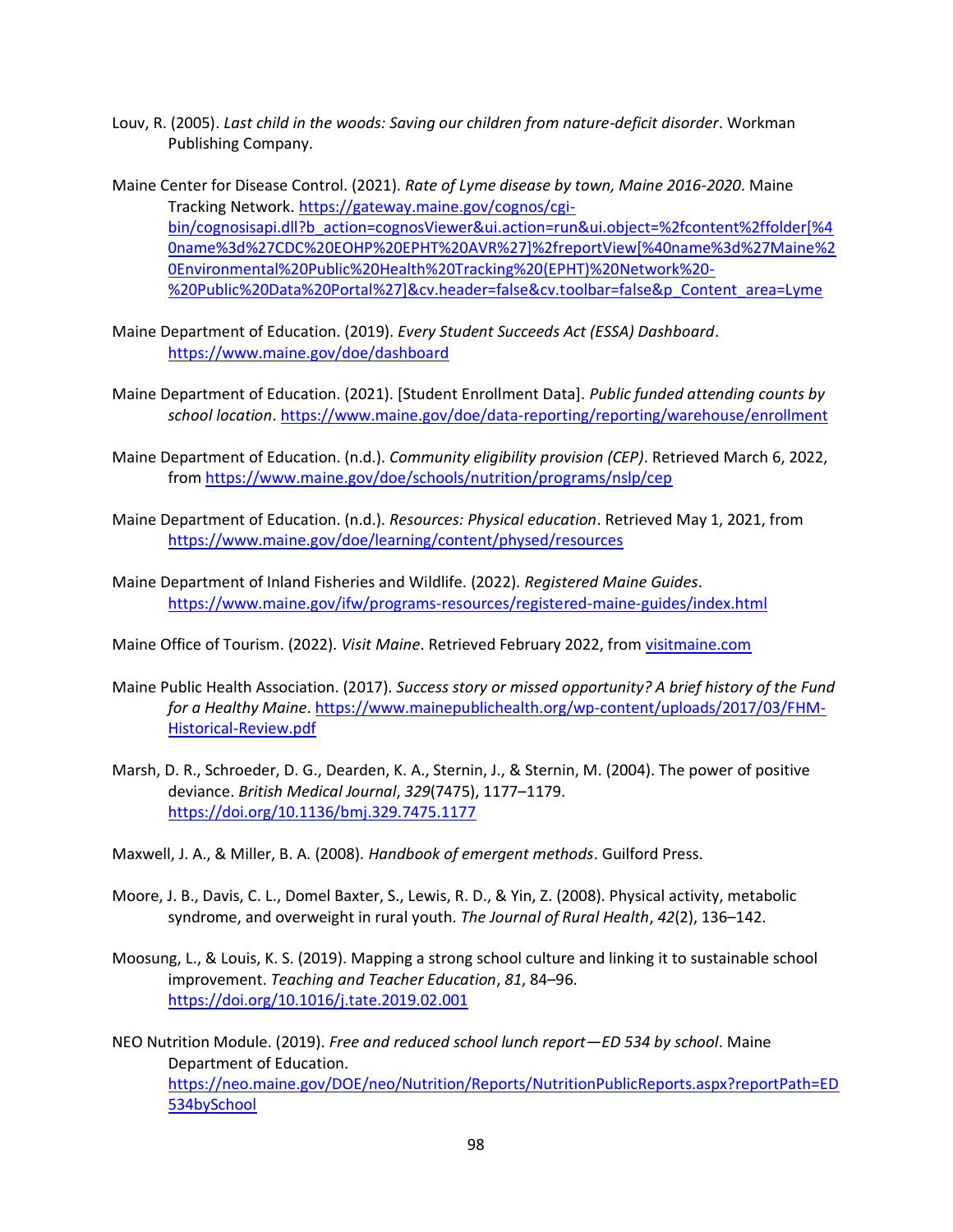- Oberle, E., Zeni, M., Munday, F., & Brussoni, M. (2021). Support factors and barriers for outdoor learning in elementary schools: A systemic perspective. *American Journal of Health Education*, *52*(5), 251–265.<https://doi.org/10.1080/19325037.2021.1955232>
- Office of Program Evaluation and Government Accountability of the Maine State Legislature. (2009). *Fund for a Healthy Maine programs—Frameworks adequate for ensuring cost-effective activities but fund allocations should be reassessed; cost data and transparency can be improved.* (Government Oversight Committee SR-FHM-08).
- Oncescu, J. (2015). Rural restructuring and its impact on community recreation opportunities. *Annals of Leisure Research*, *18*(1), 82–104[. https://doi.org/10.1080/11745398.2014.980834](https://doi.org/10.1080/11745398.2014.980834)

*Otter for Education*. (2021). [Computer software]. Otter AI.<https://otter.ai/about>

Price, A. (2015). Improving school attendance: Can participation in outdoor learning influence attendance for young people with social, emotional and behavioural difficulties? *Journal of Adventure Education & Outdoor Learning, 15*(2), 110–122. <https://doi.org/10.1080/14729679.2013.850732>

*Qualtrics XM*. (n.d.). [Survey software]. <https://umaine.ca1.qualtrics.com/homepage/ui>

Raffo, C., & Forbes, C. (2021). A critical examination of the educational policy discourse on/for school extra-curricular activities—A Deweyan perspective. *Oxford Review of Education*, *47*(3), 301–315. <https://doi-org.wv-o-ursus-proxy02.ursus.maine.edu/10.1080/03054985.2020.1835625>

Rampin, R. (2022). *Taguette* (Version 1.1.1-34-g70cf5) [Computer software]. [app.taguette.org](https://doi.org/app.taguette.org)

- Ramstetter, C. L., Murray, R., & Garner, A. S. (2010). The crucial role of recess in schools. *The Journal of School Health*, *80*(11), 517–526.<https://doi.org/10.1111/j.1746-1561.2010.00537.x>
- Richards, D. (2005). *Poland Spring: A tale of the Gilded Age, 1860-1900*. University of New Hampshire Press.
- Roberts, A., Hinds, J., & Camic, P. M. (2020). Nature activities and wellbeing in children and young people: A systematic literature review. *Journal of Adventure Education & Outdoor Learning*, *20*(4), 298–318.<https://doi.org/10.1080/14729679.2019.1660195>
- Roberts, P. (2013). The role an authentic curriculum and pedagogy for rural schools and the professional satisfaction of rural teachers. *Australian and International Journal of Rural Education*, *23*(2).
- Schafft, K. A. (2016). Rural education as rural development: Understanding the rural school-community well-being linkage in a 21st-century policy context. *Peabody Journal of Education*, *91*(2), 137– 154. [https://doi.org/DOI: 10.1080/0161956X.2016.1151734](https://doi.org/DOI:%2010.1080/0161956X.2016.1151734)
- Seaman, J., Sharp, E. H., McLaughlin, S., Tucker, C., VanGundy, K., & Rebellon, C. (2014). A longitudinal study of rural youth involvement in outdoor activities throughout adolescence: Exploring social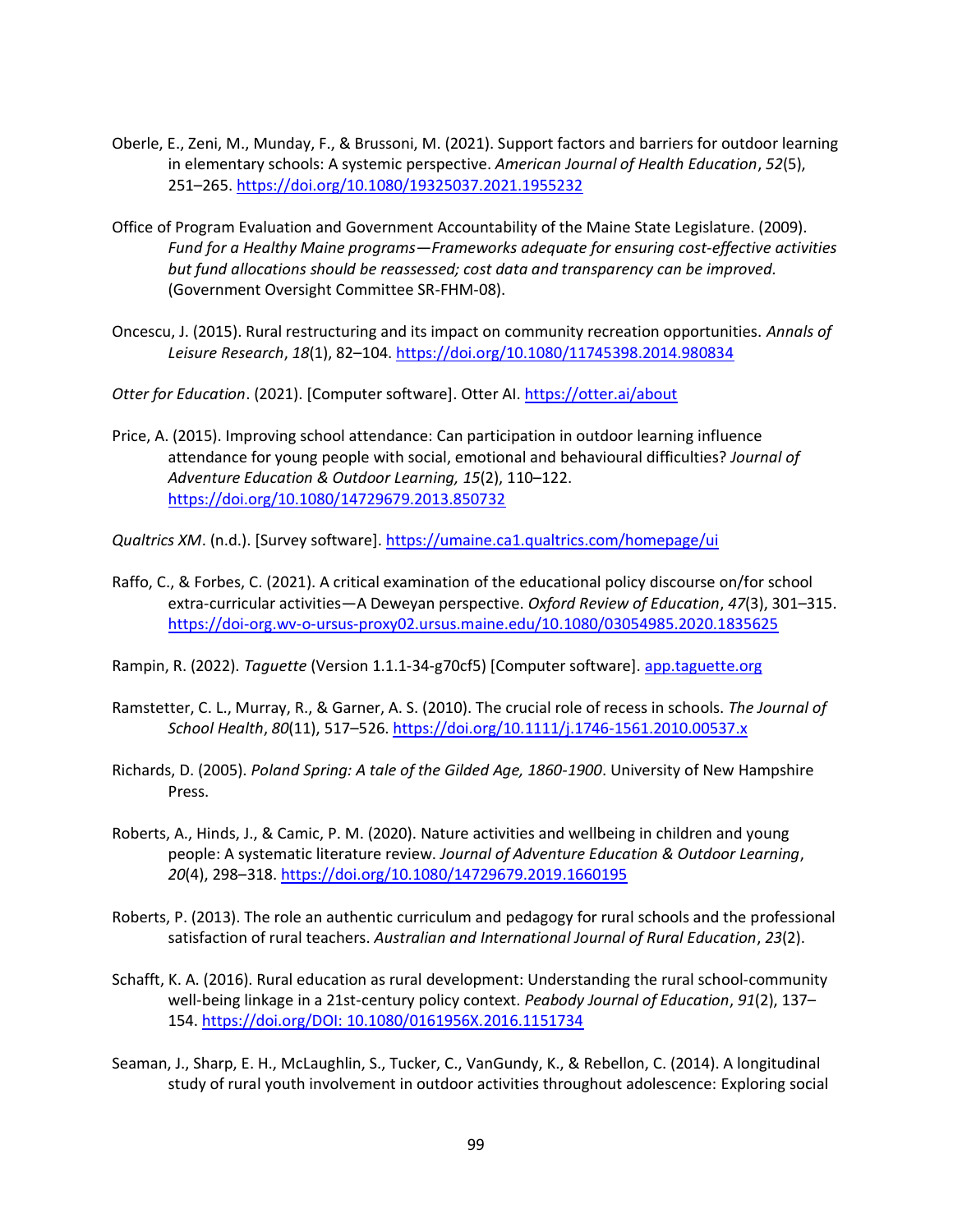capital as a factor in community-level outcomes. *Research in Outdoor Education*, *12*(1), 36–57. https://doi.org/10.1353/roe.2014.0003

- Seidman, I. (2013). *Interviewing as qualitative research* (4. ed.). Teachers College Press.
- SHAPE America. (2016). *Shape of the Nation State Profile: Maine.* [http://portal.shapeamerica.org/advocacy/son/2016/upload/SON\\_-maine\\_-2016.pdf](http://portal.shapeamerica.org/advocacy/son/2016/upload/SON_-maine_-2016.pdf)
- Sharifi, M., Marshall, G., Marshall, R. E., Bottino, C., Goldman, R., Sequist, T. D., & Taveras, E. M. (2013). Accelerating progress in reducing childhood obesity disparities: Exploring best practices of positive outliers. *Journal of Health Care for the Poor and Underserved*, *24*(2), 193–199. https://doi.org/10.1353/hpu.2013.0099
- Sharp, D. (2020, December 24). Outdoor learning continues even as Maine winter sets in. *Bangor Daily News*. [https://bangordailynews.com/2020/12/24/news/portland/outdoor-learning-continues](https://bangordailynews.com/2020/12/24/news/portland/outdoor-learning-continues-even-as-maine-winter-sets-in/)[even-as-maine-winter-sets-in/](https://bangordailynews.com/2020/12/24/news/portland/outdoor-learning-continues-even-as-maine-winter-sets-in/)
- Shulruf, B. (2010). Do extra-curricular activities in schools improve educational outcomes? A critical review and meta-analysis of the literature. *International Review of Education*, *56*, 591–612. <https://doi.org/10.1007/s11159-010-9180-x>
- Skala, K. A., Springer, A. E., Sharma, S. V., Hoelscher, D. M., & Kelder, S. H. (2012). Environmental characteristics and student physical activity in PE class: Findings from two large urban areas of Texas. *Journal of Physical Activity & Health*, *9*(4), 481–491.
- Steffen, J., & Stiehl, J. (2010). *Teaching lifetime outdoor pursuits*. Human Kinetics.
- Subcommittee of the President's Council on Fitness, Sports & Nutrition. (2012). *Physical activity guidelines for Americans midcourse report*[. https://health.gov/sites/default/files/2019-09/pag](https://health.gov/sites/default/files/2019-09/pag-mid-course-report-final.pdf)[mid-course-report-final.pdf.](https://health.gov/sites/default/files/2019-09/pag-mid-course-report-final.pdf)
- Tremblay, M. S., Gray, C., Babcock, S., Barnes, J., Costas Bradstreet, C., Carr, D., Chabot, G., Choquette, L., Chorney, D., Collyer, C., Herrington, S., Janson, K., Janssen, I., Larouche, R., Pickett, W., Power, M., Sandseter, E. B. H., Simon, B., & Brussoni, M. (2015). Position statement on active outdoor play. *International Journal of Environmental Research and Public Health*, *12*, 6475– 6505.<https://doi.org/doi:10.3390/ijerph120606475>
- Troiano, R. P., Berrigan, D., Dodd, K. W., Mâsse, L. C., Tilert, T., & McDowell, M. (2008). Physical activity in the United States measured by accelerometer. *Medicine and Science in Sports and Exercise*, *40*(1), 181[. https://doi.org/10.1249/mss.0b013e31815a51b3](https://doi.org/10.1249/mss.0b013e31815a51b3)
- Trust for Public Land. (n.d.). *Nature near schools: A discovery map*. Retrieved September 15, 2021, from [https://web.tplgis.org/nature\\_near\\_schools/](https://web.tplgis.org/nature_near_schools/)
- Umstattd Meyer, M. R., Perry, C. K., Sumrall, J. C., Patterson, M. S., Walsh, S. M., Clendennen, S. C., Hooker, S. P., Evenson, K. R., Goins, K. V., Heinrich, K. M., O'Hara Tompkins, N., Eyler, A. A., Jones, S., Tabak, R., & Valko, C. (2016). Physical activity-related policy and environmental strategies to prevent obesity in rural communities: A systematic review of the literature, 2002- 2013. *Preventing Chronic Disease*, *13*(E03). http://dx.doi.org/10.5888/pcd13.150406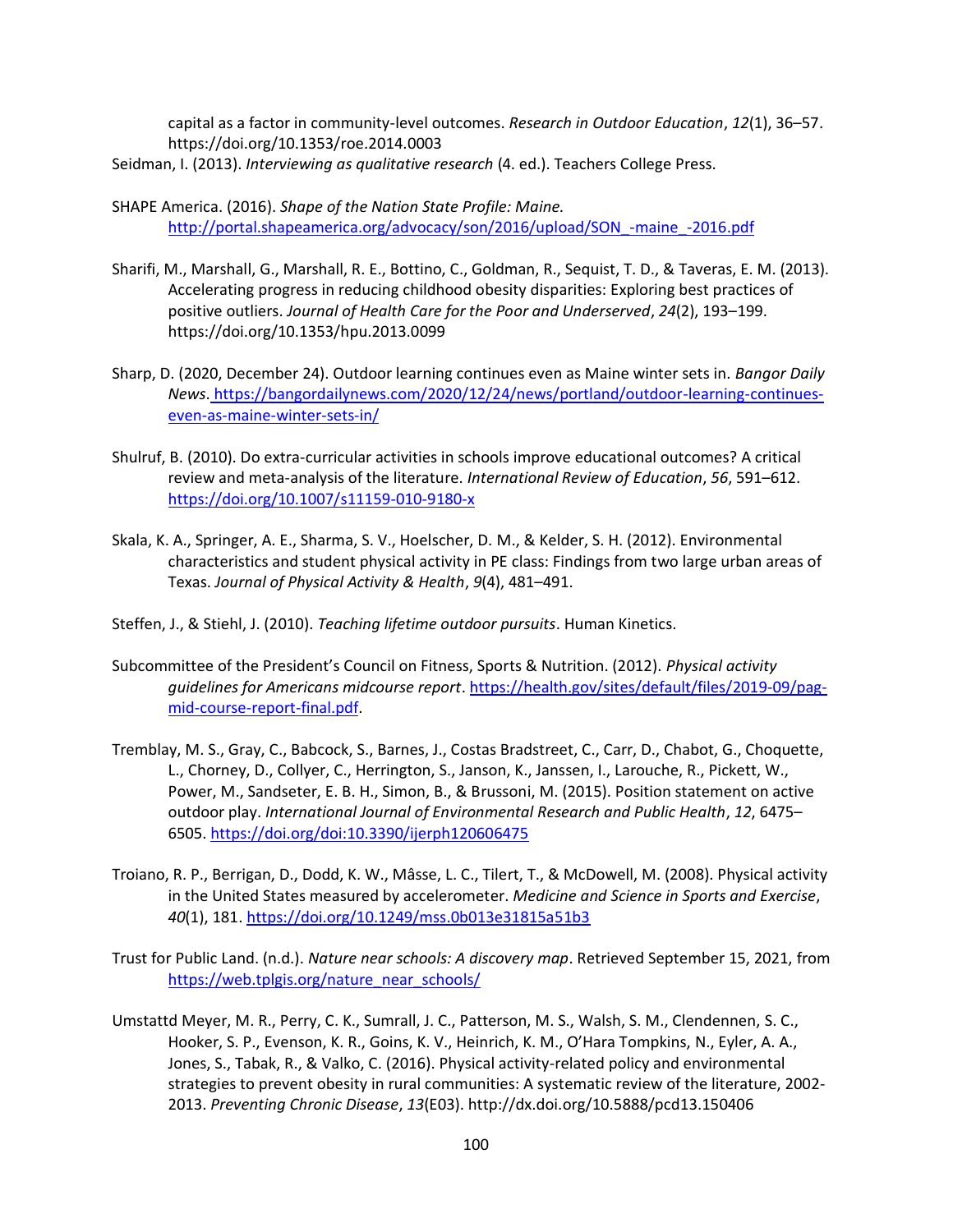- University of Maine Cooperative Extension. (n.d.). *Cooperative Extension: 4-H*. Retrieved February 12, 2022, from<https://extension.umaine.edu/4h/>
- U.S. Department of Education. (2020). *Per pupil expenditures: Maine*.<https://oese.ed.gov/ppe/maine/>
- U.S. Department of Education. (2021, September). *Elementary and secondary school emergency relief fund*[. https://oese.ed.gov/offices/education-stabilization-fund/elementary-secondary-school](https://oese.ed.gov/offices/education-stabilization-fund/elementary-secondary-school-emergency-relief-fund/)[emergency-relief-fund/](https://oese.ed.gov/offices/education-stabilization-fund/elementary-secondary-school-emergency-relief-fund/)
- U.S. Department of Education. (2022, January). *Nita M. Lowey 21st Century Community Learning Centers*. Retrieved March 9, 2022, from [https://oese.ed.gov/offices/office-of-formula](https://oese.ed.gov/offices/office-of-formula-grants/school-support-and-accountability/21st-century-community-learning-centers/)[grants/school-support-and-accountability/21st-century-community-learning-centers/](https://oese.ed.gov/offices/office-of-formula-grants/school-support-and-accountability/21st-century-community-learning-centers/)
- Vail, D. (2010). Prospects for a rim county population rebound: Can quality of place lure in-migrants? *Maine Policy Review*, *19*(1), 16–25.
- Waite, S., Bølling, M., & Bentsen, P. (2016). Comparing apples and pears?: A conceptual framework for understanding forms of outdoor learning through comparison of English Forest Schools and Danish udeskole. *Environmental Education Research*, *22*(6), 868–892. <https://doi.org/10.1080/13504622.2015.1076193>
- Wattchow, B., & Brown, M. (2011). *A pedagogy of place: Outdoor education for a changing world.* Monash University Publishing.
- Wattchow, B., Jeanes, R., Alfrey, L., Brown, T., Cutter-Mackenzie, A., & O'Connor, J. (2014). *The socioecological educator*. Springer.
- Wu, C.-D., McNeely, E., Cedeño-Laurent, J. G., Pan, W.-C., Adamkiewicz, G., Dominici, F., Lung, S.-C. C., Su, H.-J., & Spengler, J. D. (2014). Linking student performance in Massachusetts elementary schools with the "greenness" of school surroundings using remote sensing. *PLoS ONE*, *9*(10), e108548.<https://doi.org/10.1371/journal.pone.0108548>
- Yin, R. K. (2014). *Case study research* (5th ed.). SAGE Publications.
- Yousefian, A., Ziller, E., Swartz, J., & Hartley, D. (2009). Active living for rural youth: Addressing physical inactivity in rural communities. *Journal of Public Health Management and Practice*, *15*(3), 223– 231.
- Yousefian, A., Hennessy, E., Umstattd, M. R., Economos, C. D., Hallam, J. S., Hyatt, R. R., & Hartley, D. (2010). Development of the rural active living assessment tools: Measuring rural environments. *Preventive Medicine*, *50*, S86–S92.<https://doi.org/10.1016/j.ypmed.2009.08.018>
- Zhang, Z., Stevenson, K. T., & Martin, K. L. (2021). Exploring geographical, curricular, and demographic factors of nature use by children in urban schoolyards in Raleigh, NC, USA. *Urban Forestry & Urban Greening*, *65*, 11.<https://doi.org/10.1016/j.ufug.2021.127323>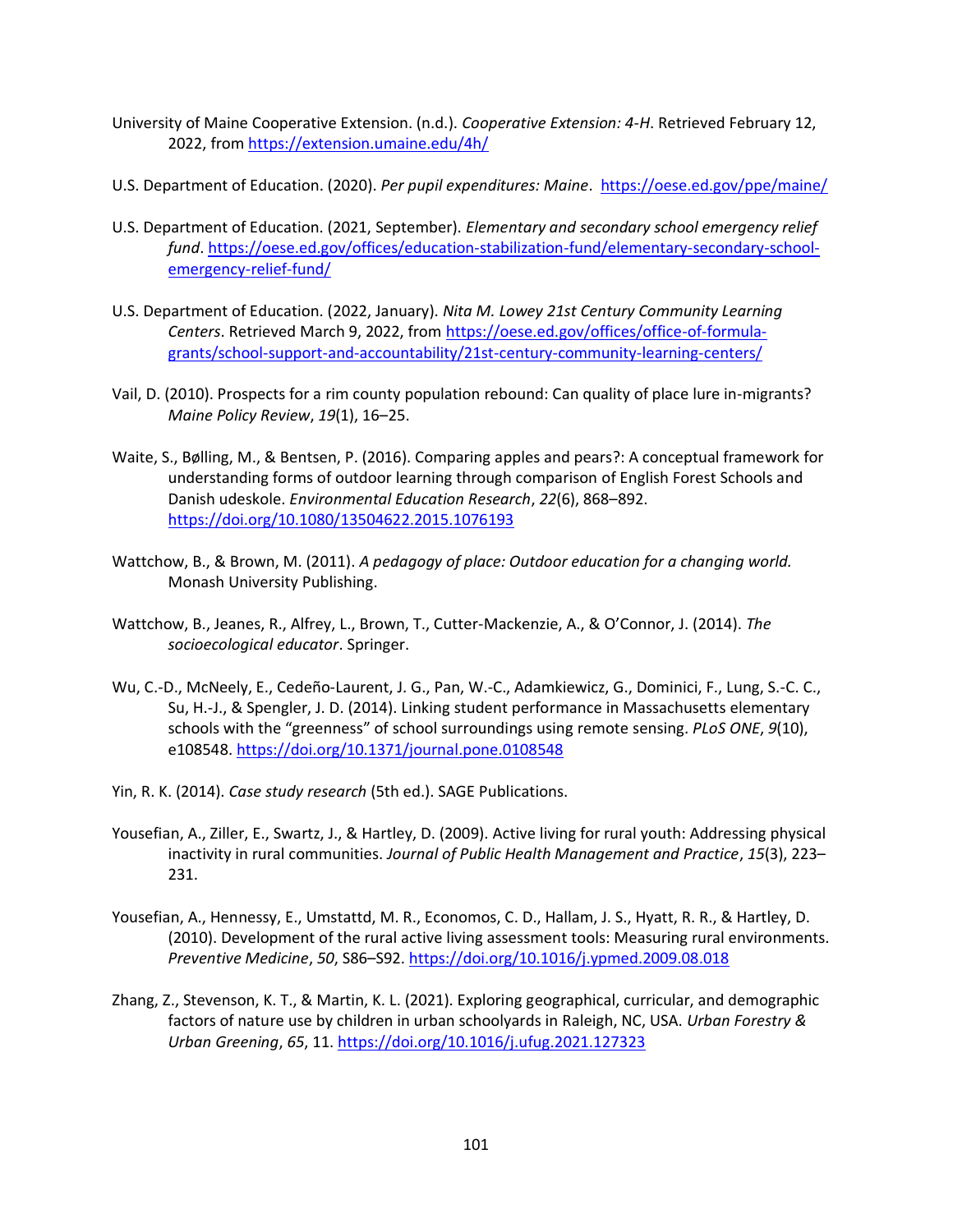# **APPENDICES**

#### **Appendix A: Surveys**

### **School Administrator Survey**

School Information

- 1. School Name
- 2. Number of students in school
- 3. Does your school provide Pre-K? (Yes; No; Other)

School Outdoor and Physical Activity Curriculum and Policies

- 1. Does your school provide daily recess to all elementary school students (Grade 5 and under)? (Yes; No; Other)
- 2. Does your school provide daily recess to all middle school students (Grades 6-8)? (Yes; No; Other)
- 3. Please describe what, if any, weather conditions lead to outdoor recess being moved indoors.
- 4. What indoor space(s) are used during indoor recess?
- 5. Are students able to be physically active during indoor recess?
- 6. How many physical education (PE) classes do elementary (Grades 5 and under) students have per week? (1; 2; 3; Other; I don't know)
- 7. How many TOTAL minutes of PE do elementary students have per week? (45 min or less; 45-60 mins; 60-75 mins; 75-90 mins; more than 90 mins, please provide number; I don't know)
- 8. How many physical education (PE) classes do middle school (Grades 6-8) students have per week? (1; 2; 3; Other; I don't know)
- 9. How many TOTAL minutes of PE do middle school students have per week? (45 min or less; 45- 60 mins; 60-75 mins; 75-90 mins; more than 90 mins, please provide number; I don't know)
- 10. What is the PE course requirement for high school students?
- 11. Is outdoor education (OE) a PE option for middle and/or high school students? (Yes; No; Sometimes)
- 12. *If yes above:* Please briefly explain the outdoor education (OE) course offerings at your school. (For example, what grades can take OE, how often is it offered, etc.)
- 13. Does your school encourage walking/biking to school? If so, please describe how.
- 14. Does your school provide bike racks or other bike storage areas to students? (Yes; No; Other)

School Outdoor Spaces and Programs

- 1. Please explain if your school has any access to wooded areas, trails, waterbodies, or other open spaces without needing to use transportation.
- 2. Does your school encourage teachers to utilize outdoor spaces for classroom instruction? Please briefly explain your answer.
- 3. Please briefly explain how your school's use of outdoor spaces has changed (if at all) since prior to the COVID-19 pandemic.
- 4. In a typical year (prior to the COVID-19 pandemic), does your school offer field trips to outdoor destinations/activities? (Yes; No; I don't know)
- 5. *If yes above:* Please briefly explain your school's typical outdoor destination/activity field trip(s).
- 6. Does your school provide other outdoor programming outside of the school day? (For example, outing club or garden club.) (Yes; No; I don't know)
- 7. *If yes above:* Please briefly explain your school's outdoor co-curricular offerings. (Name of club/program, ages served, etc.)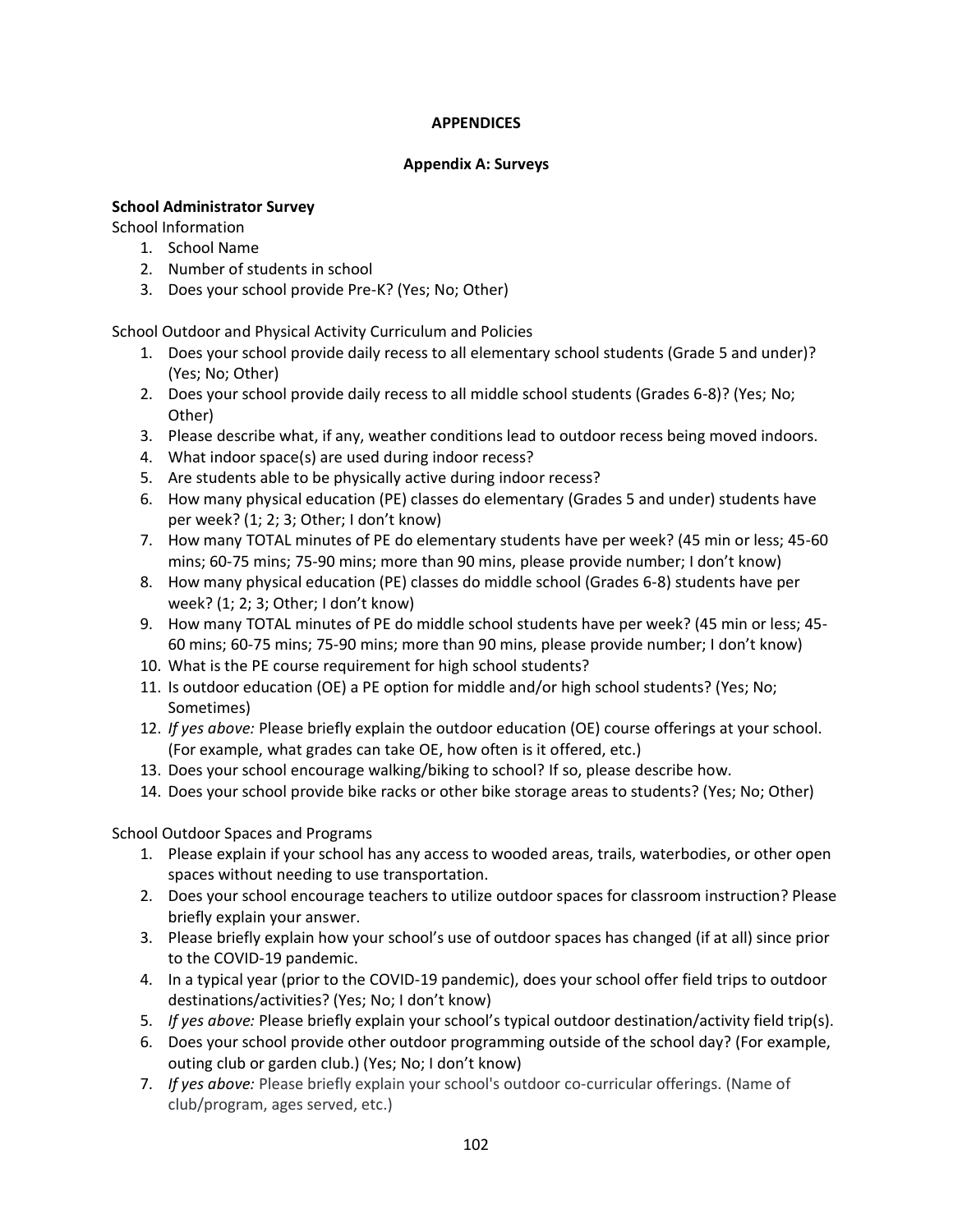8. Please feel free to share any other information about your school and outdoor learning, activities, or facilities.

#### **Physical Education Survey**

Background Information

1. Your School:

2. How long have you been teaching PE at this school?

Physical Education Curriculum

3. Please indicate if your school PE program currently offers content in the following activities on a regular basis (at least ONCE in a typical school year; please ignore disruptions due to the pandemic). Content

| <b>Tennis or Pickleball</b><br>Υ                 |   | N |   |
|--------------------------------------------------|---|---|---|
| Badminton<br>Υ                                   |   | N |   |
| Golf<br>Υ                                        |   | N |   |
| Volleyball<br>Υ                                  |   | N |   |
| Soccer                                           | Υ | Ν |   |
| <b>Ultimate Frisbee</b>                          | Y | N |   |
| <b>Baseball or Softball</b><br>Υ                 |   | Ν |   |
| <b>Basketball</b><br>Υ                           |   | N |   |
| Football (touch or flag)<br>Y                    |   | N |   |
| Hockey (floor, field, or ice)<br>Υ               |   | N |   |
| Υ<br>Dance                                       |   | N |   |
| Υ<br>Yoga                                        |   | N |   |
| Υ<br>Gymnastics                                  |   | N |   |
| Υ<br>Jump Rope                                   |   | N |   |
| Υ<br><b>Strength/Fitness Training</b>            |   | N |   |
| Swimming                                         | Υ | Ν |   |
| Paddling                                         | Y | N |   |
| (canoeing, kayaking, or stand up paddleboarding) |   |   |   |
| Rowing or Sailing                                | Υ | Ν |   |
| Υ<br><b>Biking or Mountain Biking</b>            |   | N |   |
| Cross-country Skiing<br>Υ                        |   | N |   |
| Snowshoeing                                      | Υ | N |   |
| Downhill Skiing or Snowboarding                  |   | Υ | Ν |
| Outdoor Hiking, Walking, or Running              |   | Υ | Ν |
| Orienteering, Geocaching,                        |   |   |   |
| or other Navigation Activities                   |   | Υ | Ν |
| Rock Climbing or Bouldering                      |   | Υ | N |
| (indoors or outdoors)                            |   |   |   |
| <b>Challenge Course</b>                          |   | Υ | N |
| (high or low ropes)                              |   |   |   |
| <b>Group Cooperative Games</b>                   |   |   |   |
| or Challenges                                    |   | Υ | Ν |
| Archery                                          |   | Υ | Ν |
| Fishing (any type)                               |   | Υ | Ν |
| <b>Other Outdoor Education Activities</b>        |   |   | N |
| (shelter building, fire starting, etc.)          |   |   |   |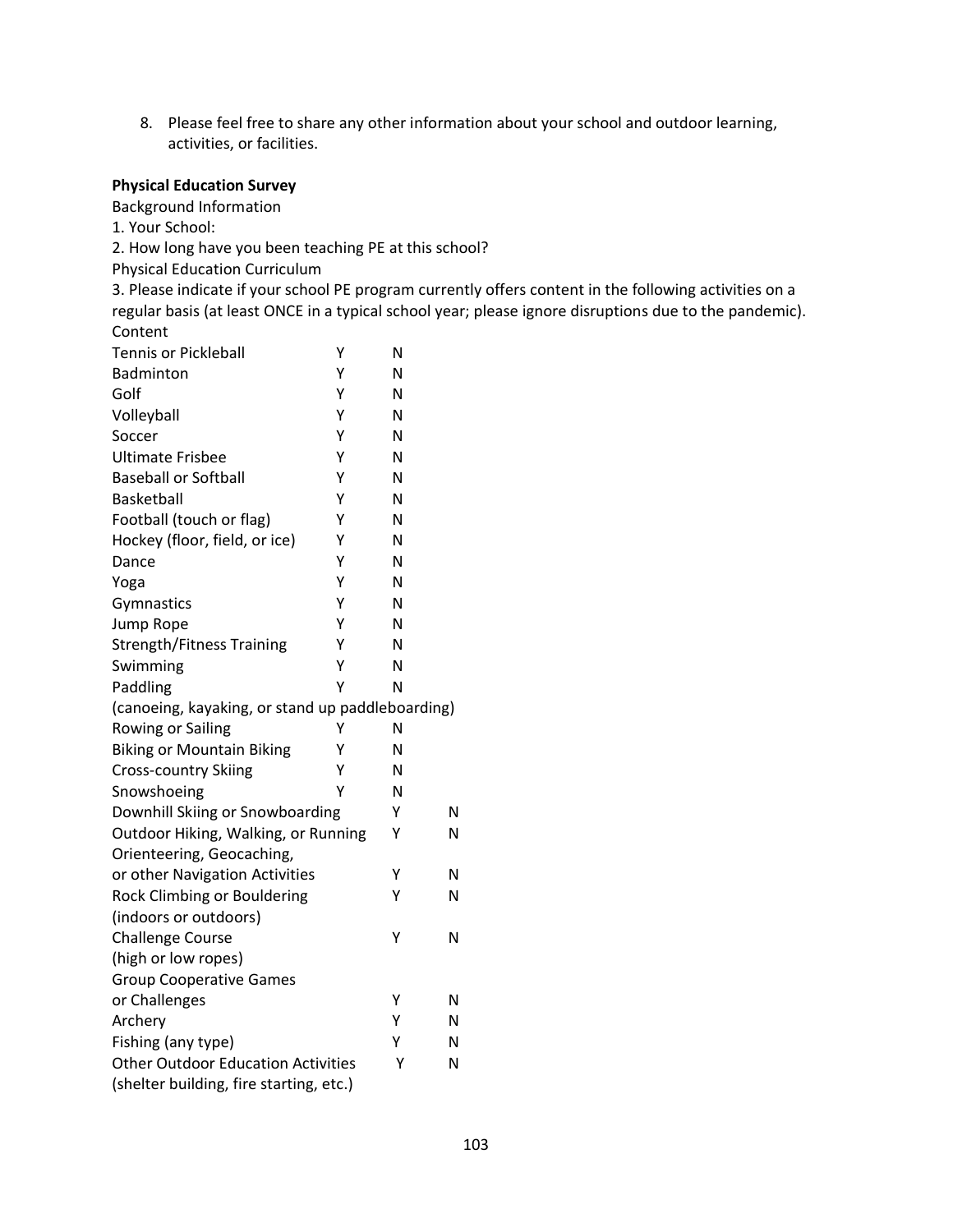4. Please list any other activities not named here that you regularly incorporate into your PE curriculum. Facilities

5. Please indicate which of the following facilities you almost always have access to for PE classes at your school. For each listed facility please pick one of the four options.

NO FACILITY (your school does not have that facility)

NO ACCESS (meaning your school has the facility but it is not available for PE; for example, the multipurpose room can't be used during PE classes)

YES ON SITE ACCESSIBLE (your school has the facility and it is regularly available for PE)

YES OFF SITE (the facility is available off site but is accessible within walking distance; for example, a wooded trail system near the school).

Please mark one of the YES options if the facility is almost always accessible except for occasional conflicts (for example, school picture days). Please mark one of the YES options if the facility is accessible, even if you DO NOT CURRENTLY use it for PE (for example, you do have access to an outdoor classroom area but you do not currently use it for PE).

Facility

Indoor Gymnasium

Indoor Multipurpose Room

Indoor Fitness Facility (weight room)

Indoor Climbing Area (rock climbing wall)

Indoor Swimming Pool

Outdoor Field Diamond (baseball/softball)

Outdoor Field (soccer/field hockey)

Outdoor Court(s) (basketball and/or tennis)

Outdoor Painted Game Area (four square, hopscotch, etc)

Outdoor Playground

Outdoor Natural Playground (play features primarily made of natural materials, such as rocks or log bridges)

Outdoor Swimming Area (any outdoor waterbody with designated and safe swimming access)

Outdoor Paddling Area (any waterbody with boat access)

Outdoor Challenge Course (high and/or low ropes elements)

Outdoor Natural Surface Trail (maintained dirt, chipped, grass, or other natural trail that is long enough to use for walking or running)

Outdoor Paved Trail (paved path with no motorized vehicle access)

Outdoor Open (grassy) Hill

Outdoor Garden

Wooded Area (forested area that is not primarily a property border or fencing)

Outdoor "Classroom" (outdoor space with seating and other features for school activities)

6. Please indicate if you regularly (more than once per year in a typical school year) make use of each area for PE classes.

Same facilities list as above

Options:

Yes, we regularly use this facility for PE

No, we do not use this for PE

Not Applicable, we do not have this facility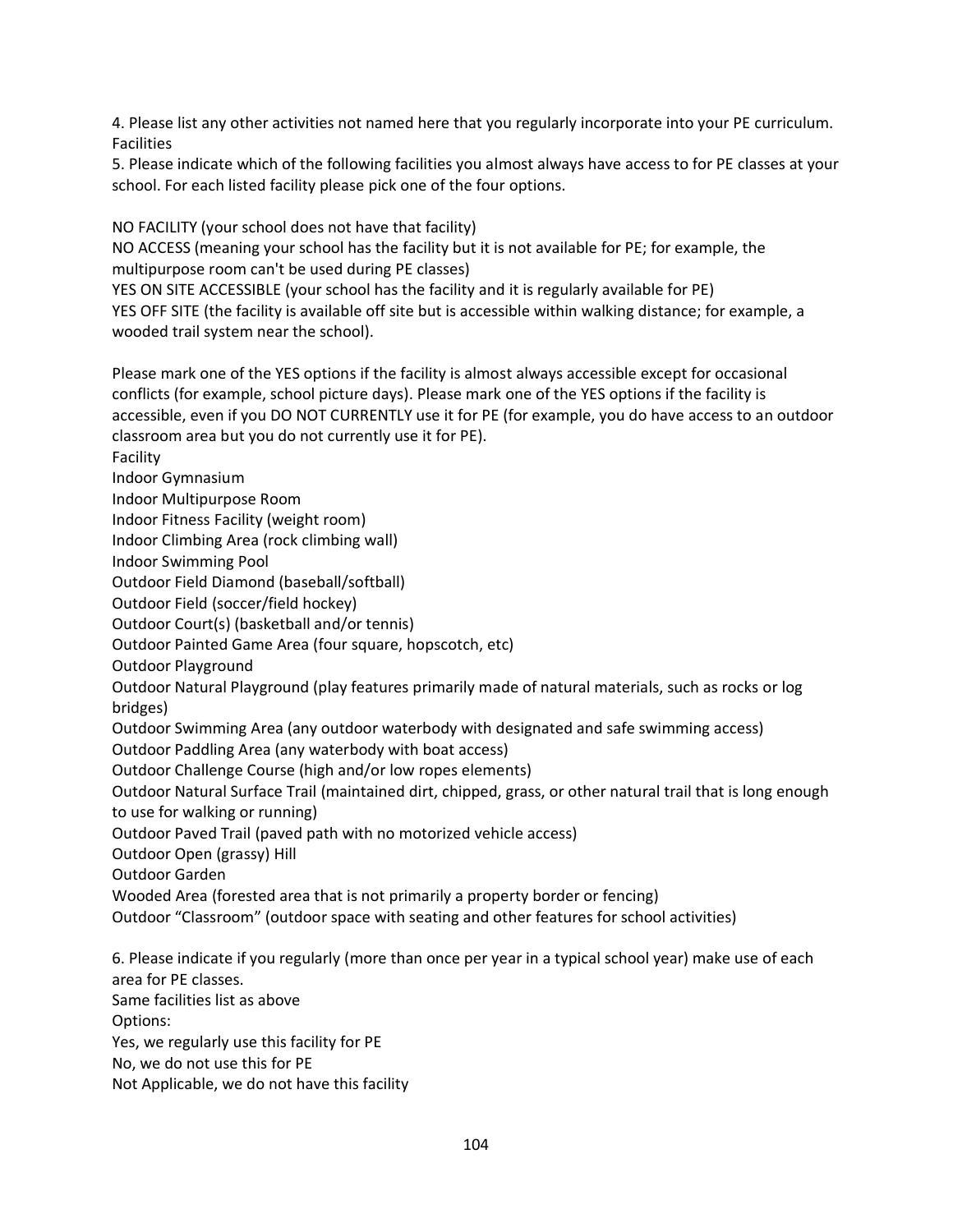6. Please list any other facilities not named here that your school/community has and that you use for PE classes.

7. Please feel free to share any other information about your school and outdoor learning, activities, or facilities.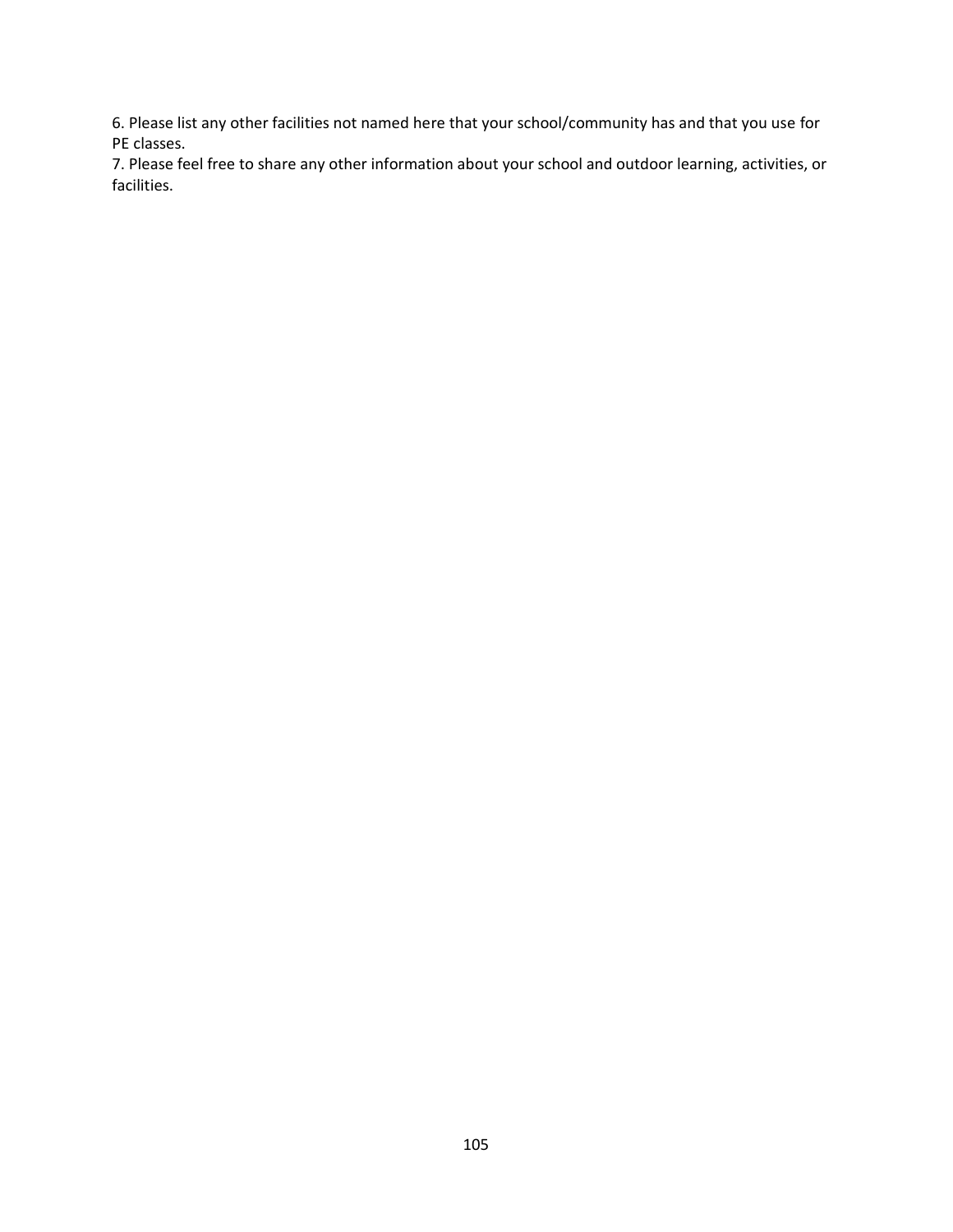# **Appendix B: Survey Analysis**

# **Physical Education Survey Analysis**

- 1. # of Outdoor Pursuit Activities in curriculum: answered as "yes"
	- a. Swimming; Paddling; Rowing/Sailing; Biking; XC Skiing; Snowshoeing; Downhill Skiing; Hiking; Navigating; Climbing; Challenge Course; Cooperative Games; Archery; Fishing; Other OE; Other if OPs
	- b. /15 possible (more possible if other activities listed)
- 2. # of Outdoor Facilities Accessible: answered as either "yes" option
	- a. Climbing; Indoor Swimming; Natural Playground; Outdoor Swimming; Outdoor Paddling; Challenge Course; Trail; Paved Trail; Hill; Garden; Wooded; Outdoor Classroom
	- b.  $\frac{1}{2}$  possible
- 3. # of Outdoor Facilities Regularly Used: answered as "yes"
	- a. Climbing; Indoor Swimming; Natural Playground; Outdoor Swimming; Outdoor Paddling; Challenge Course; Trail; Paved Trail; Hill; Garden; Wooded; Outdoor Classroom; Other
	- b. /12 possible (more possible if other OP Facilities listed)
- 4. Sum Total /39

# **Administrator Survey Analysis**

- 1. # of "Yes" or Outdoor-positive answers to the following questions about Policies and Practices:
	- a. Does your school provide daily recess to elem students?
	- b. Does your school provide daily recess to ms students?
	- c. Outdoor recess moved indoors if minimums are less than  $10F = 1$
	- d. Does your school encourage walking or biking to school?
	- e. Does your school provide bike racks?
	- f. TOTAL =  $/5$
- 2. # of "Yes" or outdoor-positive answers to the following questions about outdoor curriculum and activities:
	- a. Is OE a PE option for ms and/or hs students?
	- b. Do you typically have outdoor-oriented field trips?
	- c. Does your school provide other outdoor programming?
	- d. Outdoor facility availability =  $1$
	- e. Does your school encourage teachers to use outdoor spaces for instruction?
	- f. If outdoor focus/access increased during pandemic  $= 1$
	- g. Other outdoor opportunities = 1
	- h. TOTAL =  $\angle$ /7
- 3. Sum Total =  $/12$

### **Final Tally**

Each case school's total was summed and responding schools were placed relative to each other on the positive outlier and negative outlier spectrum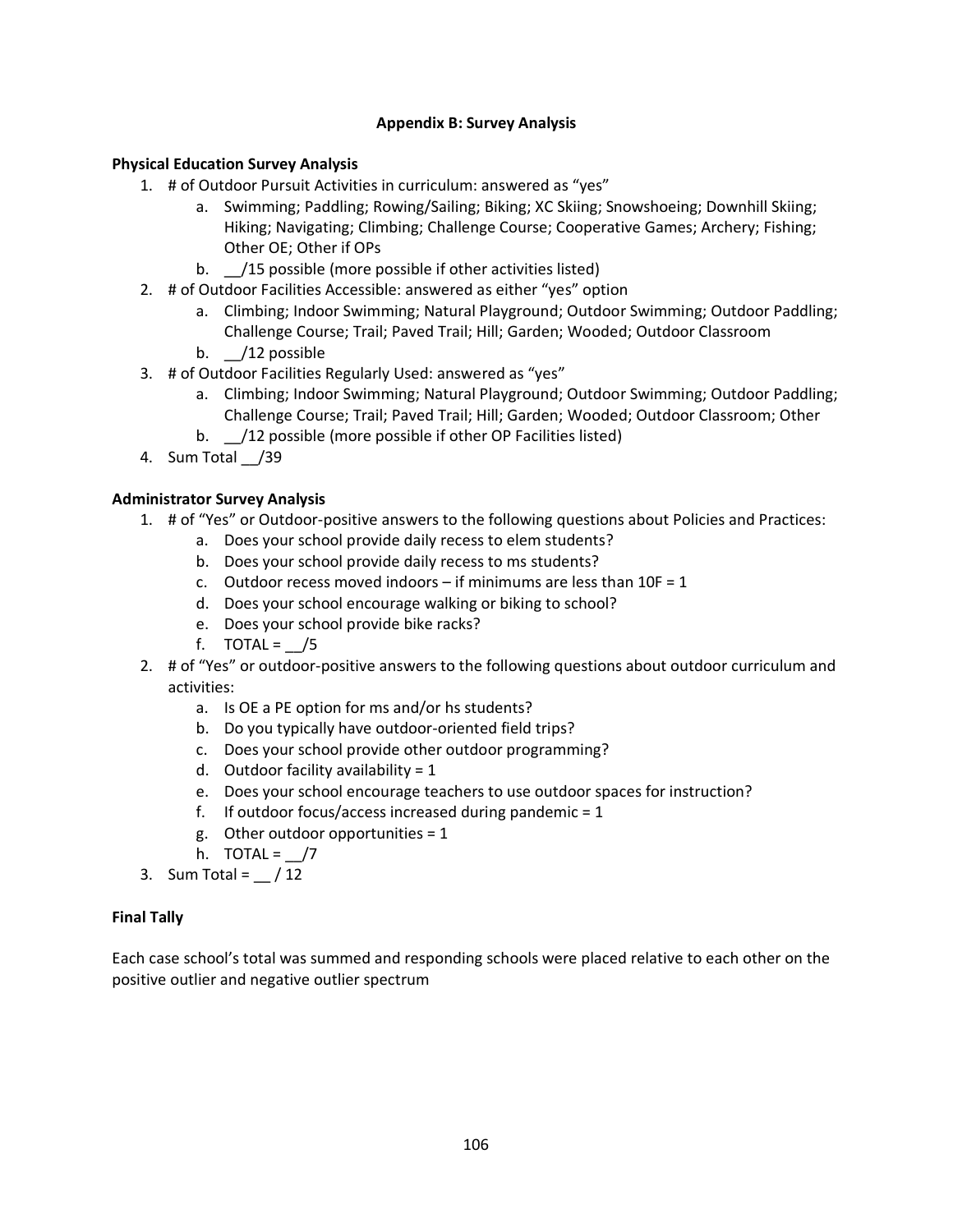# **Appendix C: Interview Questions**

# **Administrator Questions**

| Order          | Question                                                                               |
|----------------|----------------------------------------------------------------------------------------|
| 1              | Tell me a little bit about this school and community. What are your priorities in this |
|                | school? What are you most proud of?                                                    |
| $\overline{2}$ | Tell me a little bit about outdoor activities and outdoor learning in this school.     |
|                | Where does outdoor learning fit in your priorities?                                    |
| 3              | What are some of the things in this school or community that help you meet your        |
|                | priorities for outdoor learning?                                                       |
| 4              | What are some of the things in this school or community that make it harder to         |
|                | meet your priorities for outdoor learning?                                             |
| 5              | Were outdoor activities or outdoor learning a part of your pre-service training or     |
|                | any professional development you've been part of?                                      |
| 6              | What kind of financial support is there for outdoor learning? Does the school          |
|                | budget regularly include funding for outdoor learning? How is it used?                 |
| $\overline{7}$ | What are some of the barriers to implementing outdoor learning that might seem         |
|                | "small"? I'm interested in hearing about every barrier, even if it might not sound     |
|                | like a big deal.                                                                       |
| 8              | What are some of the ways you have found to overcome the barriers to outdoor           |
|                | curriculum, even if those things might seem really small?                              |
| 9              | With outdoor learning, do you make connections with local partners, programs, or       |
|                | locations? Are any of the outdoor learning initiatives connected to community          |
|                | service?                                                                               |
| 10             | Does your school or district have any written policies related to outdoor learning or  |
|                | outdoor time, like recess?                                                             |
| 11             | Is there anything else you'd like to tell me about your school or this community,      |
|                | especially as it relates to outdoor activities and learning?                           |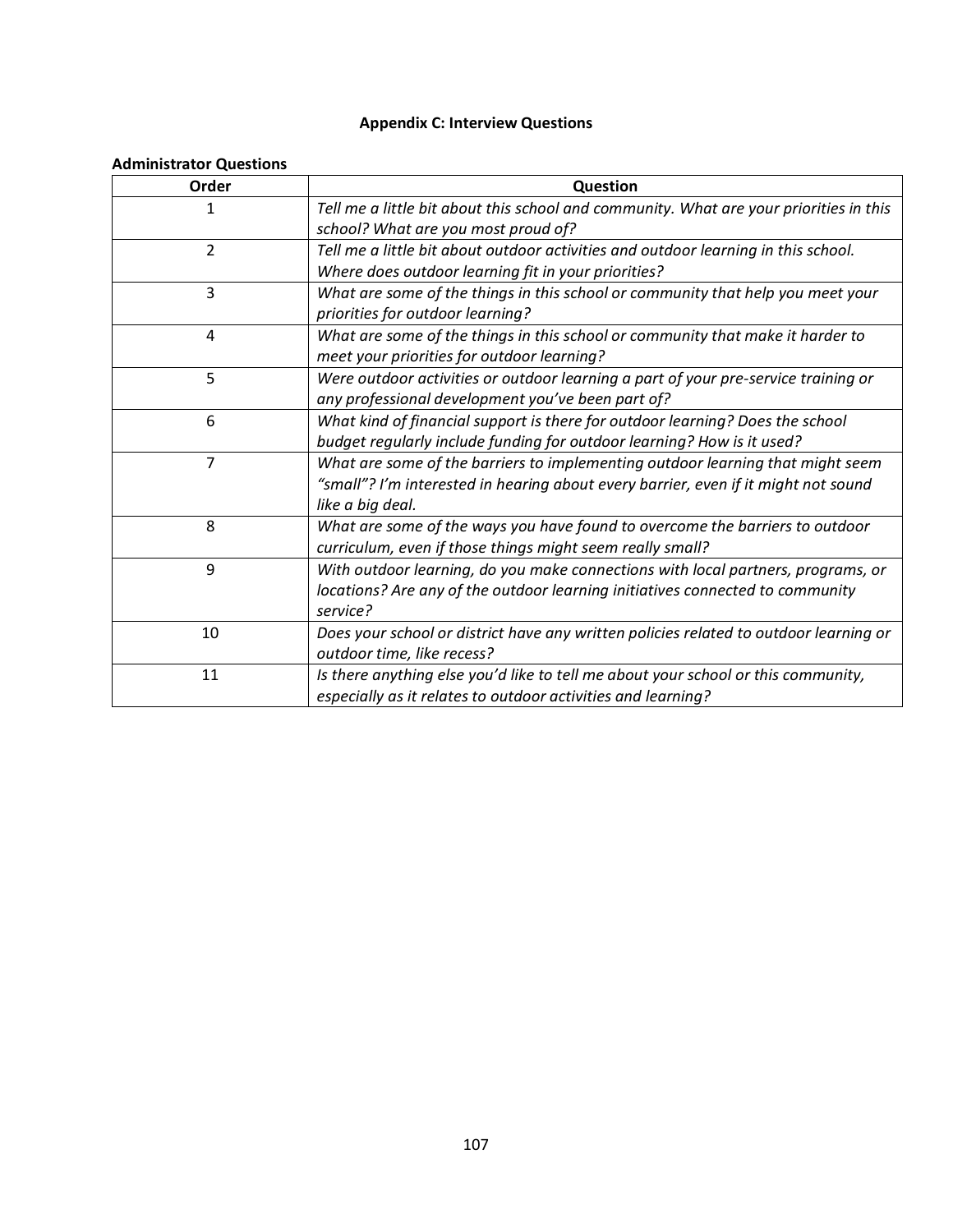# **PE Teacher Questions**

| Order          | Question                                                                                      |
|----------------|-----------------------------------------------------------------------------------------------|
| 1              | Tell me about your PE program. What are your priorities in terms of objectives and            |
|                | curriculum?                                                                                   |
| $\overline{2}$ | What do you see as your students' physical activity levels generally? In what ways are they   |
|                | most active, or are there any times or places where they seem to be less active?              |
| $\overline{3}$ | Tell me a little bit about outdoor activities/pursuits in your PE curriculum. Where does      |
|                | outdoor learning fit in your priorities?                                                      |
| 4              | What are the things in this school, or the greater community, that help you meet your goals   |
|                | in the PE program?                                                                            |
| 5              | What are the things in this school, or the greater community, that help you include outdoor   |
|                | pursuits in your PE program?                                                                  |
| 6              | What are the things in this school, or the greater community, that make it harder to meet     |
|                | your goals in the PE program?                                                                 |
| $\overline{7}$ | What are the things in this school, or the greater community, that make it harder to include  |
|                | outdoor pursuits in your PE program?                                                          |
| 8              | Were outdoor activities or outdoor learning a part of your pre-service training or any        |
|                | professional development you've been part of?                                                 |
| 9              | How much discretionary funding does the PE program have to spend on equipment                 |
|                | annually? Does any of that funding support outdoor pursuits?                                  |
| 10             | What are some of the barriers to implementing OPs that might seem "small"? I'm interested     |
|                | in hearing about every barrier, even if it might not sound like a big deal.                   |
| 11             | What are some of the ways you have found to overcome the barriers to outdoor curriculum,      |
|                | even if those things might seem really small?                                                 |
| 12             | Does your school or district have any written policies related to outdoor learning or outdoor |
|                | time, like recess?                                                                            |
| 13             | Is there anything else you'd like to tell me about your school or PE here, especially as it   |
|                | relates to outdoor pursuits?                                                                  |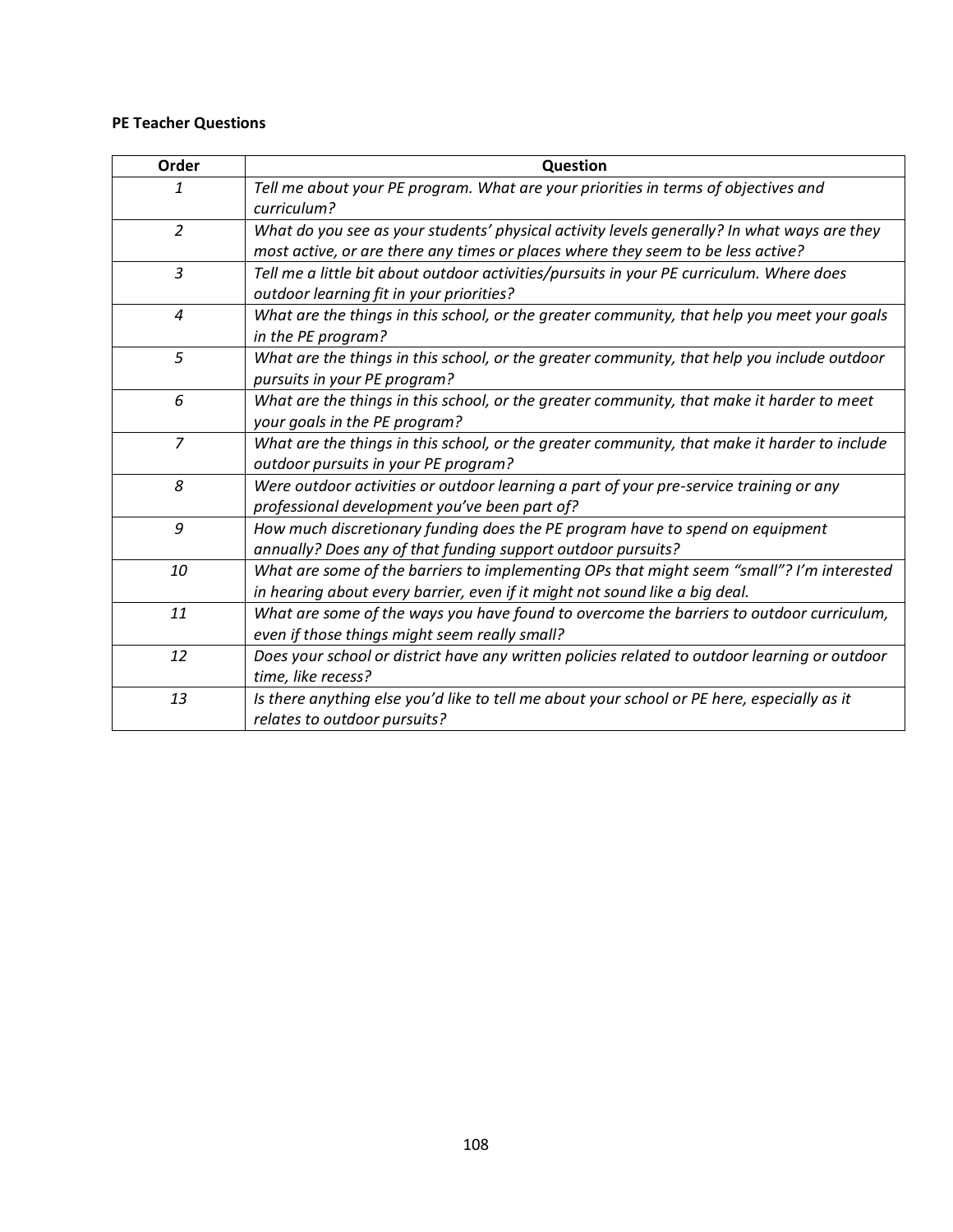# **Other Teacher Questions**

| Order          | Question                                                                                                                                                                                                                  |
|----------------|---------------------------------------------------------------------------------------------------------------------------------------------------------------------------------------------------------------------------|
| 1              | Tell me a little bit about your classroom and your students. What are some of your most<br>important priorities as a teacher here? What are you most proud of in this school?                                             |
| $\overline{2}$ | Tell me a little bit about outdoor activities and outdoor learning in your teaching. Where<br>does outdoor learning fit in your priorities? What about non-academic outdoor time, like<br>recess, what is that like here? |
| 3              | What are some of the things in this school or community that help you meet the<br>outdoor-related priorities you have in your classroom?                                                                                  |
| 4              | What are some of the things in this school or community that make it harder to meet the<br>outdoor-related priorities you have in your classroom?                                                                         |
| 5              | Were outdoor activities or outdoor learning a part of your pre-service training or any<br>professional development you've been part of?                                                                                   |
| 6              | How much discretionary funding does each classroom receive annually? Does any of that<br>funding support outdoor learning?                                                                                                |
| $\overline{7}$ | What are some of the barriers to implementing outdoor learning that might seem<br>"small"? I'm interested in hearing about every barrier, even if it might not sound like a<br>big deal.                                  |
| 8              | What are some of the ways you have found to overcome the barriers to outdoor<br>curriculum, even if those things might seem really small?                                                                                 |
| 9              | With outdoor learning, do you make connections with local partners, programs, or<br>locations?                                                                                                                            |
| 10             | Does your school or district have any written policies related to outdoor learning or<br>outdoor time, like recess?                                                                                                       |
| 11             | Is there anything else you'd like to tell me about your classroom or your school,<br>especially as it relates to outdoor activities and learning?                                                                         |